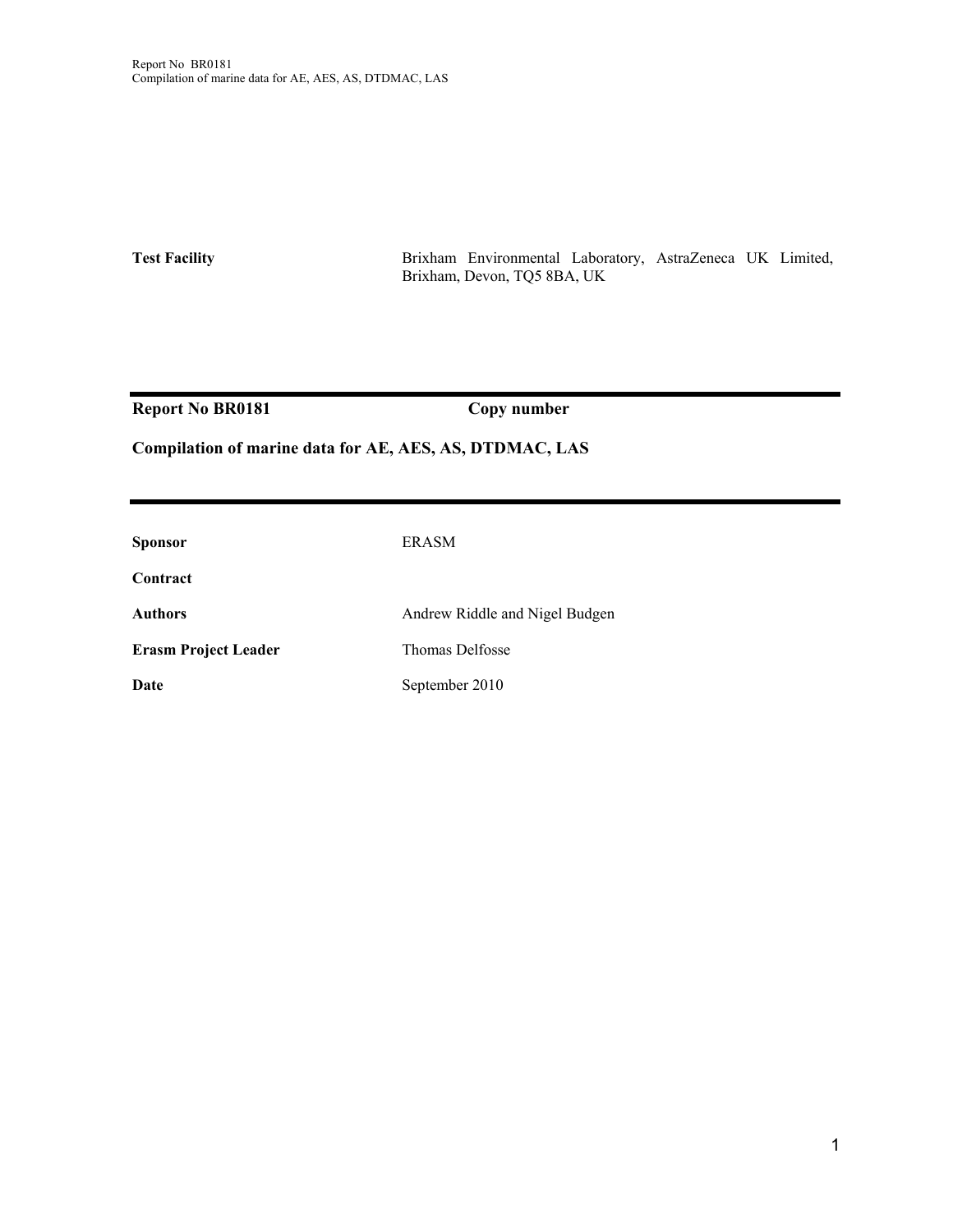#### **CONTENTS**

| ENVIRONMENTAL EXPOSURE ASSESSMENT IN THE MARINE ENVIRONMENT  6 |  |
|----------------------------------------------------------------|--|
|                                                                |  |
|                                                                |  |
|                                                                |  |
|                                                                |  |
|                                                                |  |
|                                                                |  |
|                                                                |  |
|                                                                |  |
|                                                                |  |
|                                                                |  |
|                                                                |  |
|                                                                |  |
| APPENDIX 1                                                     |  |
| A1.1                                                           |  |
| A1.2                                                           |  |
| A1.4                                                           |  |
| A1.5                                                           |  |
| A1.6                                                           |  |
| <b>APPENDIX 2</b>                                              |  |
| <b>APPENDIX 3</b>                                              |  |
|                                                                |  |

page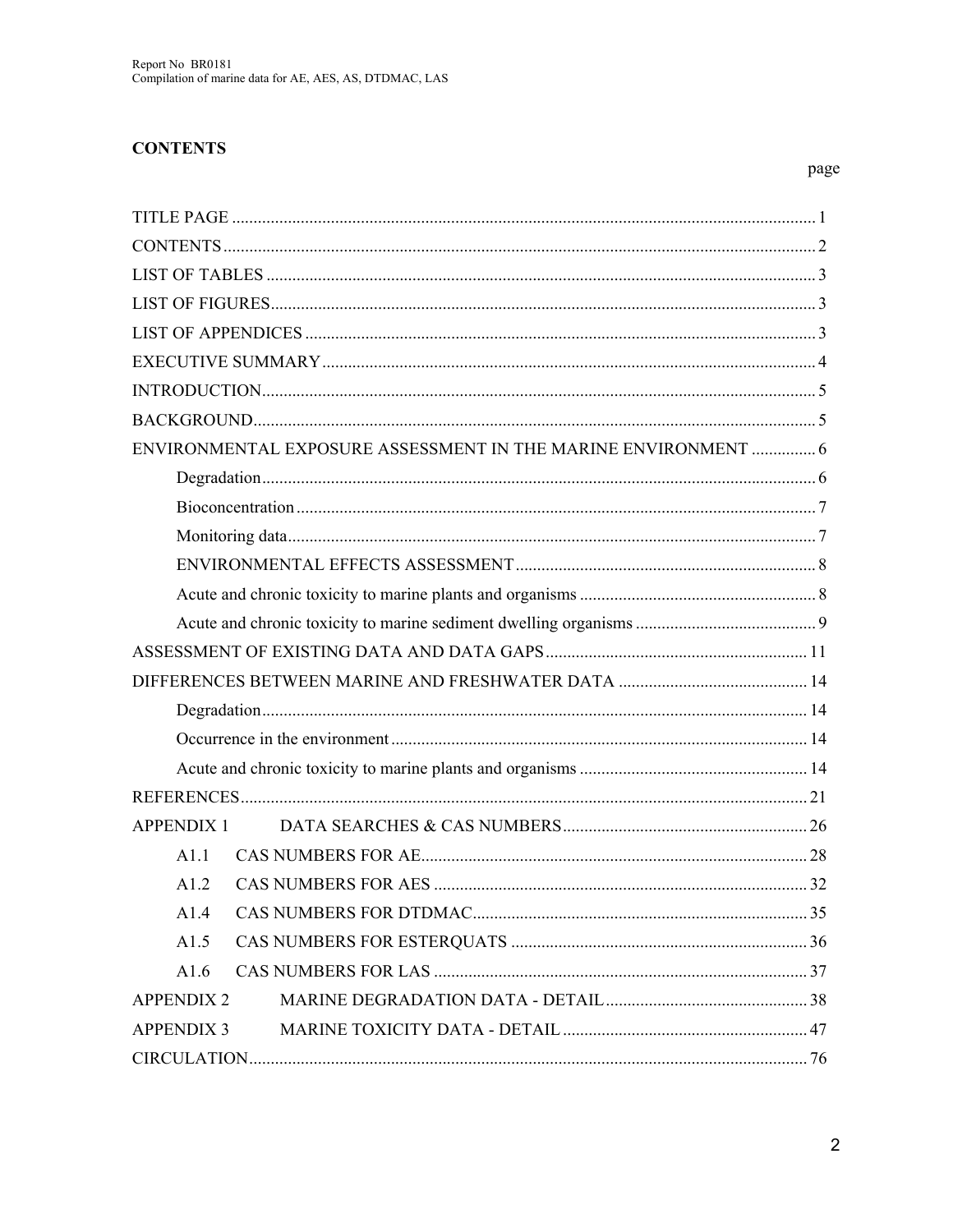#### **LIST OF TABLES**

| TABLE 1        |  |
|----------------|--|
| <b>TABLE 2</b> |  |
| TABLE 3        |  |
| TABLE 4        |  |
| TABLE 5        |  |
| TABLE 6        |  |
| TABLE 7        |  |

#### **LIST OF FIGURES**

| FIGURE 1 |  |
|----------|--|
| FIGURE 2 |  |
| FIGURE 3 |  |
| FIGURE 4 |  |
| FIGURE 5 |  |

#### **LIST OF APPENDICES**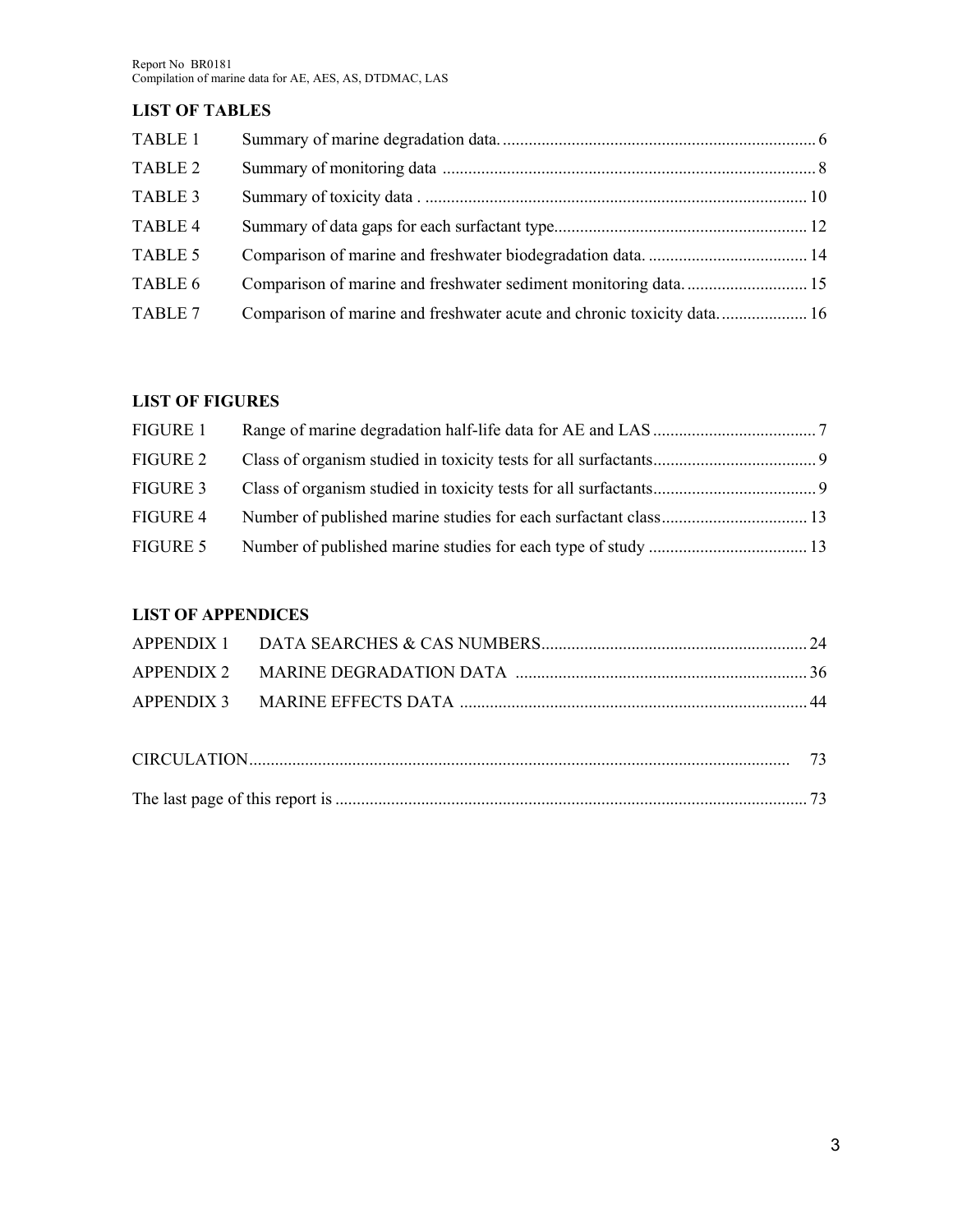# **Executive Summary**

This report is a compilation and summary of marine (water and sediment) data on exposure and effects for five surfactant classes of compounds, AE, AES, AS, DTDMAC and LAS, commissioned by ERASM.

Data from the literature and industry sources for 47 biodegradation and 307 eco- toxicological studies are reported and summarised. A complete list of sources searched is given in Appendix 1. The data provided in the publications were assessed\*, those that were found to be reliable and robust were included in this report. Supporting information was also provided to enable clear evalution of the end points.

Marine biodegradation studies for AE and LAS reported half lives in the range of 2-30 days and 5-45 days respectively. Data suggest that these half lives may be longer than quoted for freshwater. The freshwater half lives were in the range 0.2-1.0 days for AE and 0.04-10 days for LAS. No marine biodegradation studies were found for DTDMAC. Only four and three biodegradation studies for AES and AS was found respectively.

A wide variation in the number of published marine eco-toxicological studies was found for each of the surfactant classes. AS and LAS have been studied most, and AES and DTDMAC the least. Marine invertebrates are the most studied class of organism in acute toxicological assessments. Plants and fish are the least studied groups, particularly chronic studies. The typical marine L/EC50's ranged<sup>#</sup> from 0.2-50 mg/l for AE, 0.5-40 mg/l for AES, 0.4 -160 mg/l for AS, 0.2-36 mg/l for DTDMAC and 0.5-100 mg/l for LAS. Where it was possible to compare eco-toxicology values, marine data ranges generally fell within typical freshwater data ranges.

Significant gaps in data were found in the marine eco-toxicology assessments for all surfactant classes. To enable a robust and reliable risk assessment of effects of the surfactants on the marine environment based upon marine data, the gaps in the data identified in this report will need to be filled. The following types of studies are considered necessary to address the gap in knowledge: AE; Bio-concentration, acute plant, algae  $\&$  fish and all types of chronic toxicity testing, AES & DTDMAC; All types of marine studies and tests, AS; Biodegradation, bioconcentration, environmental monitoring, acute plant & algae toxicity, and all chronic toxicity studies and tests: LAS; Bio-concentration, acute plant  $\&$  algae toxicity, and chronic plant  $\&$ fish toxicity testing.

\* The data was reviewed for quality and reliability by assessing the methodology, reproducibility, overall completeness and publication crediblity.

# The ranges are for each class of surfactant and include various chain lengths and ethoxylation.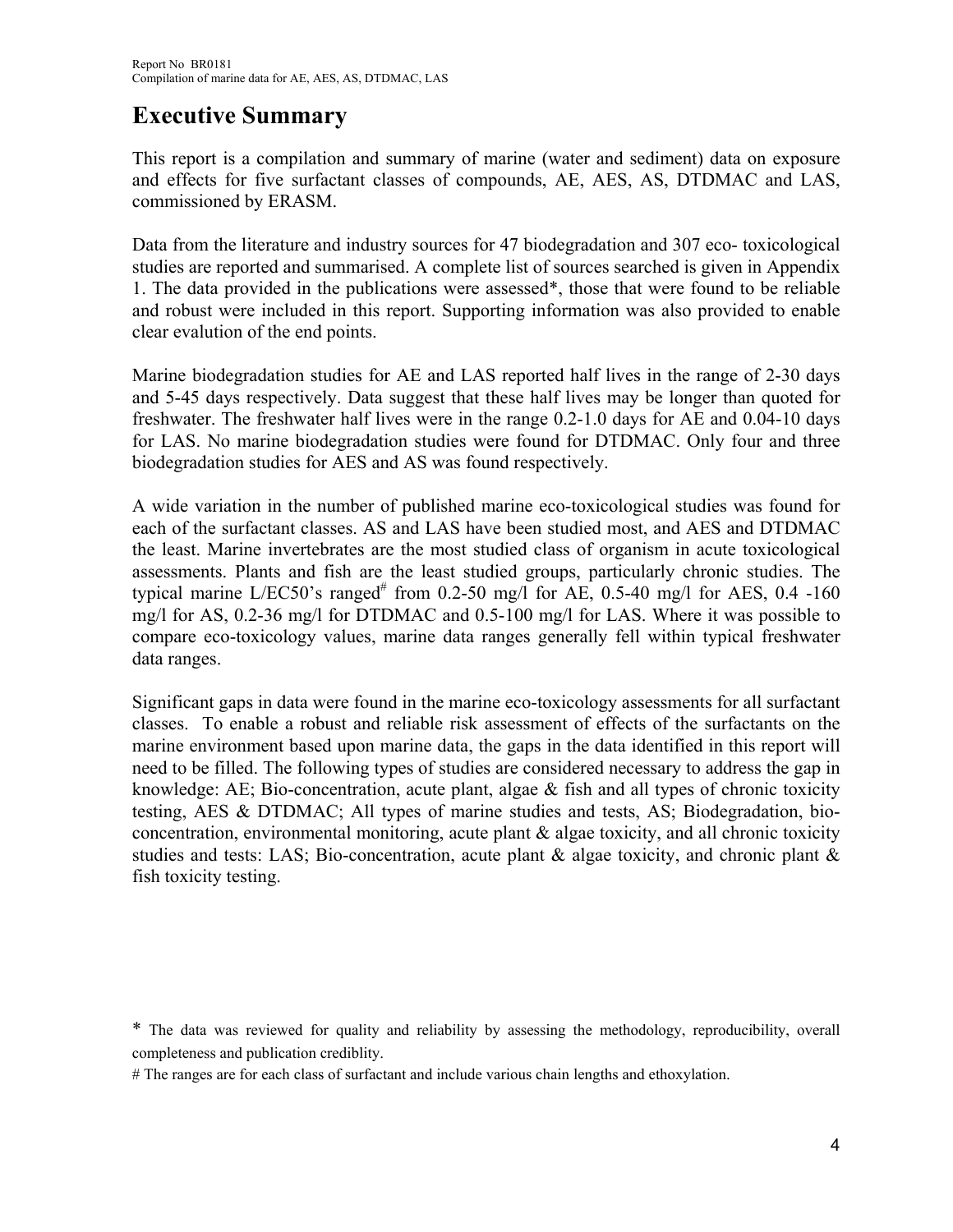# **Introduction**

The ERASM (Environmental Risk Assessment and Management) organisation (AISE (Association Internationale de la Savonnerie, de la Détergence et des Produits d'Entretien) and CESIO (Comité Européen des Agents de Surface et de leurs Intermédiaires Organiques) commissioned a compilation and summary of marine (water and sediment) data on exposure and effects data for a number of surfactant compounds.

The classes of surfactants identified for study are:

| AE            | Alcohol Ethoxylates                |
|---------------|------------------------------------|
| <b>AES</b>    | Alcohol Ethoxysulphates            |
| AS            | <b>Alkyl Sulphates</b>             |
| <b>DTDMAC</b> | Ditalow Dimethyl Ammonium Chloride |
| LAS           | Linear Alkylbenzene Sulphonate     |

DTDMAC is no longer used commercially. In addition the esterquats, triethanolamine ester quat**.** (TEAQ), Diethyl Ester Dimethyl Ammonium Chloride (DEEDMAC) and Hydroxyethyl quat. (HEQ) were screened for marine data, but nothing was found.

Data has been collected from the literature and from industry sources (internal, CEFIC LRI and ECETOC reports, ERASM MonitoringBase Surfactants). The search strategy and list of the databases searched is given in Appendix 1.

# **Background**

The compilation of exposure and effects data for many surfactants by the HERA Initiative was restricted to freshwater studies. To investigate the extent and quality of available data from marine studies ERASM has commissioned this report.

The EU REACH Regulation requires the inclusion of a risk assessment for the marine environment (for chemicals that require a Chemical Safety Assessment (CSA)). This risk assessment can be based either on an extrapolation of freshwater data, or on data specific for marine species, where available. Marine data could also be used in a weight-of-evidence approach. Also, marine ecotoxicity data are considered a suitable substituent for missing freshwater data for chemicals in the EU CLP Regulation dealing with Classification & Labelling of chemicals and mixtures (ref. CLP regulation, draft July 2008), or in REACH PBT assessments. This report provides information on:

- Exposure characterisation
	- i. Degradation in the marine environment
	- ii. Bioconcentration
	- iii. Monitoring data
- Effects characterisation
	- i. Aquatic toxicity, acute and chronic, to marine organisms
	- ii. Toxicity, acute and chronic, to marine sediment dwelling organisms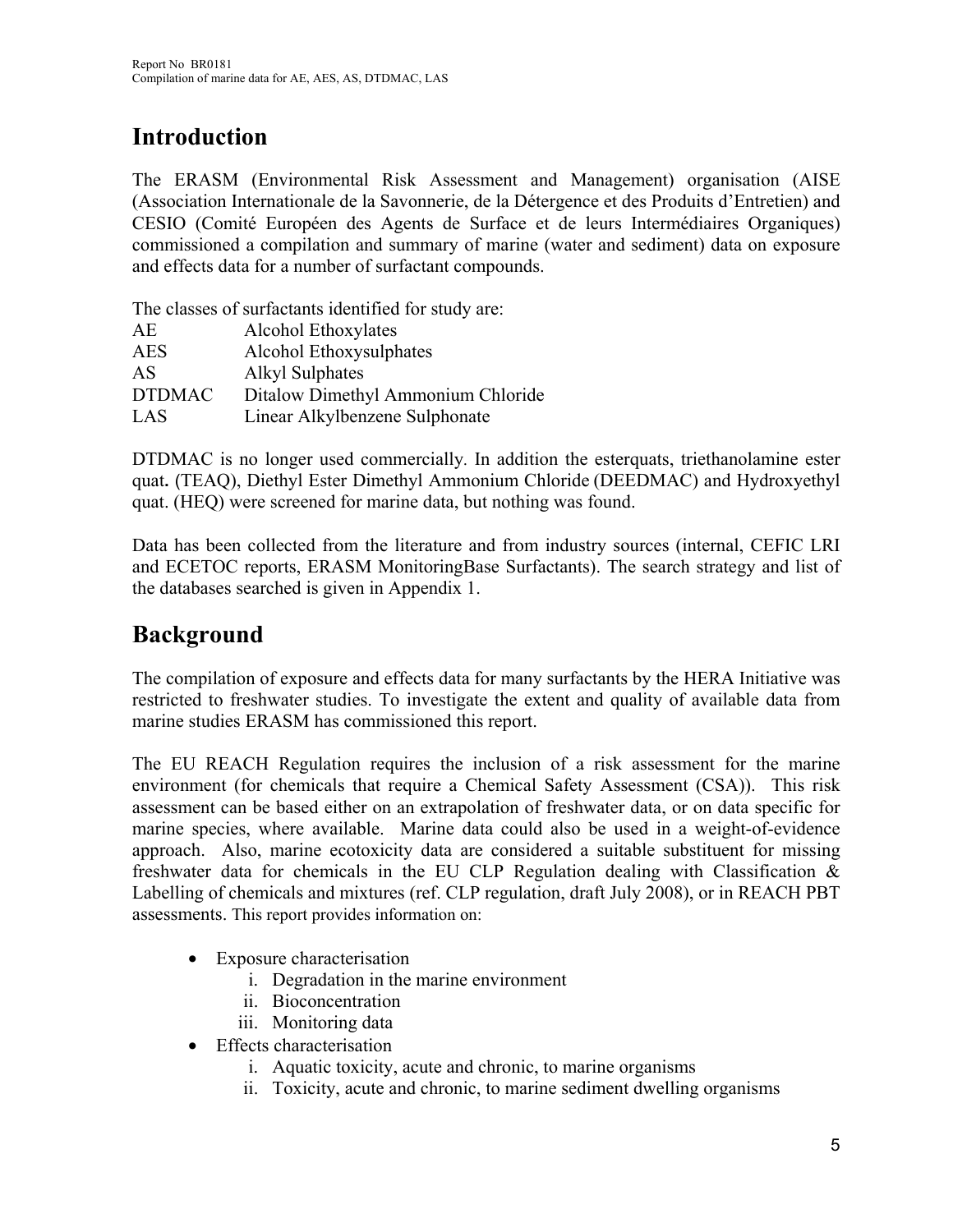- Assessment of existing data, data gaps and requirements to carry out a marine risk assessment.
- Preliminary assessment of any observed differences between the marine data and freshwater data,

For the surfactant classes AE, AES, AS, DTDMAC and LAS, CAS numbers for these substances are given in Appendix 1.

# **Environmental exposure assessment in the marine environment**

## **Degradation**

Evidence for the loss of material by abiotic or biotic degradation is important for the assessment of persistence in the environment. Data for the degradation of surfactants in the freshwater environment were collated during the HERA Project, but data for the marine environment have not been collated and summarised. ECETOC collated marine degradation data for general chemicals in 2009, providing a report (ECETOC, 2009) and a database in the form of a spreadsheet. Information on the degradation of surfactants has been summarised in this section of the report and recorded in more detail in Appendix 2.

Table 1 provides a summary of the degradation data in the marine environment obtained for the five study compounds; data has only been found for AE and LAS. Reported half-lives for the degradation of AE and LAS are plotted in Figure 1, and for both substances 80% of the data indicate a half-life of ≤25 days; The longest half-lives (>150 d) were for DOC die-away tests (OECD 301A) using coastal and open sea waters from the Netherlands. These three values were considerably higher than the range of values published from the other studies conducted under similar test conditions. Considering the ECETOC recomendations (20) of the reliability of half lives above 60 d and those that are close to the test duration, the published half lives of longer than 150 days for AE and LAS do not seem reliable and therefore have been excluded from the summary table. The full list of data is given in Appendix 2.

#### **TABLE 1 Summary of marine degradation data.**

| <b>Number of studies</b> | Degradation: rate $(d-1)$ | <b>Degradation: half-life</b><br>(d) |
|--------------------------|---------------------------|--------------------------------------|
| 15                       | $0.02 - 0.34$             | $2 - 30$                             |
| $\overline{4}$           | $0.031 - 0.039$           | $17.7 - 30$                          |
| 3                        | ۰                         | $0.26 - 18.8$                        |
|                          | ۰                         |                                      |
| 24                       | $0.02 - 0.15$             | $4.6 - 45$<br>Outlier 0.001          |
|                          |                           |                                      |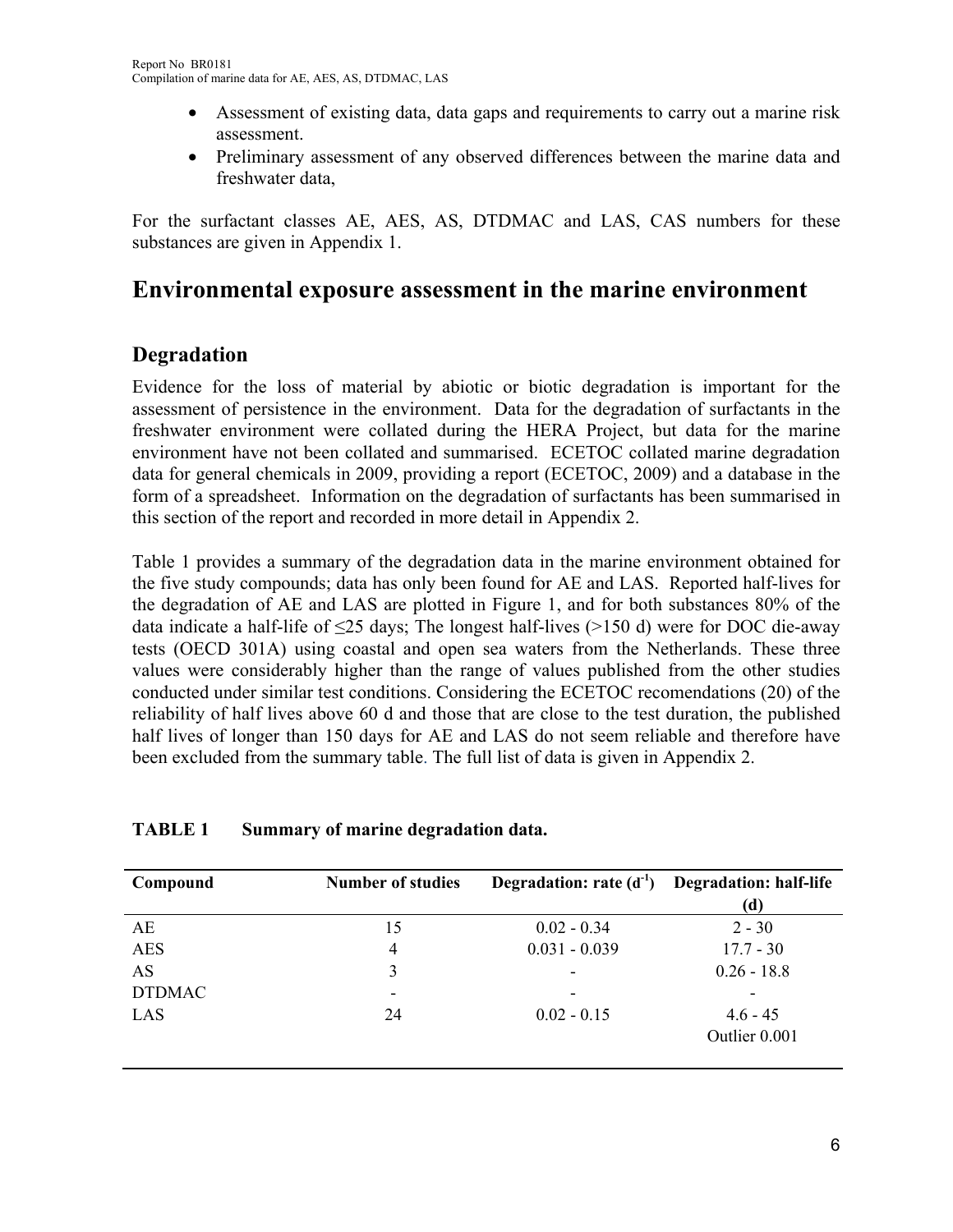



## **Bioconcentration**

Bio-concentration or bioaccumulation (BCF) is a measure of the build-up of a chemical in an aquatic organism that is exposed to the material either from the water or the sediment. There is a significant amount of freshwater BCF data, however marine data is virtually non-existent. The one study on bioaccumulation obtained from the database searches was:

> AS<sup>6</sup> bioaccumulation in *Squalus acanthias*, spiny dogfish (Ref 27): 1 mg  $kg^{-1}$ , N injections, 2-144 hr – result accumulated

This work seems to be non-standard and does not give any "normal" endpoint that can be assessed.

## **Monitoring data**

Marine monitoring data for these surfactants held in the "MonitoringBase Surfactants" database are summarised in Table 2.

#### **TABLE 2 Summary of Monitoring Data.**

| Compound      | <b>Number of marine studies</b> | <b>Marine Data</b><br><b>Sediment Concentration</b><br>Range<br>mg/kg |
|---------------|---------------------------------|-----------------------------------------------------------------------|
| AE            | 20                              | $0.0074 - 9.19$                                                       |
| <b>AES</b>    | 0                               | -                                                                     |
| AS            | 0                               | -                                                                     |
| <b>DTDMAC</b> | 10                              | $0.0048 - 25.00$                                                      |
| LAS           | 16                              | $< 0.0003 - 15.63$                                                    |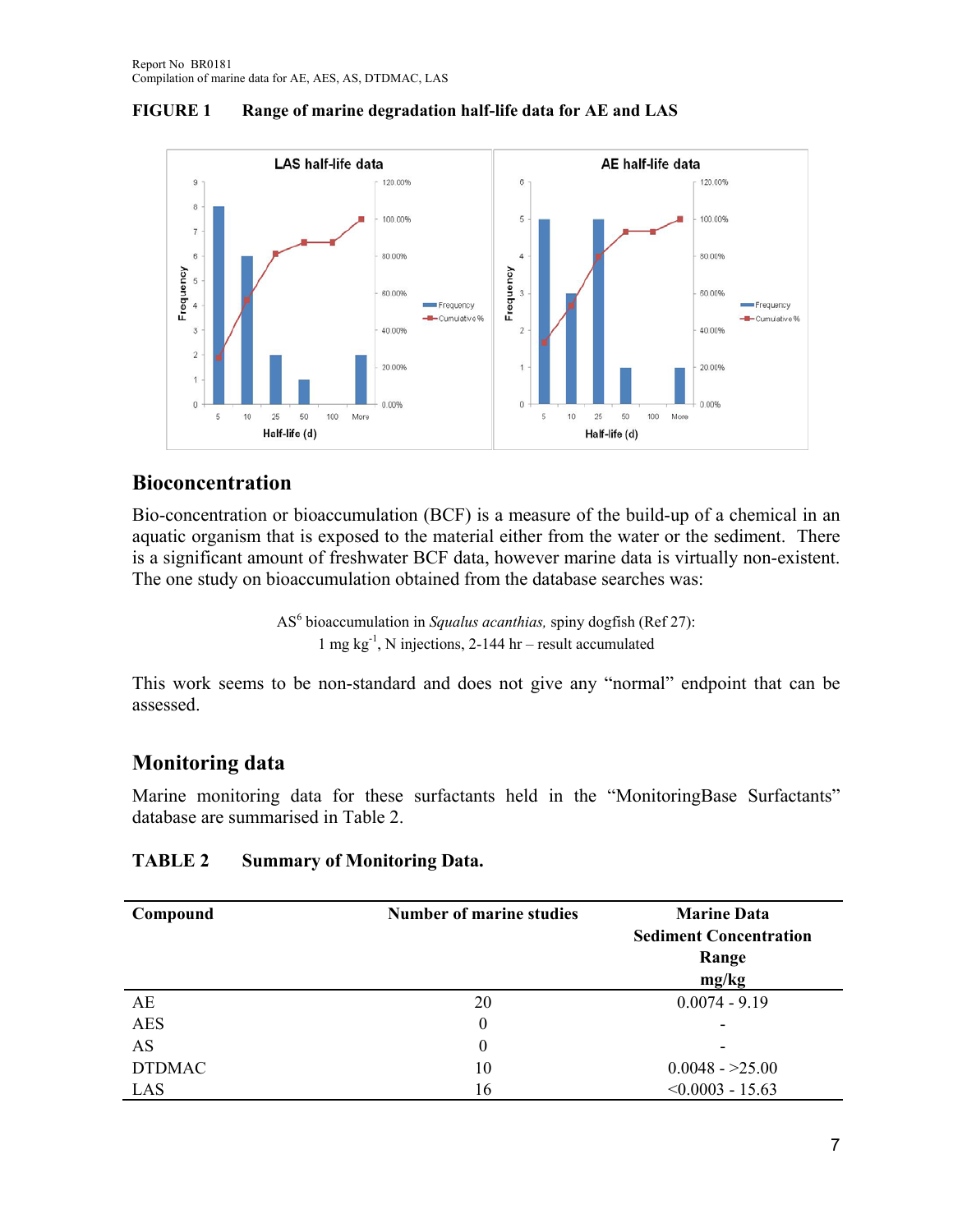The database searches undertaken for this current work have not found any new monitoring data.

# **Environmental effects assessment**

Many studies have tested the effects of AE, AES, AS, DTDMAC and LAS to a wide range of marine organisms. A total of 250 marine data sets are reported here. The data for AES and DTDMAC were limited to a few studies for each compound, but AE (26), LAS (67) and AS (45) had progressively more information, many with more than one end-point reported.

A wide range of tests are reported, but the majority report standard end-points like the LC50 or EC50 for acute studies and the NOEC for chronic studies. More unusual end-points are either not quantified (e.g. "mortality decreased") or difficult to assess in a summary document compared to the standard end-points; some of these data may, however, be relevant when assessing the effects of individual compounds in specific conditions.

## **Acute and chronic toxicity to marine plants and organisms**

To summarise the results the data have been split into acute and chronic toxicity tests and into four general classes of organism – plants, algae, invertebrates and fish. From the literature identified on toxicity of these five surfactants to marine species the range of species and tests can be summarised as follows:

Many of the studies reported multiple endpoints. 4 different plant species were tested, 29 algae, 88 invertebrates and 22 fish species.

Figure 2 shows the proportional of the published studies for each class of organism. Marine invertebrate surfactant studies are the most reported and plants the least.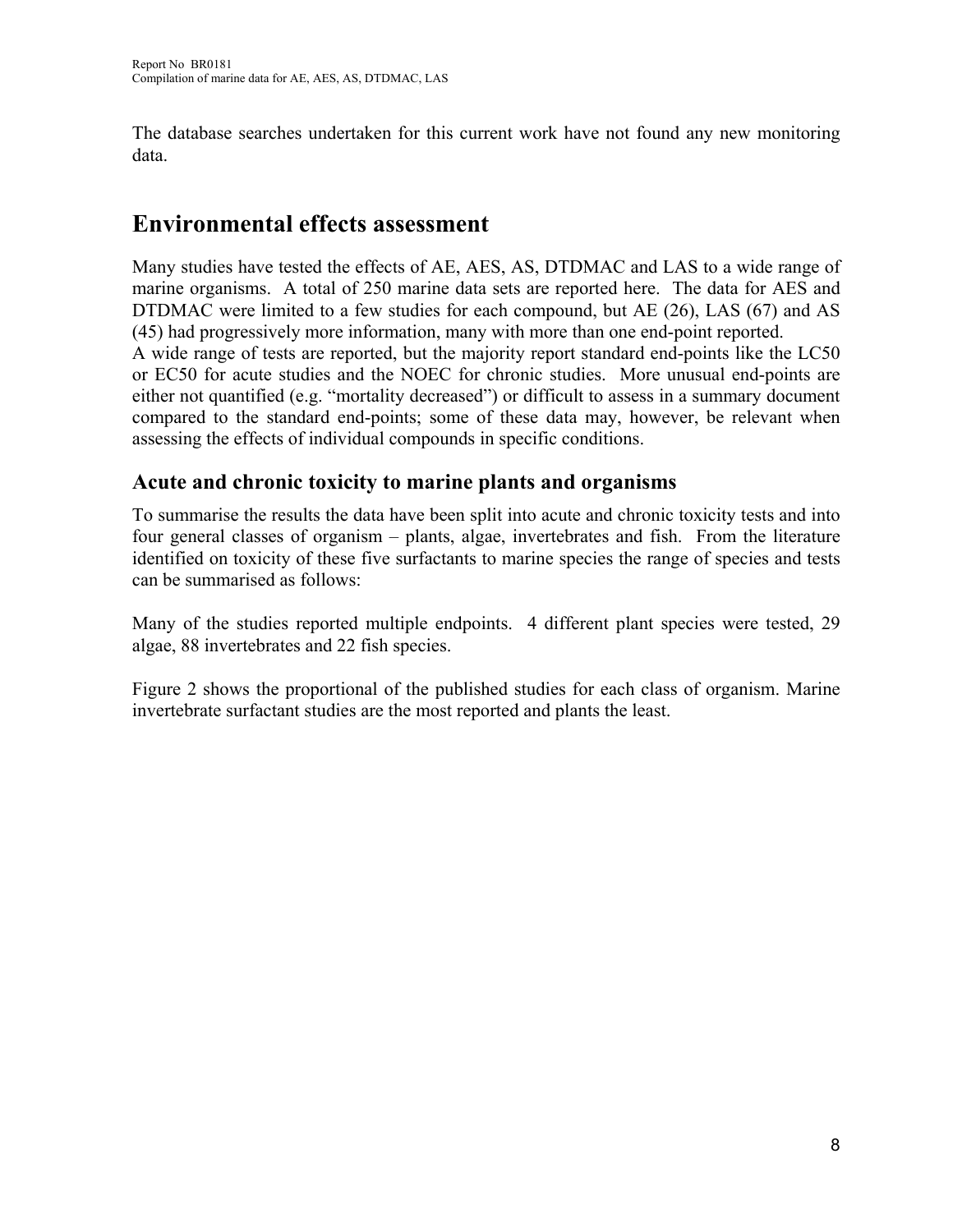

**FIGURE 2 Class of organism studied in toxicity tests for all surfactants** 

A summary of the acute and chronic data against substance and organism is given in Table 3; in compiling this table results showing extremely low toxicity compared to the bulk of the data have been discounted, but results showing unusually high toxicity compared to the main body of the data are highlighted. The full list of data is given in Appendix 3.

#### **Acute and chronic toxicity to marine sediment dwelling organisms**

Studies that assessed the impact of LAS on marine sediment dwelling organisms are listed in Appendix 3. Four studies were found and are included in the summary Table 3 (29), (57), (59) and (83). Acute and chronic toxicity studies that used sediment as dosing medium were not found for AE, AES, AS, or DTDMAC.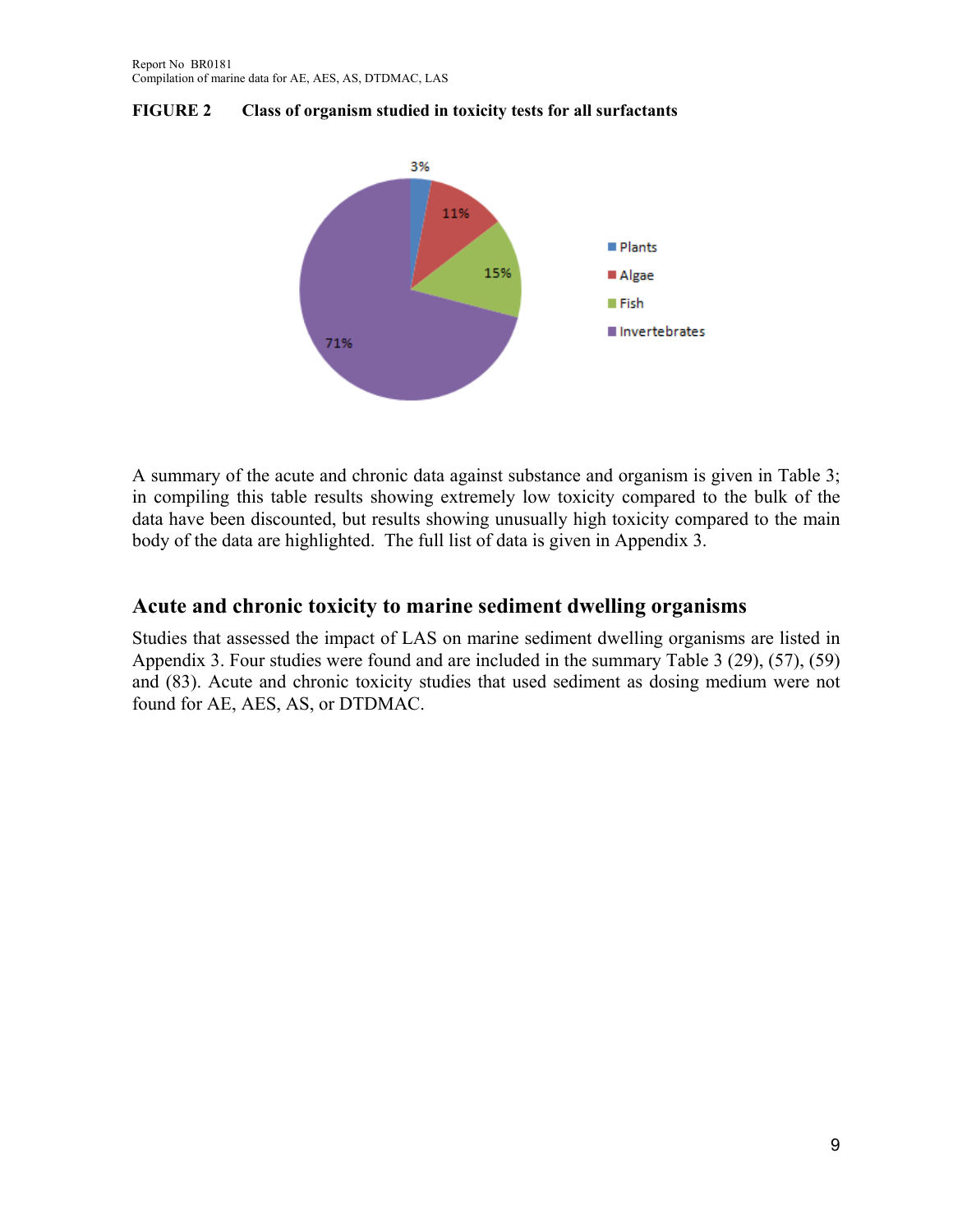| Compound      |               | <b>Acute toxicity</b>                                                    | <b>Number</b><br>of Studies | Chronic<br>toxicity <sup>#</sup>  | Number of<br><b>Studies</b> |
|---------------|---------------|--------------------------------------------------------------------------|-----------------------------|-----------------------------------|-----------------------------|
| $AE^*$        | Algae         |                                                                          | $\boldsymbol{0}$            | 1 - 10 NOEC                       | $\mathbf{1}$                |
|               | Invertebrates | 48 hr LC50 0.71 - 50                                                     | 36                          | $0.5 - 1.5$                       | $\overline{2}$              |
|               |               | 96 hr LC50 0.22 - 50                                                     |                             | <b>NOEC</b>                       |                             |
|               |               |                                                                          |                             |                                   |                             |
| AES*          | Algae         | 96 hr 4.1 - 27.7                                                         | $\overline{4}$              |                                   | $\boldsymbol{0}$            |
|               | Invertebrates | 48 hr 34.2 - 42.4                                                        | $\overline{2}$              |                                   | $\boldsymbol{0}$            |
|               | Fish          | $0.48 - 25$                                                              | 5                           |                                   | $\boldsymbol{0}$            |
|               |               |                                                                          |                             |                                   |                             |
| <b>AS</b>     | Plant         | 96 hr EC50 1.75 - 10                                                     | $\overline{4}$              | 5 d NOEC 1.5                      | 4                           |
|               | Algae         | 2 hr EC50 2.3 - 2.4<br>(photosynthesis)                                  | $\overline{4}$              |                                   | $\boldsymbol{0}$            |
|               | Invertebrates | 24 hr L/EC50 0.8 - 154<br>48 hr L/EC50 0.36 -<br>165                     | 87                          | 7 d NOEC 1.6<br>$-4$<br>10 d NOEC | 6                           |
|               |               | 96 hr LC50 0.72 - 30                                                     |                             | $6.3 - 10$                        |                             |
|               | Fish          | 24 hr L/EC50 1.4 - 5.8<br>48 hr L/EC50 2.8 - 9<br>96 hr LC50 0.46 - 15.1 | 21                          |                                   | $\boldsymbol{0}$            |
| <b>DTDMAC</b> | Invertebrates | EC50 0.2 - 36                                                            | 5                           | <b>NOEC 0.075</b>                 | $\overline{2}$              |
|               | Fish          | EC50 4.8                                                                 | 1                           |                                   | $\boldsymbol{0}$            |
| LAS           | Algae         | 72 hr ErC50 46.2<br>$+/- 20.9$<br>72 hr EbC50 13.9<br>$+/- 7.3$          | 9                           |                                   | $\boldsymbol{0}$            |
|               | Invertebrates | 48 hr LC50 7.3 - >100<br>96 hr LC50 1.3 - 350<br>150 hr LC50 2.5         | 56                          |                                   | $\boldsymbol{0}$            |
|               | Fish          | 48 hr LC50 3 - 5<br>96 hr LC50 0.39 - 22.5                               | 15                          |                                   | $\boldsymbol{0}$            |

#### **TABLE 3 Summary of toxicity data for all chainlength and ethoxylation numbers– all concentrations expressed as mg L-1 nominal, unless otherwise stated.**

\* Data for AE and AES belong to different chainlengths details given in the Appendix 3. # NOEC chronic studies only.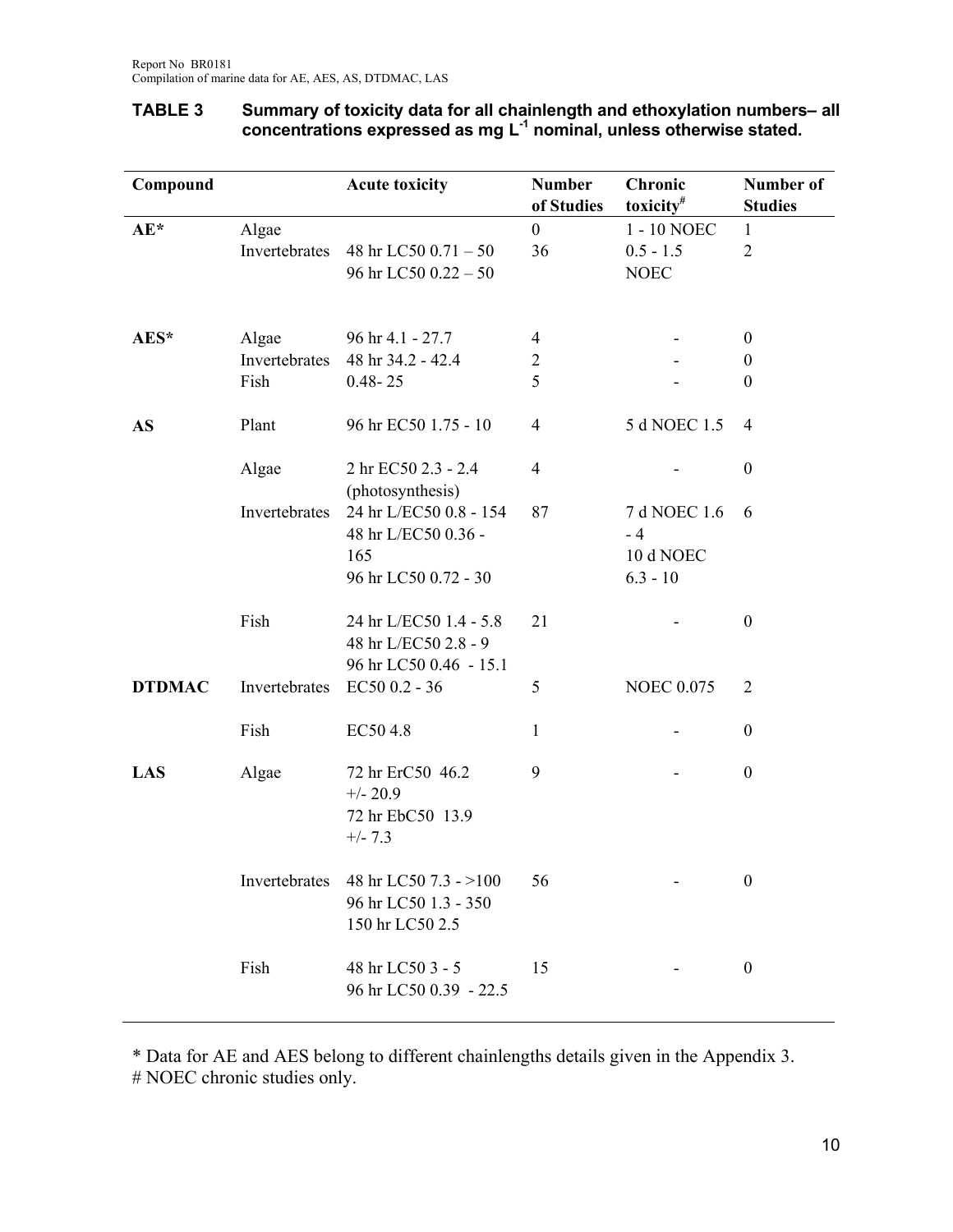# **ASSESSMENT OF EXISTING DATA AND DATA GAPS**

To summarise the gaps in the marine data the number of studies for each surfactant class and type of assessment is given in Table 4. Grey shading has been used in the Table 4 to show where no studies have been found.

|                               | AE               | <b>AES</b>       | <b>AS</b>        | <b>DTDMAC</b>  | LAS            | <b>Total</b>   |
|-------------------------------|------------------|------------------|------------------|----------------|----------------|----------------|
| Degradation                   | 15               | $\overline{4}$   | 3                | $\theta$       | 24             | 46             |
| Bioconcentration              | $\boldsymbol{0}$ | $\overline{0}$   | $\mathbf{1}$     | $\mathbf{0}$   | $\mathbf{0}$   | $\mathbf{1}$   |
| Monitoring                    | 20               | $\boldsymbol{0}$ | $\boldsymbol{0}$ | 20             | 16             | 56             |
| Acute Plant toxicity          | $\overline{0}$   | $\mathbf{1}$     | $\overline{4}$   | $\Omega$       | $\overline{2}$ | $\tau$         |
| Acute Algae toxicity          | $\boldsymbol{0}$ | $\overline{4}$   | $\overline{4}$   | $\mathbf{0}$   | 9              | 18             |
| Acute Invertebrate toxicity   | 36               | $\overline{2}$   | 87               | 5              | 56             | 186            |
| Acute fish toxicity           | $\overline{2}$   | 5                | 21               | $\mathbf{1}$   | 15             | 44             |
| Chronic Plant toxicity        | $\overline{0}$   | $\mathbf{1}$     | $\overline{4}$   | $\theta$       | 3              | 8              |
| Chronic Algae toxicity        | $\mathbf{1}$     | $\overline{0}$   | $\overline{4}$   | $\mathbf{0}$   | 12             | 16             |
| Chronic Invertebrate toxicity | $\overline{2}$   | $\overline{0}$   | 6                | $\overline{2}$ | 11             | 21             |
| Chronic fish toxicity         | $\theta$         | $\overline{0}$   | $\overline{2}$   | $\theta$       | $\theta$       | $\overline{2}$ |
| Total                         | 76               | 18               | 137              | 28             | 148            |                |

#### **TABLE 4 Summary of data gaps for each surfactant type–Number of studies or values published. Shaded texts indicate no data found**.

Figure 3 clearly shows a wide variation in the number of marine studies between the surfactant classes, where AS and LAS have been studied most, and AES and DTDMAC the least.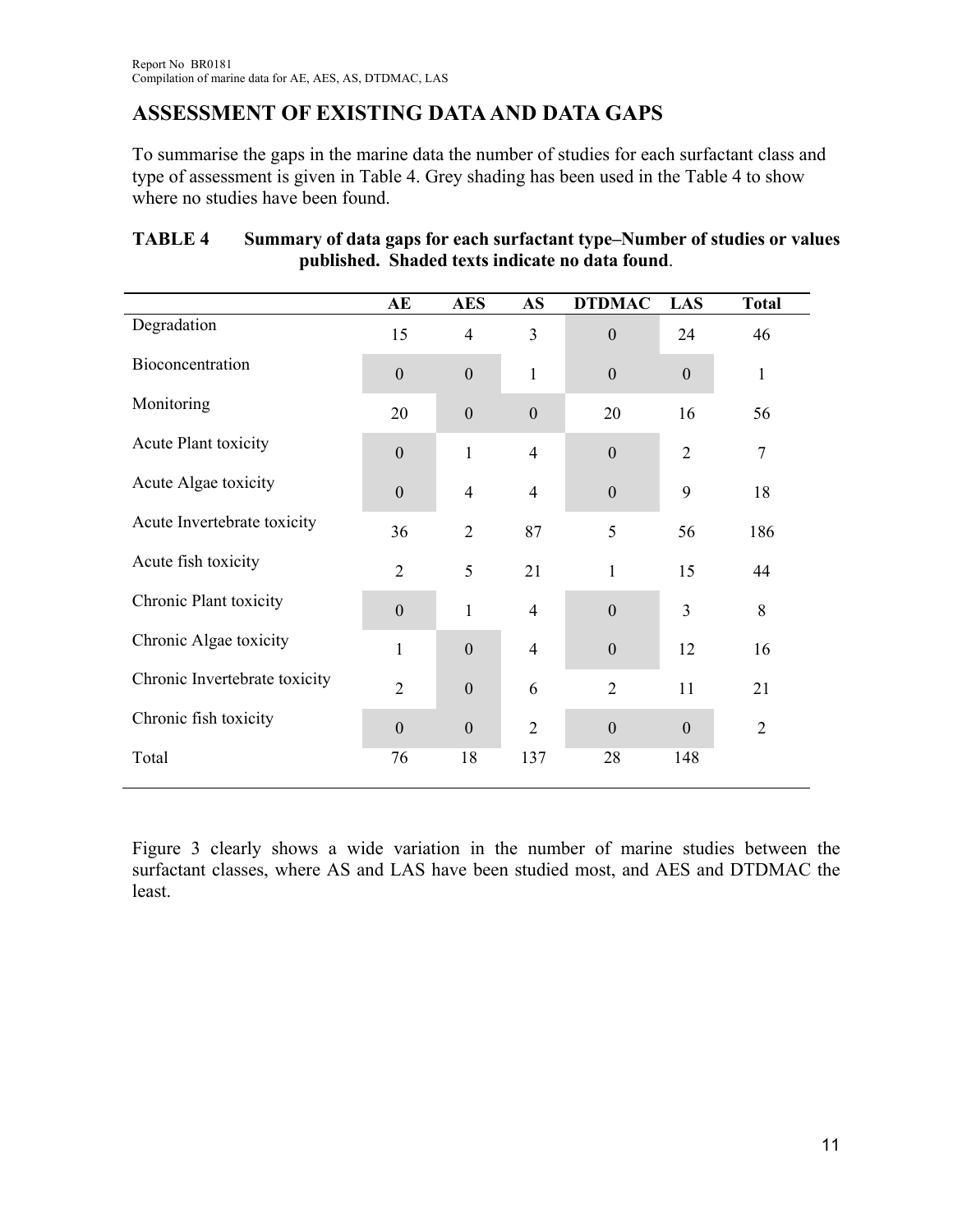**FIGURE 3 Number of published marine studies for each surfactant class** 



Figure 4 shows a wide variation in the number of marine studies between the different assessments and end points, where acute invertebrate studies account for the majority of the studies, and bioconcentration and chronic fish toxicity the least.

**FIGURE 4 Number of published marine studies for each type of study**



Overall there are substantial gaps in marine data for the following endpoints:

AE: Bio-concentration, acute plant, algae & fish and all types of chronic toxicity testing:

AES & DTDMAC: All types of marine studies and tests: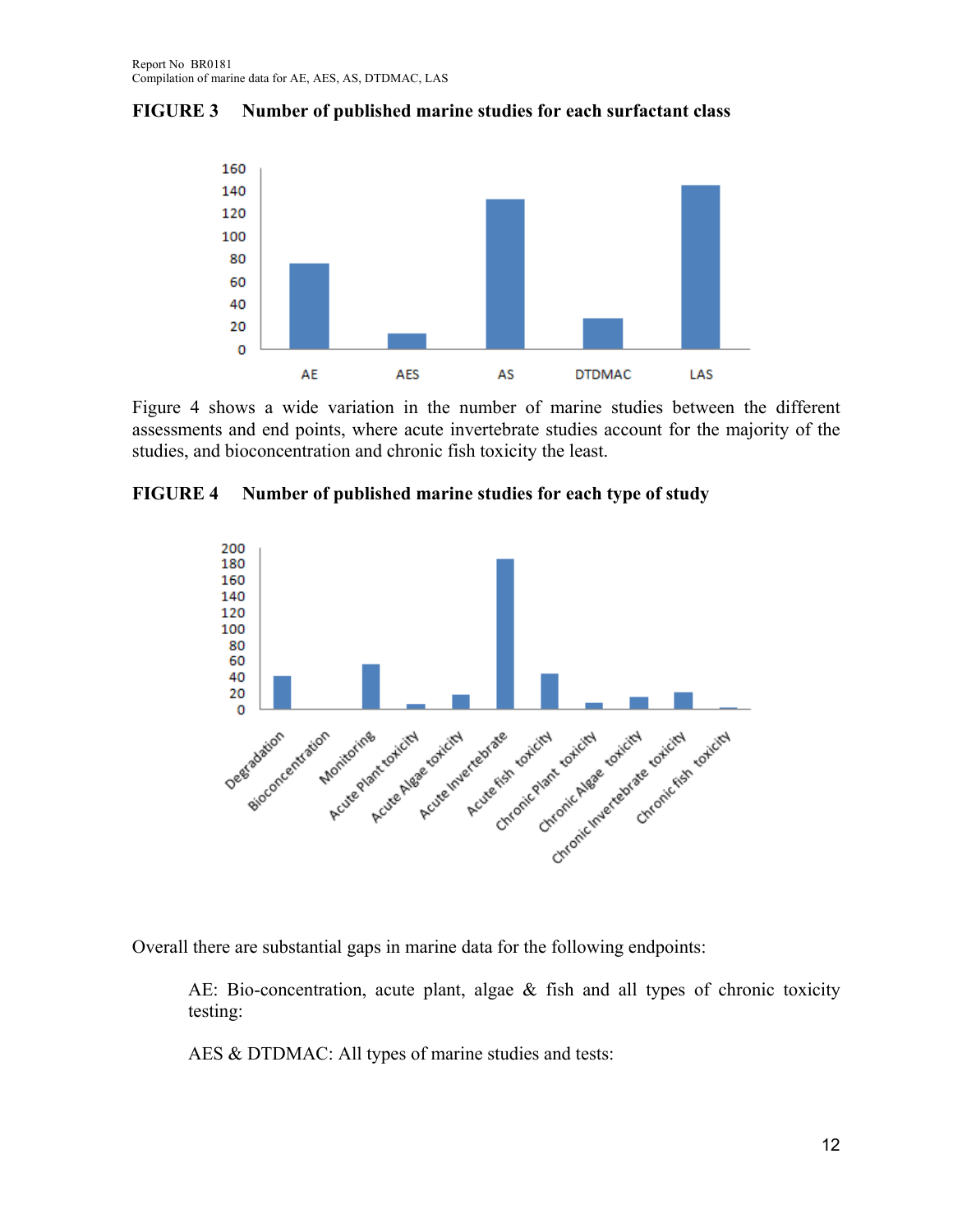AS: Biodegradation, bio-concentration, environmental monitoring, acute plant & algae toxicity, and all chronic toxicity studies and tests:

LAS: Bio-concentration, acute plant & algae toxicity, and chronic plant & fish toxicity testing.

Based on these findings further research studies are needed to enable a robust and reliable risk assessment of effects the surfactants on the marine environment based upon marine data.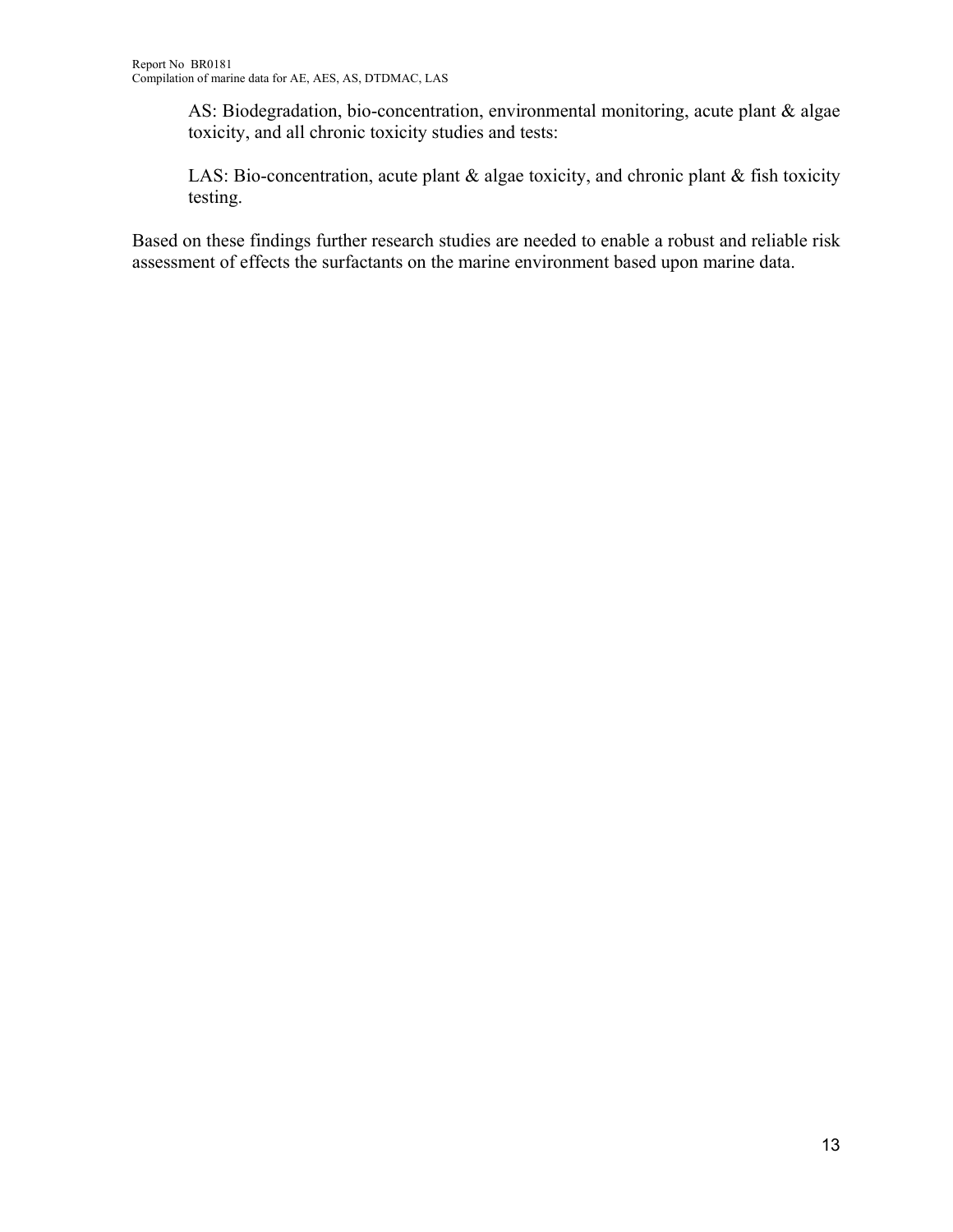## **DIFFERENCES BETWEEN MARINE AND FRESHWATER DATA**

To compare and evaluate the ranges of the marine studies produced in this report comparison is made to freshwater data in the HERA Risk Assessments, ERASM MonitoringBase, Brixham Laboratory Fate and Effects database, and published data reviews (110).

## **Degradation**

Table 5 shows the comparison between the typical ranges of biodegradation half lives summarised from marine and freshwater studies. Broadly the half lives of AE and LAS are in the order of five to ten times higher in marine environments than freshwater. AS and AES have not been included in this comparison because of the limited marine data.

| <b>TABLE 5</b> | Comparison of marine and freshwater bio degradation data |  |
|----------------|----------------------------------------------------------|--|
|                |                                                          |  |

| Compound | <b>Marine Degradation: Half-</b><br>life $(d)$ | <b>Typical Freshwater</b><br><b>Degradation</b><br>Half life (d) |
|----------|------------------------------------------------|------------------------------------------------------------------|
| АE       | $2 - 30$                                       | $0.16 - 1.0$                                                     |
| LAS      | $46 - 45$                                      | $0.042 - 10$                                                     |

## **Occurrence in the environment**

Table 6 shows the comparison between the typical ranges of LAS measured in sediments summarised from marine and freshwater studies. Broadly, LAS concentrations in marine sediments are found with in the lower end of the freshwater range of values. No comparative data could be found for AE or DTDMAC.

#### **TABLE 6 Comparison of marine and freshwater sediment monitoring data**

| Compound | Number of marine<br>studies | <b>Marine Data</b><br>Concentration<br>Range | <b>Typical Freshwater</b><br>Data<br>Concentration<br>Range |
|----------|-----------------------------|----------------------------------------------|-------------------------------------------------------------|
| LAS      | 16                          | $< 0.03 - 15.6$ mg/kg<br>sediment            | $0.7 - 174$ mg/kg<br>sediment                               |

## **Acute and chronic toxicity to marine plants and organisms**

Table 7 shows a comparison between the marine data identified in this report with typical ranges from freshwater studies. Comparison of the ranges are graphically represented below on logarithmic scaled bar graphs for each surfactant class where the red bar is the marine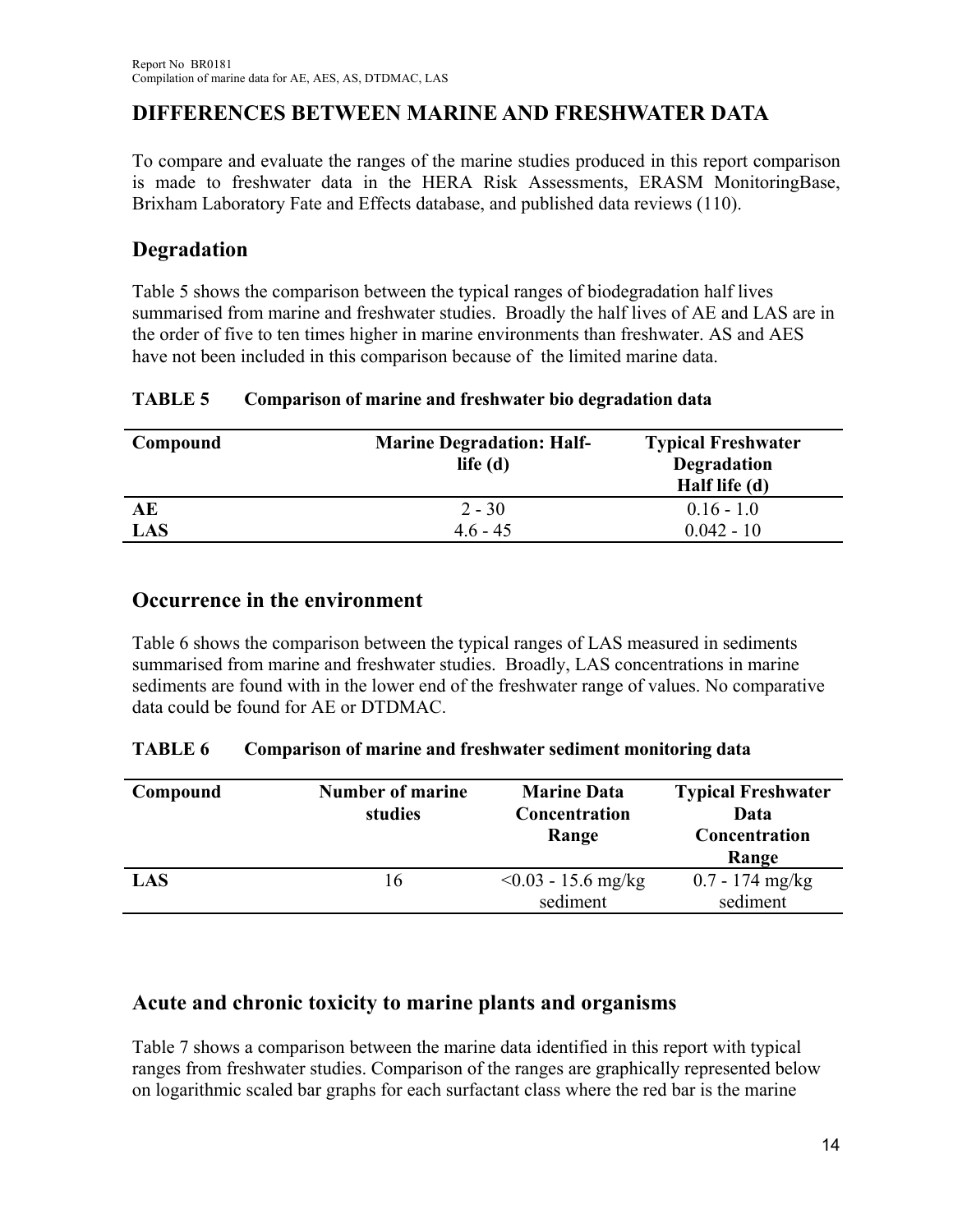range and blue bar freshwater range. Overall the marine values fall within the range of freshwater values. After excluding the out lying values, the broad conclusions of the ranges of published freshwater and marine toxicity data are:

**AE**: Acute studies had a similar or overlapping Ecotox values:

## **AE Acute Invertebrates Data Range (mg/l)**



# **AE Acute Fish Data Range (mg/l)**



**AE**: The two Marine chronic invertebrate studies were lower than freshwater Ecotox values:

## **AE Chronic Invertebrates Data Range (mg/l)**



**AES:** Marine algal and fish Ecotox values at the lower end and invertebrate ecotox values at the higher end of the freshwater range of values:

## **AES Acute Algae Data Range (mg/l)**

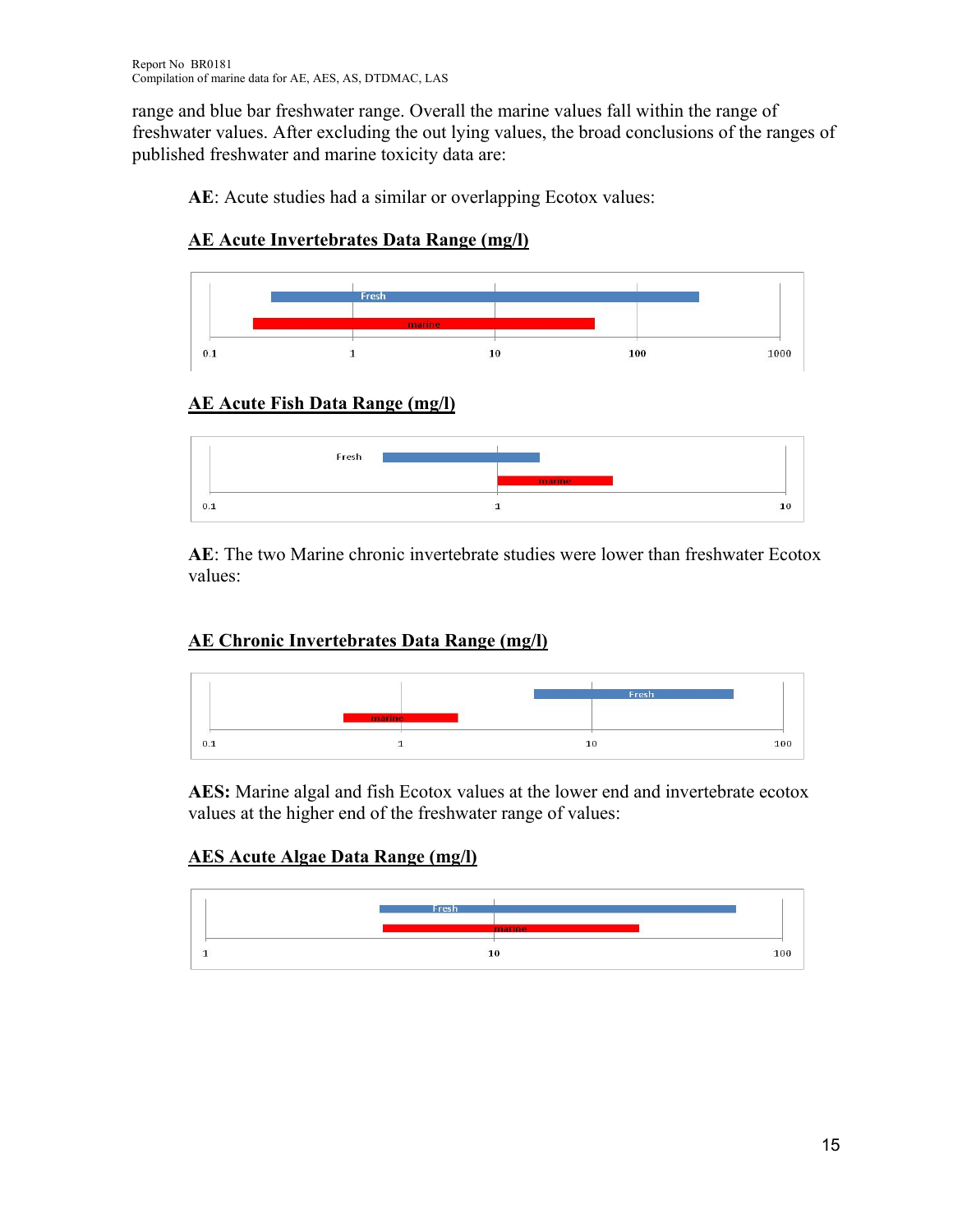#### **AES Acute Invertebrate Data Range (mg/l)**



#### **AES Acute Fish Data Range (mg/l)**



**AS**: Marine plant and algal Ecotox values similar ranges, invertebrates and fish ecotox values at lower end of freshwater range of values:

#### **AS Acute Plant Data Range (mg/l)**



## **AS Acute Algae Data Range (mg/l)**



#### **AS Acute Invertebrate Data Range (mg/l)**



### **AS Acute Fish Data Range (mg/l)**

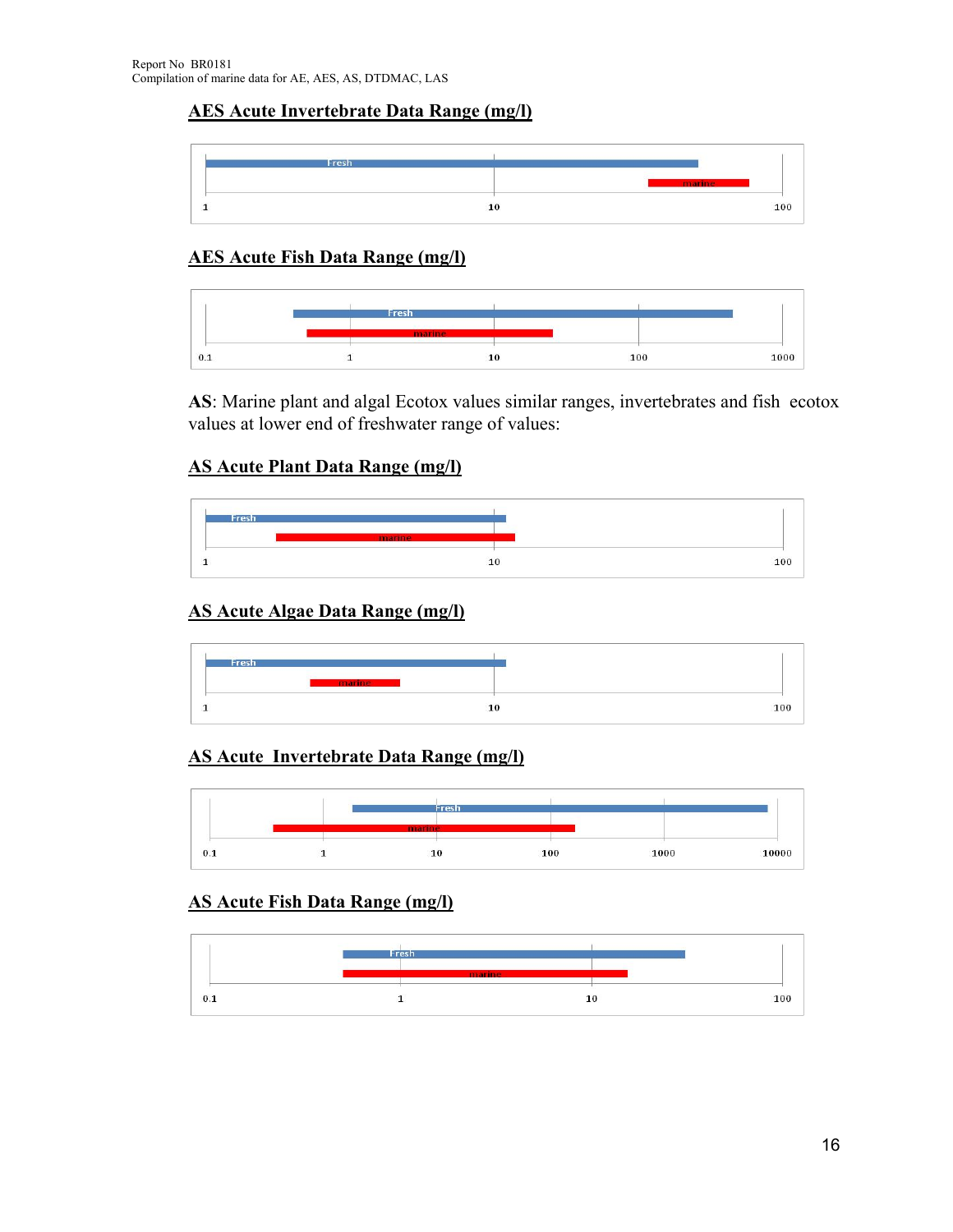### **AS Chronic Invertebrate Data Range (mg/)**



#### **AS Chronic Fish Data Range (mg/l)**



**DTDMAC**: the marine invertebrate data similar to freshwater range of values:

#### **DTDMAC Acute Invertebrate Data Range (mg/l)**



**LAS**: Marine algal Ecotox falls into freshwater data range of values:

## **LAS Acute Algae Data Range (mg/l)**

|            | Fresh |                                                  |     |      |
|------------|-------|--------------------------------------------------|-----|------|
|            |       | the company's product of the company's company's |     |      |
| - 2<br>0.1 |       | - 2<br>10                                        | 100 | 1000 |

**LAS**: Marine invertebrates Ecotox data at the higher end of freshwater acute range of values and below the chronic freshwater range:

#### **LAS Acute Invertebrate Data Range (mg/l)**



## **LAS Chronic Invertebrate Data Range (mg/l)**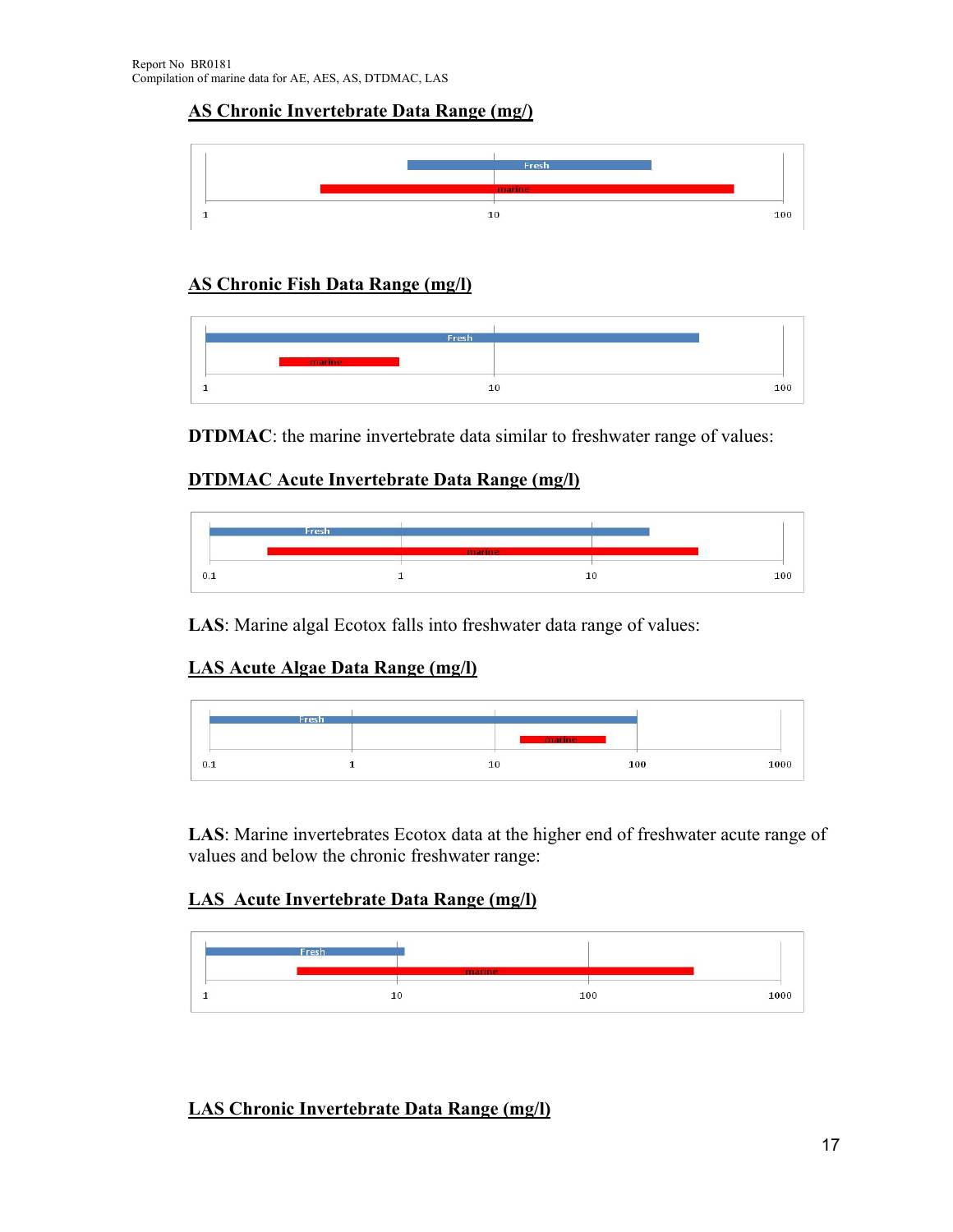

LAS: Marine fish Ecotox data similar and overlapping freshwater data range of values.

### **LAS Acute Fish Data Range (mg/l)**

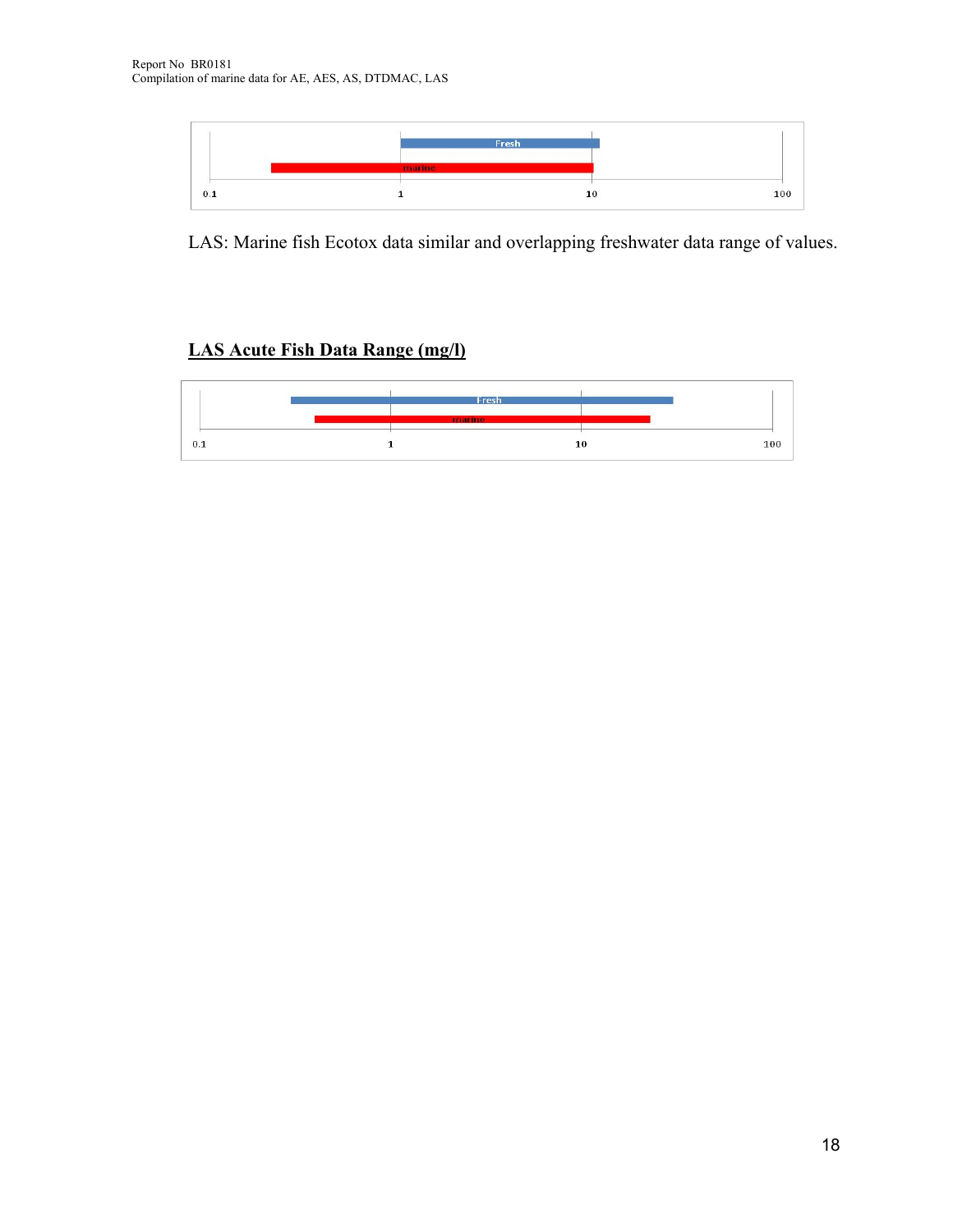|                                       | <b>Marine Acute</b><br><b>Toxicity</b> | <b>Marine Chronic</b><br><b>Toxicity</b>              | <b>Typical Freshwater</b><br><b>Acute Toxicity</b> | <b>Typical Freshwater</b><br><b>Chronic Toxicity</b> | Comparison<br><b>Marine and freshwater</b>       |
|---------------------------------------|----------------------------------------|-------------------------------------------------------|----------------------------------------------------|------------------------------------------------------|--------------------------------------------------|
| AE<br><b>Invertebrates</b>            | $0.2 - 50$                             | $0.5 - 1.5$                                           | $0.29 - 270$                                       | $5 - 50$                                             | lower end of the freshwater<br>range             |
| <b>AE Fish</b>                        | NOEC 1.0 - 1.5                         |                                                       | NOEC 0.4 - 1.0                                     |                                                      | Similar range                                    |
| <b>AES</b> Algae                      | $4.1 - 27.7$                           |                                                       | $4 - 65$                                           |                                                      | Lower end of freshwater<br>range                 |
| <b>AES</b><br><b>Invertebrates</b>    | $34.2 - 42.4$                          |                                                       | $1 - 50$                                           |                                                      | Marine data at higher<br>freshwater range        |
| <b>AES Fish</b>                       | $0.5 - 25$                             |                                                       | $0.4 - 450$                                        |                                                      | Marine data at lower end of<br>Freshwater range  |
| <b>AS Plant</b>                       | $1.75 - 10$                            | 5 d NOEC 1.5                                          | $1 - 10$                                           | NOEC <1                                              | Marine data similar range to<br>freshwater       |
| <b>AS Algae</b>                       | $2.3 - 2.4$                            |                                                       | $1 - 10$                                           | NOEC <1                                              | Similar range                                    |
| <b>AS</b><br><b>Invertebrates</b>     | $0.36 - 165$                           | $2.5 - 6.5$<br>7 d NOEC 1.6 - 4<br>10 d NOEC 6.3 - 10 | $1.8 - 8200$                                       | EC50 5-30                                            | Marine data at lower end of<br>freshwater range  |
| <b>AS Fish</b>                        | $0.5 - 15.0$                           | $1.8 - 2.9$                                           | $0.5 - 30.5$                                       | $1 - 50$                                             | Marine data at lower end of<br>freshwater range  |
| <b>DTDMAC</b><br><b>Invertebrates</b> | $0.2 - 36$                             | <b>NOEC 0.075</b>                                     | $0.1 - 20$                                         | <b>NOEC 0.2</b>                                      | Similar data range                               |
| <b>LAS Algae</b>                      | ErC50 46.2<br>EbC50 13.9<br>(Sediment) |                                                       | $0.1 - 100$                                        | $0.1 - 100$                                          | Marine data falls within<br>freshwater mid range |

#### **TABLE 7 Comparison of marine and freshwater acute and chronic toxicity data (L/EC50 and NOEC ranges are mg/l)**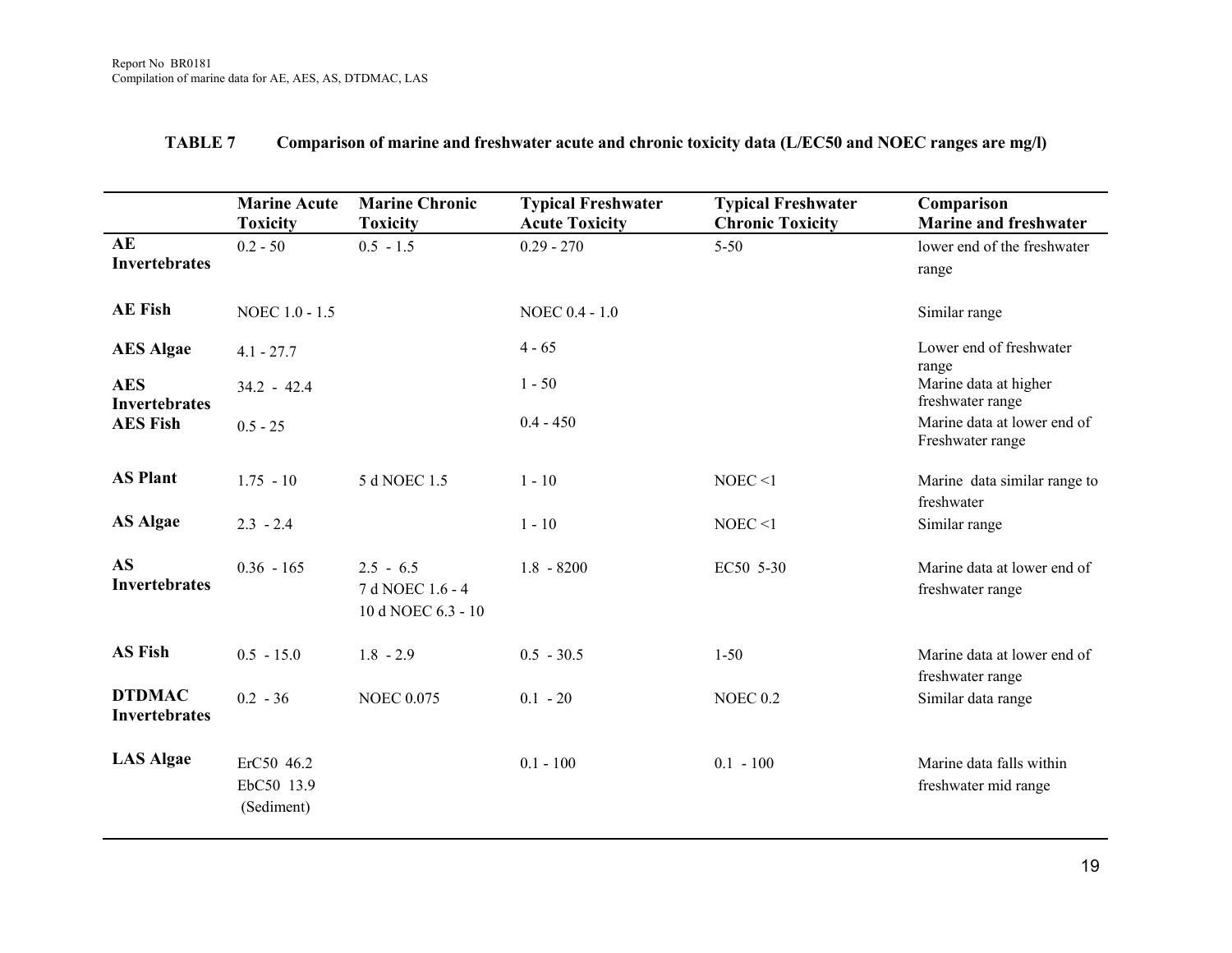Report No BR0181 Compilation of marine data for AE, AES, AS, DTDMAC, LAS

| LAS<br><b>Invertebrates</b> | $3 - 350$    | $0.21 - 10$ | $-10$      | $-10$ | Marine data range extends to<br>higher than freshwater |
|-----------------------------|--------------|-------------|------------|-------|--------------------------------------------------------|
|                             |              |             |            |       | range                                                  |
| <b>LAS Fish</b>             | $0.4 - 22.5$ |             | $0.3 - 30$ |       | Similar data range                                     |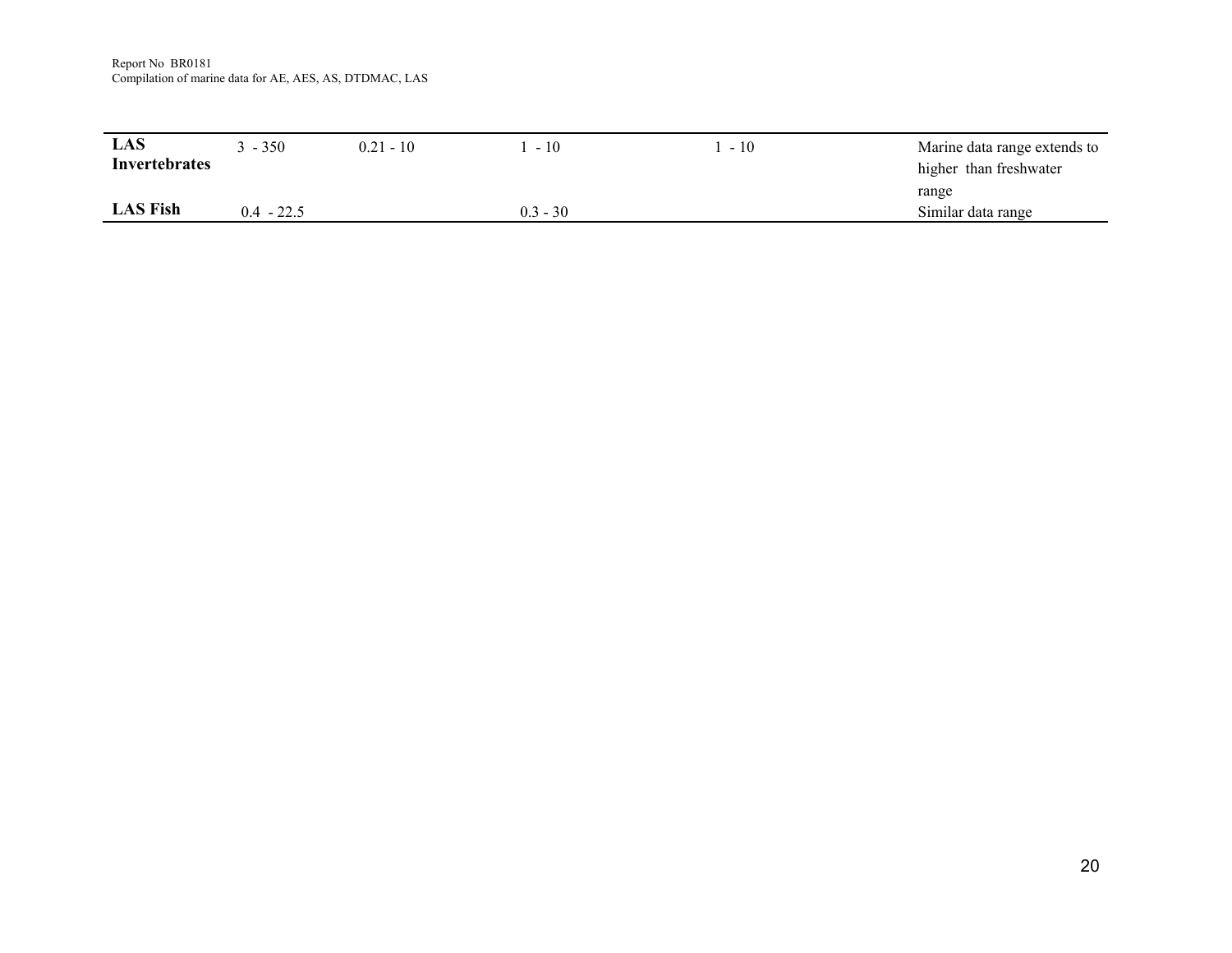# **References**

- 1. Anderson J W, Neff J M, Cox B A, Tatem H E, Hightower G M, 1974. Characteristics of Dispersions & Water-Soluble Extracts of Crude & Refined Oils & Their Toxicity to Estuarine Crustaceans & Fish. Marine Biology 27, 75-88.
- 2. Battelle-Northwest, 1970. Oil Spill Treating Agents-Test Procedures: Status and Recommendations. American Petroleum Institute 1.May.70.
- 3. Brand G W, 1985. Effect of Crowding on Larval Viability in Tisbe Holothuriae (Copepoda: Harpacticoida). Mar. Biol. 88, 67-72.
- 4. Bussarawit N, 1994. Phuket Mar. Biol. Ctr. Res. Bulletin 59, 83-89.
- 5. C.H.R.I.S. Chemical Hazard Response Information System.
- 6. Cardwell R D, 1976. Proc. Natl. Shellfish Assoc. 66, p107.
- 7. Cardwell R D, Woelke C E, Carr M I, Sanborn E, 1977. Appraisal of a Reference Toxicant for Estimating the Quality of Oyster Larvae. Bull. Environ. Contam. Toxicol. 18(6), 719-725.
- 8. Cardwell R D, Woelke C E, Carr M J, Sanborn E V, 1979. Tech. Rep. No.45, State of Washington, Dep. of Fish, Olympia, WA P71.
- 9. Castritsi-Catharios J, Kiortsis V, Moraiti-Ioannidou M, 1982. Rapp. P.-V. Reun. Comm. Int. Explor. Sci.Mer Mediterr. 813-815 (FRE - ENG ABS).
- 10. Cesar A, Marin-Guirao L, Vita R, Marin A, 2002. Cienc. Mar. 28(4), 407-417.
- 11. Chapman P M, McPherson C, 1993. In: E G Baddaloo, S Ramamoorthy and J W Moore (Eds.), Proc.19th Annual Aquatic Toxicity Workshop, Oct.4-7, 1992, Edmondton, Alberta, Can.Tech. Rep. Fish.Aquat.Sci.No.1942 P7-22/ Polar Rec . 29(168), 45-54.
- 12. Clendenning K A, North W J, 1959. In: E A Pearson (Ed.), Proc. 1st Conf.Waste Disposal Marine Environ, Berkeley, CA 82-91.
- 13. Conti E, 1987. Acute Toxicity of Three Detergents & Two Insecticides in the Lugworm, Arenicola Marina (L.): a Histological & Scanning Electron Microscopic Study. Aquat. Toxicol. 10, 325-334.
- 14. Conway R A, Waggy G T, Spiegel M H, Berglund R L, 1983. Environmental Fate and Effects of Ethylene Oxide. Environ. Sci. Technol. 17(2), 107-12.
- 15. Cook T M, Goldman C K, 1974. Degradation of Anionic Detergents in Chesapeake Bay. Chesapeake Science 15(1), 52-55.
- 16. Crisinel A, Delaunay L, Rossel D, Tarradellas J, Meyer H, Saiah H, Vogel P, Delisle C, Blaise C, 1994. Cyst-Based Ecotoxicological Tests Using Anostracans: Comparison of Two Species of Streptocephalus. Environ. Toxicol. Water Qual. 9(4), 317-326.
- 17. Dillon T M, Moore D W, Jarvis A S, 1994. Arch. Environ. Contam. Toxicol. 27(1), 51- 53.
- 18. Doe K G, Wells P G, 1978. Acute Aquatic Toxicity and Dispersing Effectiveness of Oil Spill Dispersants: Results of a Canadian Oil Dispersant Testing Program (1973 to 1977). Chemical Dispersants For the Control of Oil Spills, ASTM STP 659 50-65.
- 19. Droge S T, Postama J F, Hermens J L M, 2008. Sediment Toxicity of a Rapidly Biodegrading Nonionic Surfactant: Comparing the Equilibrium Partitioning Approach with Measurements in Pore Water. Environ. Sci. Technol. 42(11), 4215–4221.
- 20. ECETOC, 2009. Collation of Existing Marine Biodegradation Data and its Use in Environmental Risk Assessment. Technical Report No. 108.
- 21. ERASM, 2008. A Database of Monitored Surfactants Concentrations in the European Environment. MonitoringBase Surfactants – Version 1.0.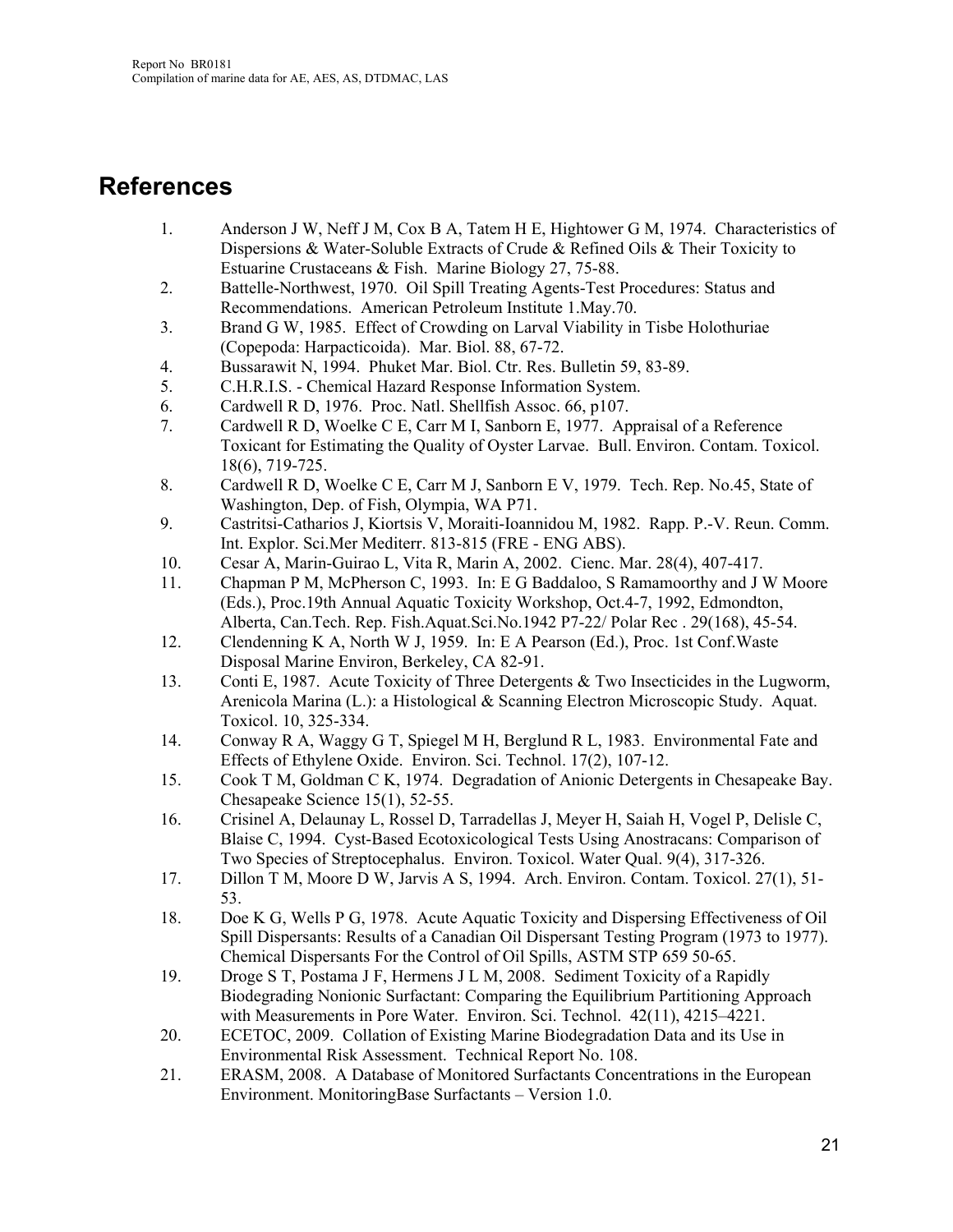- 22. Espiritu E Q, Janssen C R, Persoone G, 1995. Environ. Toxicol. Water Qual. 10, 25-34.
- 23. Ezemonye L I N, Ogeleka D F, Okieimen F E, 2009. Lethal Toxicity of Industrial Detergent On Bottom Dwelling Sentinels. Int. J. Sediment Res. 24(4), 479-483.
- 24. George A L, 2002. Seasonal Factors affecting surfactant biodegradation in Antartic Coastal Waters: Comparison of a polluted and pristine site. Mar. Environ. Res. 53, 403- 415.
- 25. Granmo A, 1972. Development & Growth of Eggs & Larvae of Mytilus Edulis Exposed to a Linear Dodecylbenzenesulphonate, Las. Mar. Biol. 15, 356-358.
- 26. Granmo A, Jorgensen G, 1975. Effects on Fertilization and Development of the Common Mussel Mytilus edulis After Long-Term Exposure to a Nonionic Surfactant. Mar. Biol (Berlin) 33(1), 17-20.
- 27. Guarino A M, Rieck G, Arnold S, Fenstermacher P, Bend J, Knutson M J, Anderson J B, 1976. Bull. Mt. Desert Isl. Biol. Laboratory 16, 50-53.
- 28. Gustafsson Ö, Long C M, MacFarlane J, Gschwend P M. 2001. Fate of linear alkylbenzenes released to the coastal environment near Boston Harbor*.* Environ. Sci. Technol. 35, 2040-2048.
- 29. Hampel M, Moreno-Garrido I, Gonzalez-Mazo E, Blasco J, 2009. Suitability of Marine Prosobranch snail *Hydrobia ulvae* for Sediment Toxicity Assessment: A Case Study with the Anionic Surfactant Linear Alkylbenzene Sulphonate (LAS). Ecotoxicol. Environ. Saf. 72(4), 1303-1308.
- 30. Han T, Choi G W, 2005. A novel marine algal toxicity bioassay based on sporulation inhibition in the green macroalga *Ulva pertusa* (Chlorophyta). Aquat. Toxicol. 75(3), 202-212.
- 31. Harmon V L, Langdon C J, 1996. Environ. Toxicol. Chemical 15(10), 1824-1830.
- 32. Hemmer M J, Middaugh D P, Comparetta V.
- 33. Henkel, 1998 . Vergleichende Bewertung des Abbauverhaltens von Stoffen in Süßwasser - und marinen Abbautestsystemen; R9701182.
- 34. Hollister T A, Ward G S, Parrish P R, 1980. Bull. Environ. Contam. Toxicol. 24(5), 656- 661.
- 35. Hooten R L, Carr R S, 1998. Environ. Toxicol. Chemical 17(5), 932-940.
- 36. Hopkins R, Kain J M, 1971. The effect of marine pollutants on *Laminaria hyperborean.* Mar. Pollut. Bull. 2(5), 75-77.
- 37. Hopkins R, Kain J M, 1978. The Effects of Some Pollutants on the Survival, Growth & Respiration of Laminaria Hyperborea. Estuar. Cstl. Mar. Sci. 7, 531-553.
- 38. Kaim-Malka R A, 1972. Action in Vitro Des Detergents Non Ioniques Sur L'Isopode Sphaeroma Serratum (Fabricius) Action of Nonionic Detergents on the Isopod Sphaeroma Serratum in Vitro. Tethys 4(3), 587-596.
- 39. Kaim-Malka R A, 1972. Action of Nonionic Detergents on the Valviferous Isopod Idotea Balthica in Vitro. Tethys 4(1), 51-61.
- 40. Kaim-Malka R A, Donadey C, 1978. Histological & Cytological Studies of the Gonads of Idotea Balthica Basteii (Crustacea, Isopoda) Exposed to Some Detergents. Rev. Int. Oceanog. Med. 49, 55-59.
- 41. Kandyuk R P, 1979. Effect of Cation-Active and Anion-Active Detergents on the Content of Sterols in the Black Sea Mussel Mytilus Galloprovincialis. Gidrobiol. 15(6), 107-108.
- 42. Klimisch H J, Andreae M, Tillmann U, 1997. A systematic approach for evaluating the quality of experimental toxicological and ecotoxicological data. Regulatory Toxicology and Pharmacology, 25, 1-5.
- 43. Krassoi R, Anderson I, Everett D, 1997. Australas. J. Ecotoxicol. 3(1), 65-74.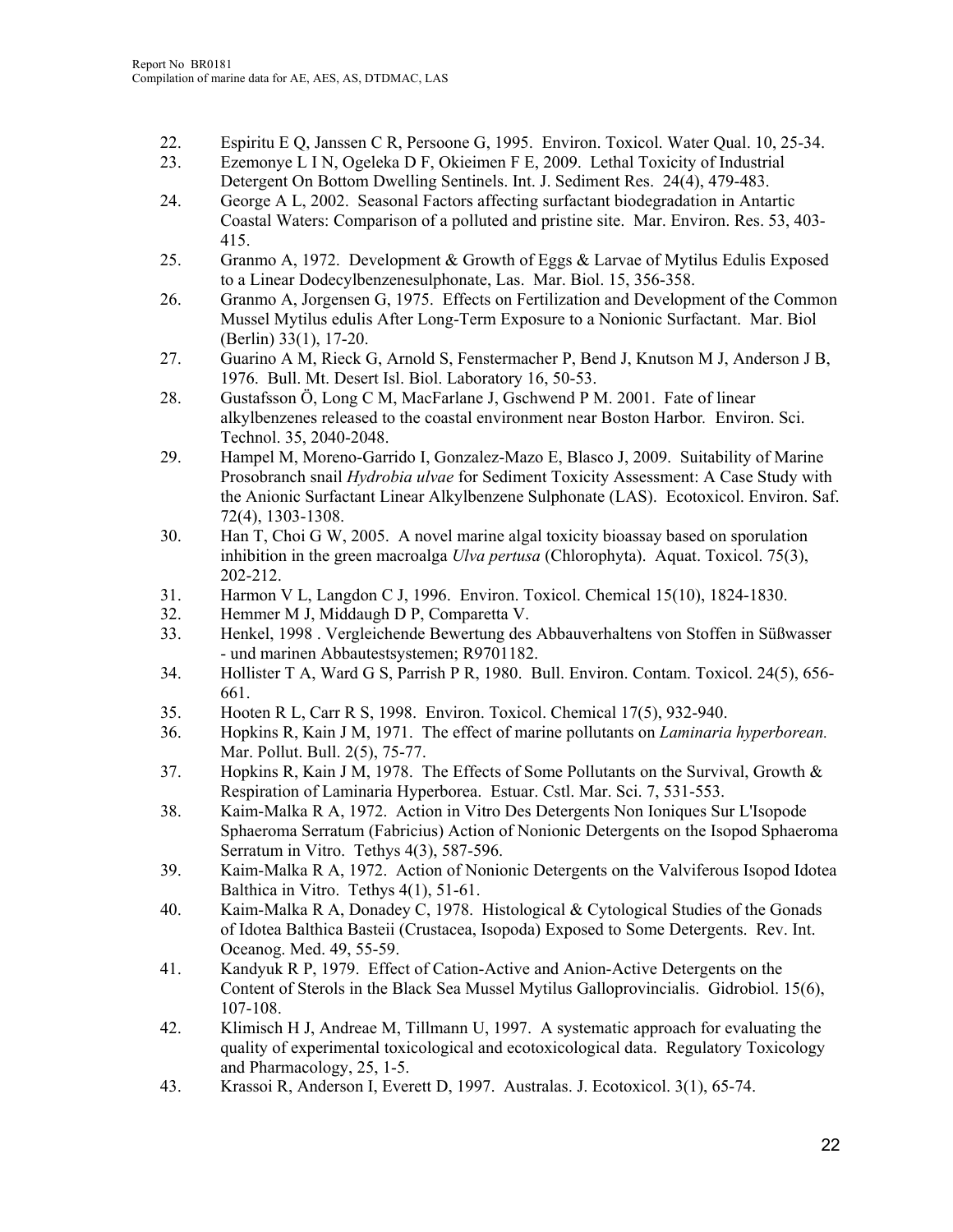- 44. Kutt E C, Martin D F, 1974. Effect of Selected Surfactants on Growth Characteristics of Gymnodinium Breve. Mar. Biol. 28(4), 253-259.
- 45. Langdon C J, Harmon V L, Vance M M, Kreeger K E, Kreeger D A, Chapman G A, 1996. Environ. Toxicol. Chemical 15(10), 1815-1823.
- 46. Laroche G, Eisler R, Tarzwell C M, 1970. J. Water Pollut. Control Fed. 42(11), 1982- 1989.
- 47. Larson R J, Vashon R D, Games L M, 1983. Biodegradation of trace concentrations of detergent chemicals in freshwater and estuarine systems. Biodeterioration 5, 235-245.
- 48. Leight. A K, Van Dolah R F, 1999. Environ. Toxicol. Chemical 18(5), 958-964.
- 49. Leon V M, Gomez-Parra A, Gonzalez-Mazo E, 2004. Biodegradation of LAS and their degradation intermediates in seawater. Environ. Sci. Technol. 38, 2367-2369.
- 50. Liwarska-Bizukojc E, Miksch K, Malachowska-Jutsz A, Kalka J, 2005. Chemosphere 58(9), 1249-1253.
- 51. Madhyastha M N, Nayak R R, 1979. In: S R Verma, A K Tyagi, and S K Bansal (Eds.), Environmental Biology Proc. Symp. Environ. Biol. Muzaffarnagar, India 327-336.
- 52. Madsen T, Buchardt Boyd H, Nylen D, Rathmann Pedersen A, Petersen G I, Simonsen F, 2000. Environmental and health assessment of substances in household detergents and cosmetic detergent products. DHI Water & Environment.
- 53. Maggi P, Cossa D, 1973. Relative Harmfulness of 5 Anionic Detergents in the Sea. 1. Acute Toxicity with Regard to 15 Organisms. Rev. Trav. Inst. Peches Marit. 37(3), 411- 417.
- 54. Masten L W, Boeri R L, Walker J D, 1994. Ecotoxicol. Environ. Saf. 27(3), 335-348.
- 55. Matthews R S, 1995. Artemia salina As A Test Organism For Measuring Superoxide-Mediated Toxicity. Free Radical Biol. & Med. 18(5), 919-922.
- 56. Mauffret A, Moreno Garrido I, Blasco J, 2010. The Use of Marine Benthic Diatoms in a Growth Inhibition Test with Spiked Whole –Sediment. Ecotoxicol. Environ. Saf. 73(7), 262–269.
- 57. Mauffret A, Rico-Rico A, Blasco J, 2010. Exposure of the Marine deposit feeder Hydrobia ulvae to Sediment Associated LAS. Environ. Pollut. 158(2), 529-535.
- 58. Mauffret A, Rottiers A, Federie T, Gillan D C, Hampel M, Blasco J, Temara A, 2009. Colonized Beads as Inoculum for Marine Biodegradability Assessment: Application to Linear Alkylbenzene Sulfonate. Environ. Int. 35(6), 885-892.
- 59. Mauffret A, Temara A, Blasco J, 2009. Exposure of the Marine Deposit Feeder *Hydrobia ulvae* to Sediment Spiked with LAS Congeners. Water Res. 44(9), 2831-2840.
- 60. MonitoringBase. Database of monitoring programmes for contaminants in the European aquatic environment, [Cd-Rom], ed. By RIVO, Version 1.0, Sept. 2004.
- 61. Morrison G E, Petrocelli E A, 1991. Can. Tech. Rep. Fish. Aquat. Sci. 1774(1), 337-339.
- 62. Morrison G, Torello E, Comeleo R, Walsh R, Kuhn A, Burgess R, Tagliabue M, 1989. J. Water Pollut. Control Fed. 61, 1707-1710.
- 63. Muramoto S, Oki Y, 1988. J. Environ. Sci. Health A23(6), 603-611.
- 64. Nacci D, Comeleo P, Petrocelli E, 1991. In: M A Mayes and M G Barron (Eds.), Aquatic Toxicology and Risk Assessment, Vol.14, ASTM STP 1124, Philadelphia, PA P324-336.
- 65. Neiheisel T W, Young M E, 1992. Environ. Toxicol. Chemical 11(8), 1179-1185.
- 66. Nipper M G, Badaro-Pedroso C, Jose V F, Melo S L R, 1993. Bull. Environ. Contam. Toxicol. 51, 99-106.
- 67. Nipper M G, Prosperi V,A, Zamboni A Z, 1993. Bull. Environ. Contam. Toxicol. 50, 646-652.
- 68. North W J, Schaefer M B, 1964. Publ. No.26, Calif. State Qual. Control Board, Sacramento, CA 124.
- 69. Nunes B, Carvalho F, Guilhermino L, 2005. Ecotoxicol. Environ. Saf. 61(3), 413-419.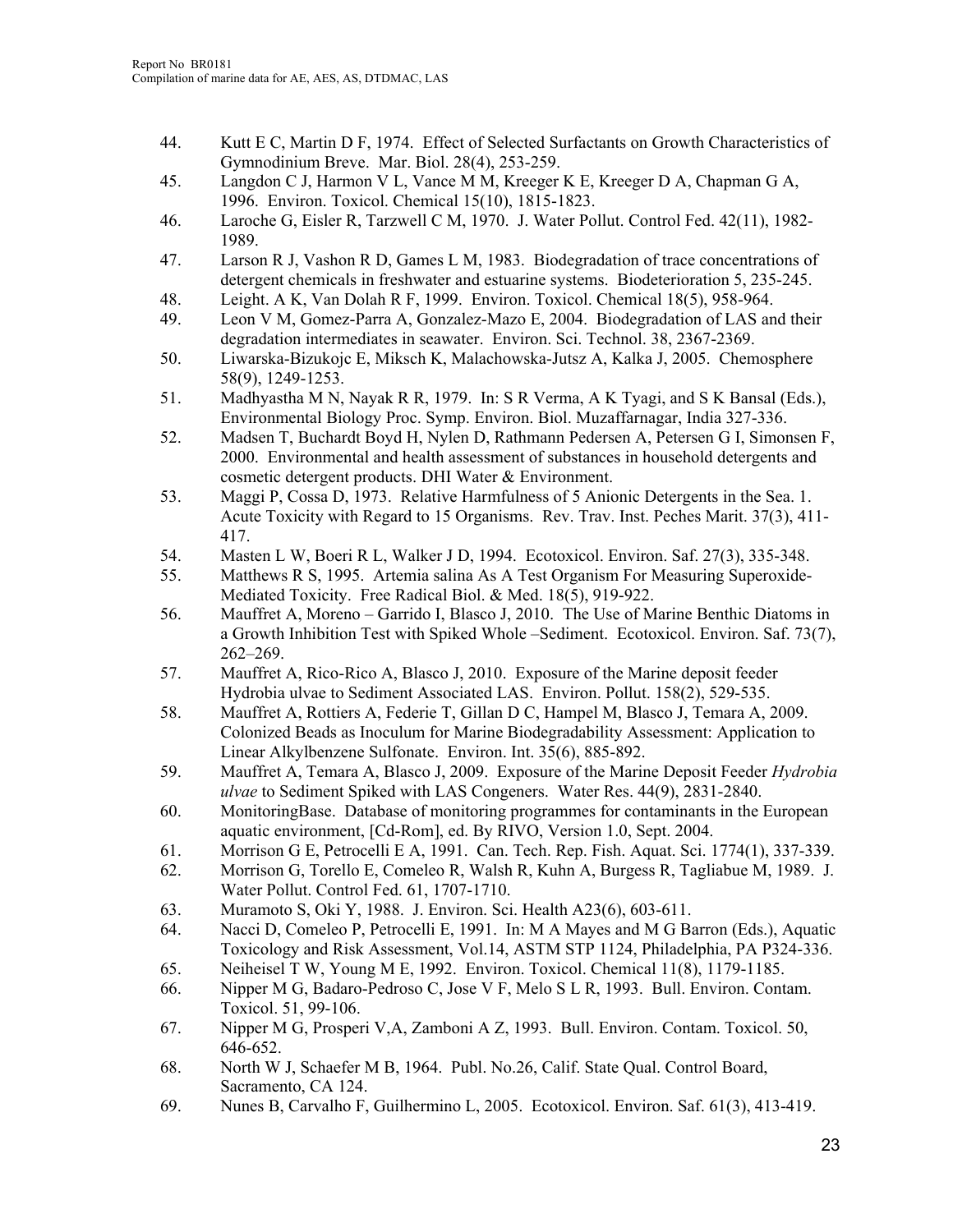- 70. Patoczka J, Pulliam G W. Biodegradation and Secondary Effluent Toxicity of Ethoxylated Surfactants. Water Res. 24(8), 965-972.
- 71. Perales J A, Manzano M A, Sales D, Quiroga J M, 2003. Biodisposition of LAS and their associated PSC intermediates in seawater. International Biodeterioration and Biodegradation 51, 187-194.
- 72. Persoone G, Van De Vel A, Van Steertegem M, De Nayer B, 1989. Predictive Value of Laboratory Tests with Aquatic Invertebrates: Influence of Experimental Conditions. Aquat. Toxicol. 14(2), 149-166.
- 73. Peterson S M, Stauber J L, 1996. Bull. Environ. Toxicol. Chemical 56(5), 750-757.
- 74. Portmann J E, Wilson K W, 1971. The Toxicity of 140 Substances to the Brown Shrimp & Other Marine Animals. Maff. Shellfish Inform. Leaflet n22, Maff 1971.
- 75. Prepared for Kinnetic Lab.Inc.for "Site-Specific Water Quality Objectives for South San Francisco Bay" Report by Larry Walker Assoc. and Kinnetic Lab. Under Subcontract to CH2M Hill 1991 P42.
- 76. Price K S, Waggy G T, Conway R A, 1974. Brine Shrimp Bioassay and Seawater BOD of Petrochemicals. J. Water Pollut. Contr. Fed. 46(1), 63-77.
- 77. Quioga J M, Sales D, 1990. Experimental Variables in Biodegradation of Surfactant in Marine Environment. Bull. Environ. Contam. Toxicol. 44(6), 851-858.
- 78. Quiroga J M, Sales D, Gomez-Parra A, 1992. Influence Of Sediment on the Biodegradation Kinetics of Linear Alkylbenzene Sulphontes. Mar. Environ. Toxicol. Environ. Chem. 37, 85-93.
- 79. Renzoni A, 1973. In: Genovese S. Editor Proceedings of the 5th International Colloquium On Medical Oceanography, Messina, October 4-7 1971 p101-104 Messina, Ellebi, Editrice Libraria.
- 80. Renzoni A, 1975. Archo. Oceanogr. Limnol. 18, 99-113.
- 81. Ribelles A, Carrasco M C, Rosety M, 1995. Eur. J. Histochem. 39(2), 141-148.
- 82. Ribelles A, Carrasco M C, Rosety M, Aldana M, 1995. Ecotoxicol. Environ. Saf. 32(2), 131-138.
- 83. Rico Rico A, Temara A, Hermens J L M, 2009. Equilibrium Partioning Theory to Predict the Sediment Toxicity of the Anionic Surfactant C12- 2-LAS to *Corophium volutator.* Environ. Pollut. 157(2), 575–581.
- 84. Roberts M H Jr, Warinner J E, Tsai C F, Wright D, Cronin L E, 1982. Arch. Environ. Contam. Toxicol. 11(6), 681-692.
- 85. Rodrigues Capitulo A, 1984. Limnobios 2(8), 549-555.
- 86. Rumbold D G, Snedaker S C, 1997. Arch. Environ. Contam. Toxicol. 32(2), 135-140.
- 87. Sekerah A, Foy M, 1978. Spill Technol. Newsletter 3(2), 37-41.
- 88. Sekiguchi H, Miura K, Oba K, 1972. Biodegradation of Some Anionic Surfactants in River Die-Away Test. J. Jpn. Oil Chem. Soc. 24(7), 451-455.
- 89. Shimp R J, 1989. LAS biodegradation in estuaries. Tenside Surf Deterg 26, 390-393.
- 90. Sibila M A, Garrido M C, Perales J A, Quiroga J M, 2008. Ecotoxicity and Biodegradability of an Alkyl Ethoxysulphate Surfactant in Coastal Waters. Sci. Total Environ. 394(2-3), 265-274
- 91. Snell T W, Moffat B D, Janssen C, Persoone G, 1991. Environ. Toxicol. Water Qual. 6, 63-75.
- 92. Snell T W, Persoone G, 1989. Acute Toxicity Bioassays Using Rotifers. 1. a Test for Brackish & Marine Environments with *Brachionus Plicatilis*. Aquat. Toxicol. 14(1), 65- 80.
- 93. Stora G, 1972. Median lethal concentration (Cl 50) of detergents on marine invertebrates. Tethys 4(3), 597-644.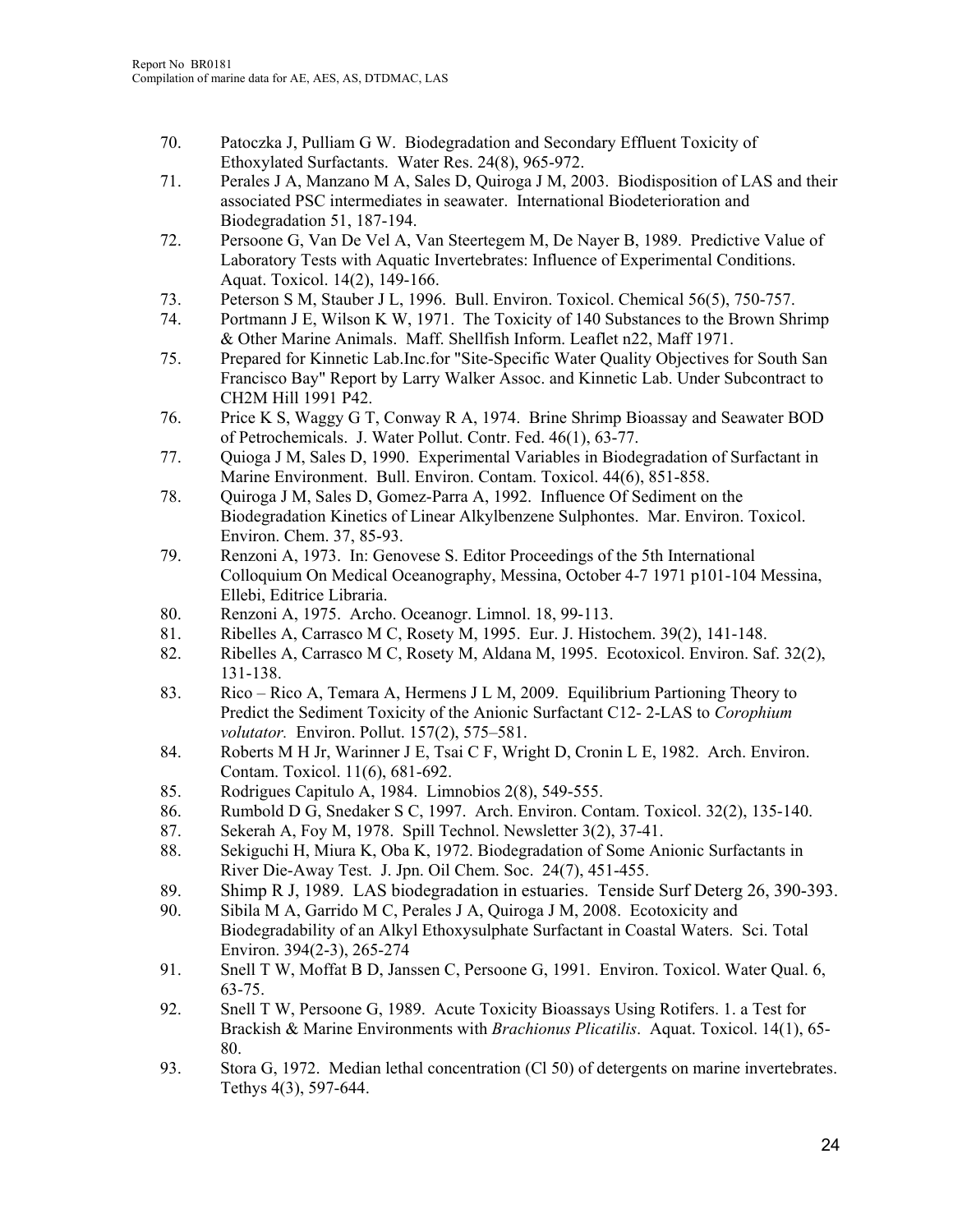- 94. Stora G, 1975. Lethal concentration. Average limit applied to marine invertibrates. 2. Lc50 & the determination of the toxicity of pollutant products. Rev. Int. Oceanog. Med. 37-38, 97-123.
- 95. Stora G, 1978. Evolution Comparee De La Sensibilite De Deux Polychetes Soumises a L' Action De Detergents En Fonction D'Une Augmentation De La Temperature. Rev. Int. Oceanogr. Med. 51/52, 101-113.
- 96. Swedmark M, Braaten B, Emanuelsson E, Granmo A, 1971. Biological Effects of Surface Active Agents on Marine Animals. Mar. Biol. (Berl) 9(3), 183-201.
- 97. Tatem H E, 1975. Ph.D. Thesis, Texas A&M University, College Station, TX 133pp.
- 98. Tatem H E, Anderson J W, Neff J M, 1976. Seasonal & Laboratory Variations in the Health of Grass Shrimp, Palaemonetes Pugio: Dodecyl Sodium Sulphate Bioassay. Bull. Environ. Contam. Toxicol. 16(3), 368-375.
- 99. Terzic S, Hrsak D, Ahel M, 1992. Primary biodegradation kinetics of linear alkylbenzene sulphonates in estuarine waters. Water Research 26, 585-591.
- 100. Ukeles R, 1965. Inhibition of Unicellular Algae by Synthetic Surface-Active Agents. J. Phycol. 1, 102-110.
- 101. Vashon R D, Schwab B S, 1982. Mineralization of linear alcohol ethoxylates and linear alcohol ethoxy sulfates at trace concentrations in estuarine water. Environ. Sci. Technol. 16, 433-436.
- 102. Vives-Rego J, Vaqué M D, Sanchez Leal J, Parra J, 1987. Surfactant biodegradation in sea water. Tenside Surfactants Detergents 24, 20-22.
- 103. Wajsbrot N, Gasith A, Krom M D, Samocha T M, 1990. Environ. Toxicol. Chemical 9(4), 497-504.
- 104. Wells P G, Abernethy S, Mackay D, 1982. Chemosphere 11(11), 1071-1086.
- 105. Wells P G, Sprague J B, 1976. J. Fish. Res. Board Can. 33(7), 1604-1614.
- 106. Williams E K, Hall J A, 1999. Australas. J. Ecotoxicol. 5(1), 1-10.
- 107. Wright A, 1976. The use of recovery as a criterion for toxicity. Bull. Environ. Contam. Toxicol. 15, 747-749.
- 108. Zahn R K, Zahn G, Mueller W E G, Muller I, Beyer R, Muller-Berger U, Kurelec B, Rijavec M, 1977. Sci. Total Environ. 8(2), 109-151.
- 109. Internal P&G Data, Personal Communication , 2010.
- 110. Madsen T, Buchardt-Boyd H, Mylen D, Rathmann-Pedersen A, Petersen G, Simonsen F. Environmental and Health Assessment of Substances in Household Detergents and Cosmetic Detergent Products. CETOX Environmental Project No 615, 2001.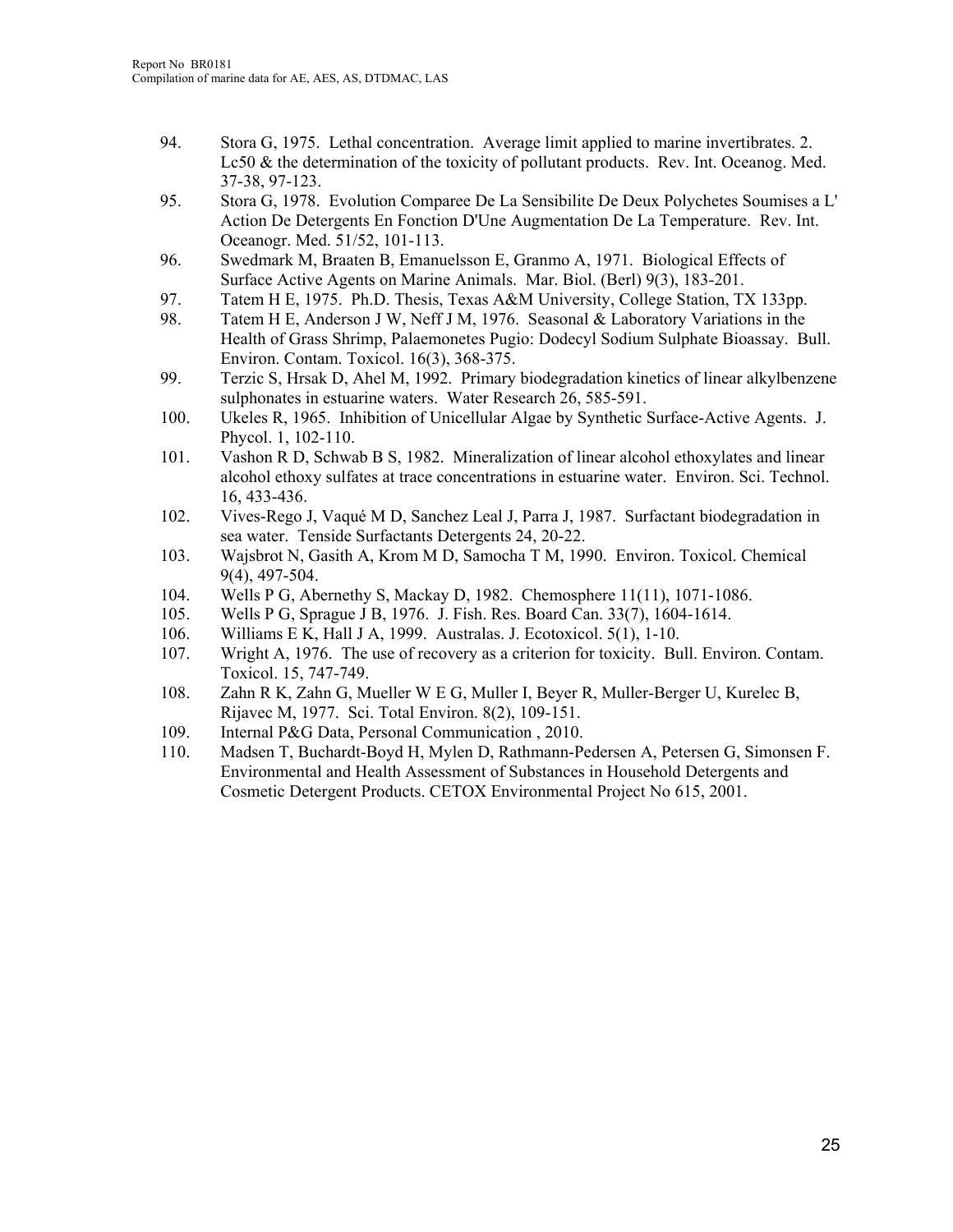# **APPENDIX 1 DATA SEARCHES & CAS NUMBERS**

Data for this report was searched for by the CAS and chemical names from credible and trustworthy sources of literature. These keywords are provided below.

Since relatively few published marine studies were found, additional qualifying and supporting information was captured and summarised to enable the assessment of the quality and relevance of the data. A screening assessment was used that considered the methodology, reproductibility and completeness to give an overall credibility of the study. Only reliable publications were used. Unrelabile data was not reproduced for this report. The summary data was created from the complete listing of data in Appendix 2 and 3.

Data searches include the following sources and journals:

- Data from the surfactant industry, ERASM, HERA project
- Brixham Laboratory Fate and Effects database
- Information from on-line databases and projects (e.g. USEPA AQUIRE, BIOLOG, DATALOG, DIMAS, ECB, RISICO, ED-North, UGent ECOTOX etc.).
- STN Databases: HCAPLUS CHEMLIST CASREACT TOXCENTER IFICDB IFIPAT IFIUDB USPATOLD USPAT2 USPATFULL
- Dialog Databases:File Name 5: Biosis Previews(R)\_1926-2009 6: NTIS\_1964- 2009/Oct W2 72: EMBASE\_1993-2009 73: EMBASE\_1974-2009 74: Int.Pharm.Abs\_1970-2009 154: MEDLINE(R)\_1990-2009 155: MEDLINE(R)\_1950- 2009 156: ToxFile\_1965-2009 159: Cancerlit\_1975-2002 162: Global Health\_1983- 2009 229: Drug Info. Fulltext\_2002 304: THE MERCK INDEX ONLINE(SM) 2009 305: Analytical Abstracts\_1980-2009/Aug W2 306: Pesticide Fact File\_2003 336: RTECS\_2009 377: Derwent Drug File\_1983-2009 445: IMS R&D Focus\_1991- 2009 447: IMS Patent Focus\_2009 52: TSCA Chemical Substances Inventory\_2003 303: Chapman & Hall Chemical Database\_1997 307: DOSE 317: Chemical Safety NewsBase\_1981-2009 319: Chem Bus NewsBase\_1984-2009 332: Material Safety Data Sheets\_\_2009 333: Material Safety Summary Sheets\_2009 334: Material Safety Label Data 2009 337: CHEMTOX (R) Online 1998 340: CLAIMS(R)/US Patent\_1950-09 353: Ei EnCompassPat(TM)\_1964-2009 354: Ei EnCompassLit(TM)\_1965-2009 390: Beilstein Database - Facts\_2008 398: Chemsearch\_1957-2009 399: CA SEARCH(R)\_1967-2009 50: CAB Abstracts\_1972-2009 107: Adis R&D Insight\_1986-2009 128: PHARMAPROJECTS\_1980-2009 452: Drug Data Report\_1992-2008\_1992-2009 453: Drugs of the Future\_1990-2009 464: USP Dictionary (USAN)\_2005
- Information from CEFIC LRI projects
- Information from ECETOC Task Force and workshop reports
- The following journals: Quat. Toxicol. , Arch. Environ. Contam. Toxicol., Estuar. Cstl. Mar. Sci., Aquat. Toxicol, Arch. Environ. Contam. Toxicol., Archo. Oceanogr. Limnol. , Australas. J. Ecotoxicol., Bull. Environ. Contam. Toxicol., Bull. Environ.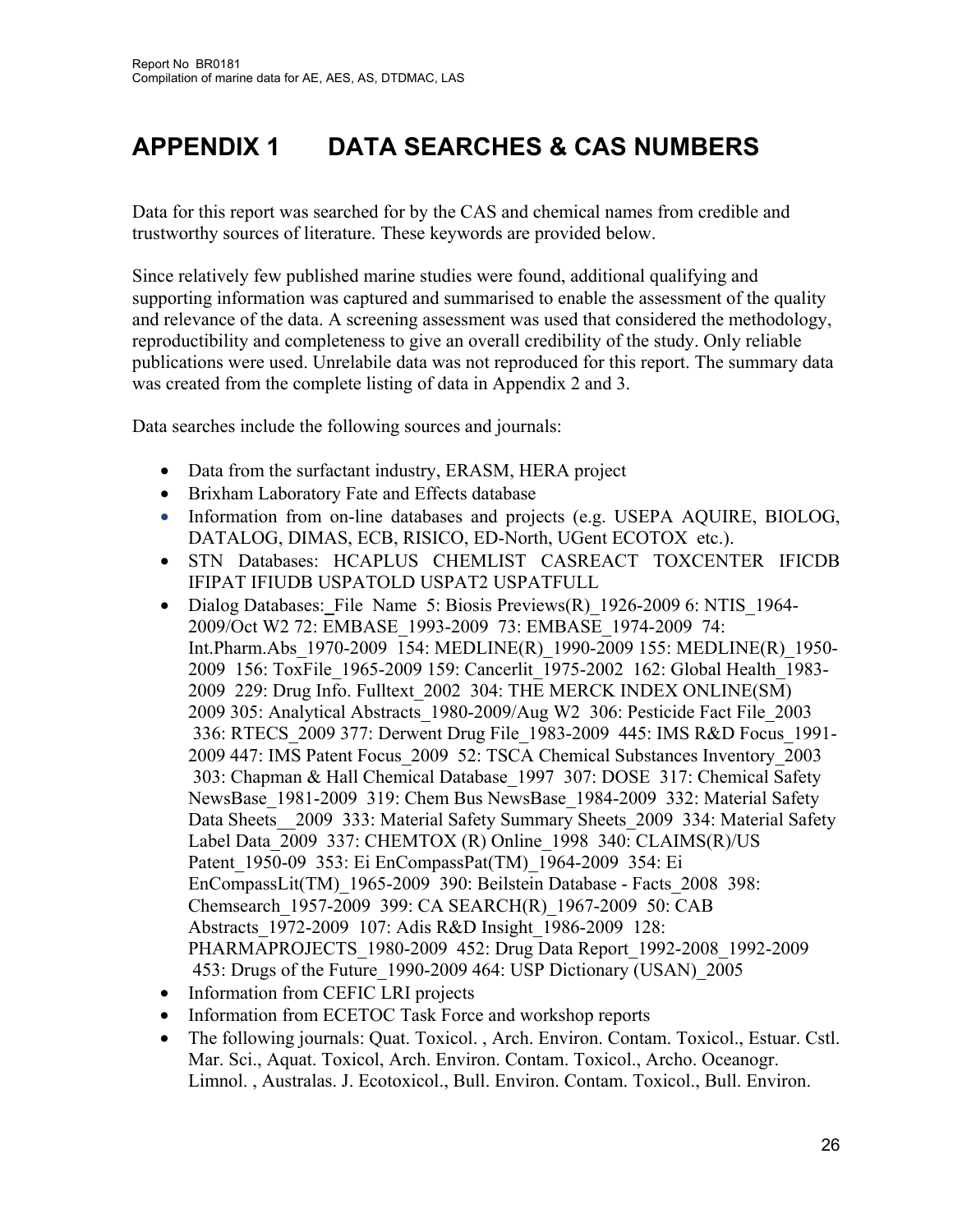Toxicol. Chemical, Bull. Mt. Desert Isl. Biol. Laboratory, C.H.R.I.S. - Chemical Hazard Response Information System. Calif. State Qual. Control Board, Sacramento Can. Tech. Rep. Fish. Aquat. Sci., Chemosphere., Chesapeake Science, Cienc. Mar DHI Water & Environment., ECETOC, Ecotoxicol. Environ. Saf, Environ. Int. Environ. Pollut., Environ. Sci. Technol, Environ. Toxicol. Chemical, Environ. Toxicol. Water Qual., Environ. Toxicol. Water Qual. Arch. Environ. Contam. Toxicol Environmental Biology Proc. Symp. Environ. Biol.., ERASM, Eur. J. Histochem., Free Radical Biol. & Med., Gidrobiol., Int. Explor. Sci.Mer Mediterr., Int. J. Sediment Res., International Biodeterioration and Biodegradation, J. Environ. Sci. Health J. Fish. Res. Board Can. , J. Jpn. Oil Chem. Soc., J. Phycol., J. Water Pollut. Control Fed.., Limnobios, Maff. Shellfish Inform. Leaflet n22, Mar. Biol (Berlin), Mar. Biol. Mar. Biol. Ctr. Res. Bulletin, Mar. Environ. Res., Mar. Environ. Toxicol. Environ. Chem. , Mar. Pollut. Bull, Marine Biology, Marine Environ, MonitoringBase. Database, Oceanogr. Med. , Proc. Natl. Shellfish Assoc., Regulatory Toxicology and Pharmacology, Rev. Int. Oceanog. Med., Rev. Trav. Inst. Peches Marit., Sci. Total Environ. , Spill Technol. Newsletter, Tech. Rep. No.45, State of Washington, Dep. of Fish, Tenside Surfactants Detergents, Tethys, Water Research.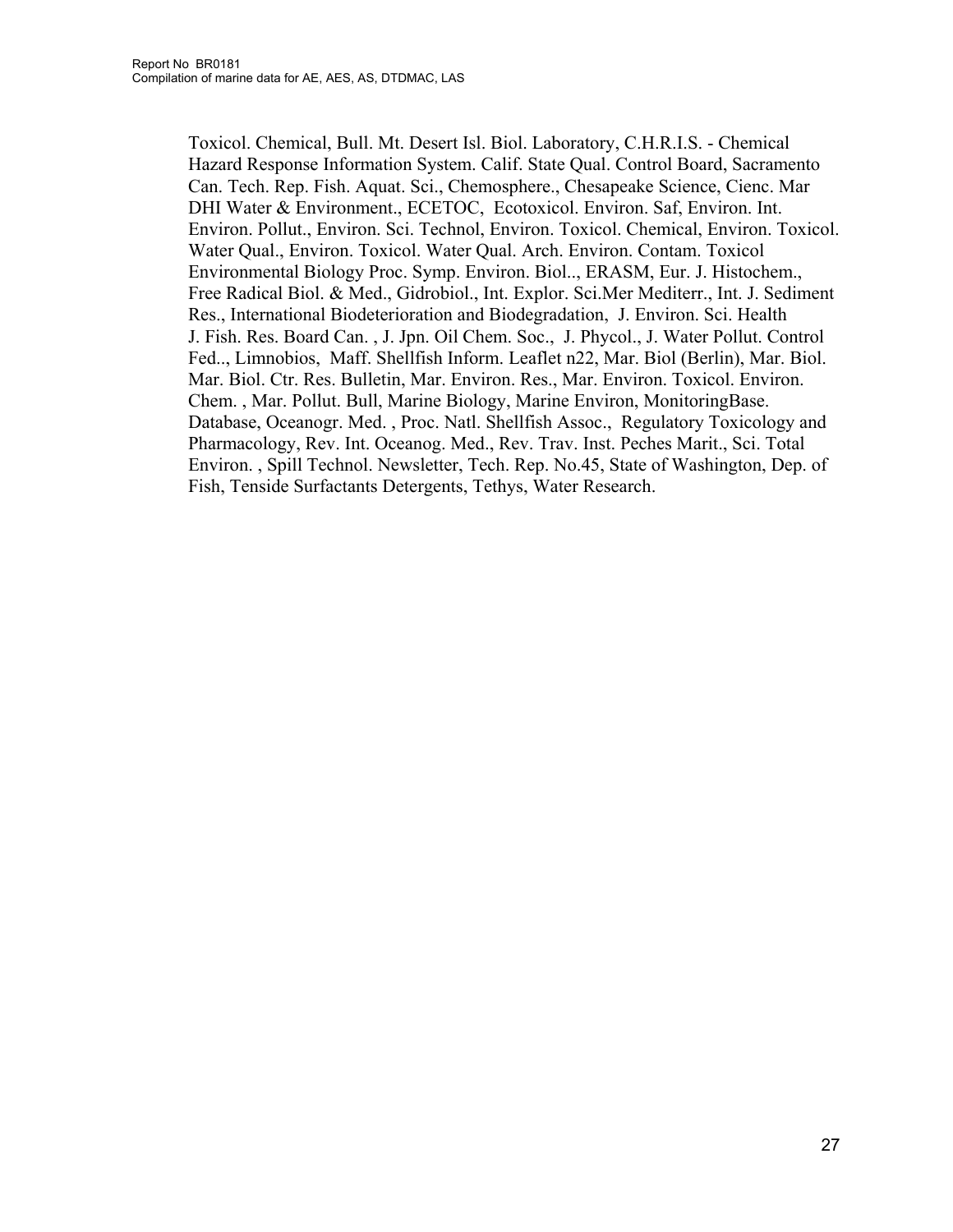#### **A1.1 CAS NUMBERS for AE**

| <b>Description of Substance and/or Synonims</b>                                                                               | CAS<br>Number |
|-------------------------------------------------------------------------------------------------------------------------------|---------------|
| Poly(oxy-1,2-ethanediy1), .alpha.-dodecyl-.omega.-hydroxy-                                                                    | 9002-92-0     |
| Poly(oxy-1,2-ethanediy1), .alpha.-hexadecyl-.omega.-hydroxy-                                                                  | 9004-95-9     |
| Poly(oxy-1,2-ethanediy1), .alpha.-9-octadecenyl-.omega.-hydroxy-,<br>$(Z)$ -                                                  | 9004-98-2     |
| Polyethyleneglycol monooctadecyl ethe, (EO=2) octadecylether,<br>Poly(oxy-1,2-ethanediy1), .alpha.-octadecyl-.omega.-hydroxy- | 9005-00-9     |
| Polyethyleneglycol Isotridecyl Ether                                                                                          | 9043-30-5     |
| Alcohols, C10-13, ethoxylated                                                                                                 | 9057-32-3     |
| Poly(oxy-1,2-ethanediy1), .alpha.-tridecyl-.omega.-hydroxy-                                                                   | 24938-91-8    |
| Poly(oxy-1,2-ethanediy1), .alpha.-tridecyl-.omega.-hydroxy-                                                                   | 24938-91-8    |
| Poly(oxy-1,2-ethanediy1), .alpha.-decyl-.omega.-hydroxy-                                                                      | 26183-52-8    |
| Poly(oxy-1,2-ethanediy1), .alpha.-(2-ethylhexyl)-.omega.-hydroxy-                                                             | 26468-86-0    |
| Poly(oxy-1,2-ethanediy1), .alpha.-docosyl-.omega.-hydroxy-                                                                    | 26636-40-8    |
| Poly(oxy-1,2-ethanediy1), .alpha.-eicosyl-.omega.-hydroxy-                                                                    | 26636-39-5    |
| Poly(oxy-1,2-ethanediy1), .alpha.-(3,5,5-trimethylhexy1)-.omega.-<br>hydroxy-                                                 | 26912-60-7    |
| Poly(oxy-1,2-ethanediy1), .alpha.-(1,1,3,3-tetramethylbutyl)-.omega.-<br>hydroxy-                                             | 26912-49-2    |
| Poly(oxy-1,2-ethanediy1), .alpha.-octyl-.omega.-hydroxy-                                                                      | 27252-75-1    |
| Poly(oxy-1,2-ethanediy1), .alpha.-tetradecyl-.omega.-hydroxy-                                                                 | 27306-79-2    |
| Glycols, polyethylene, mono(1-propylpentyl) ether                                                                             | 31514-36-0    |
| Glycols, polyethylene, mono(1-ethylhexyl) ether                                                                               | 31497-05-9    |
| Poly(oxy-1,2-ethanediy1), .alpha.-(1-methylheptyl)-.omega.-hydroxy-                                                           | 31497-04-8    |
| Poly(oxy-1,2-ethanediy1), .alpha.-(2-octyldodecyl)-.omega.-hydroxy-                                                           | 32128-65-7    |
| Poly(oxy-1,2-ethanediy1), .alpha.-undecyl-.omega.-hydroxy-<br>C11EO10, C12-15EO5.5                                            | 34398-01-1    |
| Poly(oxy-1,2-ethanediy1), .alpha.-nonyl-.omega.-hydroxy-                                                                      | 39587-22-9    |
| Poly(oxy-1,2-ethanediy1), .alpha.-hydro-.omega.-hydroxy-, ether<br>with 1,14-tetradecanediol                                  | 52228-33-8    |
| Poly(oxy-1,2-ethanediy1), .alpha.-(2-hexyldecyl)-.omega.-hydroxy-                                                             | 52609-19-5    |
| Poly(oxy-1,2-ethanediy1), .alpha.-isononyl-.omega.-hydroxy-                                                                   | 56619-62-6    |
| Poly(oxy-1,2-ethanediy1), .alpha,-isooctyl-.omega.-hydroxy-                                                                   | 61723-78-2    |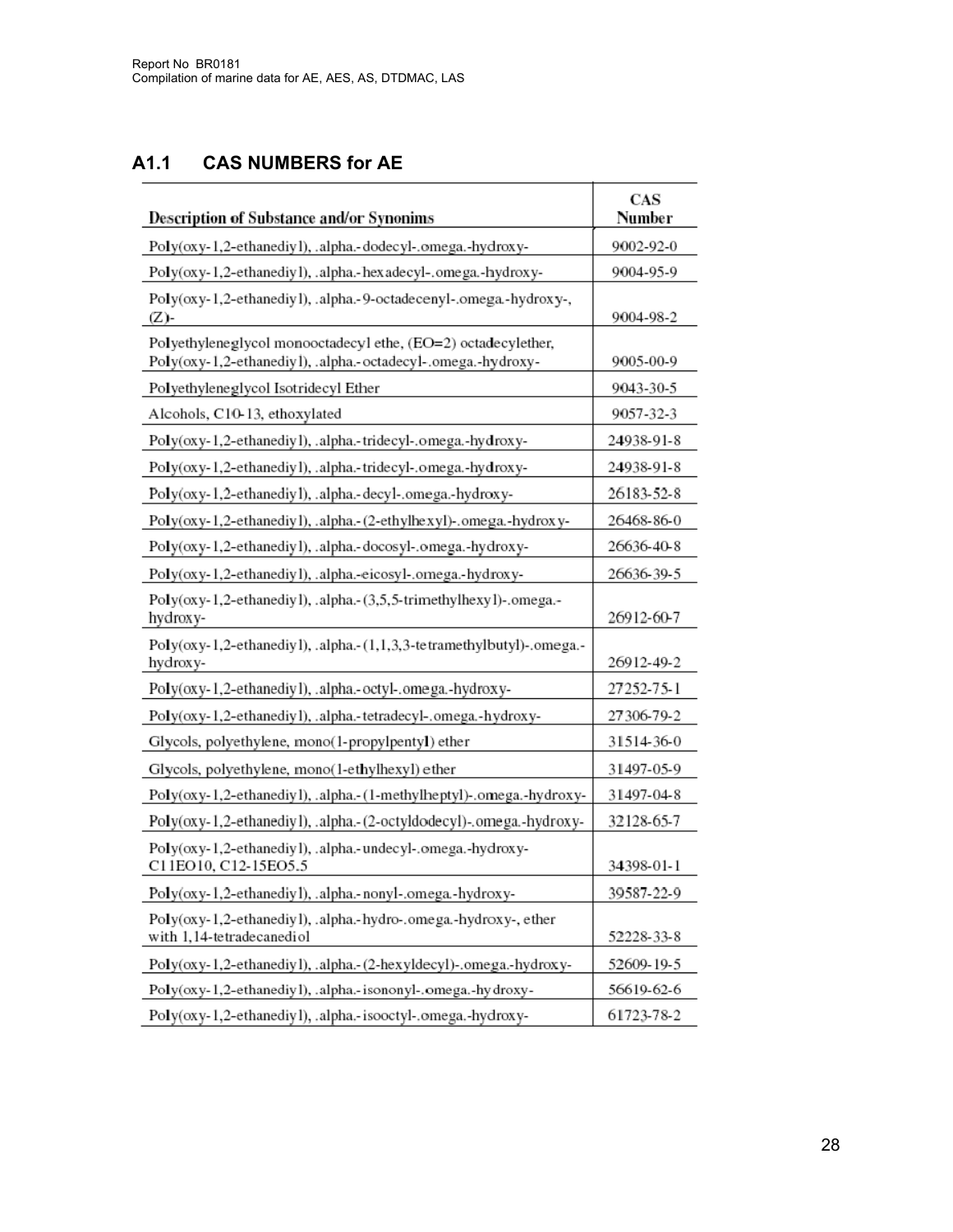| <b>Description of Substance and/or Synonims</b>                                               | CAS<br>Number |
|-----------------------------------------------------------------------------------------------|---------------|
| Polyethyleneglycol ether of tallow fatty alcohol                                              | 61791-28-4    |
| Alcohols, sperm-oil, ethoxylated                                                              | 61791-21-7    |
| Alcohols, coco, ethoxylated, C12-14EO20                                                       | 61791-13-7    |
| Poly(oxy-1,2-ethanediyl), .alpha.-isodecyl-.omega.-hydroxy-, C9-<br>11EO8                     | 61827-42-7    |
| Alcohols, C13-15, ethoxylated, C12-14EO7, C13-15EO11, C13-<br>15EO3, C13-15EO7, C13-15EO7     | 64425-86-1    |
| Alcohols, C12-13, ethoxylated, C12-13EO6.5                                                    | 66455-14-9    |
| Alcohols, C10-14, ethoxylated                                                                 | 66455-15-0    |
| Alcohols, C10-12, ethoxylated                                                                 | 67254-71-1    |
| Alcohols, C10-16, ethoxylated, C10-16EO7, C12-14EO3, 6, C12-<br>14EO7                         | 68002-97-1    |
| Poly(oxy-1,2-ethanediyl), .alpha.-tert-nonyl-.omega.-hydroxy-                                 | 68035-42-7    |
| Alcohols, C14-18, ethoxylated, C14-16EO5, C14-16EO7, C14-<br>C18EO4                           | 68154-96-1    |
| Alcohols, C12-15, ethoxylated, C12-15EO11, C12-15EO7, C12-<br>15EO7, C12-15EO7, C9-11EO5      | 68131-39-5    |
| Alcohols, C16 and C18-unsatd., ethoxylated                                                    | 68155-01-1    |
| Polyethyleneglycol ethers of C12-C18 alcohols, C12-18EO7                                      | 68213-23-0    |
| Polyethyleneglycol ethers of C12-C14 alcohols, C12-14EO7                                      | 68439-50-9    |
| Alcohols, C11-13-branched, ethoxylated, C11-13EO3                                             | 68439-54-3    |
| Polyethyleneglycol Monoalkyl(C16-C18) Ether, C16-18EO25                                       | 68439-49-6    |
| Alcohols, C9-11, ethoxylated, C9-11EO4, C9-11EO6, C9-11EO8                                    | 68439-46-3    |
| C13-15EO3                                                                                     | 68439-45-2    |
| Alcohols, C12-20, ethoxylated                                                                 | 68526-94-3    |
| Alcohols, C12-16, ethoxylated                                                                 | 68551-12-2    |
| Alcohols, C12-19, ethoxylated                                                                 | 68603-20-3    |
| Alcohols, C8-20, ethoxylated                                                                  | 68954-94-9    |
| Alcohols, C16-18 and C18-unsatd., ethoxylated                                                 | 68920-66-1    |
| Alcohols, C14-15, ethoxylated, C14-15EO5, C14-15EO8                                           | 68951-67-7    |
| Poly(oxy-1,2-ethanediyl), .alpha.-tridecyl-.omega.-hydroxy-,<br>branched, C10E05-20, C10EO2-5 | 69011-36-5    |
| Alcohols, C8-22, ethoxylated                                                                  | 69013-19-0    |
| Alcohols, C16-22, ethoxylated                                                                 | 69227-20-9    |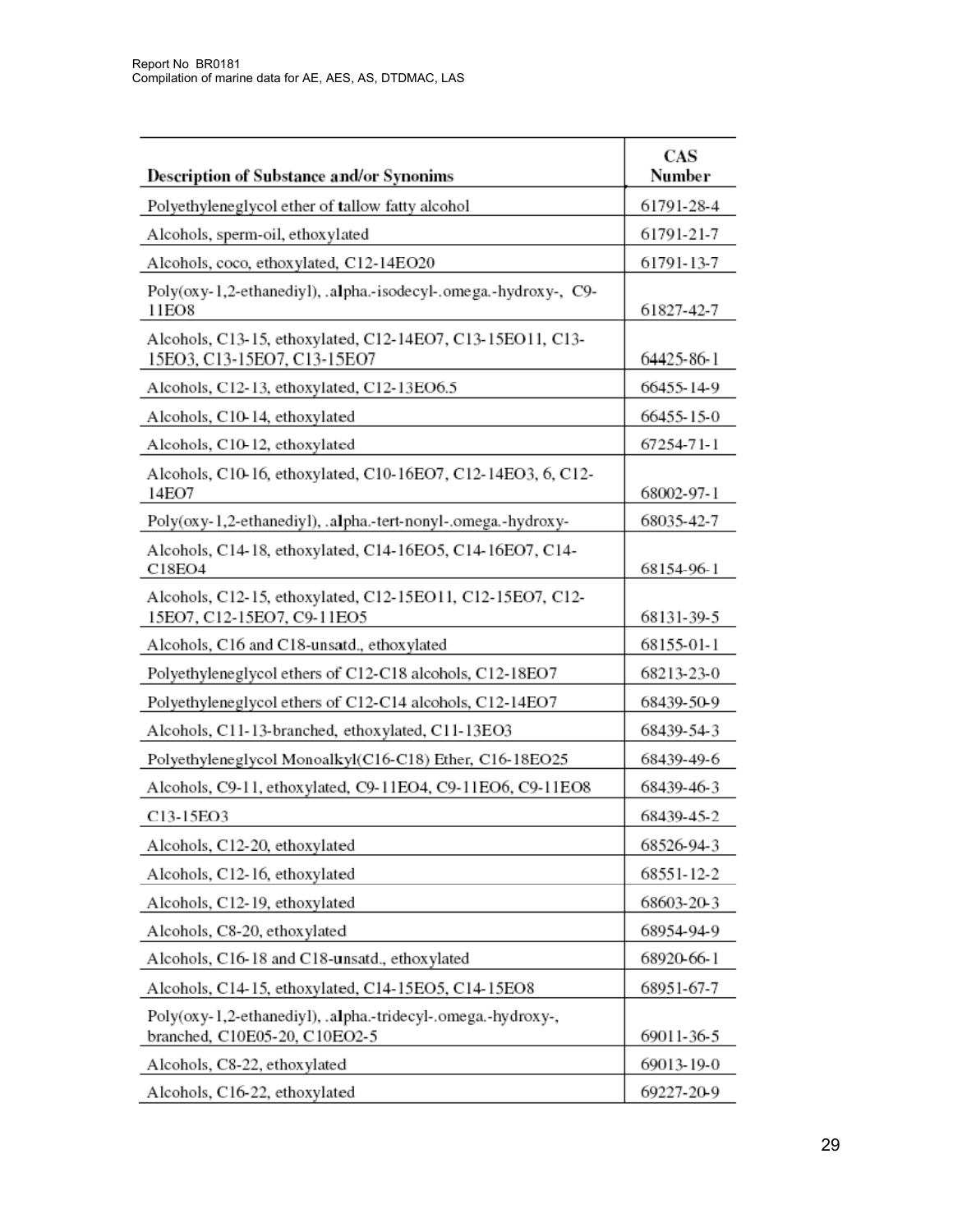| <b>Description of Substance and/or Synonims</b>                               | CAS<br>Number |
|-------------------------------------------------------------------------------|---------------|
| Alcohols, C8-10, ethoxylated                                                  | 71060-57-6    |
| Alcohols, C8-16, ethoxylated                                                  | 71243-46-4    |
| Alcohols, C13-18, ethoxylated                                                 | 72905-87-4    |
| Alcohols, ethoxylated                                                         | 74432-13-6    |
| Poly(oxy-1,2-ethanediyl), .alpha.-(1-propylhexyl)-.omega.-hydroxy-            | 77492-52-5    |
| Poly(oxy-1,2-ethanediyl), .alpha.-(1-methyloctyl)-.omega.-hydroxy-            | 77492-49-0    |
| Alcohols, C11-14-iso-, C13-rich, ethoxylated, C11-14EO7                       | 78330-21-9    |
| Alcohols, C9-11-iso-, C10-rich, ethoxylated                                   | 78330-20-8    |
| Alcohols, C10-18, ethoxylated                                                 | 85422-93-1    |
| Poly(oxy-1,2-ethanediyl), .alpha.-(2,5,5-trimethylhexyl)-.omega.-<br>hydroxy- | 86871-90-1    |
| Alcohols, C9-16, ethoxylated                                                  | 97043-91-9    |
| Alcohols, C14-22 and C14-22-unsatd., ethoxylated                              | 100843-23-0   |
| Alcohols, C12-20 and C12-20-unsatd., ethoxylated                              | 106232-81-9   |
| Alcohols, C12-15-branched and linear, ethoxylated                             | 106232-83-1   |
| Alcohols, C16-20, ethoxylated                                                 | 106232-82-0   |
| Alcohols, C18-22, ethoxylated                                                 | 116810-32-3   |
| Alcohols, C16-18-unsatd., ethoxylated                                         | 119415-06-4   |
| Alcohols, C14-15-branched and linear, ethoxylated                             | 120944-68-5   |
| C14-15EO5                                                                     | 120944-68-5   |
| Alcohols, C14-18 and C16-18-unsatd., ethoxylated                              | 126646-02-4   |
| Poly(oxy-1,2-ethanediyl), .alpha.-(11-methylnonadecyl)-.omega.-<br>hydrox y-  | 146598-25-6   |
| Alcohols, C9-15, ethoxylated                                                  | 157627-88-8   |
| Alcohols, C13-15-branched and linear, ethoxylated                             | 157627-86-6   |
| Alcohols, C8-18, ethoxylated                                                  | 157707-43-2   |
| Alcohols, C14-16, C14-15-rich, ethoxylated                                    | 157707-41-0   |
| Alcohols, C12-22, ethoxylated                                                 | 160305-84-0   |
| Alcohols, C12-13-branched and linear, ethoxylated                             | 160901-19-9   |
| Alcohols, C11-14-branched and linear, ethoxylated                             | 160901-20-2   |
| Alcohols, C9-11-branched and linear, ethoxylated                              | 160901-09-7   |
| Alcohols, C10-16, C12-13-rich, ethoxylated                                    | 161025-22-5   |
| Alcohols, C12-16, C12-15-rich, ethoxylated                                    | 161025-21-4   |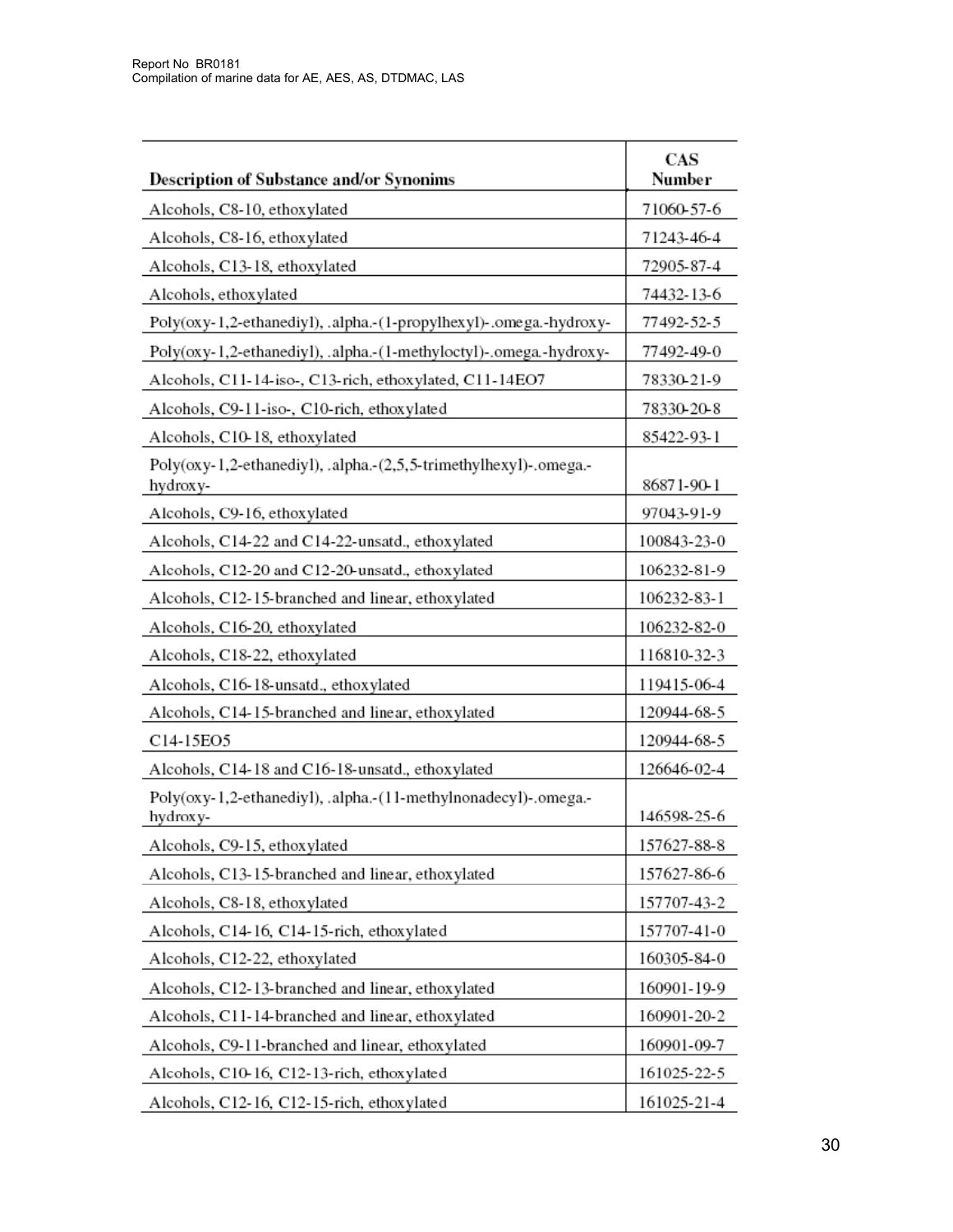| <b>Description of Substance and/or Synonims</b>                    | CAS<br>Number |
|--------------------------------------------------------------------|---------------|
| Alcohols, C16-20-branched, ethoxylated                             | 161133-70-6   |
| Alcohols, C12-16-branched, ethoxylated                             | 161133-69-3   |
| Alcohols, C9-11-branched, ethoxylated                              | 169107-21-5   |
| Alcohols, C11-15, ethoxylated                                      | 173244-48-0   |
| Poly(oxy-1,2-ethanediyl), .alpha.-(dimethylhexyl)-.omega.-hydroxy- | 183259-65-6   |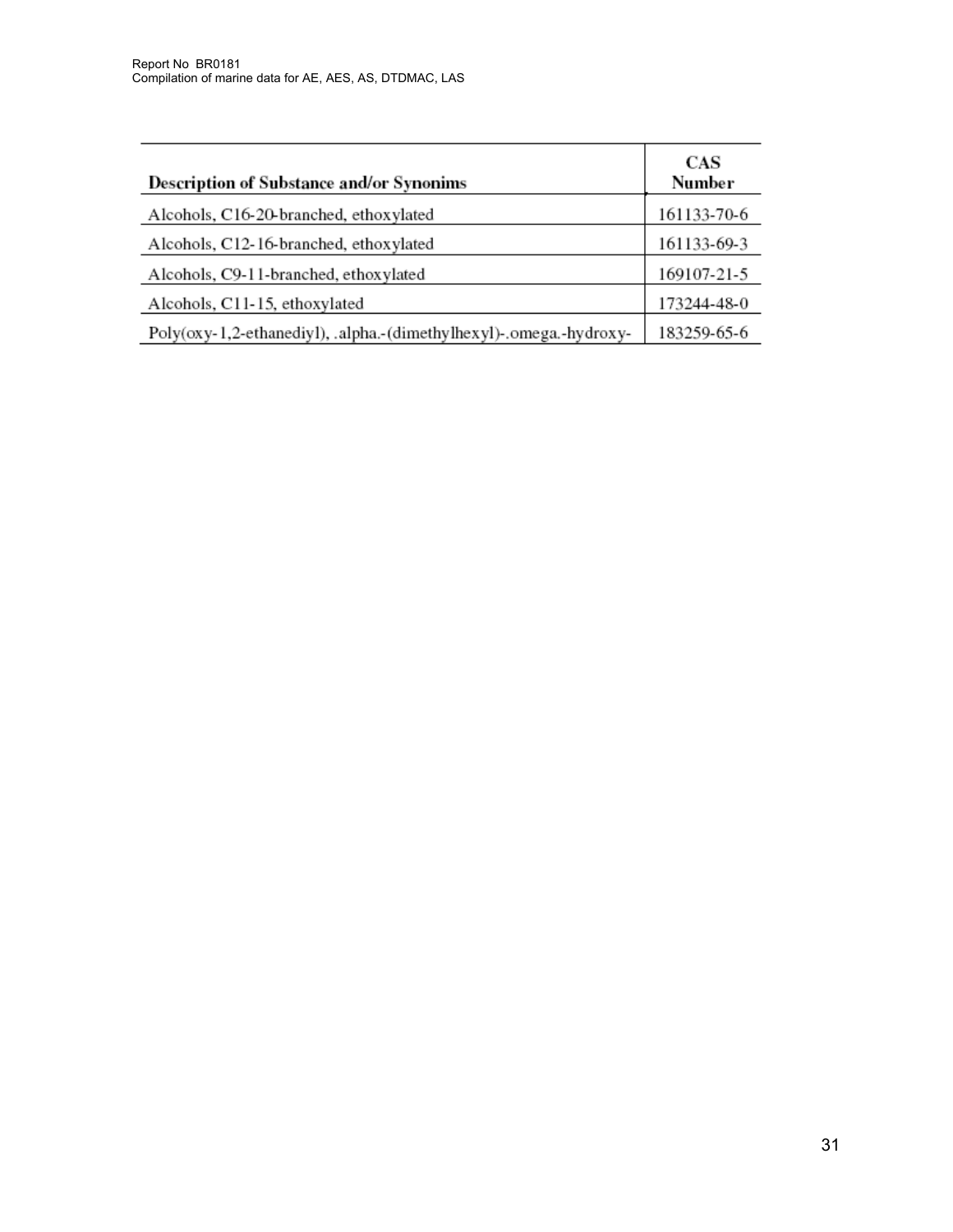## **A1.2 CAS NUMBERS for AES**

| <b>CAS Number</b> | <b>CAS Description</b>                                                                                                     |
|-------------------|----------------------------------------------------------------------------------------------------------------------------|
| 27028-82-6        | Ethanol, 2,2',2"-nitrilotris-, compd. with a-sulfo-w-(dodecyloxy)poly(oxy-1,2-<br>ethanediyl $(1:1)$                       |
| 54116-08-4        | Poly(oxy-1,2-ethanediyl), a-sulfo-w-tridecyloxy)-, sodium salt                                                             |
| 67762-19-0        | Poly(oxy-1,2-ethanediyl), a-sulfo-w-hydroxy-, C10-16-alkyl ethers, ammonium salts                                          |
| 68037-05-8        | Poly(oxy-1,2-ethanediyl), a-sulfo-w-hydroxy-, C6-10-alkyl ethers, ammonium salts                                           |
| 68037-06-9        | Poly(oxy-1,2-ethanediyl), a-sulfo-w-hydroxy-, C6-10-alkyl ethers                                                           |
| 68540-47-6        | Ethanol, 2,2',2"-nitrilotris-, compd. with a-sulfo-w-(tetradecyloxy)poly(oxy-1,2-<br>ethanediyl $(1:1)$                    |
| 68585-34-2        | Poly(oxy-1,2-ethanediyl), a-sulfo-w-hydroxy-, C10-16-alkyl ethers, sodium salts                                            |
| 68585-40-0        | Poly(oxy-1,2-ethanediyl), a-sulfo-w-hydroxy-, C16-18-alkyl ethers, sodium salts                                            |
| 68891-38-3        | Poly(oxy-1,2-ethanediyl), a-sulfo-w-hydroxy-, C12-14-alkyl ethers, sodium salts                                            |
| 96130-61-9        | Poly(oxy-1,2-ethanediyl), a-sulfo-w-hydroxy-, C9-11-alkyl ethers, sodium salts                                             |
| 105859-96-9       | Ethanol, 2,2',2"-nitrilotris-, compds. with polyethylene glycol hydrogen sulfate C11-15-<br>sec-alkyl ether ammonium salts |
| 125301-92-0       | Poly(oxy-1,2-ethanediyl), a-sulfo-w-hydroxy-, C12-15-alkyl ethers, sodium salts                                            |
| 125304-06-5       | Ethanol, 2,2',2"-nitrilotris-, compds. with polyethylene glycol hydrogen sulfate C16-18-<br>alkyl ether                    |
| 129783-23-9       | Ethanol, 2,2'-iminobis-, compds. with polyethylene glycol hydrogen sulfate C12-15-<br>alkyl ethers                         |
| 157627-92-4       | Alcohols, C10-16, ethoxylated, sulfates, mono(hydroxyethyl)ammonium salts $(>1$ <2.5<br>mol EO)                            |
| 157707-82-9       | Alcohols, C14-16, ethoxylated, sulfates, sodium salts (>1 <2.5 mol EO)                                                     |
| 162201-45-8       | Ethanol, 2-amino-, compds. with polyethylene glycol hydrogen sulfate C12-15-alkyl<br>ethers                                |
| 174450-50-1       | Alcohol, C12-14, ethoxylated, sulfates, triisopropanolamine salts                                                          |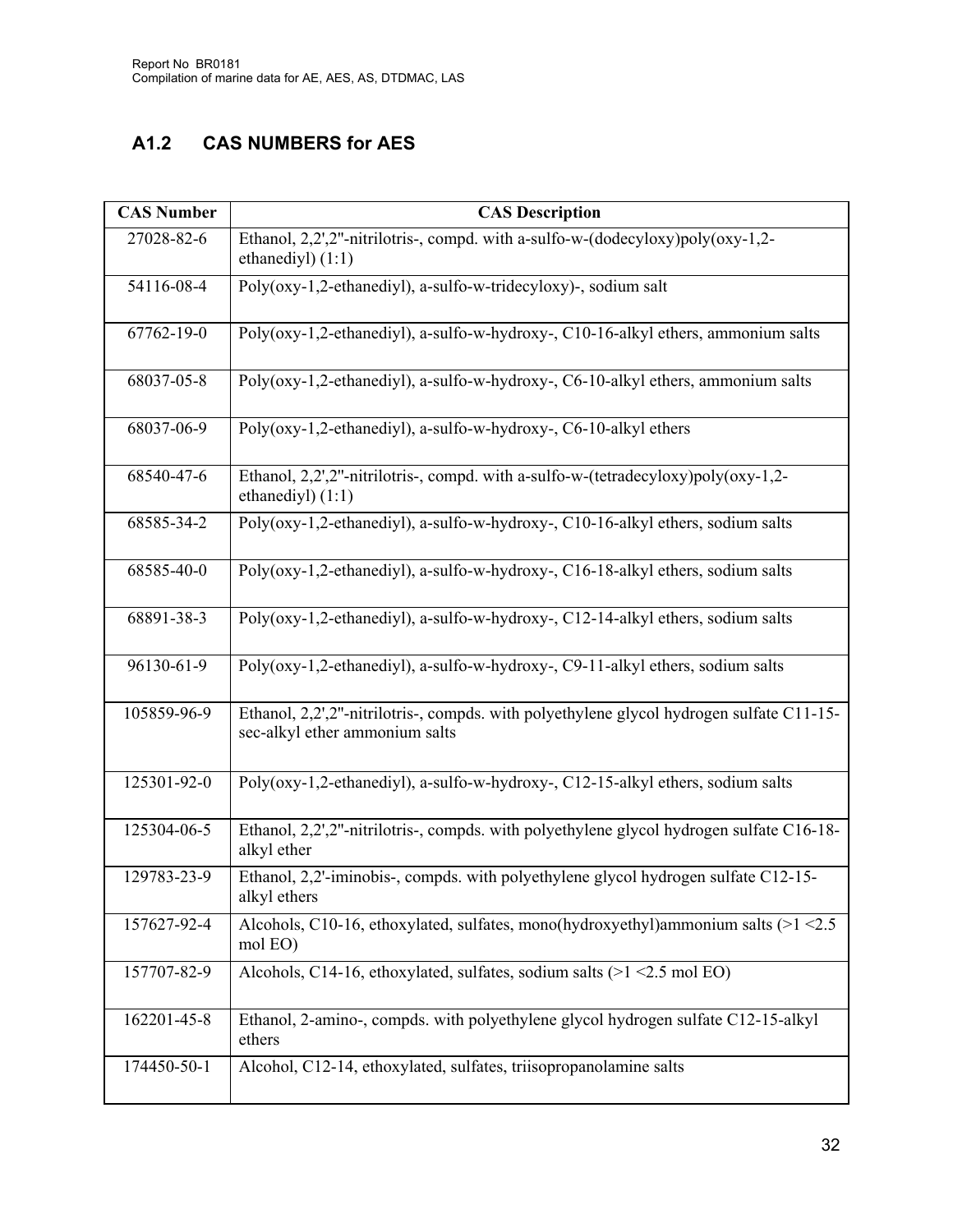| 102783-14-2 | Poly(oxy-1,2-ethanediyl), a-sulfo-w-hydroxy-, C10-18-alkyl ethers, sodium salts                                 |
|-------------|-----------------------------------------------------------------------------------------------------------------|
| 9004-82-4   | Sodium lauryl ether sulfate                                                                                     |
| 25231-22-5  | Poly(oxy-1,2-ethanediyl), .alpha.-[(tridecyloxy)sulfonyl]-.omega.-hydroxy-, sodium<br>salt                      |
| 34431-25-9  | Polyethylene glycol octyl ether sulfate, sodium salt                                                            |
| 52286-19-8  | Polyethylene glycol decyl ether sulfate, ammonium salt                                                          |
| 67762-21-4  | Poly(oxy-1,2-ethanediyl), .alpha.-sulfo-.omega.-hydroxy-, C10-16-alkyl ethers,<br>magnesium salts               |
| 68081-91-4  | Poly(oxy-1,2-ethanediyl), .alpha.-sulfo-.omega.-hydroxy-, C12-18-alkyl ethers, sodium<br>salts                  |
| 68184-04-3  | 2-Aminoethanol compd. with .alpha.-sulfo-.omega.-(dodecyloxy)poly(oxy-1,2-<br>ethanediyl) (1:1)                 |
| 68610-22-0  | Poly(oxy-1,2-ethanediyl), .alpha.-sulfo-.omega.-hydroxy-, C12-18-alkyl ethers,<br>ammonium salts                |
| 68891-29-2  | Poly(oxy-1,2-ethanediyl), .alpha.-sulfo-.omega.-hydroxy-, C8-10-alkyl ethers,<br>ammonium salts                 |
| 68891-30-5  | Poly(oxy-1,2-ethanediyl), .alpha.-sulfo-.omega.-hydroxy-, C11-15-branched alkyl<br>ethers, ammonium salts       |
| 73665-22-2  | Poly(oxy-1,2-ethanediyl), .alpha.-sulfo-.omega.-hydroxy-, C6-10-alkyl ethers, sodium<br>salts                   |
| 157627-95-7 | Poly(1,2-ethanediyl), .alpha.-sulfo-.omega.-hydroxy-C16-18 and C18 unsaturated alkyl<br>ethers, sodium salts    |
| 160104-51-8 | Poly(1,2-ethanediyl), .alpha.-sulfo-.omega.-hydroxy-C12-14 alkyl ethers, magnesium<br>salts                     |
| 160104-52-9 | Poly(1,2-ethanediyl), .alpha.-sulfo-.omega.-hydroxy-C16-18 and C18 unsaturated alkyl<br>ethers, magnesium salts |
| 67762-19-0  | Poly(oxy-1,2-ethanediyl), .alpha.-sulfo-.omega.-hydroxy-, C10-16-alkyl ethers,<br>ammonium salts                |
| 13150-00-0  | Ethanol, 2-[2-[2-(dodecyloxy)ethoxy]ethoxy]-, hydrogen sulfate, sodium salt                                     |
| 32612-48-9  | Poly(oxy-1,2-ethanediyl), .alpha.-sulfo-.omega.-(dodecyloxy)-, ammonium salt                                    |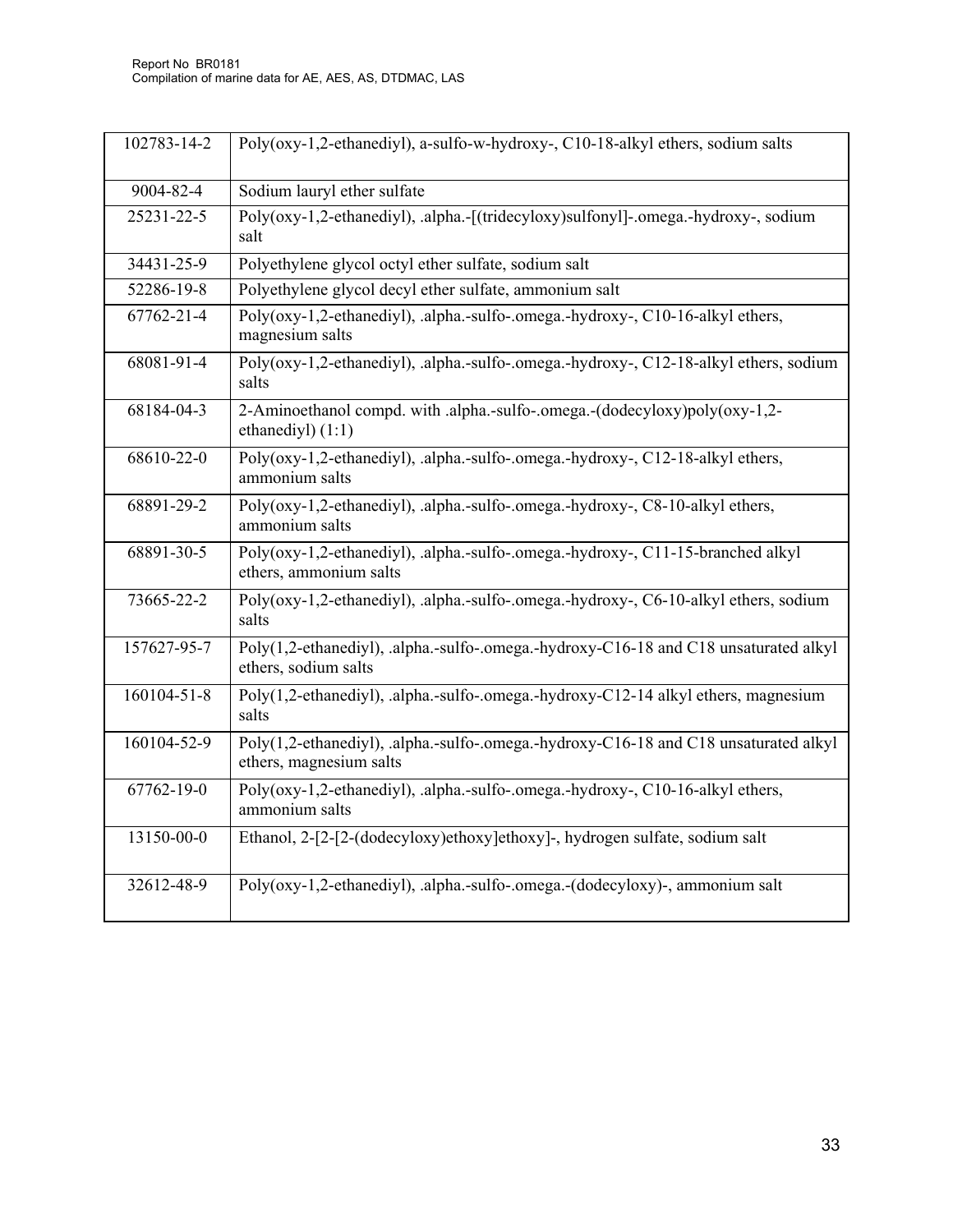#### **A1.3 CAS NUMBERS for AS**

| <b>CAS</b>      | <b>CAS Description</b>                                                                |
|-----------------|---------------------------------------------------------------------------------------|
| <b>Number</b>   |                                                                                       |
| 139-96-8        | Sulfuric acid, monododecyl ester, compd. w/2,2',2"-nitrilotriethanol (1:1)            |
| $142 - 31 - 4$  | sodium octyl sulphate                                                                 |
| 142-87-0        | sodium decyl sulphate                                                                 |
| $151 - 21 - 3$  | Sulfuric acid, monododecyl ester sodium salt                                          |
| $1120 - 01 - 0$ | 1-Hexadecanol, hydrogen sulfate, sodium salt                                          |
| 1120-04-3       | Sulfuric acid, monooctadecyl ester, sodium salt                                       |
| 1191-50-0       | 1-Tetradecanol, hydrogen sulfate, sodium salt                                         |
| 2235-54-3       | Sulfuric acid, monododecyl ester, ammonium salts                                      |
| 68081-96-9      | Sulfuric acid, mono-C10-16-alkyl esters, ammonium salts                               |
| 68081-98-1      | Sulfuric acid, mono-C14-18-alkyl esters, sodium salts                                 |
| 68130-43-8      | C8-18 alkyl sulfate, sodium salt                                                      |
| 68140-10-3      | Sulfuric acid, monotallow alkyl esters, sodium salts                                  |
| 68412-83-9      | Sulfuric acid, mono-C8-30-alkyl esters, compds. with triethanolamine                  |
| 68585-47-7      | Sulfuric acid, mono-C10-16-alkyl esters, sodium salts                                 |
| 68611-55-2      | Sulfuric acid, mono-C10-16-alkyl esters                                               |
| 68890-70-0      | C12-15 alkyl sulfate, sodium salt                                                     |
| 68955-19-1      | Sulfuric acid, mono-C12-18-alkyl esters, sodium salts                                 |
| 68955-20-4      | C16-18 alkyl sulfate, sodium salt                                                     |
| 73296-89-6      | C12-16 alkyl sulfate, sodium salt                                                     |
| 85338-42-7      | Sulfuric acid, mono-C8-10-alkyl esters, sodium salts                                  |
| 85586-07-8      | C12-14 alkyl sulfate, sodium salt                                                     |
| 85586-38-5      | Sulfuric acid, mono-C8-18-alkyl esters, magnesium salts, compds. with triethanolamine |
| 85665-45-8      | Sulfuric acid, mono-C8-14-alkyl esters, compds. with triethanolamine                  |
| 85681-68-1      | Sulfuric acid, mono(C14-18 and C16-18-unsatd. alkyl) esters, sodium salts             |
| 86014-79-1      | Sulfuric acid, mono-C13-15-alkyl esters, sodium salts                                 |
| 90583-10-1      | Sulfuric acid, mono-C8-14-alkyl esters, ammonium salts                                |
| 90583-12-3      | Sulfuric acid, mono-C12-16-alkyl esters, ammonium salts                               |
| 90583-13-4      | Sulfuric acid, mono-C12-18-alkyl esters, ammonium salts                               |
| 90583-16-7      | Sulfuric acid, mono-C12-14-alkyl esters, compds. with ethanolamine                    |
| 90583-18-9      | Sulfuric acid, mono-C12-14-alkyl esters, compds. with triethanolamine                 |
| 90583-19-0      | Sulfuric acid, mono-C8-14-alkyl esters, lithium salts                                 |
| 90583-23-6      | Sulfuric acid, mono-C12-14-alkyl esters, magnesium salts                              |
| 90583-27-0      | Sulfuric acid, mono-C8-16-alkyl esters, sodium salts                                  |
| 90583-31-6      | Sulfuric acid, mono(C14-18 and C18-unsatd. alkyl) esters, sodium salts                |
| 91648-54-3      | Sulfuric acid, mono-C14-C16-alkyl esters, sodium salts                                |
| 91783-23-2      | Sulfuric acid, mono-C12-C13-alkyl esters, sodium salts                                |
| 92797-61-0      | Sulfuric acid, mono(C13-15-branched and linear alkyl) esters, sodium salts            |
| 96690-75-4      | Sulfuric acid, mono-C12-14-alkyl esters, ammonium salts, compds. with triethanolamine |
| 117875-77-1     | Sulfuric acid, mono-C10-16-alkyl esters, compds. with triethanolamine                 |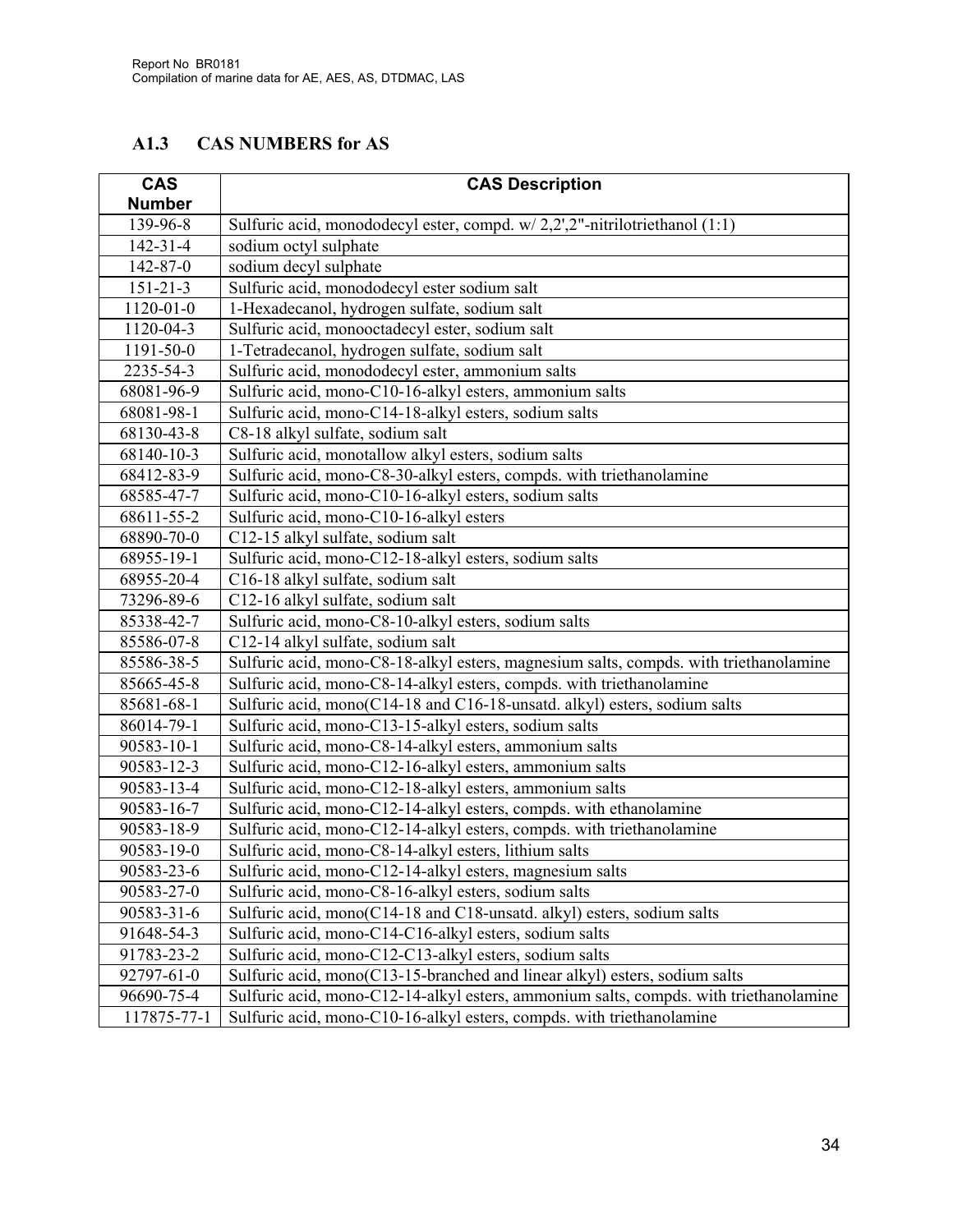## **A1.4 CAS NUMBERS FOR DTDMAC**

68783-78-8 74967-89-8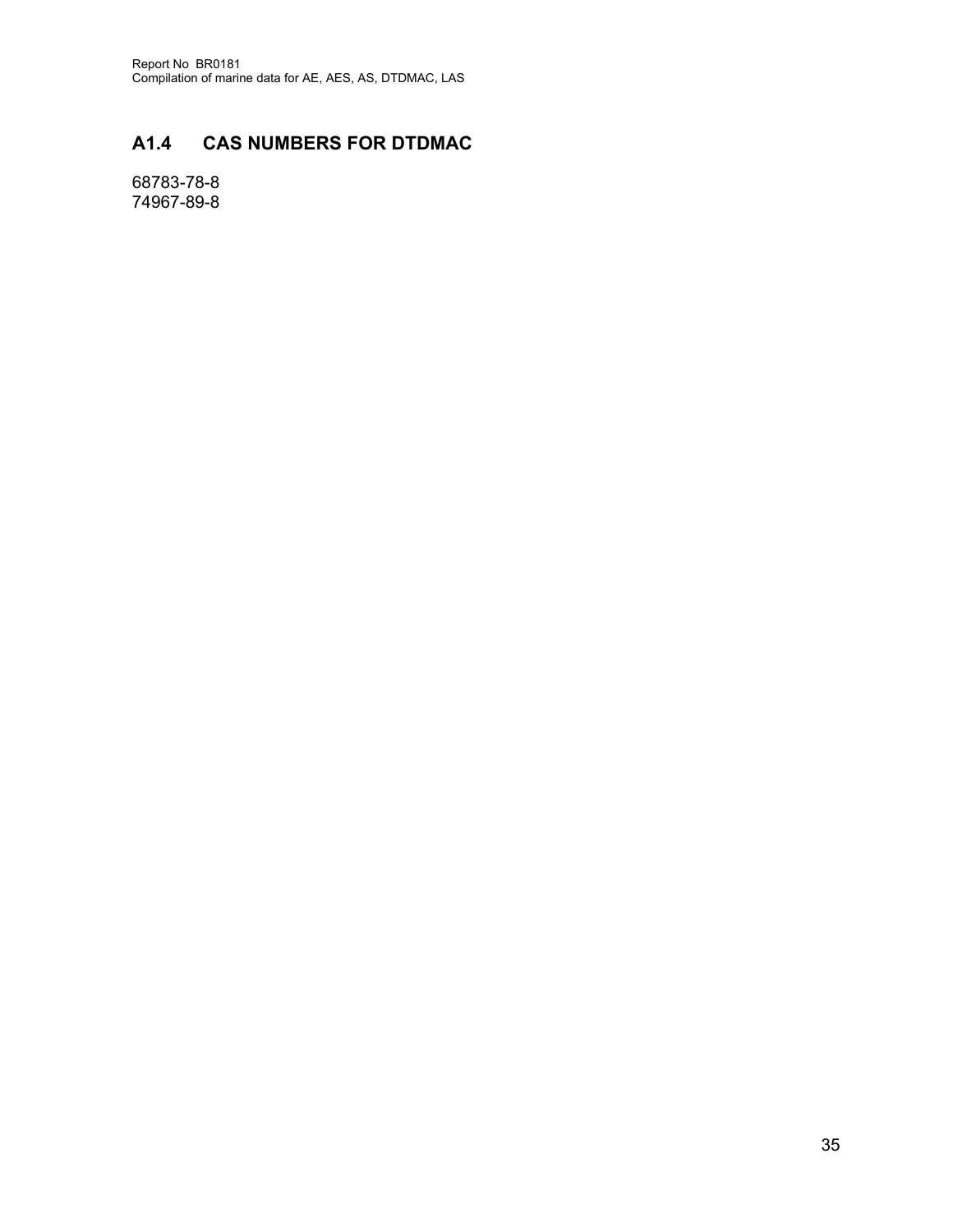## **A1.5 CAS NUMBERS for ESTERQUATS**

| CAS No.        | Substance name                                                                                     |
|----------------|----------------------------------------------------------------------------------------------------|
| <b>TEAQ</b>    |                                                                                                    |
| 91995-81-2     | Fatty acids, $C_{10-20}$ and $C_{16-18}$ -unsatd., reaction products with triethanolamine, di-Me   |
|                | sulfate-quaternized                                                                                |
| 93334-15-7     | Fatty acids, tallow, reaction product with triethanolamine, diMe sulfate-quaternized               |
| 91032-11-0     | Fatty acids, $C_{12,20}$ , reaction products with triethanolamine, di-Me sulphate-quaternized      |
| 94095-35-9     | 9-octadecenoic acid $(Z)$ , reaction products with triethanolamine, di-Me sulphate-<br>quaternized |
| 85408-12-4     | Octadecenoic acid, reaction products with triethanolamine, di-Me sulphate-quaternized              |
| <b>DEEDMAC</b> |                                                                                                    |
| 67846-68-8     | Dimethylbis[2-[(1-oxooctadecyl)oxy]ethyl]ammonium chloride                                         |
| 97158-31-1     | Dimethylbis[2-[(1-oxohexadecyl)oxy]ethyl]ammonium chloride                                         |
| <b>HEQ</b>     |                                                                                                    |
| 19467-38-0     | (Z)-2-hydroxy-3-[(1-oxo-9-octadecenyl)oxy]propyltrimethylammonium chloride                         |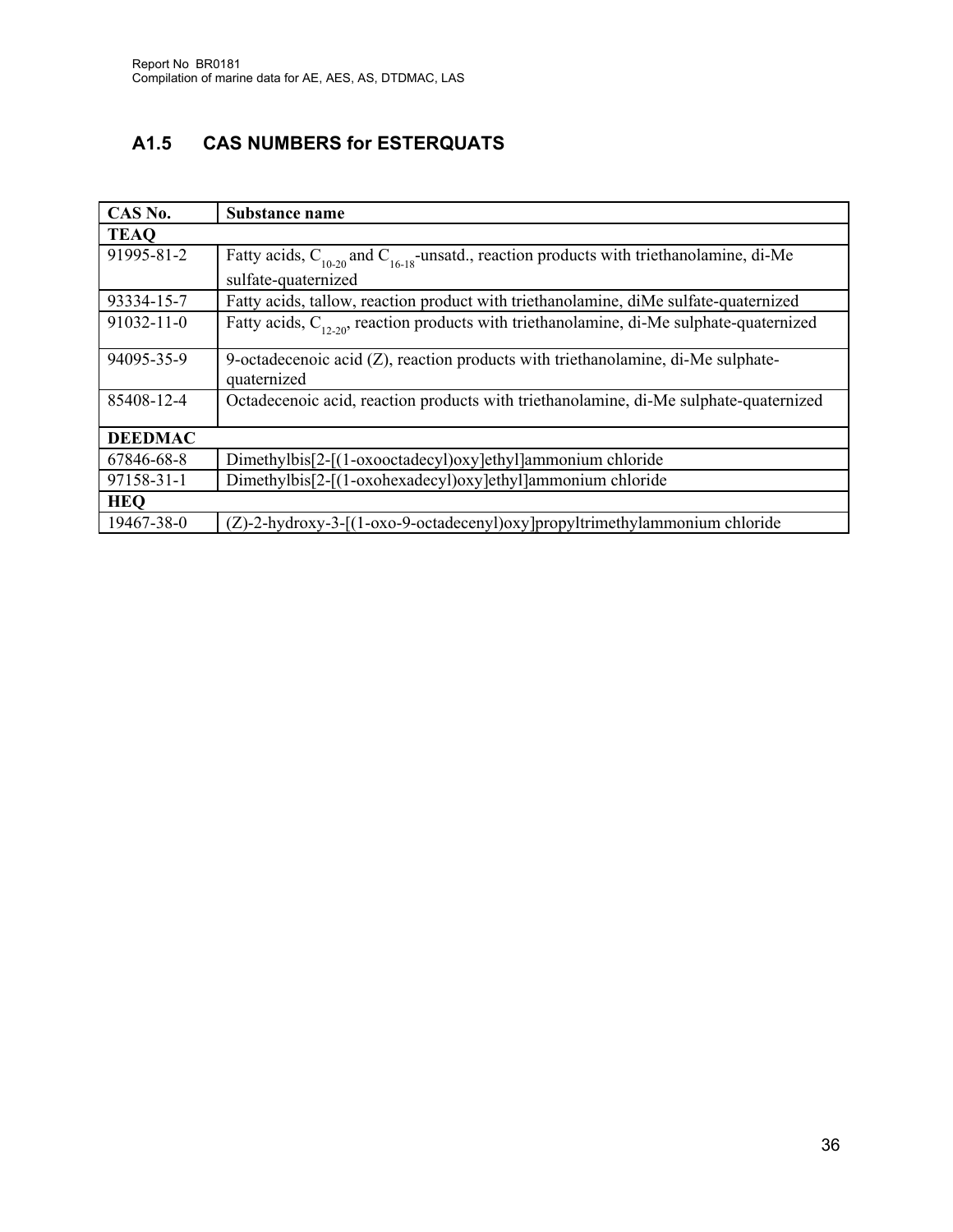# **A1.6 CAS NUMBERS for LAS**

| CAS No.    | <b>EINECS No.</b> | <b>NAME</b>                                                                         |
|------------|-------------------|-------------------------------------------------------------------------------------|
| 68411-30-3 | $270 - 115 - 0$   | Benzenesulphonic acid, C <sub>10,12</sub><br>alkyl derivs., sodium salts<br>$10-13$ |
| 1322-98-1  | 215-347-5         | Sodium decylbenzenesulphonate                                                       |
| 25155-30-0 | 246-680-4         | Benzenedodecylsulfonic acid, sodium salt                                            |
| 90194-45-9 | 290-656-6         | Benzenesulphonic acid, mono-C<br>alkyl derivs., sodium salt<br>$10 - 13$            |
| 85117-50-6 | 285-600-2         | Benzenesulphonic acid, mono-C<br>alkyl derivs., sodium salt<br>$10 - 14$            |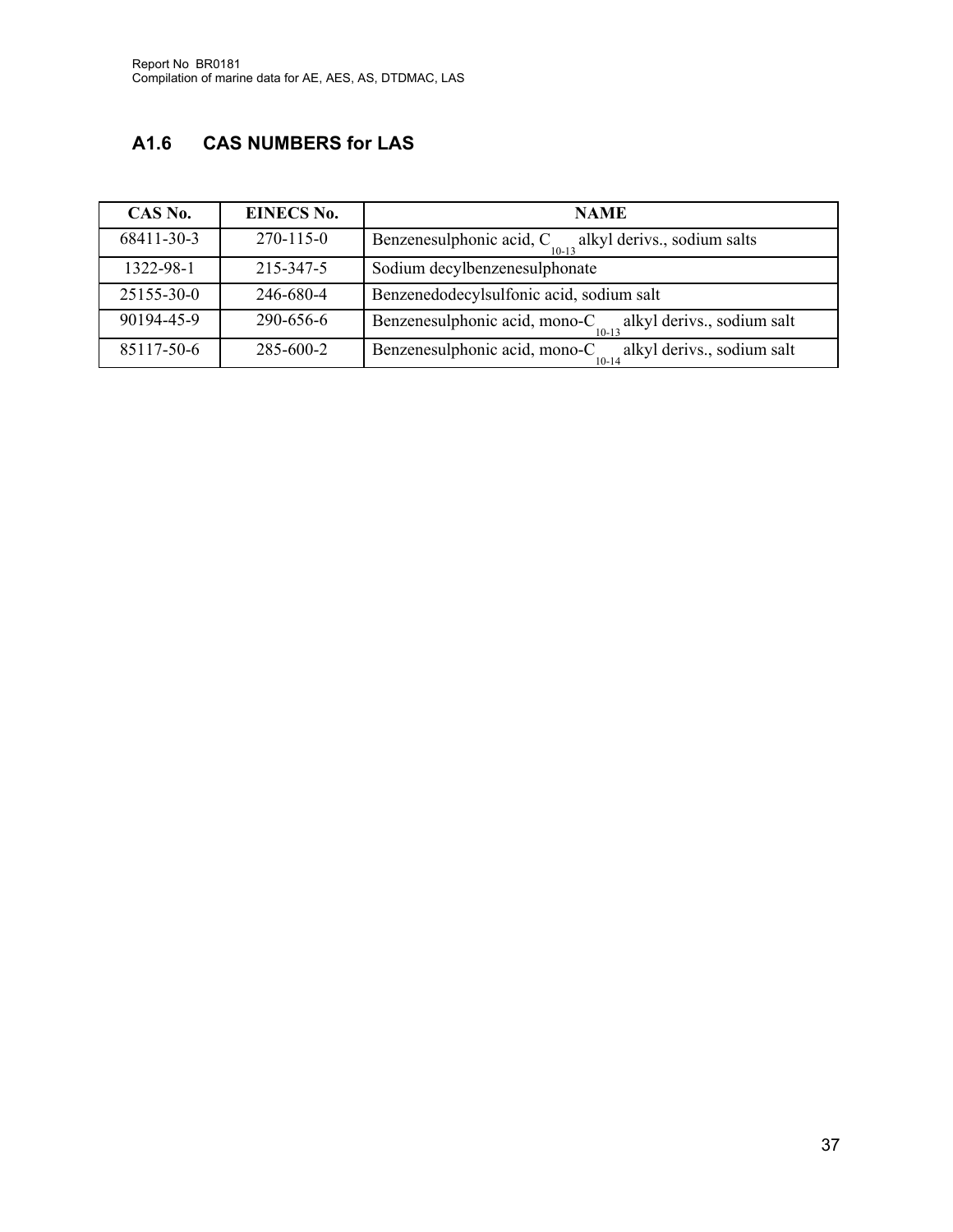# **APPENDIX 2 MARINE DEGRADATION DATA - DETAIL**

**All concentrations expressed as mg L-1 nominal, unless otherwise stated.** 

| <b>Compound (Ref)</b> | <b>Inoculum source</b>    | $\boldsymbol{\&}$<br>Test duration<br>guideline | Endpoint      | <b>Substrate</b><br>concentration<br>$(mg L-1)$ | Degradation:<br>Rate $(d^{-1})$<br>Half-life (d)<br>Lag(d)<br>Mineralisation $(\% )$ |
|-----------------------|---------------------------|-------------------------------------------------|---------------|-------------------------------------------------|--------------------------------------------------------------------------------------|
| AE(101)               | Estuarine, Escamba<br>Bay | 30d                                             | ${}^{14}CO_2$ | 0.0012                                          | 0.10<br>6.9<br>74.5                                                                  |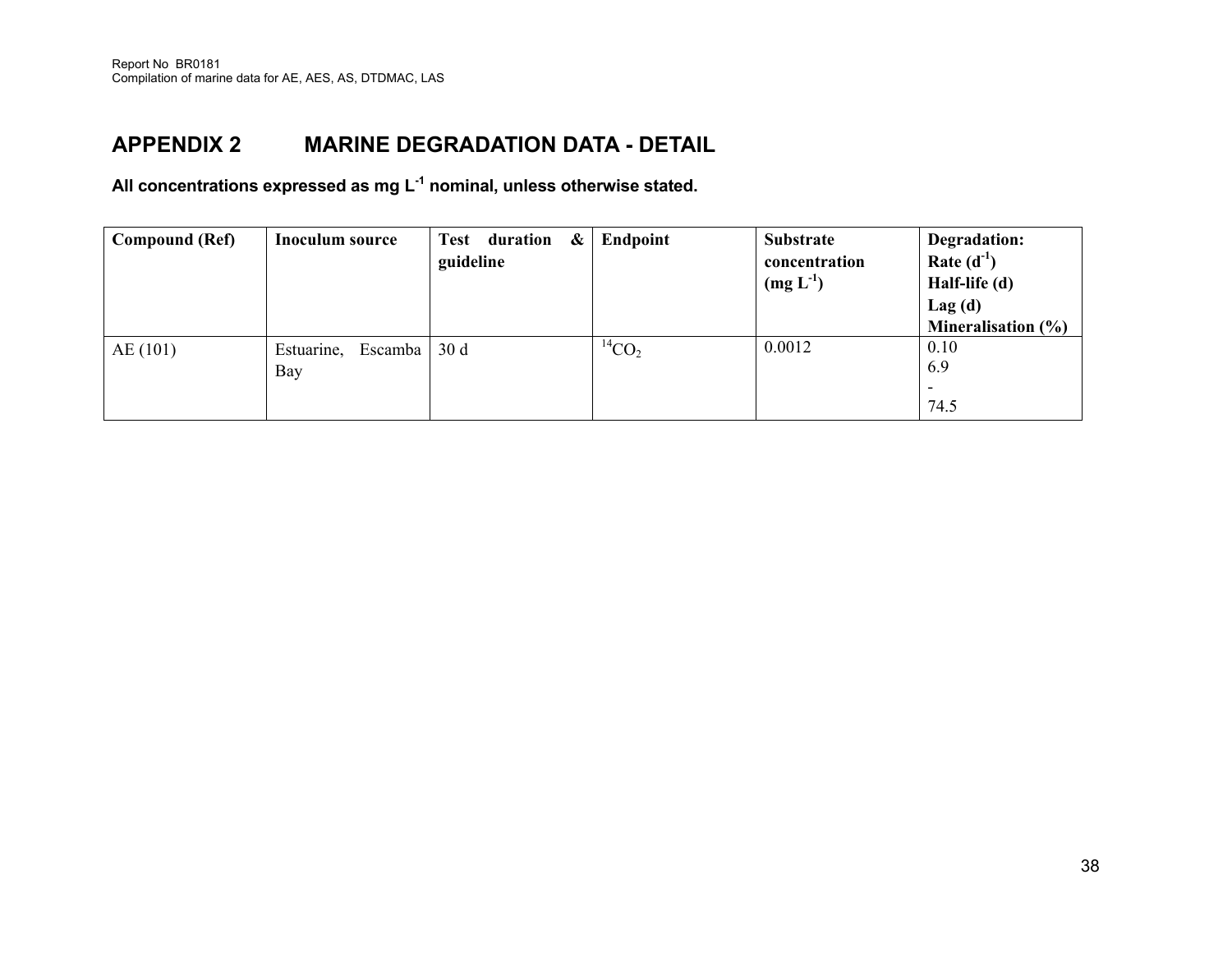| AE(101)  | Estuarine, Escamba<br>Bay                                                             | 30 d                                 | ${}^{14}CO_2$ | 0.00042         | 0.12<br>5.8<br>-<br>84.4             |
|----------|---------------------------------------------------------------------------------------|--------------------------------------|---------------|-----------------|--------------------------------------|
| AE(101)  | Estuarine, Escamba<br>Bay, salinity 28 ppt                                            | 30d                                  | ${}^{14}CO_2$ | 0.068           | 0.22<br>3.1<br>86.3                  |
| AE (101) | Estuarine, Escamba<br>Bay                                                             | 30 d                                 | ${}^{14}CO_2$ | 0.006           | 0.34<br>$\overline{2}$<br>87.2       |
| AE(101)  | Estuarine, Escamba<br>Bay                                                             | 30 d                                 | ${}^{14}CO_2$ | 0.00085         | 0.33<br>2.1<br>79.3                  |
| AE(47)   | Estuarine,<br>Escamba<br>Bay                                                          | 28 d                                 | ${}^{14}CO_2$ | $0.0004 - 0.03$ | $0.29 + - 0.08$<br>2.4               |
| AE(47)   | Estuarine, Escamba<br>Bay                                                             | 28 d                                 | ${}^{14}CO_2$ | 0.00003-0.00013 | $0.13 + -0.05$<br>5.3                |
| AE(33)   | Noordwijk 70 (NL),<br>natural<br>open sea<br>water, salinity 35.2<br>ppt, aged 1 week | Closed bottle<br>test<br>(OECD 301D) | Oxygen uptake | 3.76 COD        | 0.06<br>13<br>$\Omega$<br>52         |
| AE(33)   | Noordwijk 70 (NL),<br>natural open sea<br>water, salinity 35.2<br>ppt, aged 1 week    | DOC die-away test<br>(OECD 301A)     | TOC removal   | 9.1 TOC         | 0.03<br>24.2<br>$\overline{0}$<br>23 |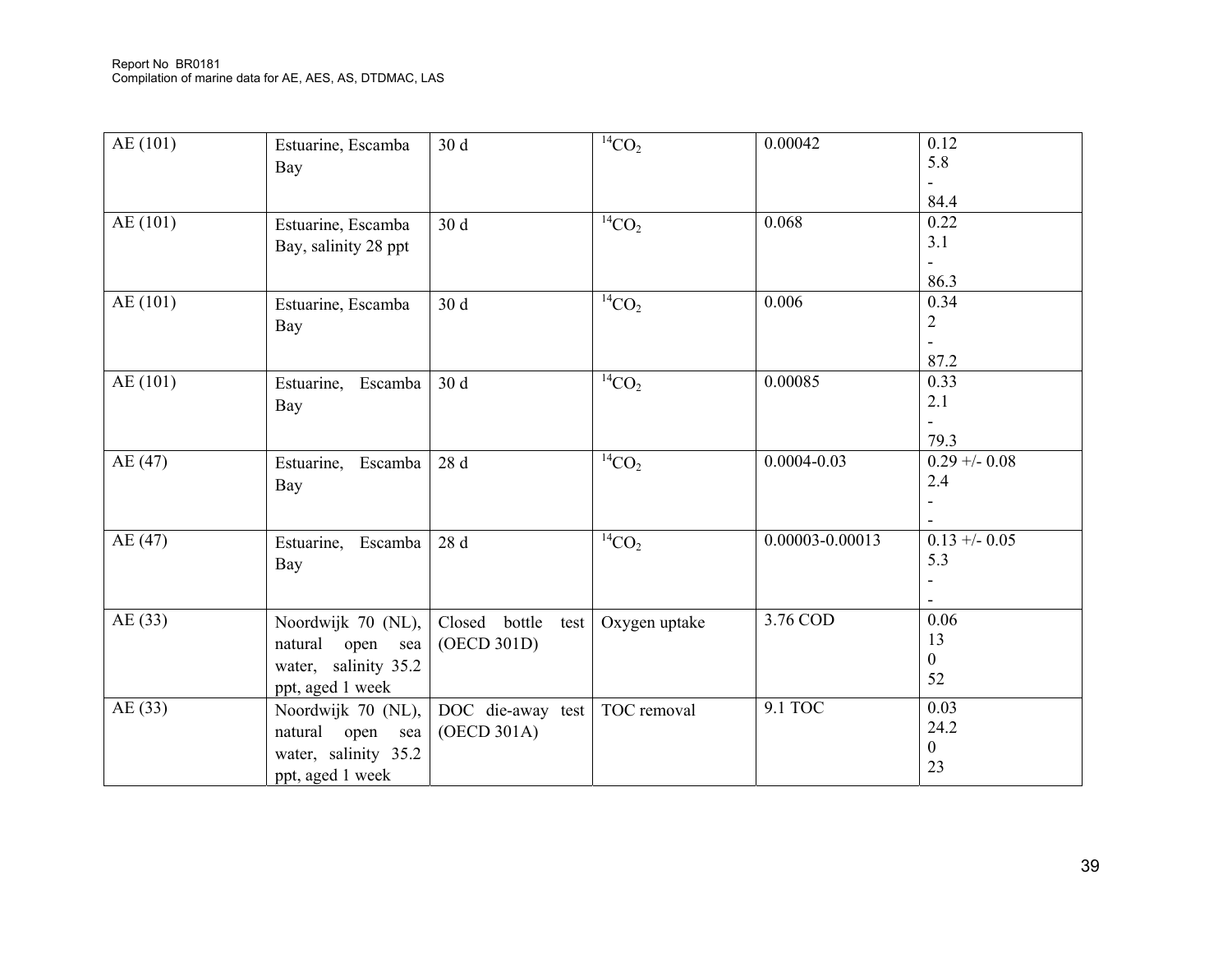| AE(33)    | Jacobahaven,<br>Wissekerke<br>$(NL)$ ,<br>natural coastal sea<br>water salinity: 33.6<br>ppt, aged 1 week | Closed bottle test<br>(OECD 301D)    | Oxygen uptake | 3.8 COD  | 0.06<br>12<br>$\theta$<br>42% miner.       |
|-----------|-----------------------------------------------------------------------------------------------------------|--------------------------------------|---------------|----------|--------------------------------------------|
| AE(33)    | Jacobahaven,<br>Wissekerke<br>$(NL)$ ,<br>natural coastal sea<br>water salinity: 33.6<br>ppt, aged 1 week | DOC die-away test<br>(OECD 301A)     | TOC removal   | 9.5 TOC  | 0.2<br>4.5<br>$\overline{3}$<br>28         |
| AE(33)    | Noordwijk 70 (NL),<br>natural<br>open<br>sea<br>water, salinity 35.2<br>ppt, aged 1 week                  | Closed bottle<br>test<br>(OECD 301D) | Oxygen uptake | 4 COD    | 0.03<br>27<br>$\overline{0}$<br>29         |
| AE(33)    | Noordwijk 70 (NL),<br>natural<br>open<br>sea<br>water, salinity 35.2<br>ppt, aged 1 week                  | DOC die-away test<br>(OECD 301A)     | TOC removal   | 10.6 TOC | $\mathbf{r}$<br>>150<br>$\overline{0}$     |
| AE(33)    | Jacobahaven,<br>$(NL)$ ,<br>Wissekerke<br>natural coastal sea<br>water salinity: 33.6<br>ppt, aged 1 week | Closed bottle<br>test<br>(OECD 301D) | Oxygen uptake | 4 COD    | 0.02<br>28<br>$\overline{0}$<br>22         |
| AE(33)    | Jacobahaven,<br>Wissekerke<br>$(NL)$ ,<br>natural coastal sea<br>water salinity: 33.6<br>ppt, aged 1 week | DOC die-away test<br>(OECD 301A)     | TOC removal   | 13 TOC   | 0.03<br>23<br>$\overline{3}$<br>8          |
| AES (104) | Coastal water from<br>Ukishima mouth of<br>R. Tama                                                        | Die away test                        | TOC removal   | 10.2 TOC | $\overline{\phantom{0}}$<br>30<br>$\Omega$ |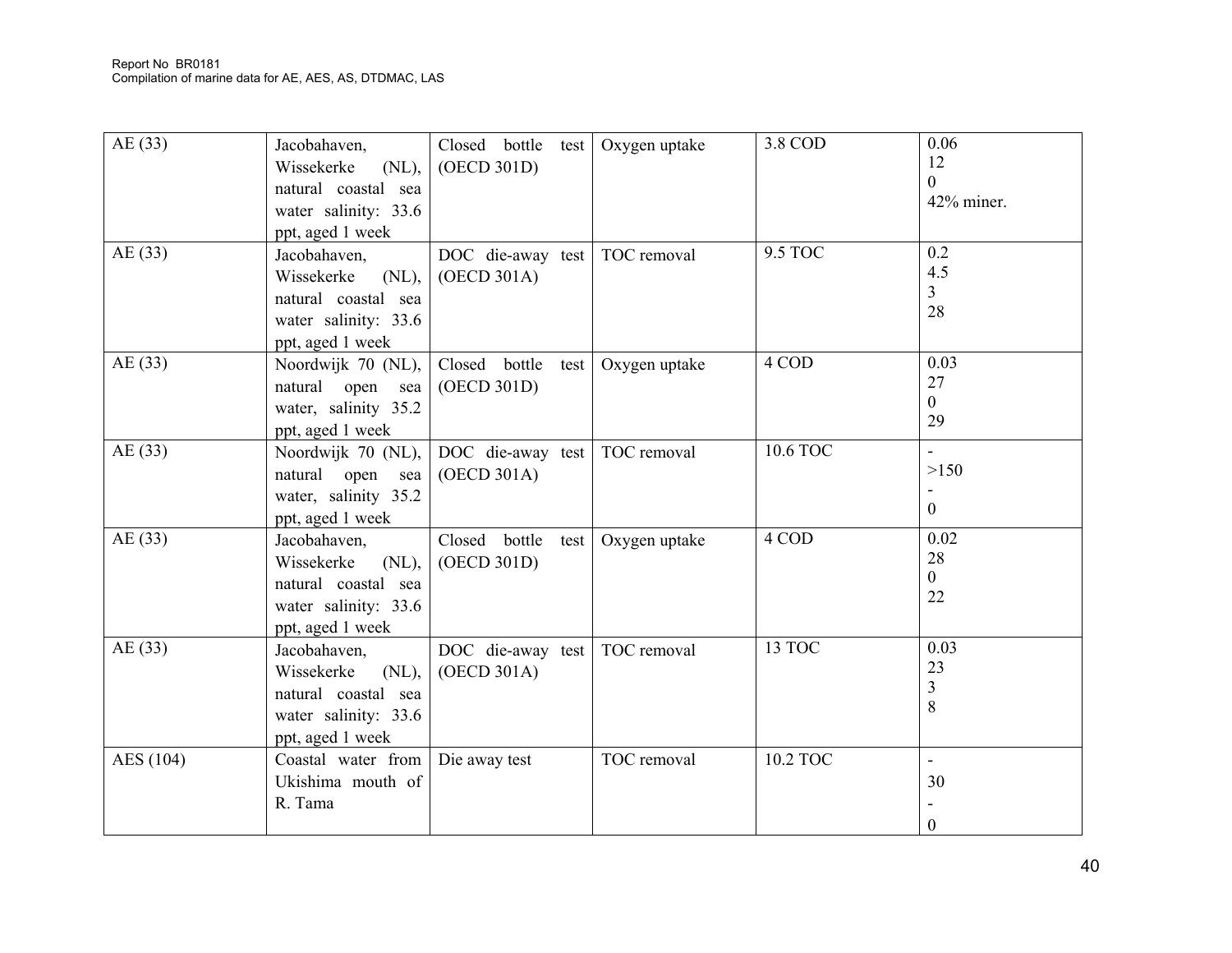#### Report No BR0181 Compilation of marine data for AE, AES, AS, DTDMAC, LAS

| AS(104) | Ukishima mouth of Die away test<br>R. Tama Coastal sea | TOC removal | 11.0 TOC | . L. J |
|---------|--------------------------------------------------------|-------------|----------|--------|
|         | water                                                  |             |          |        |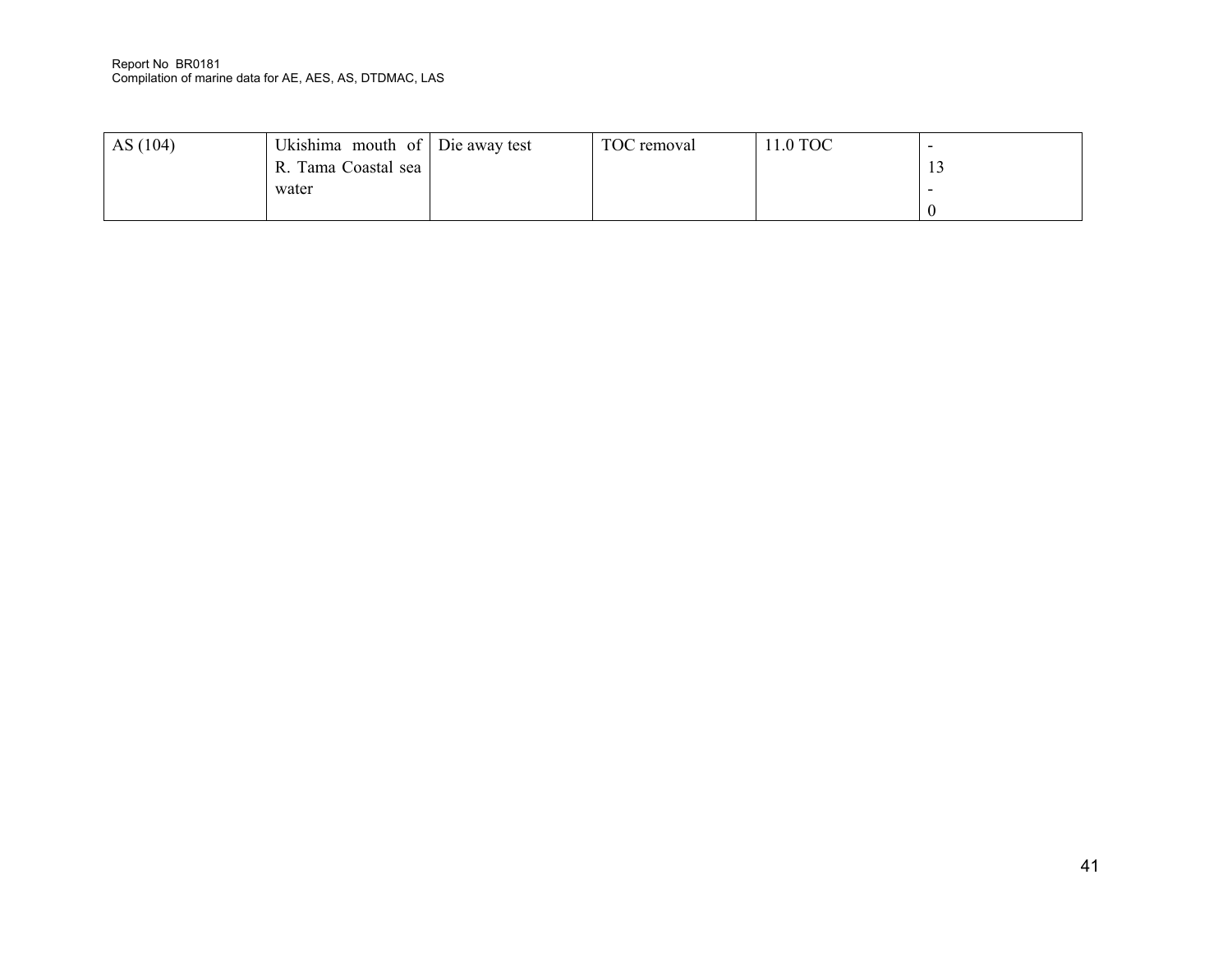| <b>Compound (Ref)</b> | <b>Inoculum source</b>                  | Test duration &<br>guideline                                                                                               | Endpoint                                                                                      | <b>Substrate</b><br>concentration<br>$(mg L-1)$ | <b>Degradation:</b><br>Rate $(d^{-1})$<br>Half-life (d)<br>Lag(d)<br>Mineralisation (%) |
|-----------------------|-----------------------------------------|----------------------------------------------------------------------------------------------------------------------------|-----------------------------------------------------------------------------------------------|-------------------------------------------------|-----------------------------------------------------------------------------------------|
| LAS $(34)$            | Coastal                                 | 21d<br>Surface of test vessel<br>was saturated with<br>$100 \mu l$<br>of LABs<br>$(33mg \t L-1)$ before<br>adding seawater |                                                                                               |                                                 | 680<br>0.001                                                                            |
| LAS $(90)$            | Estuarine - Krka<br>River<br>saline     |                                                                                                                            | Parent - %LAS<br>disappearance at<br>23C<br>(freshwater 85%,<br>saline 100%, marine<br>40%    | $\mathbf{1}$                                    | 0.136<br>5.1<br>$\mathbf{0}$                                                            |
| LAS $(90)$            | Estuarine - Krka<br>River<br>freshwater |                                                                                                                            | Parent - %LAS<br>disappearance at<br>14C<br>(freshwater 98%,<br>saline 30%, marine<br>$30\%)$ | $\mathbf{1}$                                    | 0.15<br>4.62<br>$\overline{2}$                                                          |
| LAS (102)             | Coastal - Barcelona<br>Beach            | 10d                                                                                                                        | Parent                                                                                        | 20                                              | $6 - 9$                                                                                 |
| LAS $(89)$            | Calico Creek,<br>Salinity 34 ppt        | 42 d                                                                                                                       | ${}^{14}CO_2$                                                                                 | 0.02                                            | $\langle 10\%$ CO <sub>2</sub> evolution                                                |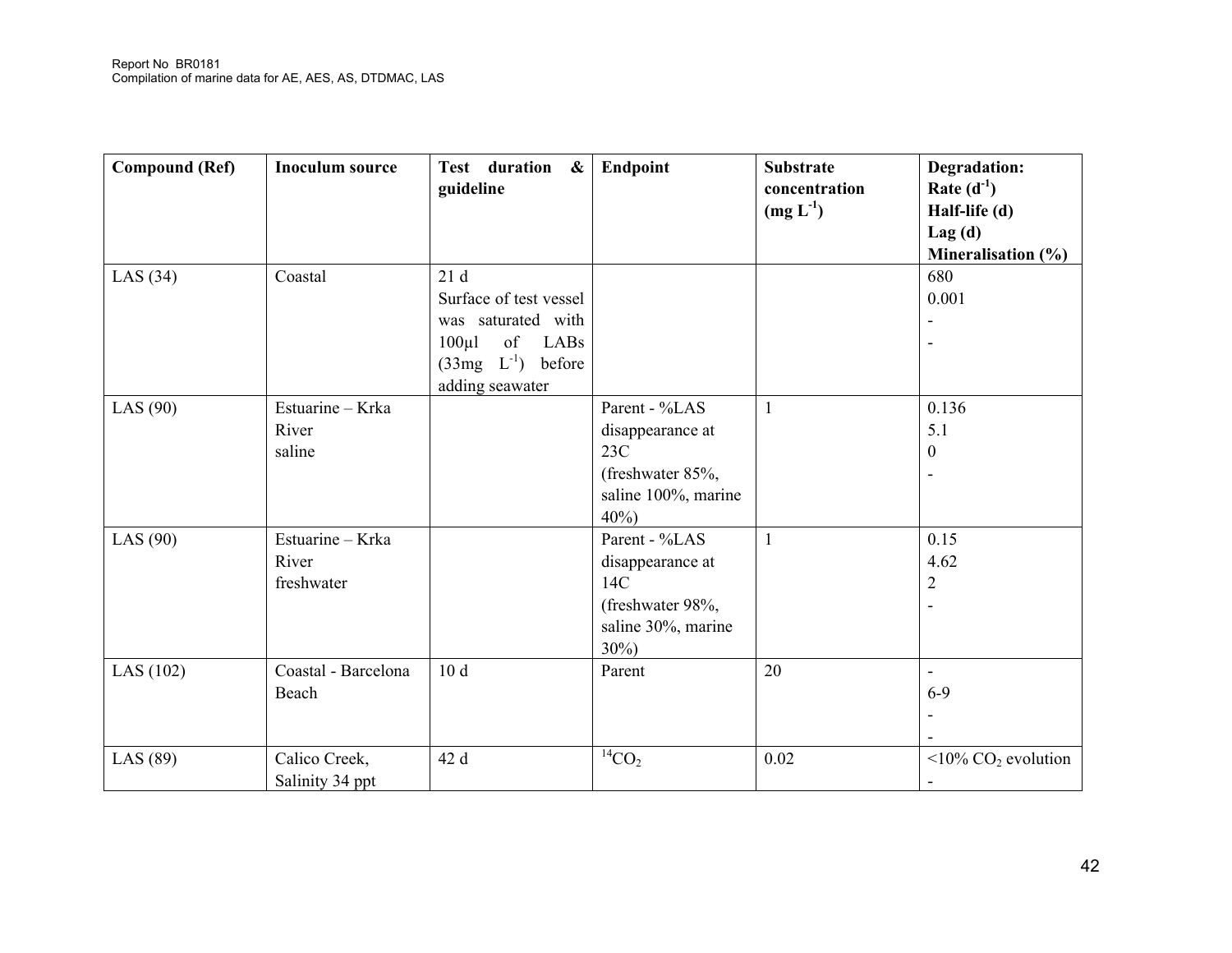| LAS $(89)$ | Calico Creek                                                                             | 58 d                                                                               | ${}^{14}CO_2$<br>42.3%<br>mineralisation                                       | 0.02    | 0.1<br>6.9                                          |
|------------|------------------------------------------------------------------------------------------|------------------------------------------------------------------------------------|--------------------------------------------------------------------------------|---------|-----------------------------------------------------|
| LAS (89)   | Calico<br>Creek<br>Estuarine water plus<br>1000 mg $L^{-1}$ Calico<br>Creek Sediment     | 42 d                                                                               | ${}^{14}CO_2$<br>60.4%<br>mineralisation                                       | 0.02    | 0.1<br>6.9                                          |
| LAS $(49)$ | Atlantic<br>Ocean<br>Seawater<br>inoculums<br>Cadiz<br>Bay SW                            | 99%primary<br>degradation<br>after<br>500 hr at 10C                                | of<br>Disappearance<br>parent and formation<br>of SPC intermediates            |         | $\overline{\phantom{a}}$<br>6.7<br>$\boldsymbol{0}$ |
| LAS $(49)$ | Atlantic<br>Ocean<br>Seawater<br>inoculums<br>Cadiz<br>Bay SW                            | 25C                                                                                | of<br>Disappearance<br>parent and formation<br>of SPC intermediates            |         | 0.3                                                 |
| LAS $(49)$ | Atlantic<br>Ocean<br>Seawater<br>Cadiz<br>inoculums<br>Bay SW                            | 99%primary<br>degradation<br>after<br>500 hr at 10C                                | of<br>Disappearance<br>parent and formation<br>of SPC intermediates            |         | 3.2<br>$\boldsymbol{0}$                             |
| LAS $(71)$ | Seawater from Bay<br>of Cadiz                                                            | <b>OPPTS</b><br>835.3160/USEPA,<br>1998<br>98% biodegradation<br>after 38 d at 20C | of<br>LAS<br>Loss<br>concenetrations and<br>formation of SPC by<br><b>HPLC</b> | 20      | $\blacksquare$<br>6.3                               |
| LAS $(33)$ | Noordwijk 70 (NL),<br>natural<br>open<br>sea<br>water, salinity 35.2<br>ppt, aged 1 week | Closed bottle<br>test<br>(OECD 301D)                                               | Oxygen uptake                                                                  | 4.4 COD | 0.03<br>21<br>$\overline{0}$<br>36                  |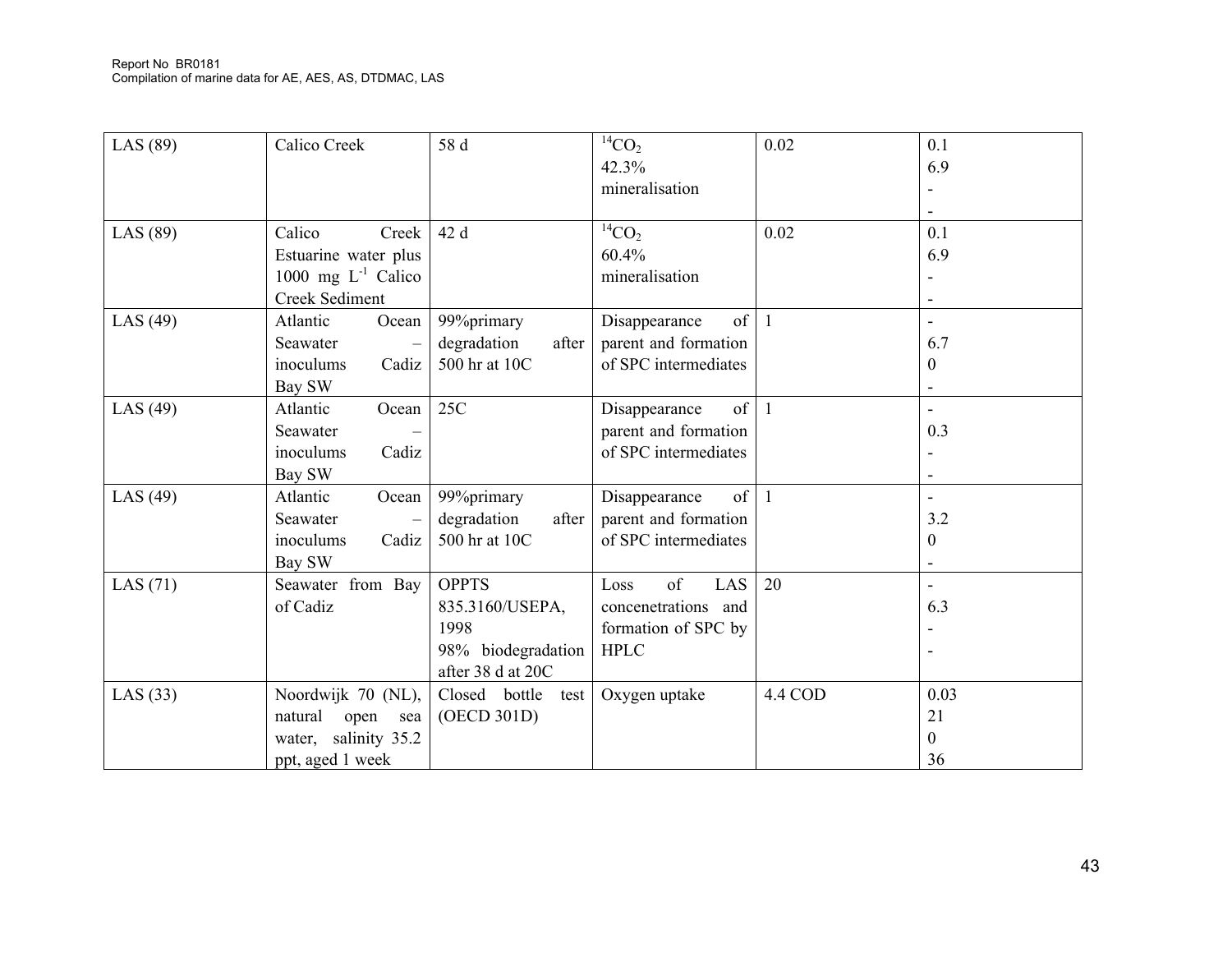| LAS $(33)$ | Noordwijk 70 (NL),<br>natural<br>open<br>sea | DOC die-away test<br>(OECD 301A) | TOC removal          | 8 TOC          | >150             |
|------------|----------------------------------------------|----------------------------------|----------------------|----------------|------------------|
|            | water, salinity 35.2                         |                                  |                      |                |                  |
|            | ppt, aged 1 week                             |                                  |                      |                | $\boldsymbol{0}$ |
| LAS $(33)$ | Jacobahaven,                                 | Closed bottle<br>test            | Oxygen uptake        | 4.4 COD        | 0.02             |
|            | Wissekerke<br>$(NL)$ ,                       | (OECD 301D)                      |                      |                | 28               |
|            | natural coastal sea                          |                                  |                      |                | $\overline{0}$   |
|            | water salinity: 33.6                         |                                  |                      |                | 26               |
|            | ppt, aged 1 week                             |                                  |                      |                |                  |
| LAS $(33)$ | Jacobahaven,                                 | DOC die-away test                | TOC removal          | <b>7.9 TOC</b> | ÷,               |
|            | Wissekerke<br>$(NL)$ ,                       | (OECD 301A)                      |                      |                | >150             |
|            | natural coastal sea                          |                                  |                      |                |                  |
|            | water salinity: 33.6                         |                                  |                      |                | $\boldsymbol{0}$ |
|            | ppt, aged 1 week                             |                                  |                      |                |                  |
| LAS $(78)$ | Coastal water from                           | Die away test                    | TOC removal          | 12.6 TOC       | $\blacksquare$   |
|            | Ukishima mouth of                            |                                  |                      |                | 45               |
|            | Tama                                         |                                  |                      |                |                  |
|            |                                              |                                  |                      |                | 26               |
| LAS $(78)$ | of<br>Cadiz<br>Bay                           | Die away test                    | Parent disappearance | 20             |                  |
|            | Estuarine water                              |                                  |                      |                | $6 - 20$         |
|            |                                              |                                  |                      |                |                  |
|            |                                              |                                  |                      |                | 20-45            |
| LAS $(77)$ | Coastal                                      | Die away test                    | Parent disappearance | 20             |                  |
|            |                                              |                                  |                      |                | $5 - 8.5$        |
|            |                                              |                                  |                      |                |                  |
|            |                                              |                                  |                      |                | 10               |
|            | Coastal                                      |                                  |                      | 20             |                  |
| LAS $(77)$ |                                              | Die away test                    | Parent disappearance |                |                  |
|            | 16% salinity                                 |                                  |                      |                | 5                |
|            |                                              |                                  |                      |                |                  |
|            |                                              |                                  |                      |                | 10               |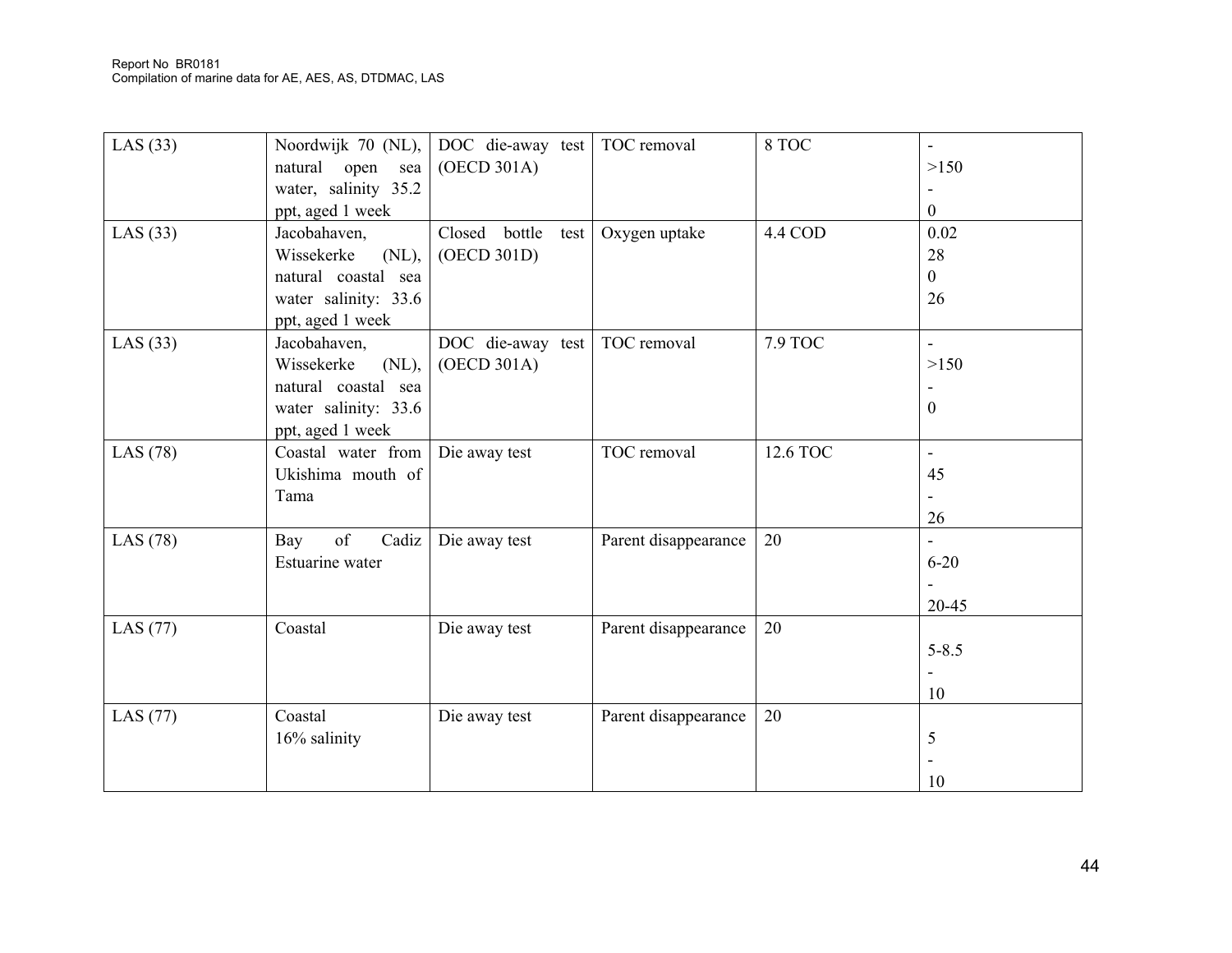| LAS (77)                                            | Coastal<br>32 % salinity     | Die away test                                                                                                                 | Parent disappearance | 20            | $\overline{4}$<br>$\blacksquare$<br>10            |
|-----------------------------------------------------|------------------------------|-------------------------------------------------------------------------------------------------------------------------------|----------------------|---------------|---------------------------------------------------|
| LAS (77)                                            | Coastal<br>50 % salinity     | Die away test                                                                                                                 | Parent disappearance | 20            | 6<br>$\ddot{\phantom{1}}$<br>10                   |
| LAS $(77)$                                          | Coastal<br>50 % salinity     | Die away test                                                                                                                 | Parent disappearance | 20            | 8<br>20                                           |
| LAS $(15)$                                          | Chesapeake<br>Bay<br>Coastal | 4 d                                                                                                                           | Parent disappearance | 10            | 6<br>$\overline{\phantom{a}}$                     |
| LAS $(58)$                                          | Cadiz Bay Sea water          | Colonized<br>70<br>$\mathbf d$<br>beads                                                                                       | ${}^{14}CO_2$        | $0.005 - 0.1$ | $<$ 5<br><13%                                     |
| $6-C12$<br>linear<br>alkylbenzene (28)              | Coastal                      | 21d<br>Surface of test vessel<br>was saturated with<br>of<br>$100 \mu l$<br>LABs<br>$(33mg \t L-1)$ before<br>adding seawater |                      |               | 150<br>0.0046<br>$\overline{7}$<br>$\overline{a}$ |
| Linear<br>alcohol<br>ethoxy sulphate C16<br>E9(101) | Estuarine, Escamba<br>Bay    | 30 d                                                                                                                          | CO <sub>2</sub>      | 0.140         | 0.039<br>17.7<br>82.4                             |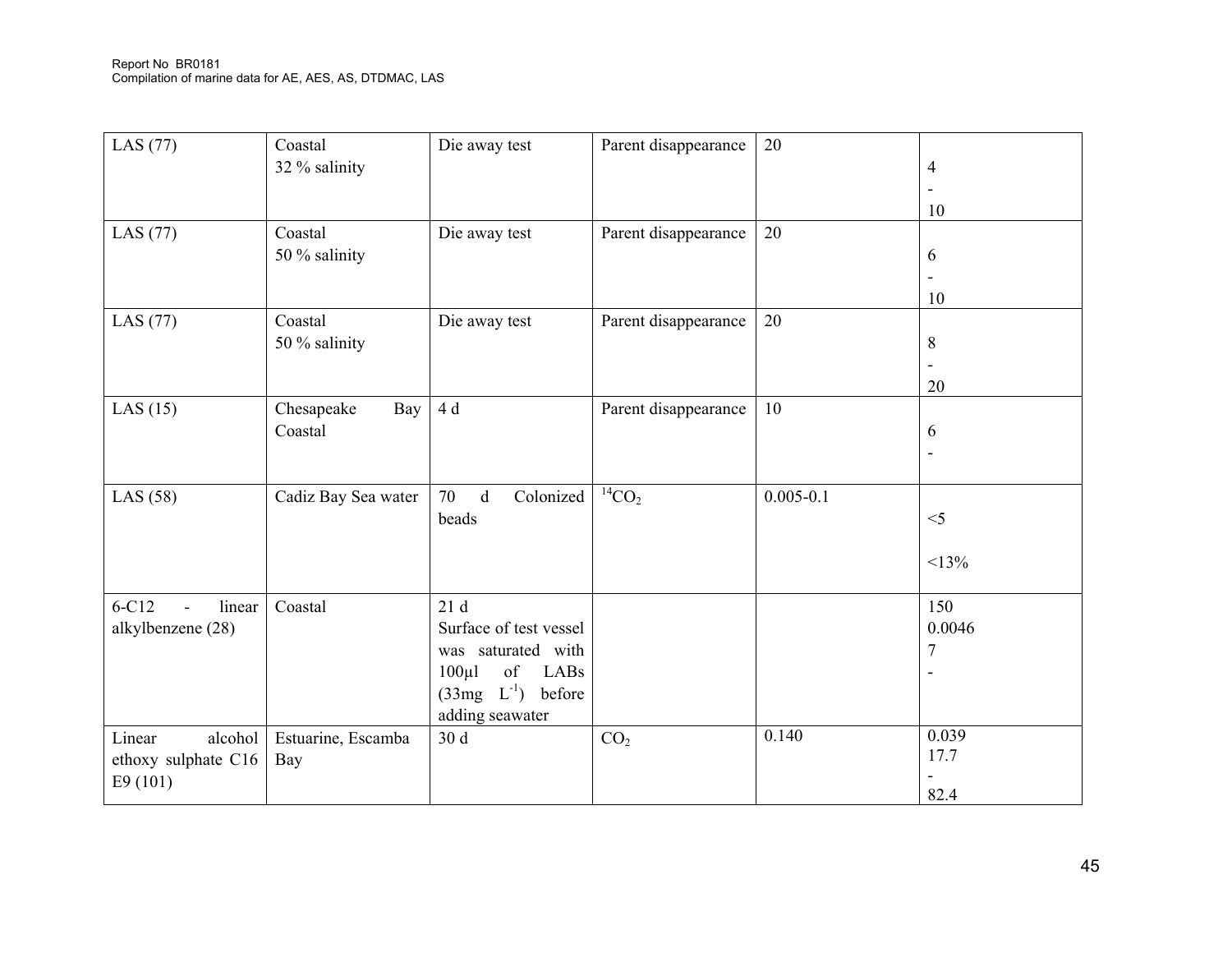| Linear<br>alcohol<br>ethoxy sulphate C16 | Estuarine, Escamba<br>Bay | 30 d            | CO <sub>2</sub>     | 0.0136 | 0.031<br>22.3 |
|------------------------------------------|---------------------------|-----------------|---------------------|--------|---------------|
| E9(101)                                  |                           |                 |                     |        |               |
|                                          |                           |                 |                     |        | 96.7          |
| Linear<br>alcohol                        | Estuarine, Escamba        | 30d             | CO <sub>2</sub>     | 0.0014 | 0.032         |
| ethoxy sulphate C16                      | Bay                       |                 |                     |        | 21.6          |
| E9(101)                                  |                           |                 |                     |        |               |
|                                          |                           |                 |                     |        | 92.4          |
| Dodecyl<br>sulphate                      | Coastal - Barcelona       | 10 <sub>d</sub> | Parent              | 20     |               |
| (102)                                    | Beach                     |                 |                     |        | $0.26 - 0.34$ |
|                                          |                           |                 |                     |        |               |
|                                          |                           |                 |                     |        |               |
| Sodium<br>dodecyl                        | Coastal                   | 13-35 $d$       | Parent diappearance | 25     |               |
| sulphate $(24)$                          |                           |                 | by MBAS             |        | $6.7 - 18.8$  |
|                                          |                           |                 |                     |        | $7 - 14$      |
|                                          |                           |                 |                     |        |               |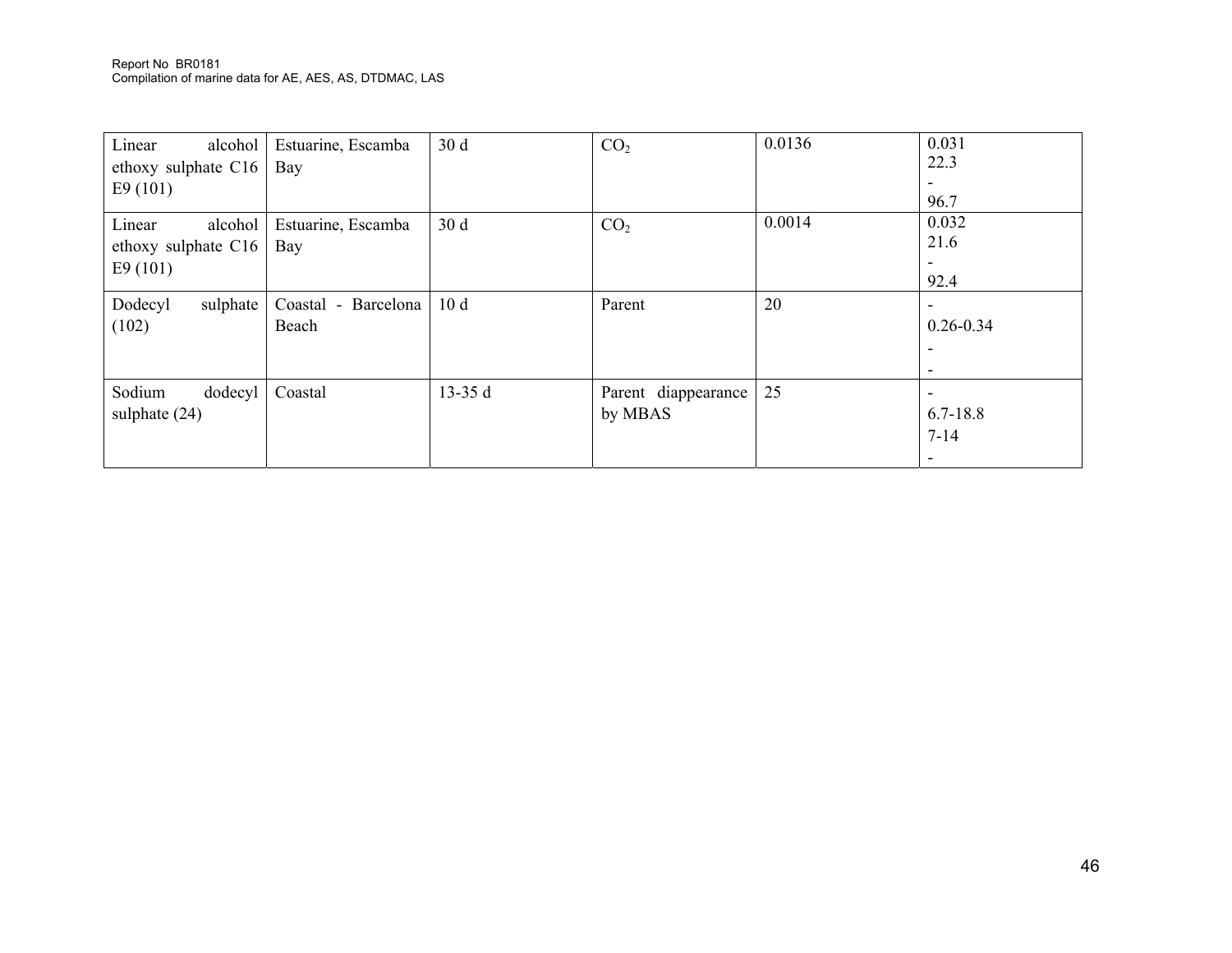# **APPENDIX 3 MARINE TOXICITY DATA - detail**

# **In this appendix all concentrations expressed as mg L-1 nominal, unless otherwise stated.**

M = Measured concentration SW = Salt Water

### **A2.1 AE**

| <b>Compound (Ref)</b> | <b>Species</b>       | Common name           | <b>Effect</b> | Endpoint        | <b>Notes</b>              |
|-----------------------|----------------------|-----------------------|---------------|-----------------|---------------------------|
|                       |                      |                       | concentration |                 |                           |
| $AE^1(93)$            | Capitella capitata   | Polychaete Worm       | $1.5 - 3.19$  | 11 x 48 hr LC50 | <b>SW</b><br>various      |
|                       |                      |                       | $1.25 - 2.55$ | 10 x 96 hr LC50 | $17 - 18$<br>temperatures |
|                       |                      |                       |               |                 | and 22-23 C               |
| $AE^1(94)$            | Scolelepis fulginosa | Spionid Polchaete     | 3.19          | 48 hr LC50      | SW temperature 17-        |
|                       |                      |                       | 2.53          | 96 hr LC50      | 18 C                      |
| $AE^1(38)$            | Idotea balthica      | <b>Aquatic Sowbug</b> | $1 - 2.5$     | 48 hr LC50      | <b>SW</b>                 |
|                       |                      |                       | $1 - 2.5$     | 96 hr LC50      | 17 C                      |
| $AE^1(38)$            | Sphaeroma serratum   | <b>Aquatic Sowbug</b> | $10 - 25$     | 48 hr LC50      | <b>SW</b>                 |
|                       |                      |                       | $10 - 25$     | 96 hr LC50      | 17 C                      |
| $AE^2(63)$            | Crangon crangon      | <b>Brown Shrimp</b>   | $330 - 1000$  | 48 hr LC50      | <b>SW</b>                 |
|                       |                      |                       | $100 - 330$   | 96 hr LC50      | 15 C                      |
| $AE^3(70)$            | Americamysis bahia   | Mysid Shrimp          | 0.71          | 48 hr LC50      | <b>SW</b>                 |
| $AE^4(93)$            | Capitella capitata   | Polychaete Worm       | $9 - 14$      | 12 x 48 hr LC50 | <b>SW</b><br>various      |
|                       |                      |                       | $8 - 12$      | 12 x 96 hr LC50 | $17 - 18$<br>temperatures |
|                       |                      |                       |               |                 | and 22-23 C               |
|                       |                      |                       |               |                 | of<br>12<br>range         |
|                       |                      |                       |               |                 | determinations            |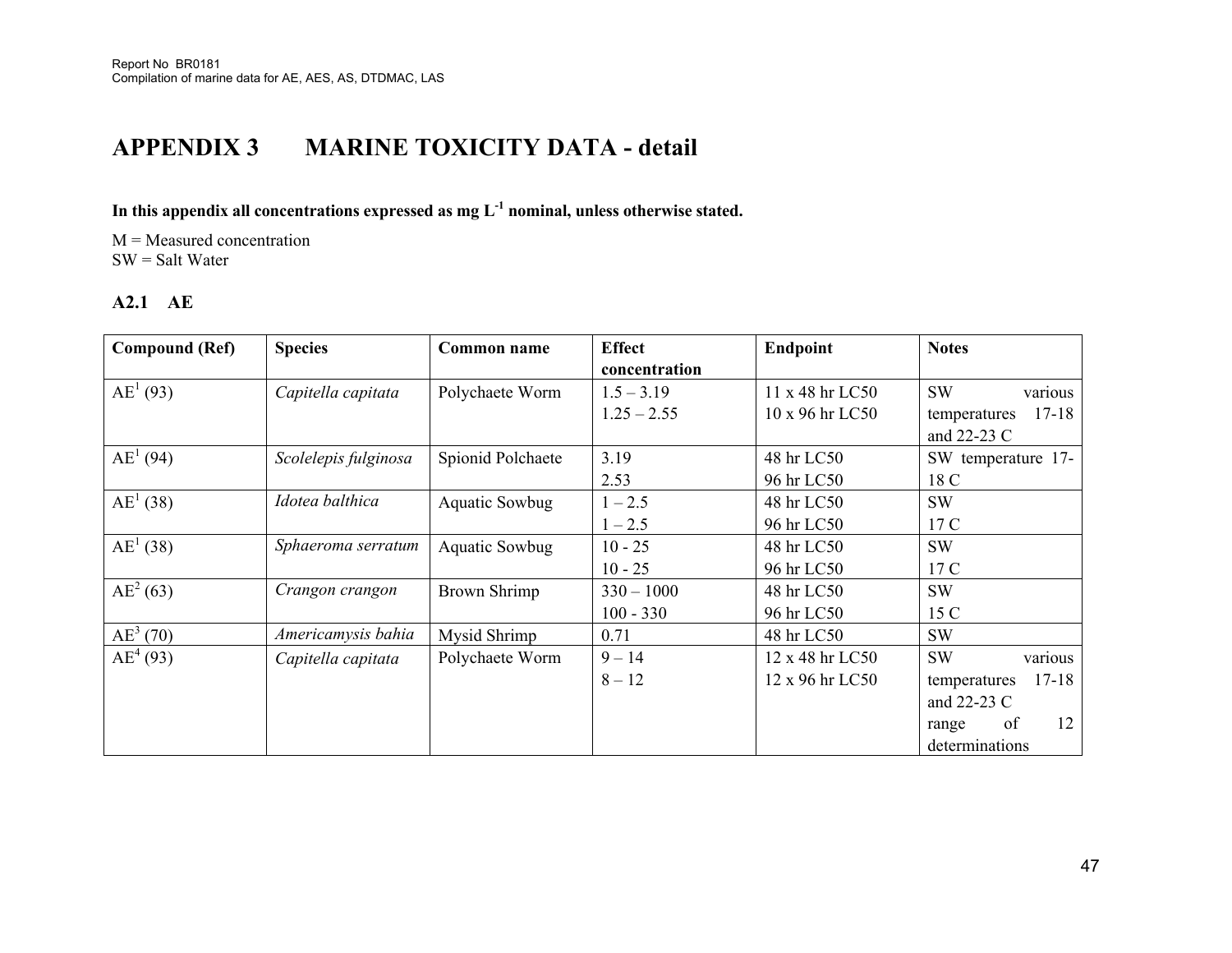| <b>Compound (Ref)</b> | <b>Species</b>       | Common name                | <b>Effect</b> | Endpoint        | <b>Notes</b>              |
|-----------------------|----------------------|----------------------------|---------------|-----------------|---------------------------|
|                       |                      |                            | concentration |                 |                           |
| $AE^4(95)$            | Capitella capitata   | Polychaete Worm            | 8.64          | 2 x 96 hr LC50  | 22 C                      |
|                       |                      |                            | 11.43         | 3 x 96 hr LC50  | 17 C                      |
|                       |                      |                            |               |                 | <b>SW</b>                 |
|                       |                      |                            |               |                 | range of $2 \& 3$         |
|                       |                      |                            |               |                 | determinations            |
| $AE^4(107)$           | Elminius modestus    | <b>Australian Barnacle</b> | 113.3         | 2 x 0.5 hr EC50 | Intoxication              |
|                       |                      | (Nauplii)                  |               |                 | SW, 15 C                  |
| $AE^4(38)$            | Idotea balthica      | <b>Aquatic Sowbug</b>      | $10 - 25$     | 48 hr LC50      | <b>SW</b>                 |
|                       |                      |                            | $10 - 25$     | 96 hr LC50      | 17 C                      |
| $AE^4(40)$            | Idotea balthica      | <b>Aquatic Sowbug</b>      | 10            | 96 hr LC50      | SW, 17 C                  |
|                       | basteri              |                            |               |                 |                           |
| $AE^4(93)$            | Scolelepis fulginosa | Spionid Polchaete          | $12 - 18$     | 12 x 48 hr LC50 | <b>SW</b><br>various      |
|                       |                      |                            | $10 - 14$     | 12 x 96 hr LC50 | $17 - 18$<br>temperatures |
|                       |                      |                            |               |                 | and 22-23 C, range        |
|                       |                      |                            |               |                 | of 12 determinations      |
| $AE^4(94)$            | Scolelepis fulginosa | Spionid Polchaete          | 16.08         | 2 x 48 hr LC50  | SW temperature 17-        |
|                       |                      |                            | 12.68         | 2 x 96 hr LC50  | 18 C range of 2           |
|                       |                      |                            |               |                 | determinations            |
| $AE^4(95)$            | Scolelepis fulginosa | Spionid Polchaete          | 10.65         | 2 x 96 hr LC50  | 22 C                      |
|                       |                      |                            | 12.68         | 2 x 96 hr LC50  | 17 C                      |
|                       |                      |                            |               |                 | <b>SW</b>                 |
|                       |                      |                            |               |                 | of<br>2<br>range          |
|                       |                      |                            |               |                 | determinations            |
| $AE^4(40)$            | Sphaeroma serratum   | <b>Aquatic Sowbug</b>      | $25 - 50$     | 48 hr LC50      | <b>SW</b>                 |
|                       |                      |                            | $25 - 50$     | 96 hr LC50      | 17 C                      |
| $AE^4(93)$            | Capitella capitata   | Polychaete                 | $9 - 14$      | 6 x 48 hr LC50  | <b>SW</b><br>various      |
|                       |                      |                            | $8 - 12$      | 6 x 96 hr LC50  | $17 - 18$<br>temperatures |
|                       |                      |                            |               |                 | and 22-23 C               |
|                       |                      |                            |               |                 | of<br>6<br>range          |
|                       |                      |                            |               |                 | determinations            |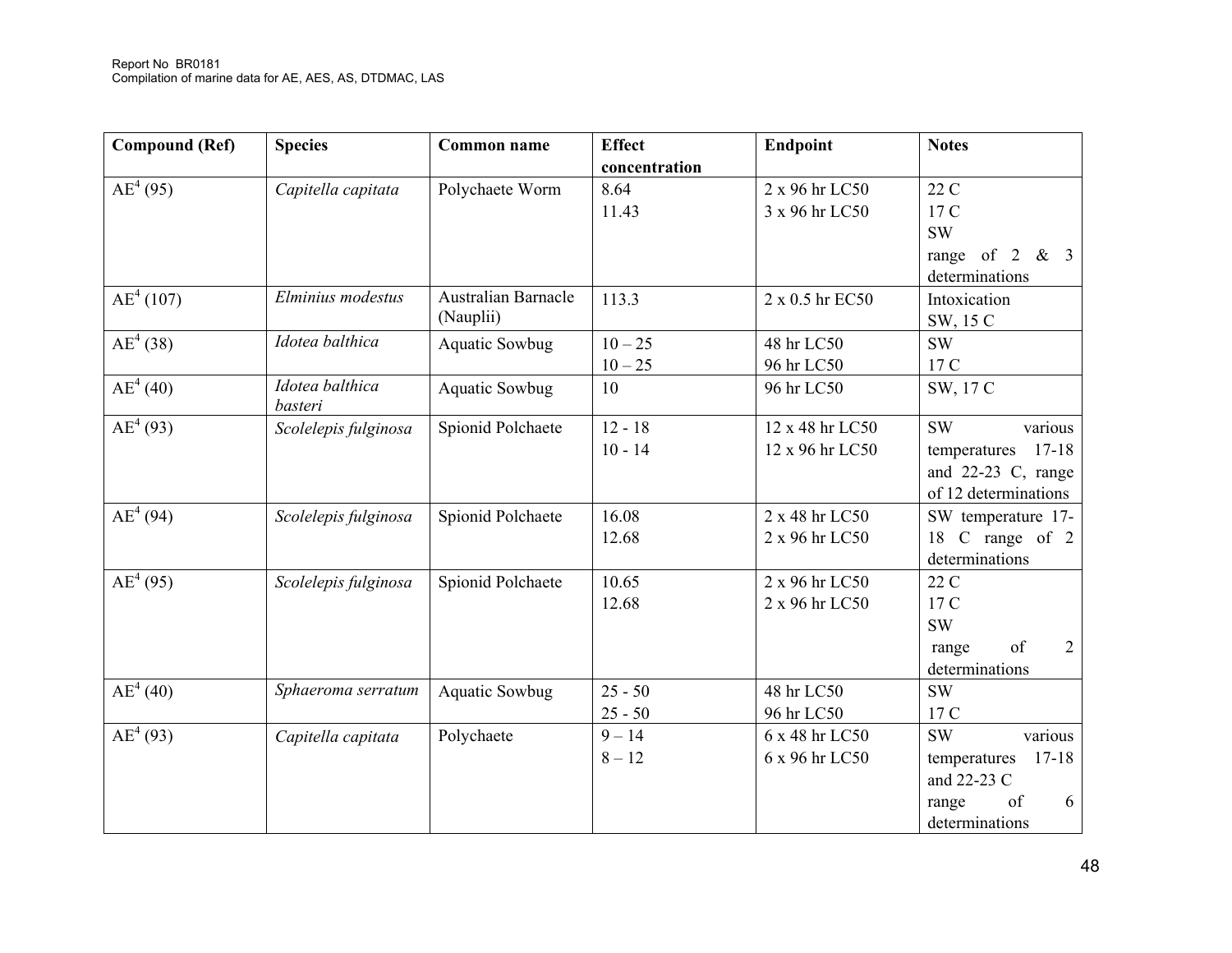| <b>Compound (Ref)</b> | <b>Species</b>       | <b>Common name</b>                                | <b>Effect</b>                                           | Endpoint                                 | <b>Notes</b>                                                                                           |
|-----------------------|----------------------|---------------------------------------------------|---------------------------------------------------------|------------------------------------------|--------------------------------------------------------------------------------------------------------|
|                       |                      |                                                   | concentration                                           |                                          |                                                                                                        |
| $AE^4(95)$            | Capitella capitata   | Polychaete                                        | 8.64                                                    | 96 hr LC50                               | SW, 22 C                                                                                               |
| $AE^4(107)$           | Elminius modestus    | <b>Australian Barnacle</b><br>(stage Ii Nauplius) | 0.00056 Mol                                             | 2 x 0.5 hr EC50                          | Immobilisation<br>SW, 15 C<br>$\overline{2}$<br>of<br>range<br>determinations                          |
| $AE^4(38)$            | Idotea balthica      | <b>Aquatic Sowbug</b>                             | $10 - 25$<br>$10 - 25$                                  | 48 hr LC50<br>96 hr LC50                 | <b>SW17 C</b>                                                                                          |
| $AE^4(93)$            | Scolelepis fulginosa | Spionid Polchaete                                 | $12 - 18$<br>$10 - 14$                                  | 6 x 48 hr LC50<br>6 x 96 hr LC50         | <b>SW</b><br>various<br>$17 - 18$<br>temperatures<br>and 22-23 C<br>of<br>range<br>6<br>determinations |
| $AE^5(26)$            | Mytilus edulus       | Blue mussel                                       | $0.1 - 1$<br>$0.1 - 0.5$<br>$\mathbf{1}$<br>$0.5 - 1.5$ | 22-72 hr<br>46-72 hr<br>46 hr<br>152.2 d | Development<br>Mortality<br>Mortality<br>Reproduction                                                  |
| $AE^4$ (19)           | Corophium volutator  | Mud shrimp                                        | 3.6                                                     | 2 d LC50                                 | Seawater only<br>solutions<br>Test<br>renewed<br>every<br>2<br>days                                    |
| $AE^4$ (19)           | Corophium volutator  | Mud shrimp                                        | 1.8                                                     | 4 d LC50                                 | Seawater only<br>solutions<br>Test<br>renewed<br>every<br>2<br>days                                    |
| $AE^4$ (19)           | Corophium volutator  | Mud shrimp                                        | 1.4                                                     | 6 d LC50                                 | Seawater only<br>solutions<br>Test<br>renewed<br>every<br>2<br>days                                    |
| AE(26)                | Mylitus edulis       | Common mussel                                     | $0.1 - 1.5$<br>2.0                                      | 5 months NOEC<br>72 hr EC100             | Spawning<br>Fertilization                                                                              |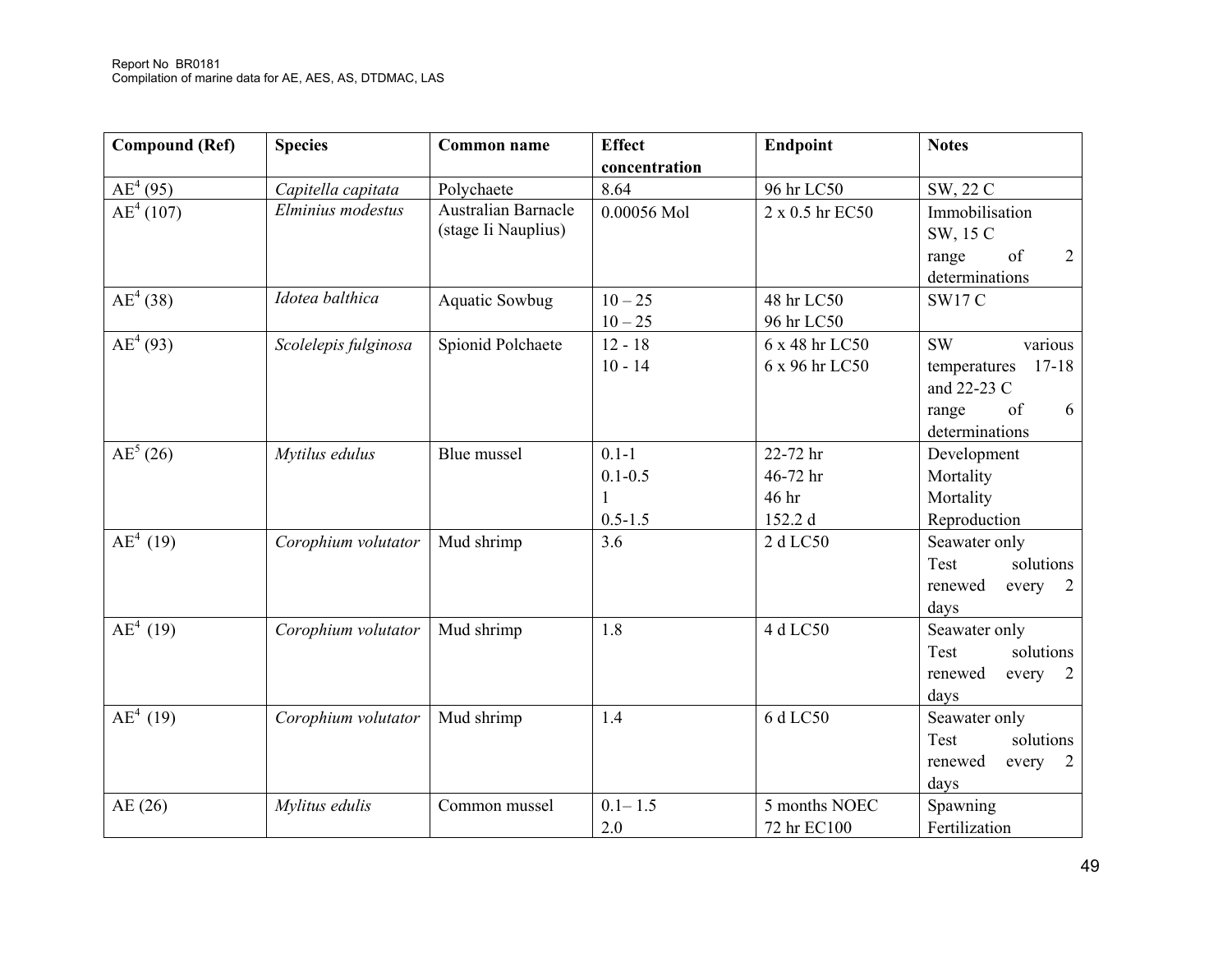| <b>Compound (Ref)</b> | <b>Species</b>       | Common name              | <b>Effect</b>  | Endpoint         | <b>Notes</b> |
|-----------------------|----------------------|--------------------------|----------------|------------------|--------------|
|                       |                      |                          | concentration  |                  |              |
| AE (107)              | Mysidopsis bahia     | Mysid Shrimp             | 0.243          | $E(L)C50$ (mg/l) |              |
| AE (107)              | Mysidopsis bahia     | Mysid Shrimp             | 0.29           | $E(L)C50$ (mg/l) |              |
| AE (107)              | Crassostrea virgnica | Oyster                   | 0.47           | $E(L)C50$ (mg/l) |              |
| AE (107)              | Crassostrea virgnica | Oyster                   | 0.07           | <b>NOEC</b>      |              |
| AE (107)              | Penaeus duorarum     | Pink Shrimp              | 1.1            | $E(L)C50$ (mg/l) |              |
| AE (107)              | Penaeus duorarum     | Pink Shrimp              | 1.2            | $E(L)C50$ (mg/l) |              |
|                       | <b>Fundulus</b>      |                          |                |                  |              |
| AE(107)               | heterocyclus         | <b>Saltwater Minnows</b> |                | <b>NOEC</b>      |              |
|                       | <b>Fundulus</b>      |                          |                |                  |              |
| AE(107)               | heterocyclus         | <b>Saltwater Minnows</b> | 1.45           | <b>NOEC</b>      |              |
|                       | Palaemonetes         |                          |                |                  |              |
| AE(107)               | vulgaris             | Shrimp                   | 13.11          | $E(L)C50$ (mg/l) |              |
|                       | Palaemonetes         |                          |                |                  |              |
| AE (107)              | vulgaris             | Shrimp                   | 0.5            | <b>NOEC</b>      |              |
| AE (107)              | Callinoctes sapidus  | Bluecrab                 | 31             | $E(L)C50$ (mg/l) |              |
| AE (107)              | Callinoctes sapidus  | Bluecrab                 | 10             | <b>NOEC</b>      |              |
| AE (107)              | Dunaliella           | Algae                    | $MAC-5 = 1-10$ | <b>NOEC</b>      |              |
| AE(107)               | Crassostrea virgnica | Oyster                   | 0.22           | $E(L)C50$ (mg/l) |              |

<sup>1</sup> CAS 0009002-92-0, alpha-dodecyl-psi-hydroxy-poly(oxy-1,2-ethanediyl) <sup>2</sup> CAS 0009004-95-9, alpha-hexadecyl-psi-hydroxy-poly(oxy-1,2-ethanediyl)

 $^{3}$  CAS 0024938-91-8, renex 36<br>  $^{4}$  CAS 0026183-52-8, poly(oxy-1,2-ethanediyl),.alpha.-decyl-.omega.-hydroxy-<br>  $^{5}$  CAS 0061791-28-4, alcohols, tallow, ethoxylated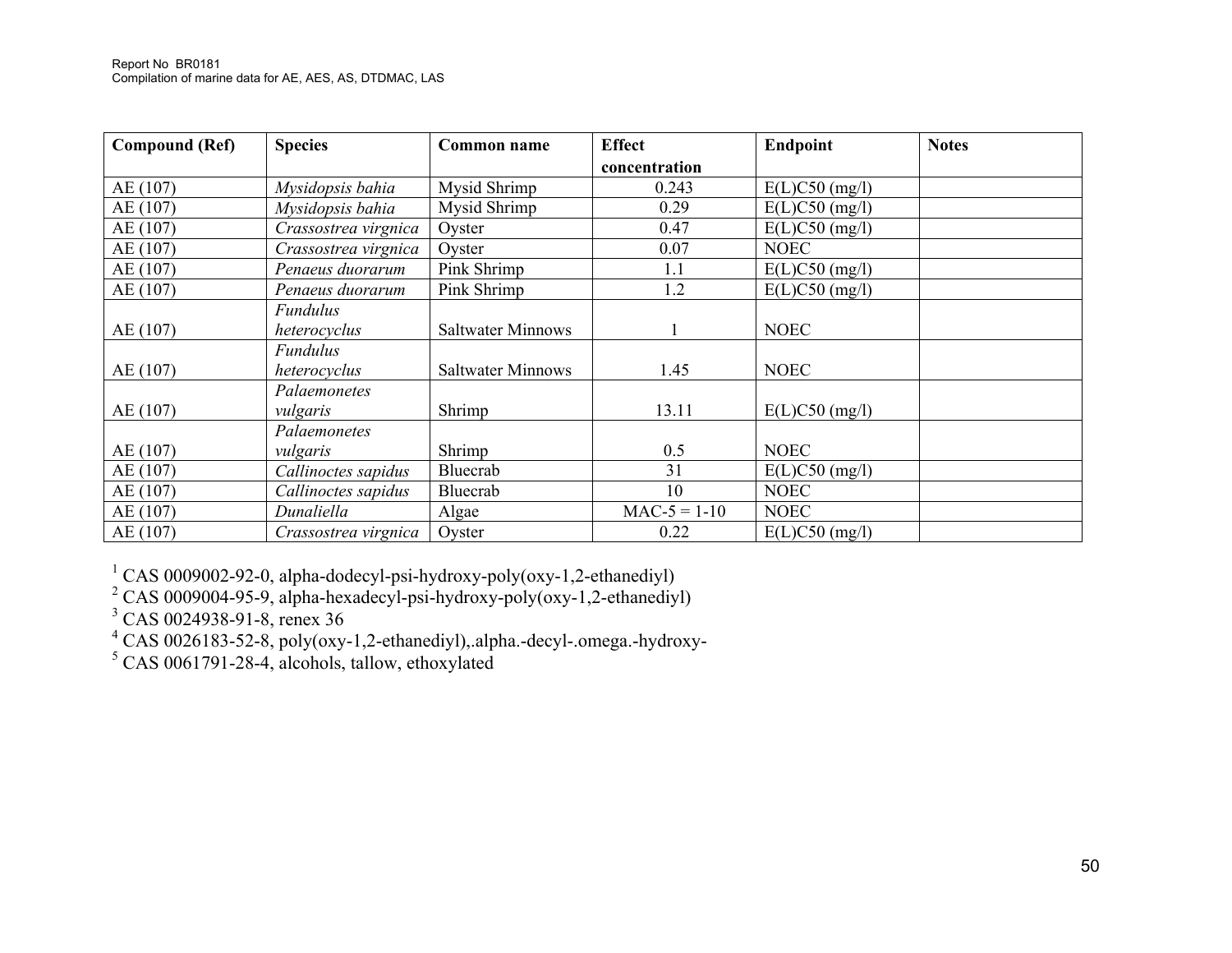### **A2.2 AES**

| <b>Compound (Ref)</b> | <b>Species</b>       | <b>Common name</b> | <b>Effect</b>   | Endpoint                           | <b>Notes</b>               |
|-----------------------|----------------------|--------------------|-----------------|------------------------------------|----------------------------|
|                       |                      |                    | concentration   |                                    |                            |
| $\text{AES}^1(36)$    | Laminaria            | Cuvie tangleweed   | 100             | 24 hr, effect on cells             | Decreased                  |
|                       | hyperborea           |                    |                 |                                    | respiration rate           |
| $\text{AES}^1(36)$    | Laminaria            | Cuvie tangleweed   | 10              | effect<br>28<br>$d_{\gamma}$<br>on | Decreased<br>growth        |
|                       | hyperborea           |                    |                 | population                         | rate                       |
| $\text{AES}^1(90)$    | Nannochloropsis      | Marine micro-algae | $21.10 - 28.66$ | 96 hr EC50                         | Growth inhibition          |
|                       | gaditana             |                    |                 |                                    |                            |
| $\text{AES}^1(90)$    | Isochrysis galbana   | Marine micro-algae | $21.39 - 27.73$ | 96 hr EC50                         | Growth inhibition          |
| $\text{AES}^1(90)$    | Chaetoceros gracilis | Marine micro-algae | $20.56 - 21.07$ | 96 hr EC50                         | Growth inhibition          |
| $\text{AES}^1(90)$    | Dunaliella salina    | Marine micro-algae | $4.09 - 4.93$   | 96 hr EC50                         | Growth inhibition          |
| $\text{AES}^1(90)$    | Tetrasel chuii       | Marine micro-algae | $20.46 - 24.55$ | 96 hr EC50                         | Growth inhibition          |
| $\text{AES}^1(90)$    | Artemia franciscana  | Brine shrimp       | $34.15 - 42.45$ | 48 hr LC50                         | <b>STD</b><br><b>USEPA</b> |
|                       |                      |                    |                 |                                    | mortality test             |
|                       | Cyprinodon           |                    |                 |                                    |                            |
| AES (109)             | variegatus           | Sheepshead minnow  | 0.48            | $E(L)C50$ (mg/l)                   |                            |
| AES (109)             | Penaeus duorarum     | Pink Shrimp        | 1000            | $E(L)C50$ (mg/l)                   |                            |
|                       | Cyprinodon           |                    |                 |                                    |                            |
| AES (109)             | variegatus           | Sheepshead minnow  | 19              | <b>NOEC</b>                        |                            |
|                       | Cyprinodon           |                    |                 |                                    |                            |
| AES (109)             | variegatus           | Sheepshead minnow  | 25              | $E(L)C50$ (mg/l)                   |                            |
|                       | Cyprinodon           |                    |                 |                                    |                            |
| AES (109)             | variegatus           | Sheepshead minnow  | 2.3             | $E(L)C50$ (mg/l)                   |                            |
|                       | Cyprinodon           |                    |                 |                                    |                            |
| AES (109)             | variegatus           | Sheepshead minnow  | 0.48            | $E(L)C50$ (mg/l)                   |                            |
| AES (109)             | Crassostrea virgnica | Oyster             | 9               | $E(L)C50$ (mg/l)                   |                            |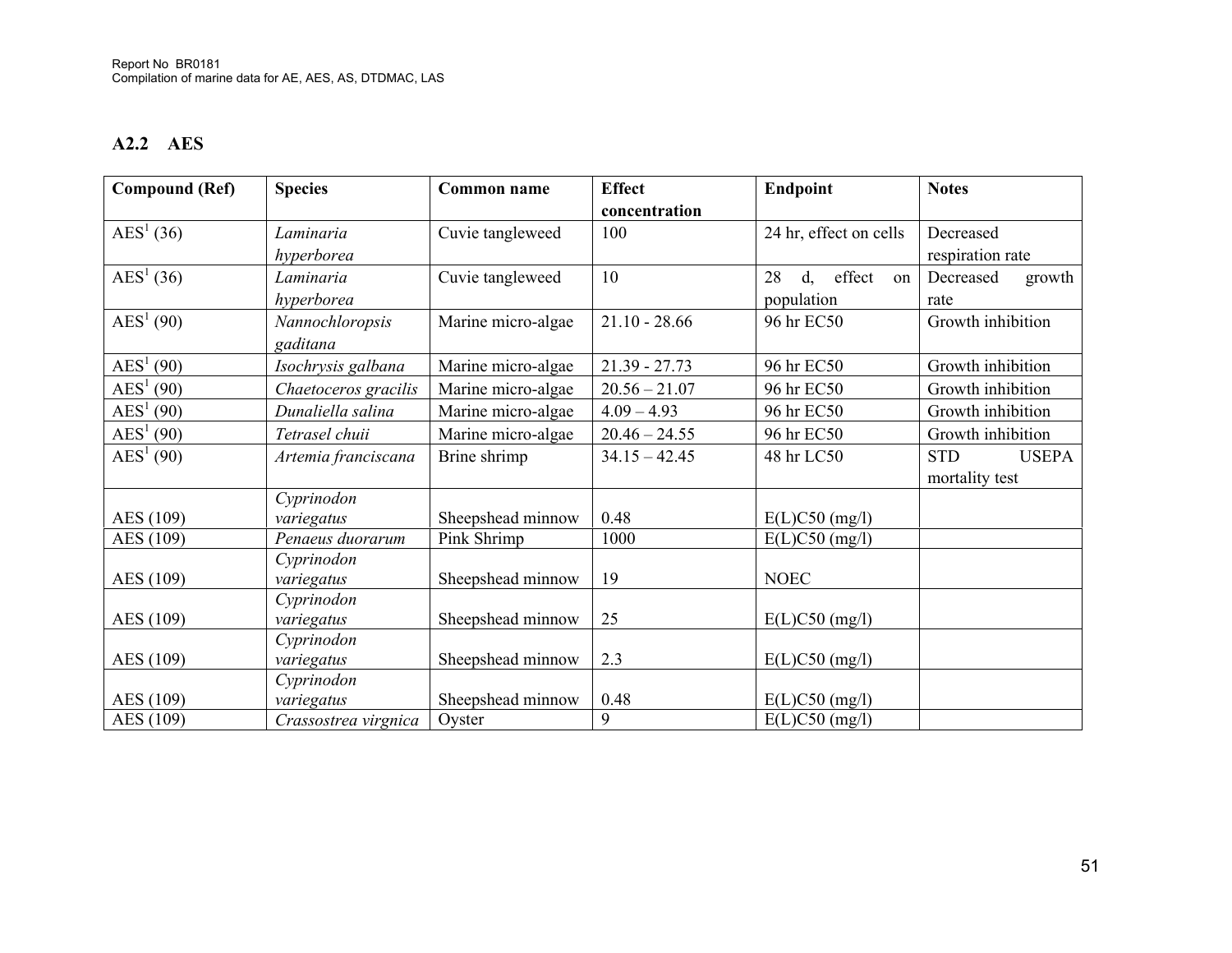### **A2.3 AS**

| <b>Compound (Ref)</b> | <b>Species</b>               | <b>Common name</b>                            | <b>Effect</b> | Endpoint                | <b>Notes</b>                                       |
|-----------------------|------------------------------|-----------------------------------------------|---------------|-------------------------|----------------------------------------------------|
|                       |                              |                                               | concentration |                         |                                                    |
| AS <sup>2</sup> (107) | Eliminius modestus           | Australian<br>barnacle<br>(stage II nauplius) | 3970          | 0.5 hour EC50           | Immobilisation                                     |
| $AS^3(30)$            | Ulva pertusa                 | Green macroalga                               | 5.35, M       | 5 day EC50              | Spore production -<br>Thalli                       |
| $AS^3(30)$            | Ulva pertusa                 | Green macroalga                               | 1.5, M        | 5 day NOEC              | Spore<br>production -<br>Thalli                    |
| AS <sup>4</sup> (107) | Eliminius modestus           | Australian<br>barnacle<br>(stage II nauplius) | 470           | 0.5 hour EC50           | Immobilisation                                     |
| AS <sup>3</sup> (107) | Eliminius modestus           | Australian<br>barnacle<br>(stage II nauplius) | 470           | 0.5 hour EC50           | Immobilisation                                     |
| $AS^5(93)$            | Scolelepis fuliginosa        | Spionid polychaeta                            | 30.4          | 48 hr LC50              | Static tests                                       |
|                       |                              |                                               | 30.58         | 48 hr LC50              |                                                    |
|                       |                              |                                               | 30            | 48 hr LC50              |                                                    |
|                       |                              |                                               | 27.39         | 96 hr LC50              |                                                    |
|                       |                              |                                               | 27.19         | 96 hr LC50              |                                                    |
|                       |                              |                                               | $25 - 30$     | 96 hr LC50              |                                                    |
| $AS^5(94)$            | Scolelepis fuliginosa        | Spionid polychaeta                            | 30.58         | 48 hr LC50              | <b>Static tests</b>                                |
|                       |                              |                                               | 27.19         | 96 hr LC50              |                                                    |
| $AS^{6}(51)$          | Champia parvula              | Red algae                                     | 0.3           | 2 day IC50 static       | Fertilisation                                      |
| $AS^{6}(73)$          | Dunaliella<br>tertiolecta    | Green algae                                   | 50<br>15      | 2 hr EC50<br>72 hr EC50 | $\beta$ _galactosidase<br>inhibition<br>Population |
| $AS^{6}(84)$          | Prorocentrum<br>minimum      | Dinoflagellate                                | 1.32          | 2 hr EC50               | Photosynthesis<br>$(SW 20$ ppt $)$                 |
| $AS^{6}(84)$          | Pseudoisochrysis<br>paradoxa | Microflagellate                               | 1.27          | 2 hr EC50               | Photosynthesis<br>$(SW 20$ ppt $)$                 |
| $AS^{6}(84)$          | Skeletonema<br>costatum      | Diatom                                        | 2.33          | 2 hr EC50               | Photosynthesis<br>$(SW 20$ ppt $)$                 |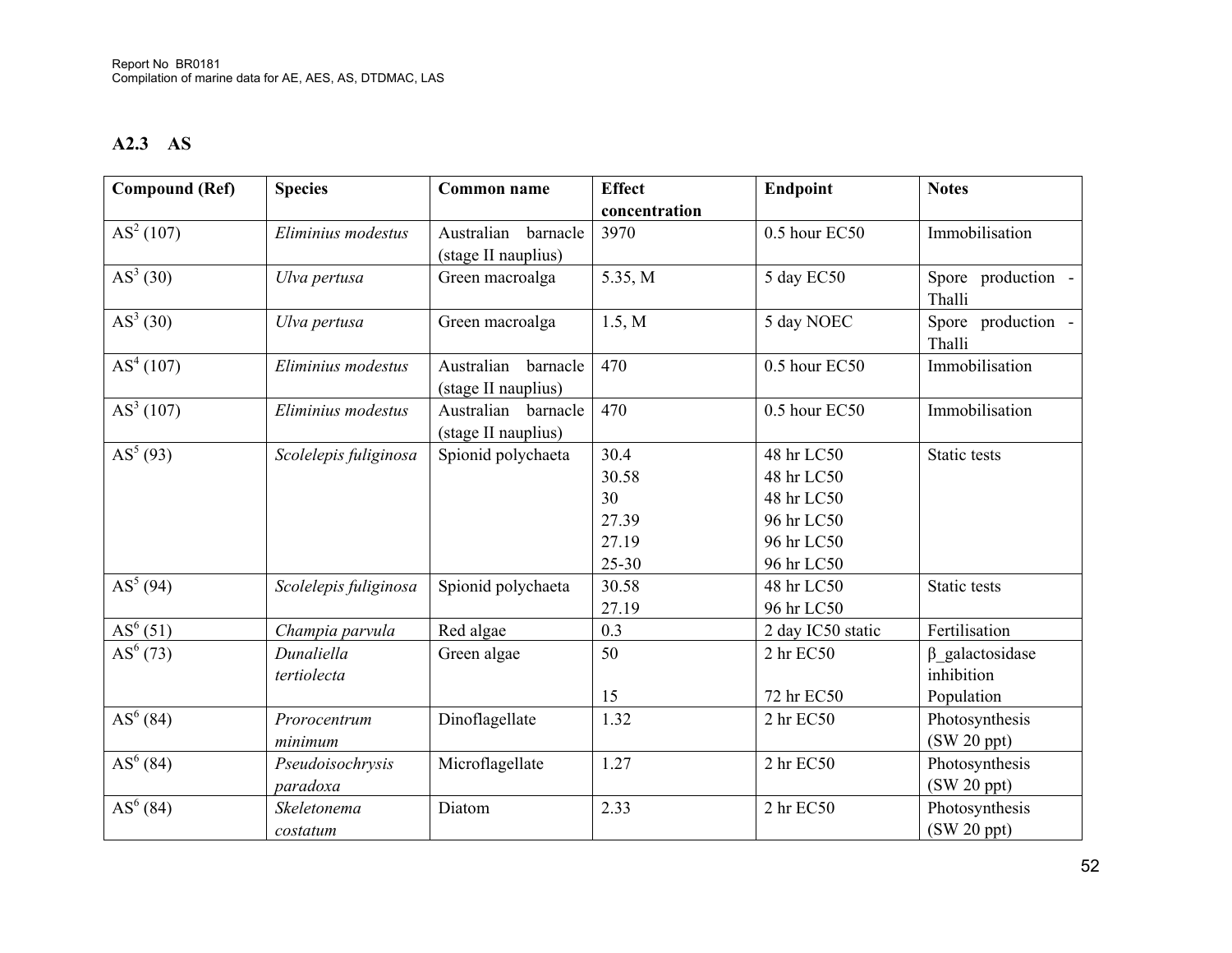| <b>Compound (Ref)</b> | <b>Species</b>               | <b>Common name</b>                    | <b>Effect</b><br>concentration                    | Endpoint                                                                           | <b>Notes</b>                                                                              |
|-----------------------|------------------------------|---------------------------------------|---------------------------------------------------|------------------------------------------------------------------------------------|-------------------------------------------------------------------------------------------|
| $AS^{6}(34)$          | Skeletonema<br>costatum      | Diatom                                | 2.4                                               | 96 hr EC50                                                                         | Immobilisation<br>(SW 30 ppt)                                                             |
| $AS^{6}(55)$          | Skeletonema<br>costatum      | Diatom                                | 1.2, M<br>1.9, M                                  | 96 hr EC50<br>96 hr EC50                                                           | Population<br>Population                                                                  |
| $AS^{6}(69)$          | Tetraselmis chuii            | Prasinophyte                          | 30.2                                              | 96 hr IC50                                                                         | Population<br>growth<br>rate                                                              |
| $AS^{6}(35)$          | Ulva fasciata                | Sea Lettuce                           | 1.75-4.29<br>$1.25 - 2.5$<br>1.25<br>1.25<br>1.25 | 3 x 96 hr EC50<br>3 x 96 hr LOEC<br>3 x 96 hr LOEC<br>3 x 96 hr LOEC<br>96 hr NOEC | Germination<br>Germination<br>$Growth - length$<br>Population<br>abundance<br>Germination |
| $AS^{6}(63)$          | Eichhornia crassipes         | Common<br>water<br>hyacinth           | 16 day renewal test<br>at 25                      | Decreased                                                                          | Mortality                                                                                 |
| AS <sup>6</sup> (12)  | Macrocystis pyrifera         | Giant kelp<br>(young)<br>fronds)      | $5 - 10$                                          | 4 day EC50                                                                         | Photosynthesis                                                                            |
| AS <sup>6</sup> (68)  | Macrocystis pyrifera         | Giant kelp (young<br>blades)          | $1 - 10$                                          | Changes                                                                            | Effect<br>on<br>photosynthesis                                                            |
| $AS^{6}(72)$          | Artemia salina               | Brine shrimp, mixed<br>instar 2-3     | 34.5<br>53.1<br>88.5<br>120                       | 24 hr LC50, 30°C<br>24 hr LC50, 25°C<br>24 hr LC50, 20°C<br>24 hr LC50, 15°C       | Lethality<br>(SW 5 ppt)                                                                   |
| $AS^{6}(72)$          | <b>Brachionus</b> plicatilis | Rotifer,<br>non-<br>ovigerous females | 29.4<br>17.7<br>23.3<br>27.9                      | 24 hr LC50, 10°C<br>24 hr LC50, 31°C<br>24 hr LC50, 24°C<br>24 hr LC50, 17°C       | Lethality<br>(SW 5 ppt)                                                                   |
| $AS^{6}(72)$          | Artemia salina               | Brine shrimp, mixed<br>instar 2-3     | $7.2 - 154$                                       | 11 x 24 hr LC50, 10-<br>$30^{\circ}$ C                                             | Lethality<br>$(50\%$ SW and SW<br>$20$ ppt $)$                                            |
| $AS^{6}(84)$          | <b>Brachionus plicatilis</b> | Neonate                               | 5.42                                              | 24 hr LC50                                                                         | SW 15 ppt                                                                                 |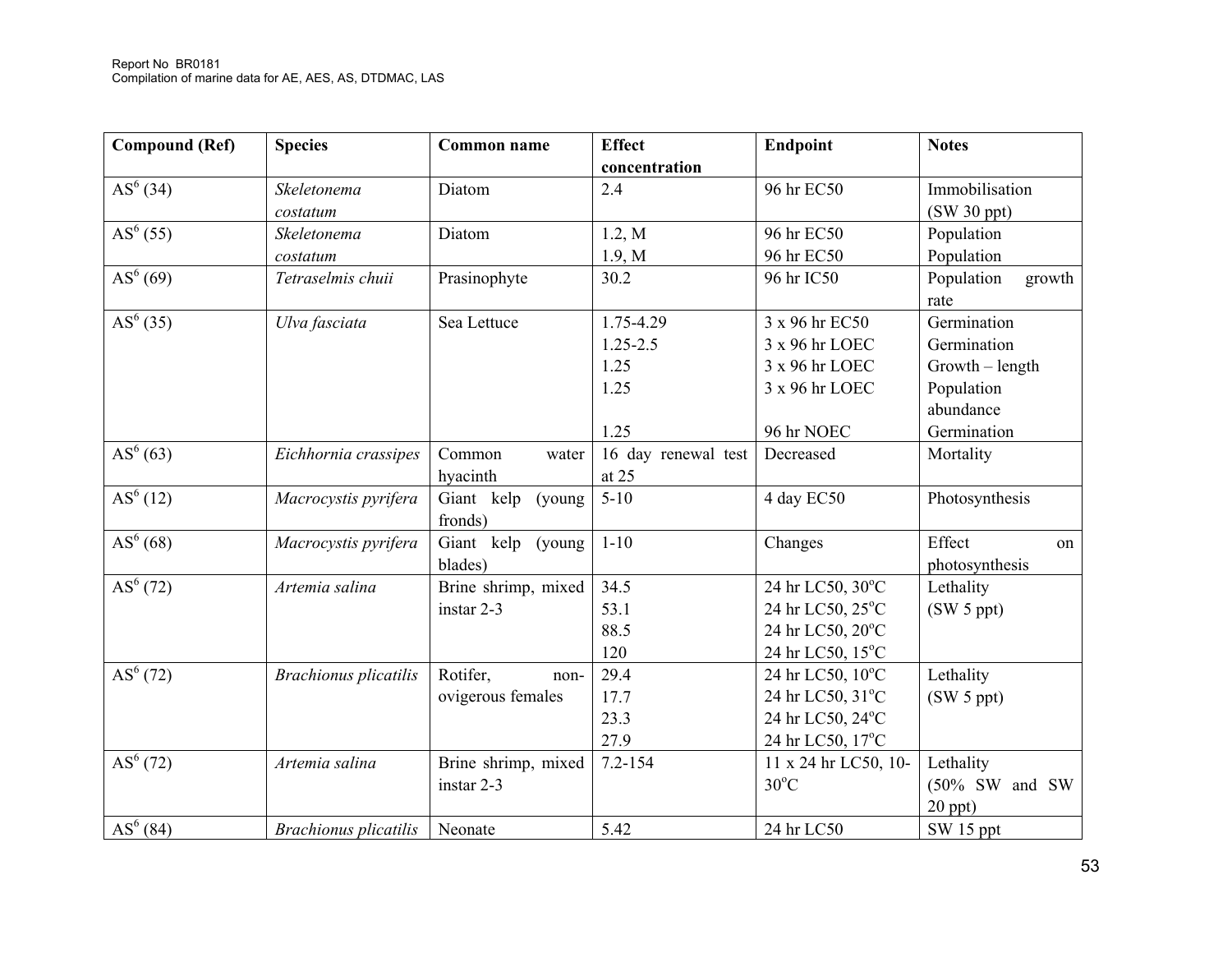| <b>Compound (Ref)</b> | <b>Species</b>      | Common name          | <b>Effect</b>     | Endpoint           | <b>Notes</b>        |
|-----------------------|---------------------|----------------------|-------------------|--------------------|---------------------|
|                       |                     |                      | concentration     |                    |                     |
| $AS^{6}(1)$           | Mysidopsis almyra   | Opossum shrimp       | $\overline{2}$    | 24 hr LC50         | SW 20 ppt           |
| AS <sup>6</sup> (1)   | Palaemonetes pugio  | Daggerblade<br>Grass | 135               | 24 hr LC50         | SW 15 ppt           |
|                       |                     | Shrimp               | 108               | 48 hr LC50         |                     |
|                       |                     |                      | 108               | 96 hr LC50         |                     |
| $AS^{6}(98)$          | Palaemonetes pugio  | Daggerblade<br>Grass | 66-162            | 17 x 48 hr LC50    | SW 15 ppt           |
|                       |                     | Shrimp. Non-gravid   | $52 - 162$        | 17 x 96 hr LC50    |                     |
|                       |                     | adults               |                   |                    |                     |
| $AS^{6}(76)$          | Artemia salina      | Brine shrimp         | 3.6               | 24 hr LC50         |                     |
| $AS^{6}(31)$          | Acanthomysis        | Mysid (3D)           | 2.6               | 7 day LC50         | SW 35 ppt           |
|                       | costata             |                      | 2.51              | 7 day LOEC         | Mortality           |
|                       |                     |                      | >6.3              | 7 day MATC         | Growth              |
|                       |                     |                      | 1.99              | 7 day MATC         | Mortality           |
|                       |                     |                      | 1.58              | 7 day NOEC         | Mortality           |
| $AS^{6}(67)$          | Acartia lillgeborgi | Calanoid<br>copepod, | 1.4               | 48 hr LC50         | SW 33.5 ppt         |
|                       |                     | adult                | 1.8               |                    |                     |
|                       |                     |                      | 2.6               |                    |                     |
| $AS^{6}(34)$          | Acartia tonsa       | Calanoid<br>copepod, | 0.12              | 96 hr EC50         | Immobilisation      |
|                       |                     | nauplii              |                   |                    | SW 20 ppt           |
| $AS^{6}(84)$          | Acartia tonsa       | Calanoid<br>copepod, | 0.55, M           | 96 hr LC50         | SW 10 ppt           |
|                       |                     | nauplii              |                   |                    |                     |
| $AS^{6}(17)$          | Americamysis bahia  | shrimp<br>Opossum    | Survival affected | $0.1 - 10$ , 48 hr | Effect on mortality |
|                       |                     | $(24-48 hr)$         |                   |                    | SW 20%              |
| $AS^{6}(84)$          | Americamysis bahia  | shrimp,<br>Opossum   | 7.1, M            | 96 hr LC50         | Oxygen 3.3          |
|                       |                     | adult                | 6.1, M            | 96 hr LC50         | SW 20 ppt           |
| $AS^{6}(62)$          | Americamysis bahia  | Opossum shrimp, 7    | 9.3               | 7 d LC50           |                     |
|                       |                     | d juvenile           |                   |                    |                     |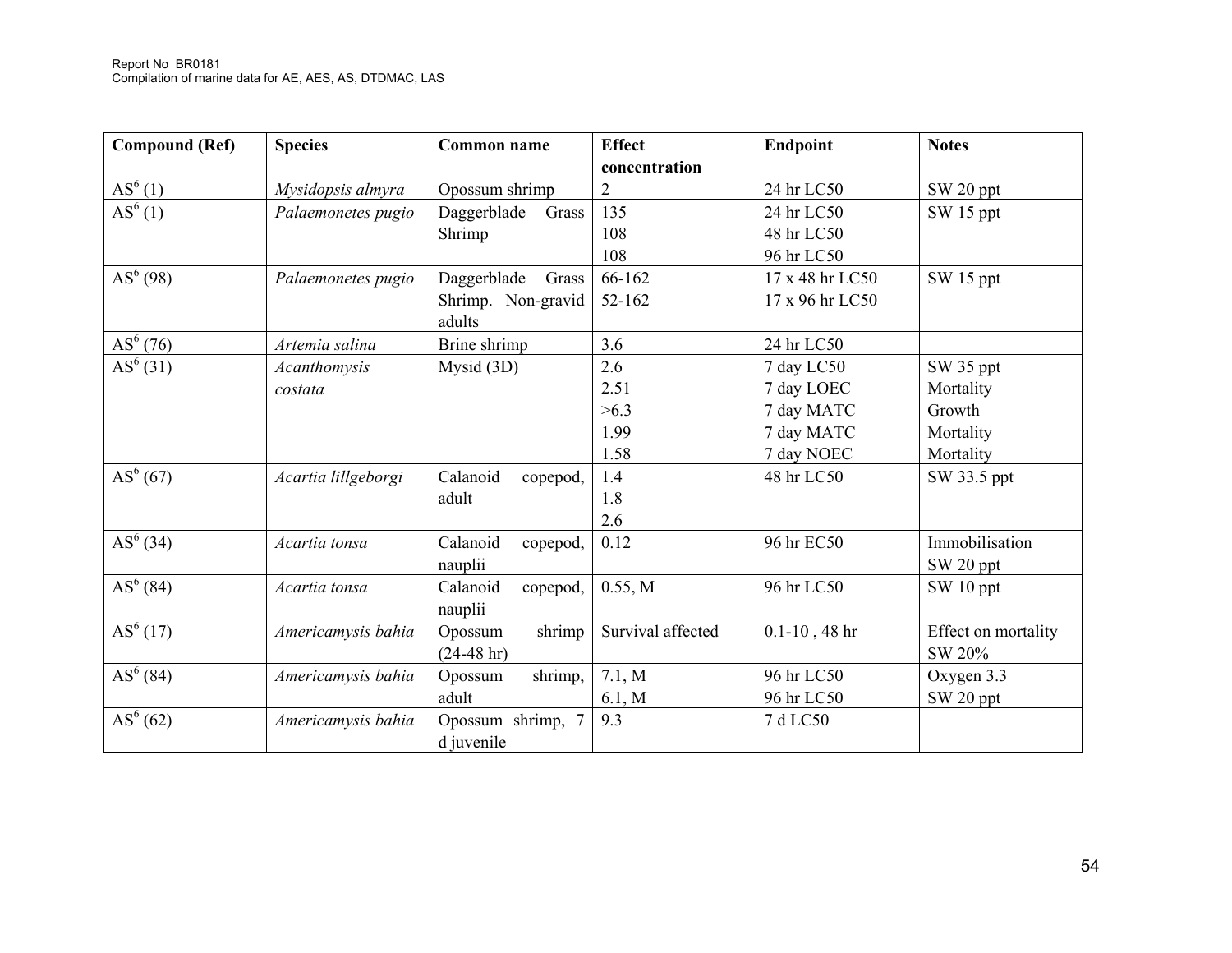| <b>Compound (Ref)</b> | <b>Species</b>     | Common name             | <b>Effect</b>     | <b>Endpoint</b>  | <b>Notes</b>         |
|-----------------------|--------------------|-------------------------|-------------------|------------------|----------------------|
|                       |                    |                         | concentration     |                  |                      |
| $AS^{6}(75)$          | Americamysis bahia | Opossum shrimp          | 9.88              | 96 hr LC50       | Mortality            |
|                       |                    |                         | 8                 | 7 d LOEC         | Growth, weight       |
|                       |                    |                         | >4                | 7 d NOEC         | Mortality            |
|                       |                    |                         | $\overline{4}$    | 7 d NOEC         | 16 ppm               |
|                       |                    |                         | 100%              | 96 hr %mort      | 16 ppm               |
|                       |                    |                         | 100%              | 96 hr %mort      | $1-16$ ppm,<br>Repro |
|                       |                    |                         | decreased         | 7d               | fecundity            |
| $AS^{6}(87)$          | Anonyx nugax       | Amphipod,<br>$(23-42)$  | 26                | 96 hr EC50       | Immobilisation       |
|                       |                    | mm, 3 size classes)     |                   |                  |                      |
| AS <sup>6</sup> (10)  | Arbacia lixula     | Sea urchin              | 1.1               | 38 hr IC25       | Developmental        |
|                       |                    |                         | 1.56              | 38 hr IC50       | changes,<br>whole    |
|                       |                    |                         |                   |                  | organism             |
|                       |                    |                         |                   |                  | SW 38 ppt            |
| $AS^{6}(65)$          | Arbacia punctulata | Purple-spined<br>sea    | $0.4 - 3.53$      | 13xEC50, 1.33 hr | Developmental        |
|                       |                    | urchin<br>(sperm        | $< 0.4 - 3.6$     | 17xNOEC, 1.33 hr | changes              |
|                       |                    | embryo)                 |                   |                  | SW 30 ppt            |
| AS <sup>6</sup> (64)  | Arbacia punctulata | Purple-spined<br>sea    | $1.4 - 3.0$       | 4xEC50           | Reproduction         |
|                       |                    | urchin (sperm)          |                   | $\sim 60$ min    | SW 30 ppt            |
| AS <sup>6</sup> (62)  | Arbacia punctulata | Purple-spined<br>sea    | 3.2               | 1.5 hr IC50      | Fertilisation        |
|                       |                    | urchin (sperm)          |                   |                  |                      |
| $AS^{6}(53)$          | Arenicola marina   | Lugworm                 | Gill<br>epidermis | 20               | Histological changes |
|                       |                    | polychaete worm         | damage            |                  |                      |
|                       |                    |                         | 15.2              | 48 hr LC50       |                      |
| $AS^{6}(64)$          | Artemia            | Brine shrimp            | 12.2              | 48 hr LC50       | SW 30 $g L^{-1}$     |
|                       | parthenogenetica   |                         |                   |                  |                      |
| $AS^{6}(55)$          | Artemia salina     | <b>Brine</b><br>Shrimp, | $0.14$ mM         | 24 hr IC50       | Mortality            |
|                       |                    | nauplii                 |                   |                  |                      |
| $AS^{6}(76)$          | Artemia salina     | <b>Brine</b><br>Shrimp, | 3.6               | 24 hr LC50       |                      |
|                       |                    | nauplii                 | 3.6               |                  |                      |
|                       |                    |                         |                   | 24 hr LC50       |                      |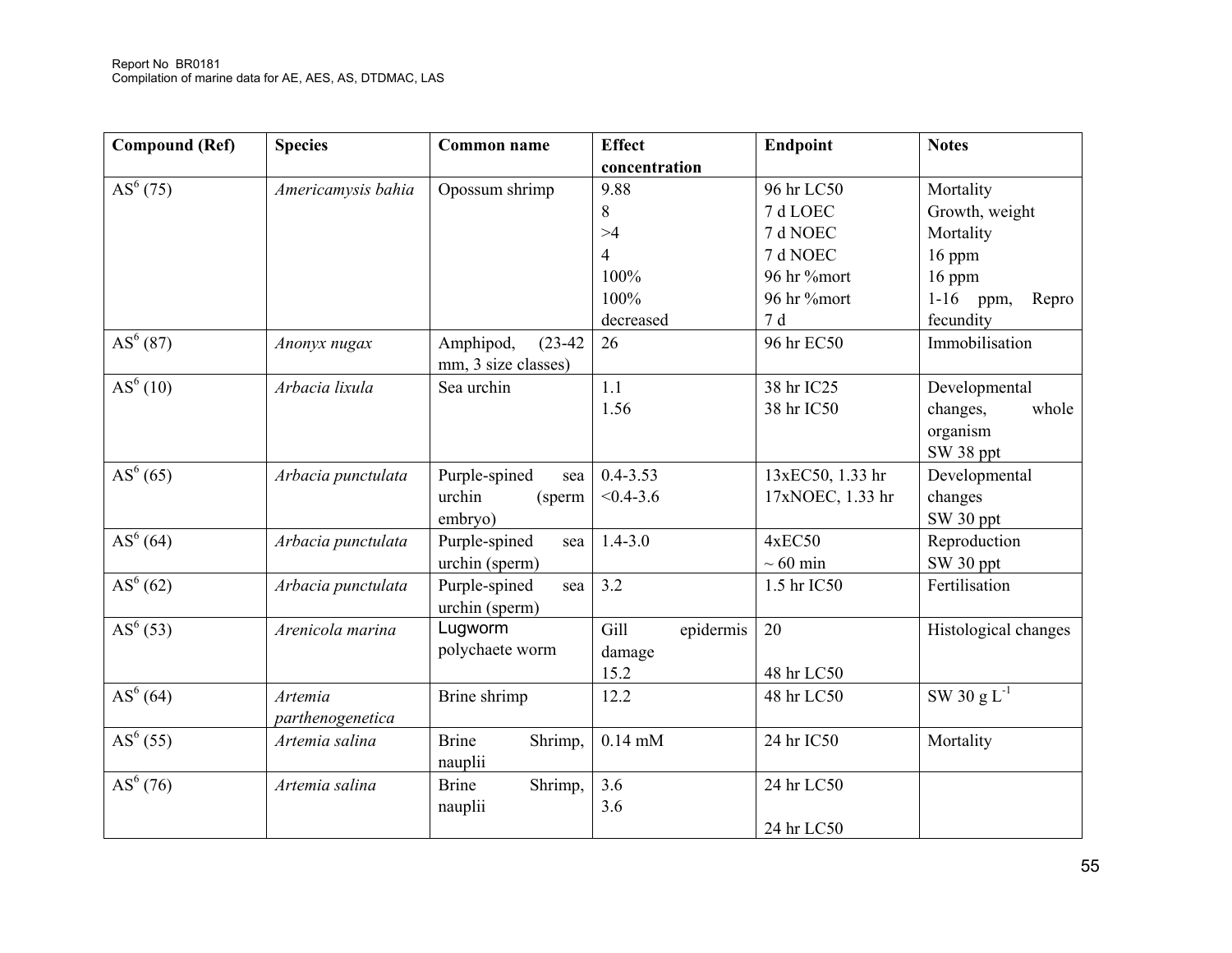| <b>Compound (Ref)</b> | <b>Species</b>               | <b>Common name</b>            | <b>Effect</b> | Endpoint         | <b>Notes</b>         |
|-----------------------|------------------------------|-------------------------------|---------------|------------------|----------------------|
|                       |                              |                               | concentration |                  |                      |
| $AS^{6}(84)$          | Artemia salina               | Brine Shrimp, mixed           | $7.2 - 154$   | 25 x 24 hr LC50  | SW 50, 35, 20, 5 ppt |
|                       |                              | instar 2-3                    |               |                  |                      |
| $AS^{6}(50)$          | Artemia salina               | <b>Brine Shrimp</b>           | 41.04         | 24 hr LC50       |                      |
| $AS^{6}(16)$          | Artemia salina               | Brine Shrimp, larvae          | 29.7          | 24 hr LC50       | SW 35 ppt            |
| $AS^{6}(22)$          | Artemia sp.                  | Brine shrimp, (II-III         | 43.6          | 1 hr EC50        | SW 35 ppt            |
|                       |                              | instar nauplii larvae)        | 73.4          | 1 hr EC50        | SW 25 ppt            |
|                       |                              |                               | 93.8          | 1 hr EC50        | SW 15 ppt            |
|                       |                              |                               |               |                  | Enzyme inhebition    |
| $AS^{6}(14)$          | Artemia sp.                  | Brine shrimp                  | 13            | 24 hr LC50       |                      |
|                       |                              |                               | 1.5           | 48 hr LC50       |                      |
| $AS^6(104)$           | Artemia sp.                  | Brine shrimp, early           | $>42$         | 1 d LC50         | SW 29.2-30.7 ppt     |
|                       |                              | $2nd$ instar larvae           | $35 - 42$     | 2 d LC50         |                      |
| $AS^{6}(22)$          | Artemia sp.                  | Brine shrimp, (II-III         | 30.5-71.8     | 6 x 24 hr LC50   | SW 35, 25, 15 ppt    |
|                       |                              | instar nauplii larvae)        | 19.1-41.8     | 6 x 48 hr LC50   |                      |
| $AS^{6}(51)$          | Artemia sp.                  | Brine shrimp                  | 33            | 48 hr LC50       |                      |
| $AS^{6}(18)$          | Artemia sp.                  | shrimp,<br><b>Brine</b>       | 44.2-77.4     | 4 x 6 hr LC50    | SW 35 ppt            |
|                       |                              | age instar<br><i>(various</i> | 13-33.9       | 120 x 24 hr LC50 |                      |
|                       |                              | larvae)                       |               |                  |                      |
| $AS^{6}(9)$           | Artemia sp.                  | Brine shrimp, larvae          | 3.72          | 48 hr LD50       | SW 30 ppt            |
| $AS^{6}(87)$          | <b>Boeckosimus</b>           | Amphipod, 1 yr, 6-            | >40           | 96 hr EC50       | Immobilisation       |
|                       | edwardsi                     | $15 \text{ mm}$               |               |                  | SW 29.1-34.6 ppt     |
| $AS^{6}(72)$          | <b>Brachionus</b> plicatilis | Rotifer,<br>Non<br>$\sim$     | 10.9-29.4     | 27x 24 hr LC50   | SW 65, 45, 25, 5 ppt |
|                       |                              | Ovigerous Females             |               |                  |                      |
| $AS^{6}(84)$          | <b>Brachionus plicatilis</b> | Rotifer, neonate, 0.2         | 4.42          | 24 hr LC50       | SW 30 ppt            |
|                       |                              | ug                            | 5.42          | 24 hr LC50       | SW 15 ppt            |
|                       |                              |                               | 2.58          | 24 hr NOEC       | SW 30 ppt            |
|                       |                              |                               | 4.47          | 24 hr NOEC       | SW 15 ppt            |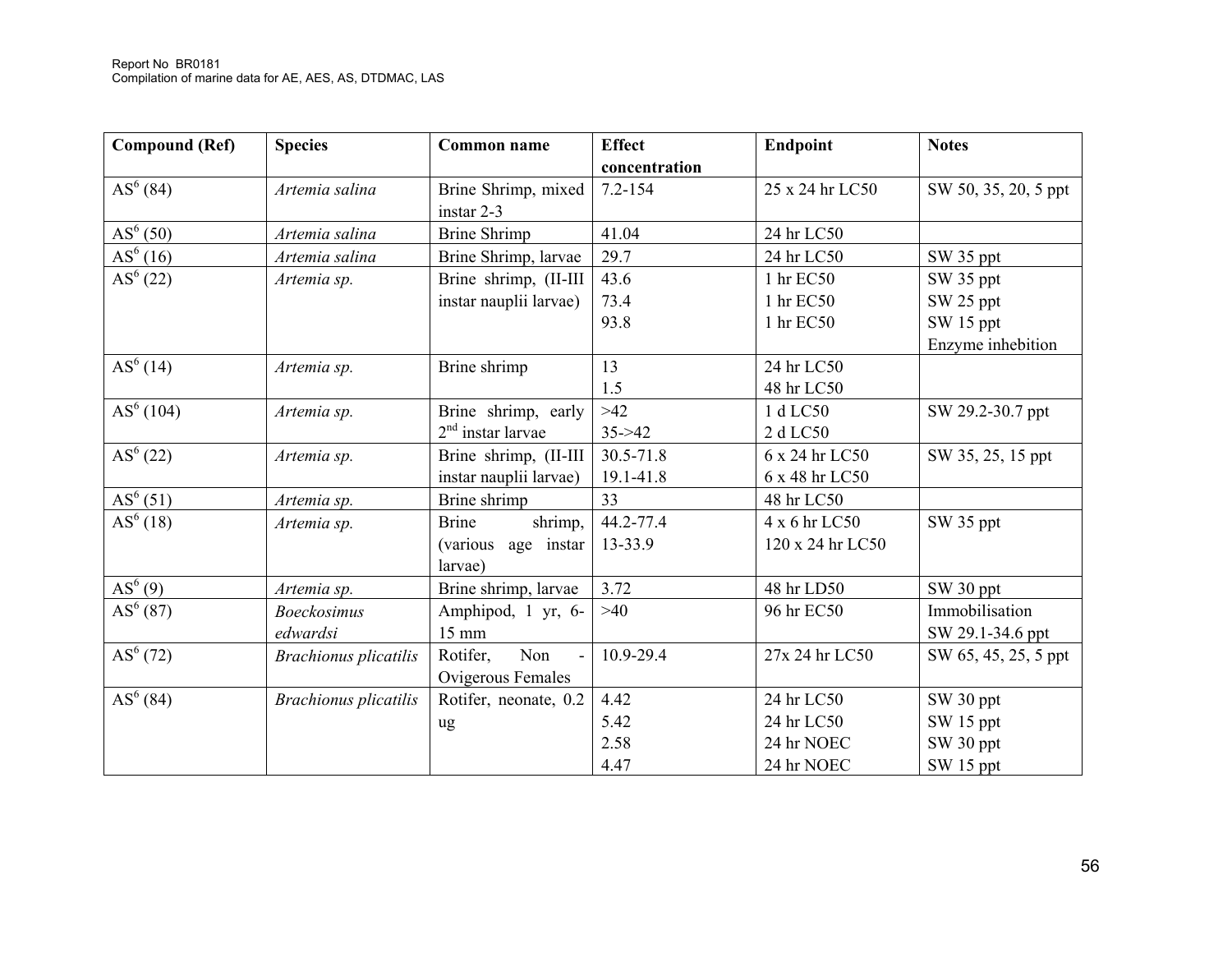| Compound (Ref)        | <b>Species</b>               | <b>Common name</b>                                                | <b>Effect</b><br>concentration                      | Endpoint                                              | <b>Notes</b>                                |
|-----------------------|------------------------------|-------------------------------------------------------------------|-----------------------------------------------------|-------------------------------------------------------|---------------------------------------------|
| $AS^{6}(91)$          | <b>Brachionus plicatilis</b> | Rotifer, neonate, 0.2<br>ug<br>Ovigerous<br>Non -<br>Females      | 5.6<br>16.8                                         | 24 hr LC50<br>24 hr LC50                              | SW 15 ppt<br>SW 65 ppt                      |
| $AS^{6}(8)$           | Cancer magister              | Dungeness or edible<br>crab, newly hatched<br>larvae              | 8.6                                                 | 48-168 hr EC50                                        | Developmental<br>changes<br>SW 29 ppt       |
| AS <sup>6</sup> (6)   | Cancer magister              | Dungeness or edible<br>crab, larvae                               | 8                                                   | 48 hr LC50                                            |                                             |
| $AS^{6}(43)$          | Chlamys asperrima            | Doughboy Scallop                                                  | 1<br>0.7<br>0.5                                     | 48 hr EC50<br>48 hr LOEC<br>48 hr NOEC                | Developmental<br>abnormalities<br>SW 33 ppt |
| AS <sup>6</sup> (104) | Copepoda                     | Copepod<br>subclass,<br>adult                                     | $4.3 - 5.3$<br>$3.1 - 3.2$                          | 2 d LC50<br>4 d LC50                                  | SW 29.2-30.7                                |
| $AS^{6}(7)$           | Crassostrea gigas            | Pacific<br>Oyster,<br>Veliger Stage Larva                         | $0.67 - 1.04$<br>$0.67 - 1.04$<br>$0.74 - 1.16$     | 19 x 48 hr EC50<br>20 x 48 hr EC50<br>36 x 48 hr LC50 | Abnormal growth<br>Development<br>SW 29 ppt |
| AS <sup>6</sup> (8)   | Crassostrea gigas            | Pacific<br>Oyster,<br>fertilised<br>newly<br>embryos              | $0.67 - 1.16$                                       | 23 x 48 hr EC50                                       | Developmental<br>changes                    |
| $AS^{6}(11)$          | Crassostrea gigas            | Pacific<br>Oyster,<br>larvae                                      | 2.6<br>1.8                                          | 48 hr EC50<br>48 hr EC50                              | Growth<br>abnormalities                     |
| AS <sup>6</sup> (6)   | Crassostrea gigas            | Pacific<br>Oyster,<br>larvae                                      | 0.58-0.89                                           | 48 hr LC50                                            |                                             |
| $AS^{6}(8)$           | Crassostrea gigas            | Pacific<br>Oyster,<br>newly hatched larvae                        | $0.58 - 1.2$<br>$0.74 - 0.93$<br>$<$ 0.6, 0.74-0.93 | 21 x 48 hr LC50<br>2 x 48 hr NOEC<br>2 x 48 hr NOEC   | Development<br>Mortality                    |
| $AS^{6}(86)$          | Echinometra<br>lucunter      | Rock boring urchin,<br>embryo $\leq 1.5$ hr<br>post fertilisation | 1.3<br>1.7                                          | 24 hr EC50<br>24 hr LOEC                              | Developmental<br>changes<br>SW 36 ppt       |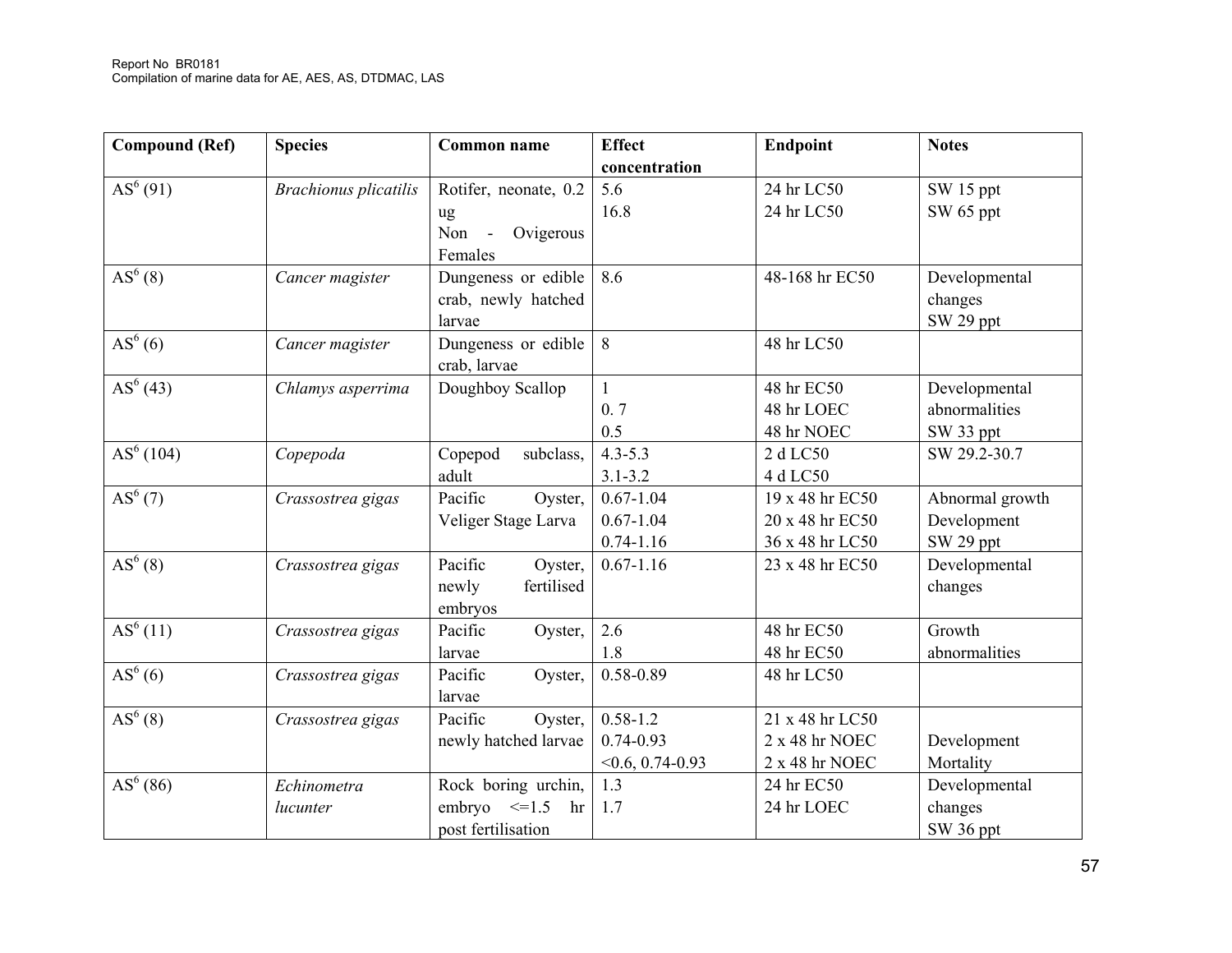| <b>Compound (Ref)</b> | <b>Species</b>                | <b>Common name</b>                                               | <b>Effect</b>                                                                                                                                            | Endpoint                                  | <b>Notes</b>                                             |
|-----------------------|-------------------------------|------------------------------------------------------------------|----------------------------------------------------------------------------------------------------------------------------------------------------------|-------------------------------------------|----------------------------------------------------------|
|                       |                               |                                                                  | concentration                                                                                                                                            |                                           |                                                          |
| $AS^{6}(84)$          | Eurytemora affinis            | Calanoid<br>copepod,<br>nauplii                                  | 2.6, M                                                                                                                                                   | 96 hr LC50                                |                                                          |
| $AS^{6}(10)$          | <b>Gammarus</b><br>aequicauda | Scud                                                             | 5.46                                                                                                                                                     | 48 hr EC50                                | Mortality                                                |
| $AS^{6}(48)$          | Gammarus palustris            | Gammarid amphipod                                                | 41.2                                                                                                                                                     | 24 hr LC50                                | SW 15 ml $L^{-1}$                                        |
| AS <sup>6</sup> (108) | Geodia cydonium               | Sponge (sections)                                                | in<br><b>CTA</b><br>Change<br>precipitation<br>of<br>DNA & RNA<br>Uptake of uridine <<br>phenylalanine<br>into<br>acis-insolubel<br>fractions unaffected | 17 hr at 10<br>17 hr at 0.01 and<br>0.001 | Effect<br>on<br>biochemistry                             |
| AS <sup>6</sup> (105) | Homarus<br>americanus         | American<br>lobster,<br>stage I larvae                           | 3.5<br>0.72                                                                                                                                              | 48 hr LC50<br>96 hr LC50                  |                                                          |
| $AS^{6}(18)$          | <b>Homarus</b><br>americanus  | American lobster, 4 <sup>th</sup><br>stage larvae                | 13.5-25.5                                                                                                                                                | 96 hr LC50                                | SW 29.98-31.28 ppt                                       |
| $AS^{6}(86)$          | Lytechinus<br>variegatus      | Sea urchin, embryo<br>$\leq$ -1.5<br>Hr<br>post<br>fertilisatoon | 2.3<br>1.7                                                                                                                                               | 24 hr EC50<br>24 hr LOEC                  | Developmental<br>changes                                 |
| $AS^{6}(66)$          | Lytechinus<br>variegatus      | Sea urchin, embryo<br>$&$ sperm                                  | 3.52<br>1.96<br>1.94-3.61                                                                                                                                | 24 hr EC50<br>24 hr EC50<br>7 x 1 hr EC50 | Developmental<br>changes<br>Fertilisation<br>SW 33.5 ppt |
| $AS^{6}(10)$          | Microdeutopus<br>gryllotalpa  | Amphipod                                                         | 2.98                                                                                                                                                     | 48 hr EC50                                | Mortality<br>SW 38 ppt                                   |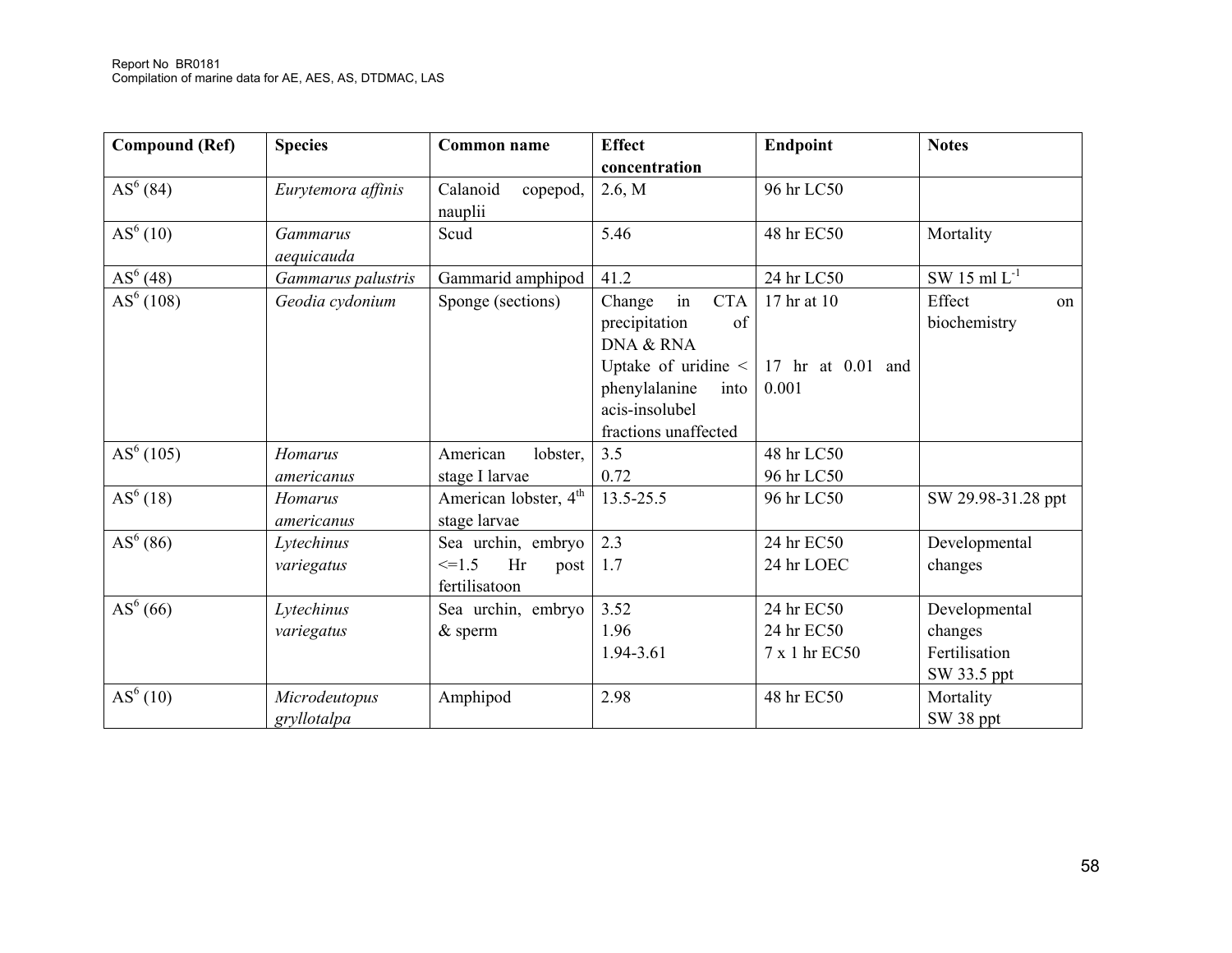Report No BR0181 Compilation of marine data for AE, AES, AS, DTDMAC, LAS

| <b>Compound (Ref)</b> | <b>Species</b>    | Common name              | <b>Effect</b>  | Endpoint   | <b>Notes</b>            |
|-----------------------|-------------------|--------------------------|----------------|------------|-------------------------|
|                       |                   |                          | concentration  |            |                         |
| $AS^{6}(86)$          | Montastraea       | Coral, embryo $\leq 1$   | 0.8            | 24 hr EC50 | $\leq 1$ hr post fert.  |
|                       | faveolata         | hr post fertilisation    | >4             | 24 hr EC50 | $\leq$ 20 hr post fert. |
|                       |                   |                          |                |            | Developmental           |
|                       |                   |                          |                |            | changes                 |
|                       |                   |                          |                |            | SW 36 ppt               |
| $AS^{6}(62)$          | Mulinia lateralis | Clam, embryo $\leq 2$ hr | 5.8            | 48 hr EC50 | SW 30 ppt               |
|                       |                   |                          | 8.2            | 48 hr EC50 | SW 10 ppt               |
|                       |                   |                          |                |            | Shell deposition        |
| $AS^{6}(1)$           | Mysidopsis almyra | Opossum shrimp           | $\overline{2}$ | 24 hr LC50 |                         |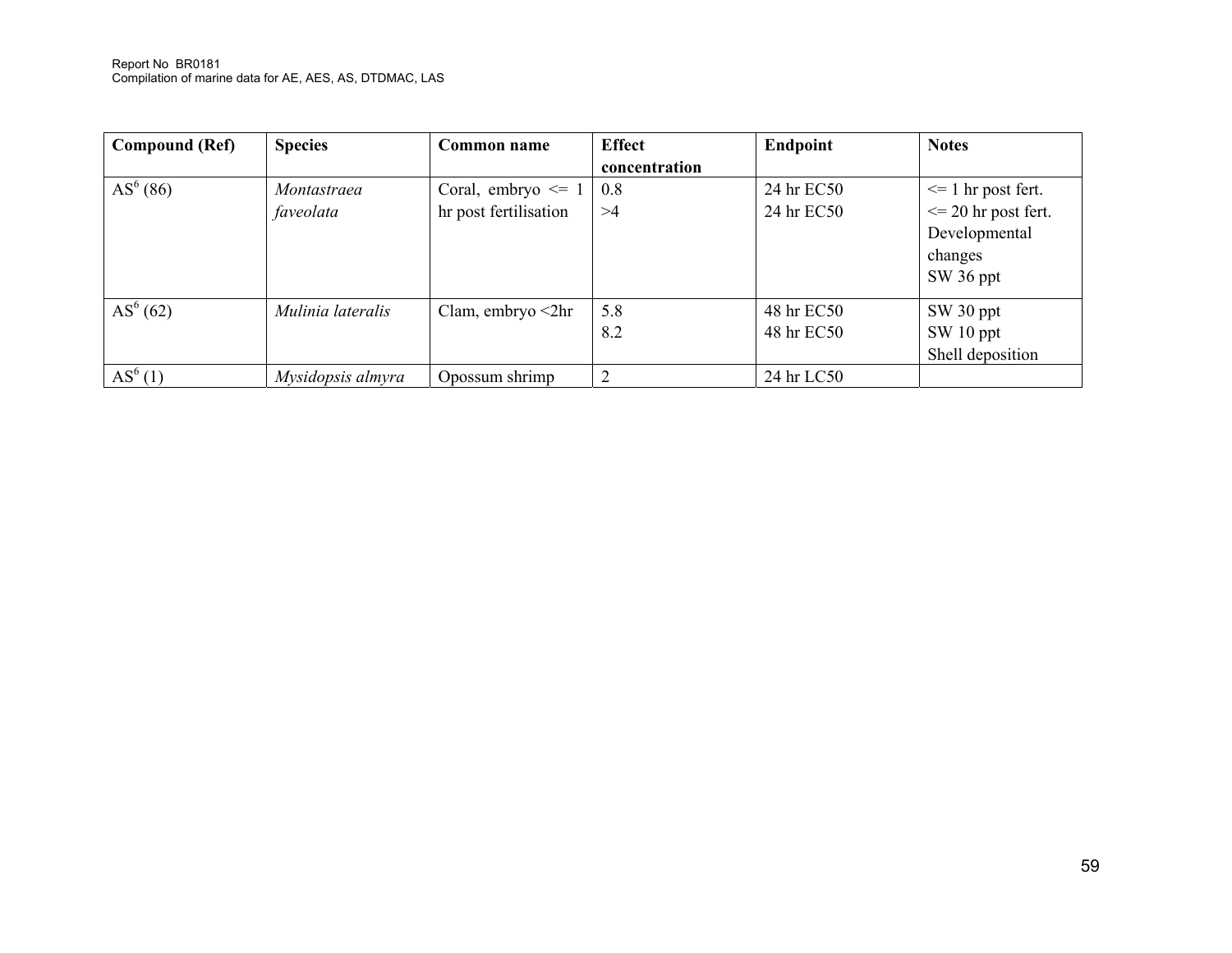#### Report No BR0181 Compilation of marine data for AE, AES, AS, DTDMAC, LAS

| <b>Compound (Ref)</b> | <b>Species</b>   | <b>Common name</b> | <b>Effect</b> | Endpoint                               | <b>Notes</b>    |    |
|-----------------------|------------------|--------------------|---------------|----------------------------------------|-----------------|----|
|                       |                  |                    | concentration |                                        |                 |    |
| $AS^{6}(45)$          | Mysidopsis intii | Pacific mysid      | 4.59          | $7~\mathrm{d}~\mathrm{L} \mathrm{C}50$ | $2\;\rm{d}$     |    |
|                       |                  |                    | 4.14          | $7~\mathrm{d}~\mathrm{L} \mathrm{C}50$ | $0\ {\rm d}$    |    |
|                       |                  |                    | 5.11          | $7~\mathrm{d}~\mathrm{L} \mathrm{C}50$ | 6 d             |    |
|                       |                  |                    | 4.69          | $7~\mathrm{d}~\mathrm{L} \mathrm{C}50$ | $\leq$ 12 hr    |    |
|                       |                  |                    | $7.8\,$       | $10$ d $\rm LC50$                      | $15\;\rm{d}$    |    |
|                       |                  |                    |               | ${\rm Growth}$                         |                 |    |
|                       |                  |                    | 6.3           | $7~\mathrm{d}~\mathrm{LOEC}$           | $2\ \mathrm{d}$ |    |
|                       |                  |                    | $2.51\,$      | $7~\mathrm{d}~\mathrm{LOEC}$           | $0\ {\rm d}$    |    |
|                       |                  |                    | $2.51\,$      | $7~\mathrm{d}~\mathrm{LOEC}$           | $=12$ hr        |    |
|                       |                  |                    | 6.3           | $7~\mathrm{d}~\mathrm{LOEC}$           | 6 d             |    |
|                       |                  |                    | 3.97          | $7~\mathrm{d}~\mathrm{LOEC}$           | $6\;\rm{d}$     |    |
|                       |                  |                    | $10\,$        | $10$ d LOEC $\,$                       | $15\;\rm{d}$    |    |
|                       |                  |                    |               | Mortality                              |                 |    |
|                       |                  |                    | 6.3           | $7~\mathrm{d}~\mathrm{LOEC}$           | $2\ \mathrm{d}$ |    |
|                       |                  |                    | 3.97          | $7~\mathrm{d}~\mathrm{LOEC}$           | $0\;\rm d$      |    |
|                       |                  |                    | 3.97          | $7~\mathrm{d}~\mathrm{LOEC}$           | $=12$ hr        |    |
|                       |                  |                    | 3.97          | $7~\mathrm{d}~\mathrm{LOEC}$           | $6\;\rm{d}$     |    |
|                       |                  |                    | 6.3           | $7~\mathrm{d}~\mathrm{LOEC}$           | $2\ \mathrm{d}$ |    |
|                       |                  |                    | $10\,$        | $10$ d LOEC $\,$                       | $15\;\rm{d}$    |    |
|                       |                  |                    |               | ${\rm Growth}$                         |                 |    |
|                       |                  |                    | 4.99          | $7\,\mathrm{d}\, \mathrm{MATC}$        | $2\ \mathrm{d}$ |    |
|                       |                  |                    | 1.99          | $7\,\mathrm{d}\, \mathrm{MATC}$        | $0\;\rm{d}$     |    |
|                       |                  |                    | 4.99          | 7 d MATC                               | $=12$ hr        |    |
|                       |                  |                    | 1.99          | $7\,\mathrm{d}\, \mathrm{MATC}$        | $6\;\rm{d}$     |    |
|                       |                  |                    | 7.93          | $10$ d MATC $\,$                       | $15\;\rm{d}$    |    |
|                       |                  |                    |               | Mortality                              |                 |    |
|                       |                  |                    | 4.99          | $7\,\mathrm{d}\, \mathrm{MATC}$        | $2\ \mathrm{d}$ |    |
|                       |                  |                    | 3.16          | $7\,\mathrm{d}\, \mathrm{MATC}$        | $0\ {\rm d}$    |    |
|                       |                  |                    | 3.16          | $7\,\mathrm{d}\, \mathrm{MATC}$        | $<=12$ hr       |    |
|                       |                  |                    | 3.16          | $7\,\mathrm{d}\, \mathrm{MATC}$        | 6 d             |    |
|                       |                  |                    | 7.93          | $10$ d MATC $\,$                       | 15d             |    |
|                       |                  |                    |               | Repro.                                 |                 | 60 |
|                       |                  |                    | 4.99          | $7\,\mathrm{d}\, \mathrm{MATC}$        | 6 d             |    |
|                       |                  |                    | $>10$         | $10$ d MATC $\,$                       | $15\;\rm{d}$    |    |
|                       |                  |                    |               | Growth                                 |                 |    |
|                       |                  |                    |               |                                        |                 |    |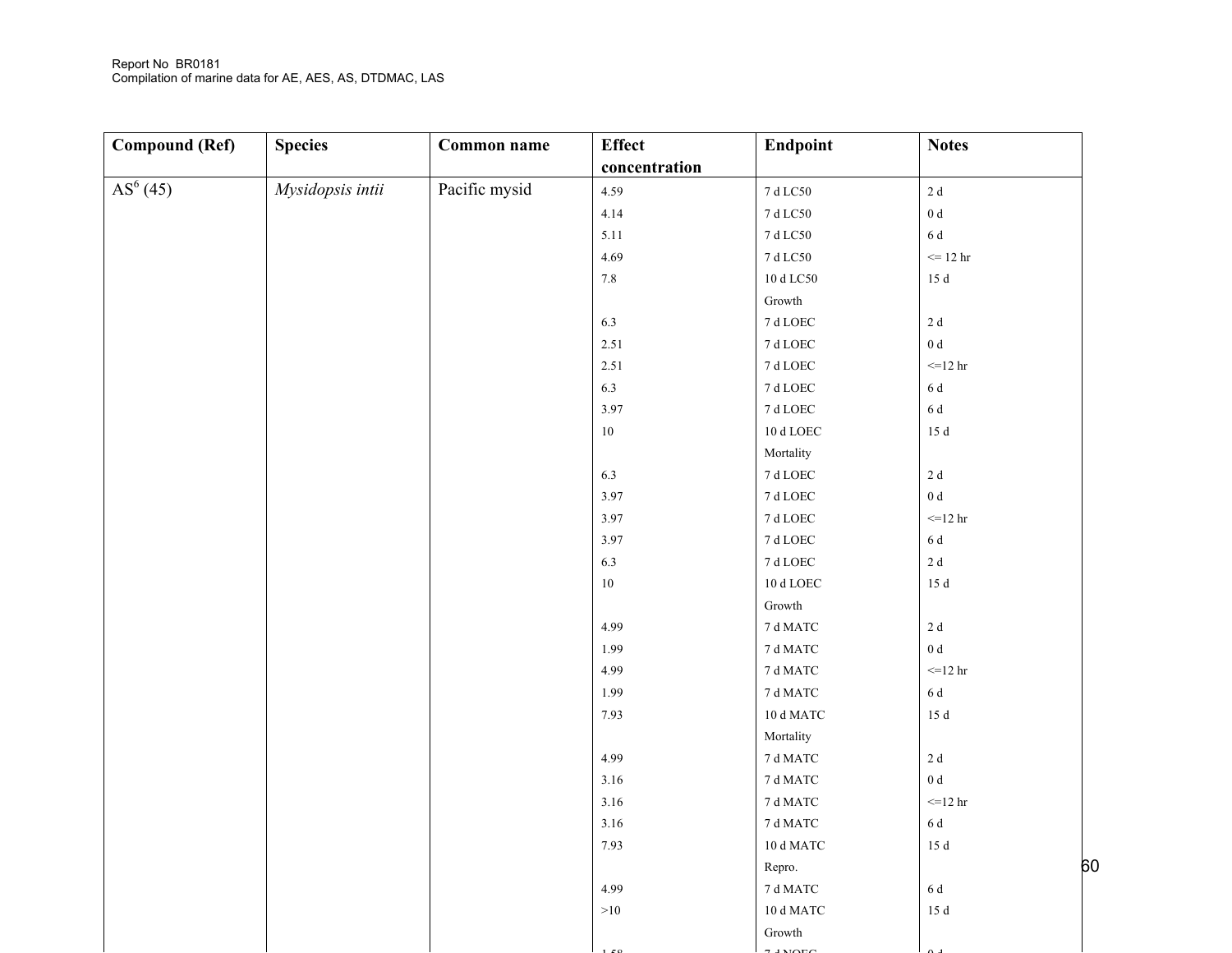| <b>Compound (Ref)</b> | <b>Species</b>     | <b>Common name</b>    | <b>Effect</b>        | Endpoint        | <b>Notes</b>          |
|-----------------------|--------------------|-----------------------|----------------------|-----------------|-----------------------|
|                       |                    |                       | concentration        |                 |                       |
| $AS^{6}(31)$          | Mysidopsis intii   | Pacific mysid, 2 d    | $3.15 - 6.5$         | 7 x 7 d LC50    | SW 34 ppt             |
|                       |                    |                       | 6.3                  | 7 d LOEC        | Growth                |
|                       |                    |                       | $2.51 - 6.3$         | 7 x 7 d MATC    | Growth                |
|                       |                    |                       | $<1.58-4.99$         | 7 x 7 d MATC    | Mortality             |
|                       |                    |                       | 3.97                 | 7 d NOEC        | Growth                |
|                       |                    |                       | 3.97                 | 7 d NOEC        | Mortality             |
| $AS^{6}(66)$          | Mysidopsis juniae  | Shrimp                | 2.3                  | 96 hr LC50      | Adult                 |
|                       |                    |                       | 2.3                  | 96 hr LC50      | 10d                   |
|                       |                    |                       | 2.2                  | 96 hr LC50      | 4 d                   |
|                       |                    |                       |                      |                 | SW 33.5 ppt           |
| AS <sup>6</sup> (106) | <b>Mytilus</b>     | Mediterranean         | $1.9 - 2.6$          | 28 x 48 hr EC50 | Developmental         |
|                       | galloprovincialis  | mussel                |                      |                 | abnormalities - shell |
|                       |                    |                       |                      |                 | SW 34 ppt             |
| $AS^{6}(41)$          | <b>Mytilus</b>     | Mediterranean         | Cholesterol<br>level | 72 hr, 100      | Physiological effects |
|                       | galloprovincialis  | mussel, commercial    | dropped at 24 hr,    |                 |                       |
|                       |                    | size                  | rose again by 72 hr  |                 |                       |
| $AS^{6}(84)$          | Neomysis americana | shrimp,<br>Opossum    | 8.8, M               | 96 hr LC50      | SW 20 ppt             |
|                       |                    | adult                 | 5.7, M               |                 |                       |
| $AS^{6}(46)$          | Nereis virens      | Polychaete worm       | 13.5                 | 96 hr LC50      |                       |
| $AS^{6}(87)$          | Onisimus litoralis | Amphipod, 1 yr, 7-    | $4 - 40$             | 96 hr EC50      | Immobilisation        |
|                       |                    | 13 mm                 |                      |                 | SW 29.1-34.6 ppt      |
| $AS^{6}(81)$          | Pagrus auratus     | Gilthead, juvenile, 6 | Change               | 96 hr, 5-15     | Effect<br>on          |
|                       |                    | mo, 12-14 cm, 30-40   |                      |                 | $biochemistry - gill$ |
|                       |                    | g                     | Change in gill       | 96 hr, 5-15     | Effect on histology   |
|                       |                    |                       | 6.1                  | 96 hr LC50      | SW 30%                |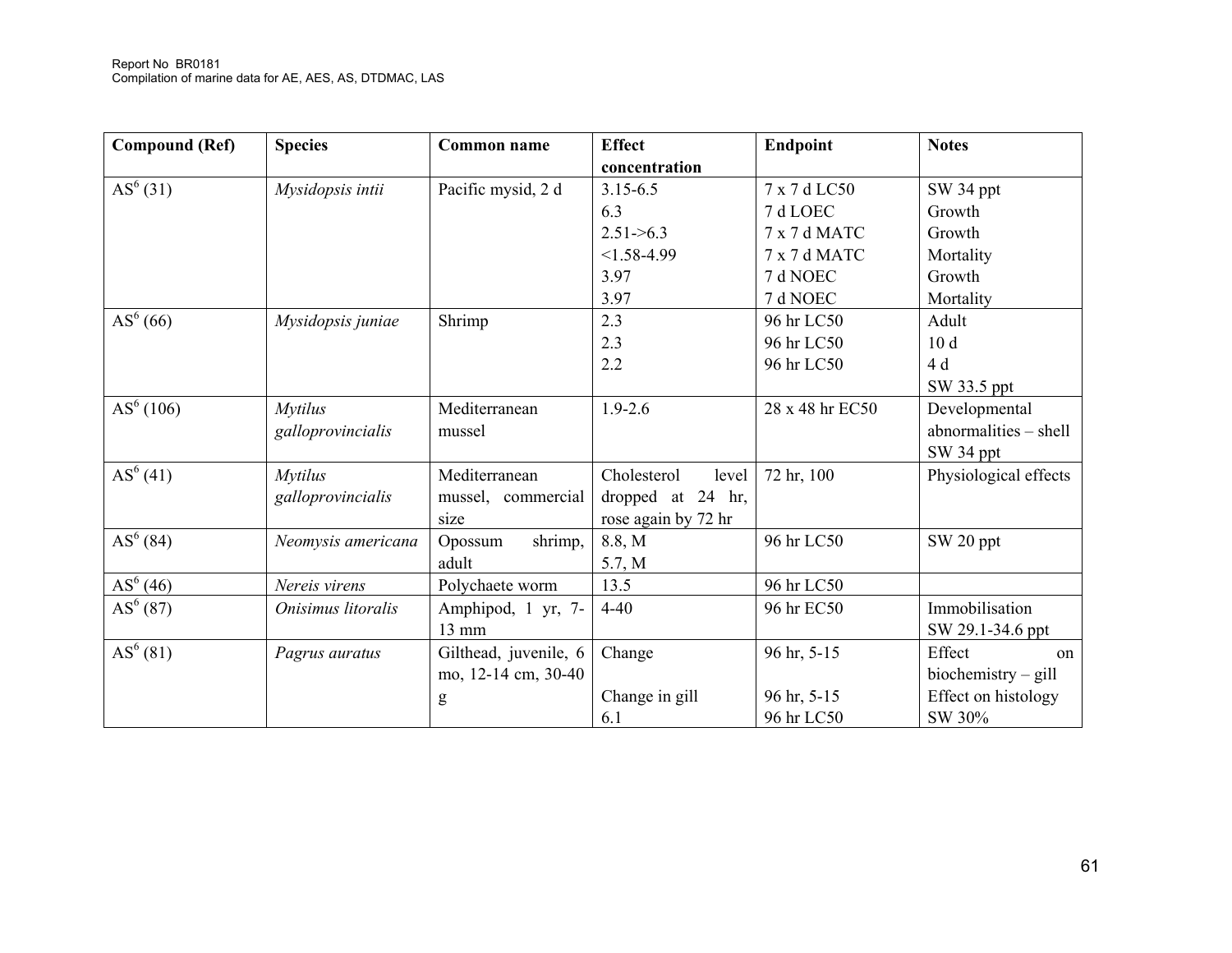| <b>Compound (Ref)</b> | <b>Species</b>      | Common name           | <b>Effect</b>      | <b>Endpoint</b>          | <b>Notes</b>           |
|-----------------------|---------------------|-----------------------|--------------------|--------------------------|------------------------|
|                       |                     |                       | concentration      |                          |                        |
| $AS^{6}(82)$          | Pagrus auratus      | Gilthead, juvenile, 6 | Change             | $0.5 - 250$ hr, $5 - 15$ | Effect<br>on           |
|                       |                     | mo, 12-14 cm, 30-40   |                    |                          | biochemistry           |
|                       |                     | g                     |                    |                          | intestinal tract       |
|                       |                     |                       | Change             | $0.5 - 250$ hr, $5 - 15$ | Histological           |
|                       |                     |                       |                    |                          | changes,<br>intestinal |
|                       |                     |                       |                    |                          | tract                  |
|                       |                     |                       | 6.1                | 96 hr LC50               | SW 30 ppt              |
| $AS^{6}$ (97&98)      | Palaemonetes pugio  | Daggerblade<br>grass  | 66-165             | 17x 48 hr LC50           | SW 15 ppt              |
|                       |                     | shrimp,<br>non-gravid | 52-162             | 17x 96 hr LC50           |                        |
|                       |                     | adults                |                    |                          |                        |
| $AS^{6}(1)$           | Palaemonetes pugio  | Daggerblade<br>grass  | 135                | 24 hr LC50               | SW 15 ppt              |
|                       |                     | shrimp                | 108                | 48 hr LC50               |                        |
|                       |                     |                       | 108                | 96 hr LC50               |                        |
| $AS^{6}(8)$           | Pandalus platyceros | Spot shrimp           | 8.9                | 48-168 hr EC50           | Developmental          |
|                       |                     |                       |                    |                          | changes                |
|                       |                     |                       |                    |                          | SW 29 ppt              |
| $AS^6(6)$             | Pandalus platyceros | Spot shrimp           | 5.8                | 48 hr LC50               |                        |
| AS <sup>6</sup> (10)  | Pandalus platyceros | Sea urchin,           | 1.01               | 28 hr IC25               | Developmental          |
|                       |                     | Echinoderm            | 1.49               | 28 hr IC50               | whole<br>changes,      |
|                       |                     |                       |                    |                          | organism               |
|                       |                     |                       |                    |                          | SW 38 ppt              |
| $AS^{6}(4)$           | Penaeus monodon     | Jumbo tiger prawn,    | Increased moulting | 96 hr, 10-84             | Effect<br>on           |
|                       |                     | post-larval, 28-30 d, | 23.4               | 24 hr LC50               | development            |
|                       |                     | 160-205 mg            | 21.2               | 24 hr LC50               |                        |
|                       |                     |                       | 19                 | 48 hr LC50               |                        |
|                       |                     |                       | 19.2               | 48 hr LC50               |                        |
|                       |                     |                       | 11.6               | 96 hr LC50               |                        |
|                       |                     |                       | 16.4               | 96 hr LC50               |                        |
| AS <sup>6</sup> (103) | Penaeus             | Shrimp,<br>juvenile   | 60-70              | 96 hr LC50               | SW 40.5 ppt            |
|                       | semisulcatus        | $0.35 - 2.4$ g        |                    |                          |                        |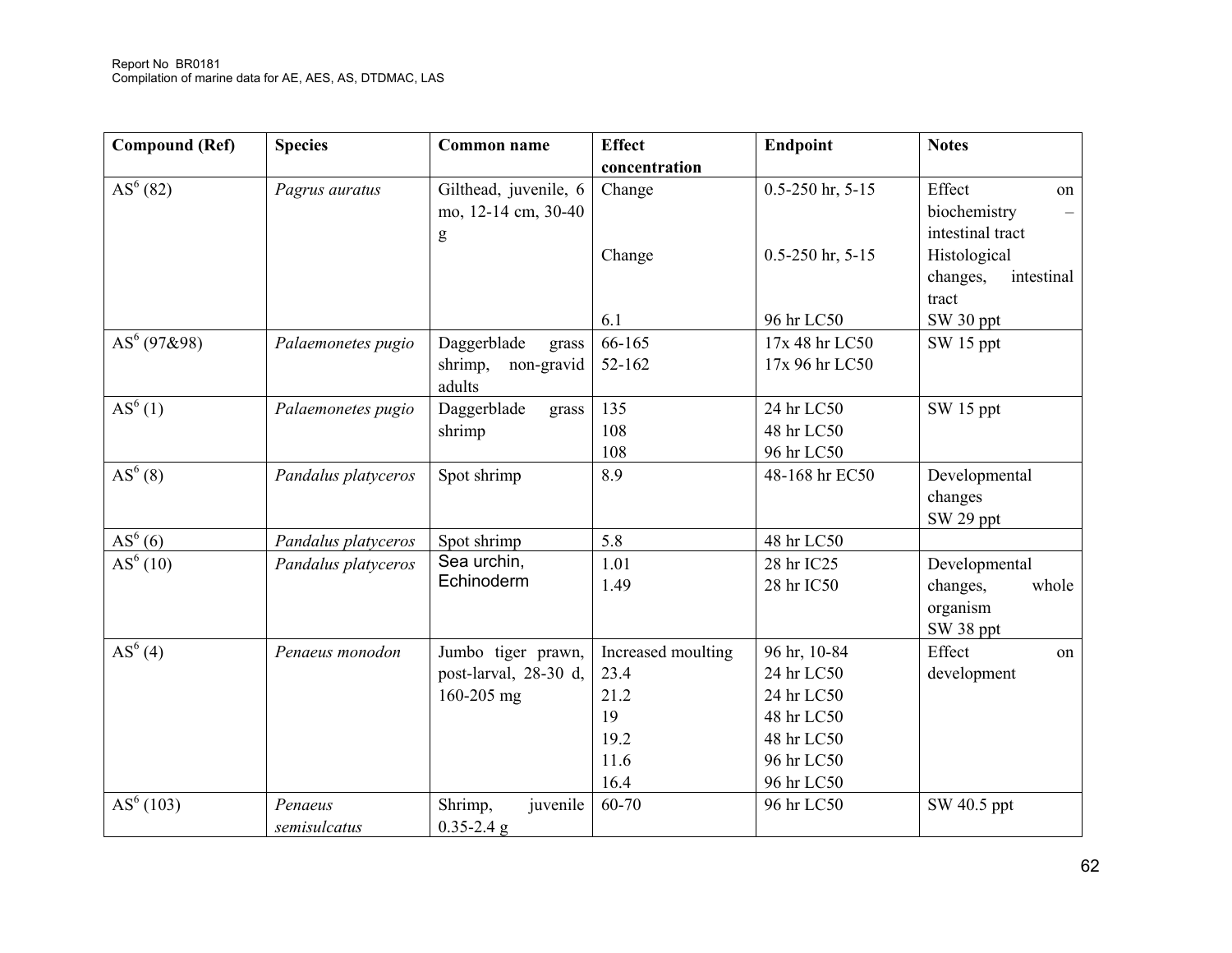| <b>Compound (Ref)</b> | <b>Species</b>              | <b>Common name</b>                                                           | <b>Effect</b><br>concentration           | Endpoint                                       | <b>Notes</b>                                                                  |
|-----------------------|-----------------------------|------------------------------------------------------------------------------|------------------------------------------|------------------------------------------------|-------------------------------------------------------------------------------|
| $AS^{6}(8)$           | Protothaca staminea         | Littleneck<br>clam,<br>newly hatched larave                                  | 0.45<br>0.87                             | 48 hr EC50<br>48 hr LC50                       | Developmental<br>changes<br>SW 29 ppt                                         |
| $AS^{6}(6)$           | Protothaca staminea         | Littleneck<br>clam,<br>laraval                                               | 0.58-0.89                                | 48 hr LC50                                     |                                                                               |
| $AS^{6}(86)$          | Pteria colymbus             | Winged pearl oyster,<br>embryo, $\leq 1$ hr post<br>fertilisation            | 0.5                                      | 24 hr LOEC                                     | Developmental<br>changes<br>SW 36.6 ppt                                       |
| AS <sup>6</sup> (10)  | Sphaerechinus<br>granularis | Echinoderm                                                                   | 1.06<br>1.65                             | 38 hr IC25<br>38 hr IC50                       | Developmental<br>whole<br>changes,<br>organism<br>SW 36.8 ppt                 |
| $AS^{6}(86)$          | Strombus gigas              | Pink<br>Queen<br><sub>or</sub><br>Conch, embryo $\leq 12$<br>hr post emergee | >4<br>>4<br>$\overline{2}$               | 24 hr EC50<br>24 hr LOEC<br>24 hr LOEC         | Developmental<br>changes<br>Developmental<br>changes<br>Growth<br>SW 36.8 ppt |
| $AS^{6}(67)$          | Temora stylifera            | Calanoid<br>copepod,<br>adult                                                | $2.31 - 3$                               | 4 x 24 hr LC50                                 | SW 33.5 ppt                                                                   |
| $AS^{6}(8)$           | Tresus capax                | Horse clam, newly<br>fertilised embryos                                      | 0.39, 0.4<br>0.36, 0.89<br>$0.52 - 0.73$ | 2 x 48 hr EC50<br>2 x 48 hr LC50<br>48 hr NOEC | Developmental<br>changes<br>Mortality<br>SW 30 ppt                            |
| $AS^{6}(8)$           | Tresus nuttalli             | Horse clam, Pacific<br>gaper, newly hatched<br>larvae                        | 0.71<br>0.63                             | 48 hr EC50<br>48 hr LC50                       | Developmental<br>changes<br>SW <sub>29</sub> ppt                              |
| $AS^{6}(6)$           | Tresus sp.                  | Horse clam, larval                                                           | 0.58-0.897                               | 48 hr LC50                                     |                                                                               |
| $\overline{AS}^6(5)$  |                             | Plaice                                                                       | 5.8                                      | 24 hr LC50                                     |                                                                               |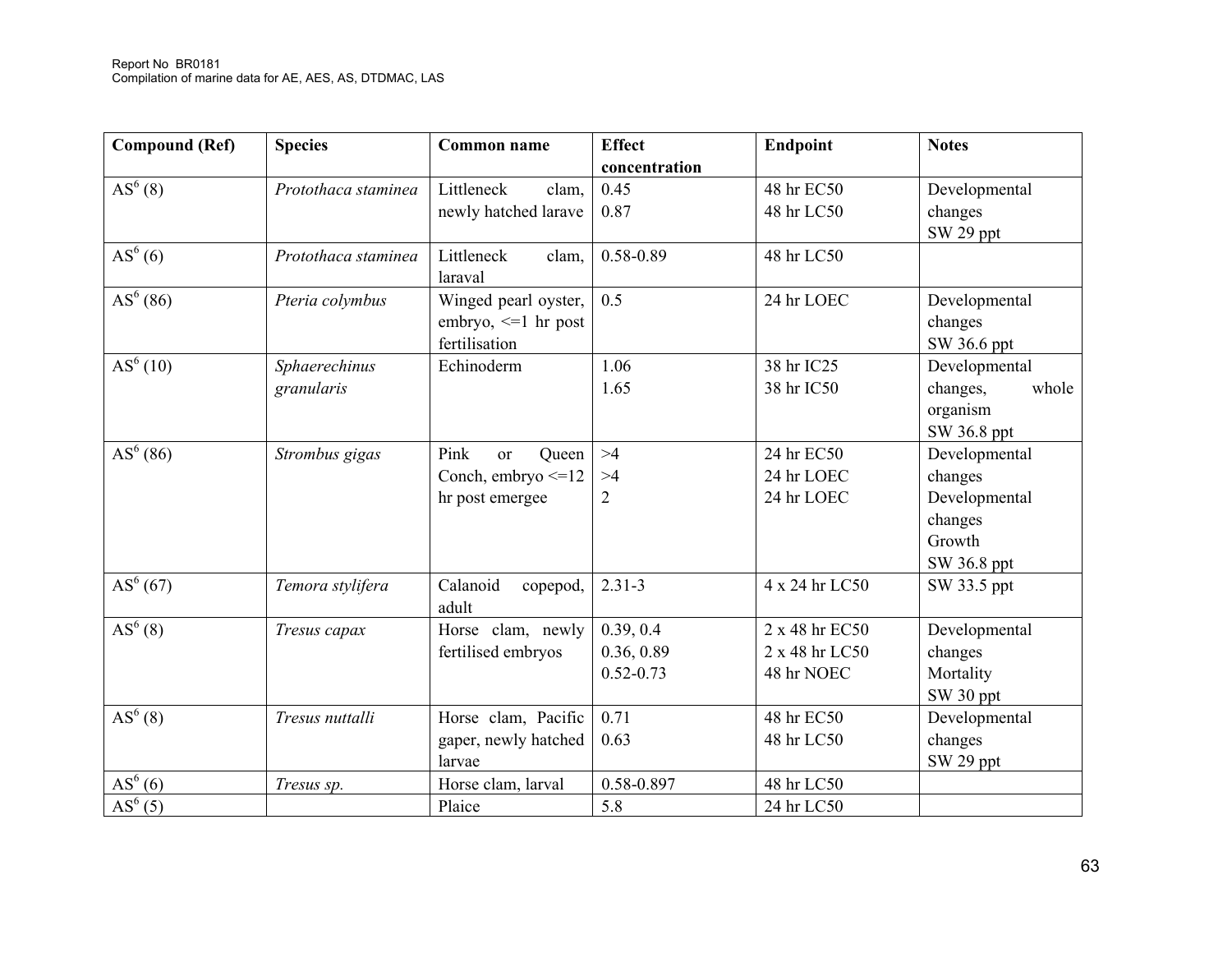| <b>Compound (Ref)</b> | <b>Species</b>             | <b>Common name</b>                              | <b>Effect</b><br>concentration | Endpoint       | <b>Notes</b>                          |
|-----------------------|----------------------------|-------------------------------------------------|--------------------------------|----------------|---------------------------------------|
| $AS^{6}(32)$          | Atherinops affinis         | Topsmelt, larva 22d,<br>19.1 mg, 13.2 mm        | 1.88                           | 96 hr LC50     | SW 20 ppt                             |
| $AS^{6}(86)$          | Cephalopholis<br>cruentata | Grouper, embryo $\leq$ 2<br>hr, L128 cell stage | 1.4                            | 24 hr EC50     | Hatchability<br>SW 36.2 ppt           |
| AS <sup>6</sup> (8)   | Clupea harengus            | Atlantic herring                                | 0.38                           | 48-168 hr EC50 | Developmental<br>changes<br>SW 29 ppt |
| AS <sup>6</sup> (8)   | Cynoscion nebulosus        | Spotted<br>seatrout,<br>embryo<br>$<$ 128 cell  | 1.9                            | 24 hr EC50     | Developmental<br>changes              |
|                       |                            | stage                                           | $\overline{2}$                 | 24 hr EC50     | Mortality                             |
|                       |                            |                                                 | $\overline{2}$                 | 24 hr LOEC     | Developmental<br>changes              |
|                       |                            |                                                 | >2                             | 24 hr LOEC     | Growth                                |
|                       |                            |                                                 | $\overline{2}$                 | 24 hr LOEC     | Mortality<br>SW 35.9 ppt              |
| $AS^{6}(1)$           | Cyprinodon                 | Sheepshead Minnow                               | 10                             | 24 hr LC50     | SW 15 ppt                             |
|                       | variegatus                 |                                                 | 9                              | 48 hr LC50     |                                       |
|                       |                            |                                                 | 9                              | 96 hr LC50     |                                       |
| $AS^{6}(84)$          | Cyprinodon<br>variegatus   | Sheepshead<br>Minnow, 25.8 mm,<br>0.7 g         | 4.1                            | 96 hr LC50     | SW 10 ppt                             |
| AS <sup>6</sup> (62)  | Cyprinodon<br>variegatus   | Sheepshead<br>Minnow,<br>24<br>hr<br>larvae     | 2.9                            | 7 d LC50       |                                       |
| $AS^{6}(86)$          | Epinephelus                | hind,<br>Rock                                   | 3.2                            | 24 hr EC50     | Hatchability                          |
|                       | adscensionis               | epinephlus                                      | $\overline{2}$                 | 24 hr LOEC     | Hatchability                          |
|                       |                            | adscensionis X/                                 | $\overline{4}$                 | 24 hr LOEC     | Hatchability<br>SW 36.2-36.5          |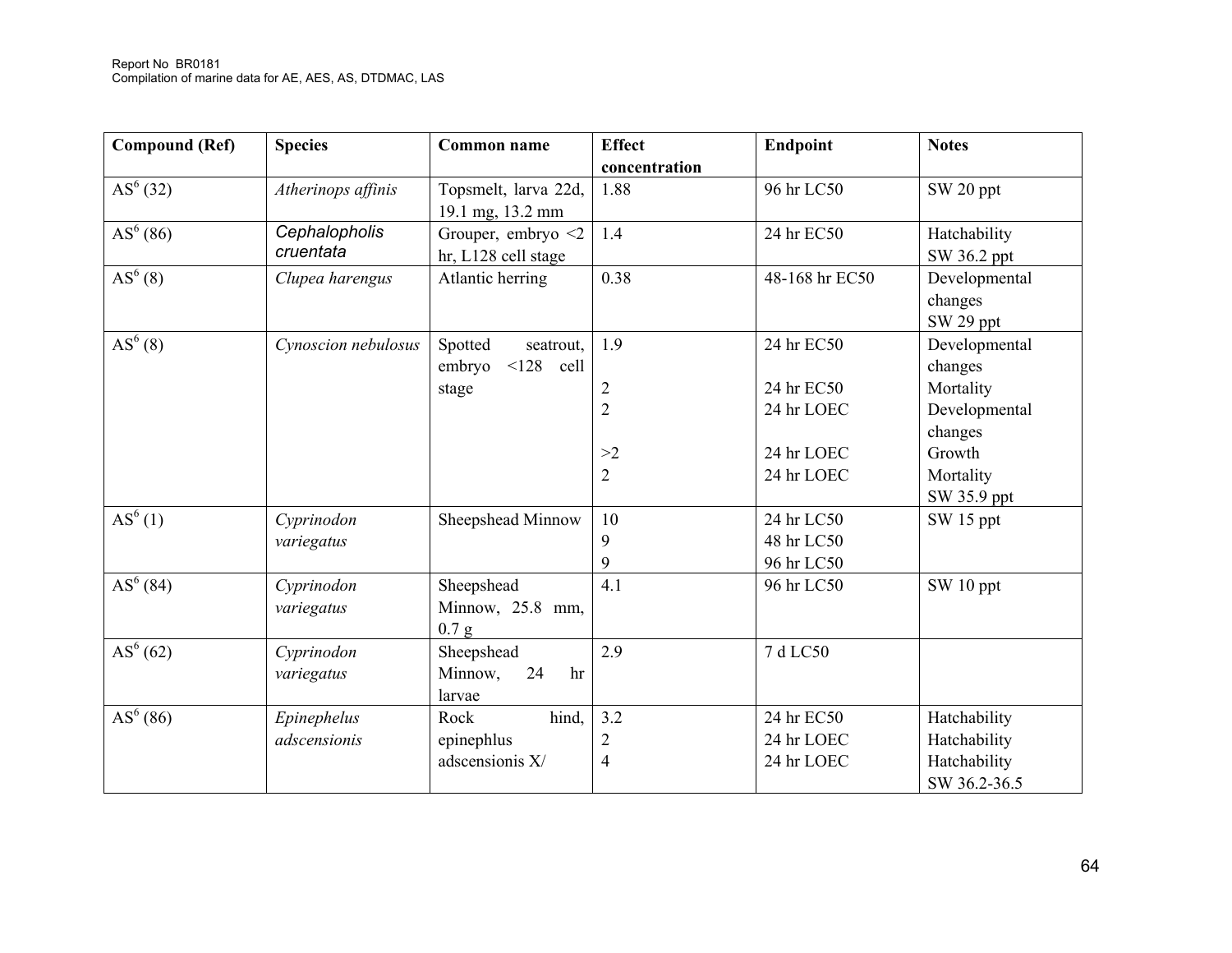| <b>Compound (Ref)</b> | <b>Species</b>     | <b>Common name</b>       | <b>Effect</b> | Endpoint               | <b>Notes</b>       |
|-----------------------|--------------------|--------------------------|---------------|------------------------|--------------------|
|                       |                    |                          | concentration |                        |                    |
| $AS^{6}(46)$          | <b>Fundulus</b>    | Mummichog                | 5.6           | 24 hr LC50             |                    |
|                       | heteroclitus       |                          | 5.6           | 48 hr LC50             |                    |
|                       |                    |                          | 5.6           | 96 hr LC50             |                    |
| $AS^{6}(18)$          | <b>Fundulus</b>    | Mummichog,<br>adult      | $2.1 - 2.4$   | 96 hr LC50             | SW 29.98-31.28 ppt |
|                       | heteroclitus       | $1.28$ g                 |               |                        |                    |
| $AS^{6}(1)$           | Fundulus similis   | Longnose Killifish       | 4.7           | 24 hr LC50             |                    |
|                       |                    |                          | 4.7           | 48 hr LC50             |                    |
|                       |                    |                          | 4.5           | 96 hr LC50             |                    |
| $AS^{6}(69)$          | Gambusia holbrooki | Eastern mosquitofish     | 15.1          | 96 hr LC50             |                    |
| AS <sup>6</sup> (1)   | Menidia beryllina  | Inland silverside        | 2.8           | 48 hr LC50             | SW 20 ppt          |
|                       |                    |                          | 2.8           | 96 hr LC50             |                    |
| $AS^{6}(62)$          | Menidia beryllina  | Inland silverside, 7 d   | 1.8           | 7 d LC50               | SW 5-32 ppt        |
|                       |                    | larvae                   |               |                        |                    |
| $AS^{6}(32)$          | Menidia beryllina  | silverside,<br>Inland    | 1.48          | 96 hr LC50             |                    |
|                       |                    | larva 28 d, 26.6 mg,     |               |                        |                    |
|                       |                    | 13.9 mm                  |               |                        |                    |
| $AS^{6}(34)$          | Menidia menidia    | Atlantic silverside      | 1.2           | 96 hr EC50             | Immobilisation     |
|                       |                    |                          |               |                        | SW 29 ppt          |
| $AS^{6}(84)$          | Menidia menidia    | silverside,<br>Atlantic  | 2.8, M        | 96 hr LC50             | SW 36 ppt          |
|                       |                    | 59.4 mm, 2.15 g          |               |                        |                    |
| $AS^{6}(86)$          | Ocyurus chrysurus  | Yellow tail Snapper,     | 2.3           | 24 hr EC50             | Hatchability       |
|                       |                    | embryo $\leq 2$ hr, L128 | 4             | 24 hr LOEC             | Hatchability       |
|                       |                    | cell stage               |               |                        | SW 36 ppt          |
| $AS^{6}(27)$          | Squalus acanthias  | Spiny dogfish            | 0% mortality  | 72 hr, 10 mg $kg^{-1}$ | Injection          |
|                       | Cyprinodon         |                          |               |                        |                    |
| AS (109)              | variegatus         | Sheepshead minnow        | 0.46          | $E(L)C50$ (mg/l)       | 34121              |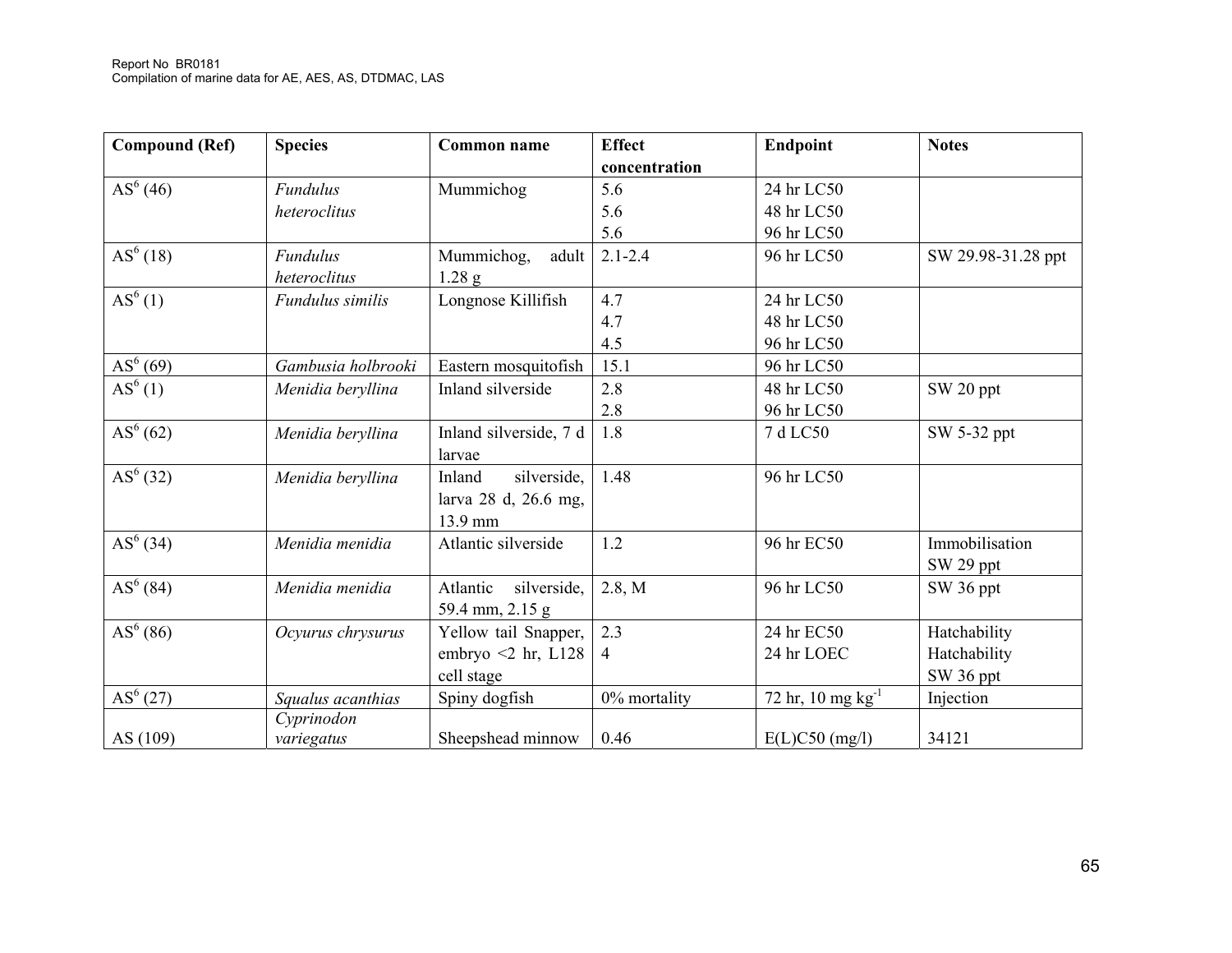## **A2.3 DTDMAC**

| <b>Compound (Ref)</b> | <b>Species</b>    | Common name       | <b>Effect</b> | Endpoint         | <b>Notes</b> |
|-----------------------|-------------------|-------------------|---------------|------------------|--------------|
|                       |                   |                   | concentration |                  |              |
| $DTDMAC1$ (22)        | Gymnodinium breve | Dinoflagellate    | 12.5          | 48 hr mortality  | SW, 25 C     |
|                       |                   |                   | 66.67         | 48 hr population |              |
| DTDMAC (109)          | Penaeus duorarum  | Pink Shrimp       | 3.1           | $E(L)C50$ (mg/l) | 23609        |
| DTDMAC (109)          | Penaeus duorarum  | Pink Shrimp       | 36            | $E(L)C50$ (mg/l) | 27192        |
| DTDMAC (109)          | Mysidopsis bahia  | Mysid Shrimp      | 0.224         | $E(L)C50$ (mg/l) | 27192        |
|                       | Cyprinodon        |                   |               |                  |              |
| DTDMAC (109)          | variegatus        | Sheepshead minnow | 4.8           | $E(L)C50$ (mg/l) | 27299        |
| DTDMAC (109)          | Mysidopsis bahia  | Mysid Shrimp      | 0.42          | $E(L)C50$ (mg/l) | 27379        |
| DTDMAC (109)          | Mysidopsis bahia  | Mysid Shrimp      | 0.075         | <b>NOEC</b>      | 29094        |

1 Quaternary ammonium compounds, dimethylditallow alkyl, CAS 0068783-78-8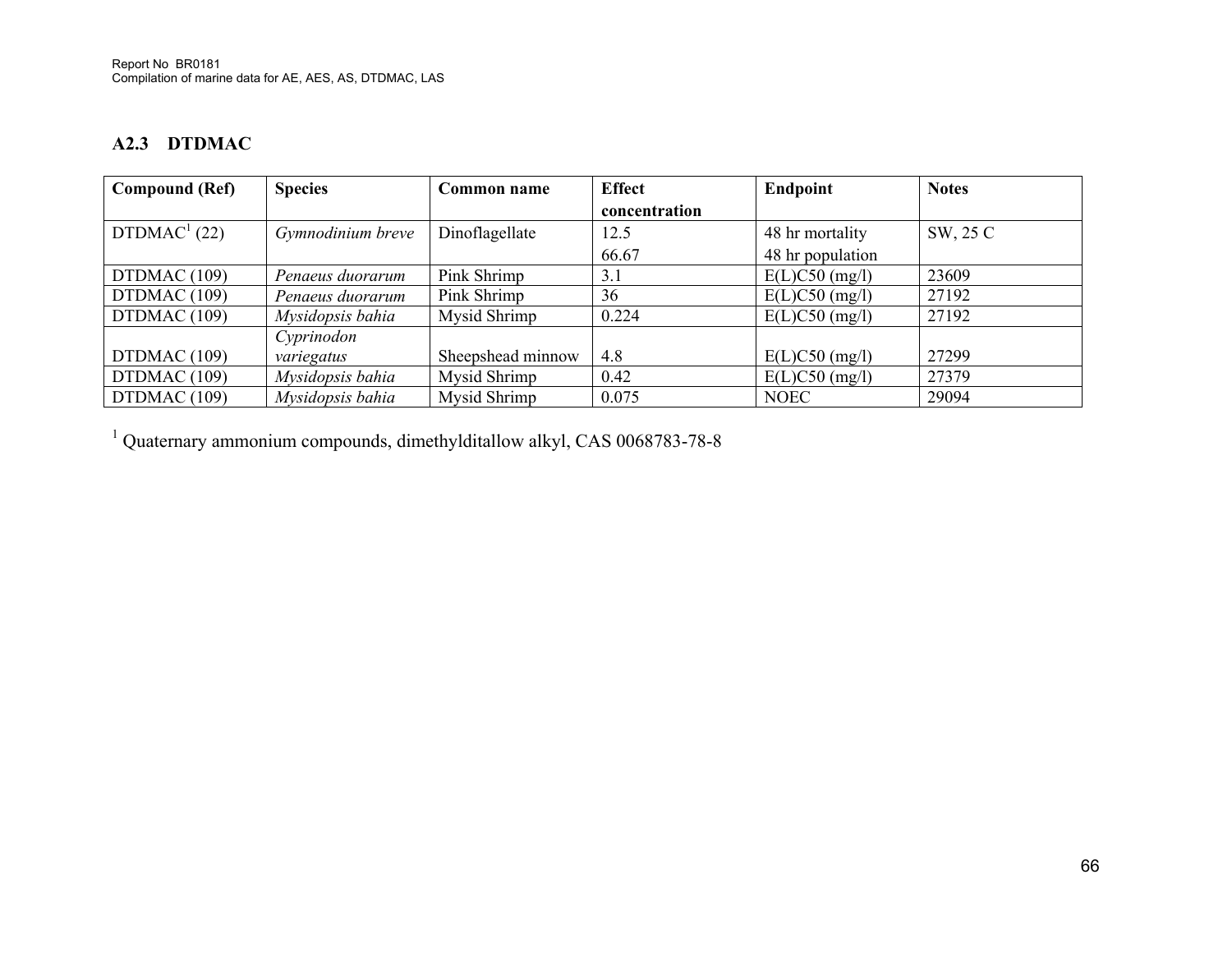## **A2.5 LAS**

| <b>Compound (Ref)</b>  | <b>Species</b>      | <b>Common name</b>   | <b>Effect</b>       | Endpoint            | <b>Notes</b>         |
|------------------------|---------------------|----------------------|---------------------|---------------------|----------------------|
|                        |                     |                      | concentration       |                     |                      |
| LAS <sup>7</sup> (100) | Carteria sp.        | Flagellate<br>green  | No growth in all    | 1-14 d and 12-14 d  | SW 22-27 ppt         |
|                        |                     | algae                | cases               | tests at 100        |                      |
|                        | Chlamydomonas sp.   | Green algae          |                     |                     |                      |
|                        | Chlorella sp.       |                      |                     |                     |                      |
|                        | Chlorella           | Green algae          |                     |                     |                      |
|                        | stigmatophora       | Green algae          |                     |                     |                      |
|                        | Chlorococcum sp.    |                      |                     |                     |                      |
|                        | Dunaliella euchlora | Green algae          |                     |                     |                      |
|                        | Dunaliella          |                      |                     |                     |                      |
|                        | primolecta          | Green algae          |                     |                     |                      |
|                        |                     |                      |                     |                     |                      |
|                        |                     | Green algae          |                     |                     |                      |
| LAS <sup>7</sup> (53)  | Gyrosigma spencerii | Plankton             | 26.2                | 10 d EC50           | Growth               |
|                        |                     |                      |                     |                     | SW 34 ppt            |
| LAS <sup>7</sup> (37)  | Laminaria cloustoni | Tangleweed,          | Decrease            | 1                   | Effect<br>on         |
|                        | Laminaria           | zoospore             |                     |                     | Gametophyte          |
|                        | hyperborea          |                      |                     |                     | Germination.         |
|                        |                     |                      |                     |                     | <b>Enriched SW</b>   |
| LAS <sup>7</sup> (36)  | Laminaria           | Tangleweed,<br>adult | Respiration<br>rate | 24 hr, 1000         | Effect on physiology |
|                        | hyperborea          | and zoospores        | unaffected          |                     | (cellular)           |
|                        |                     |                      |                     |                     | Effect on population |
|                        |                     |                      | Decreased growth    | 28 d, 1             | growth               |
|                        |                     |                      |                     |                     |                      |
| LAS <sup>7</sup> (100) | Nannochloris sp.    | Green algae          | Decreased growth in | 1-14 d and 12-14 d, | SW 22-27 ppt         |
|                        |                     |                      | both cases          |                     |                      |
| LAS <sup>7</sup> (53)  | Phaeodactylum       | Alga                 | 28.3 A.I.           | 10 d EC50           | Growth               |
|                        | tricornutum         |                      |                     |                     | SW <sub>34</sub> ppt |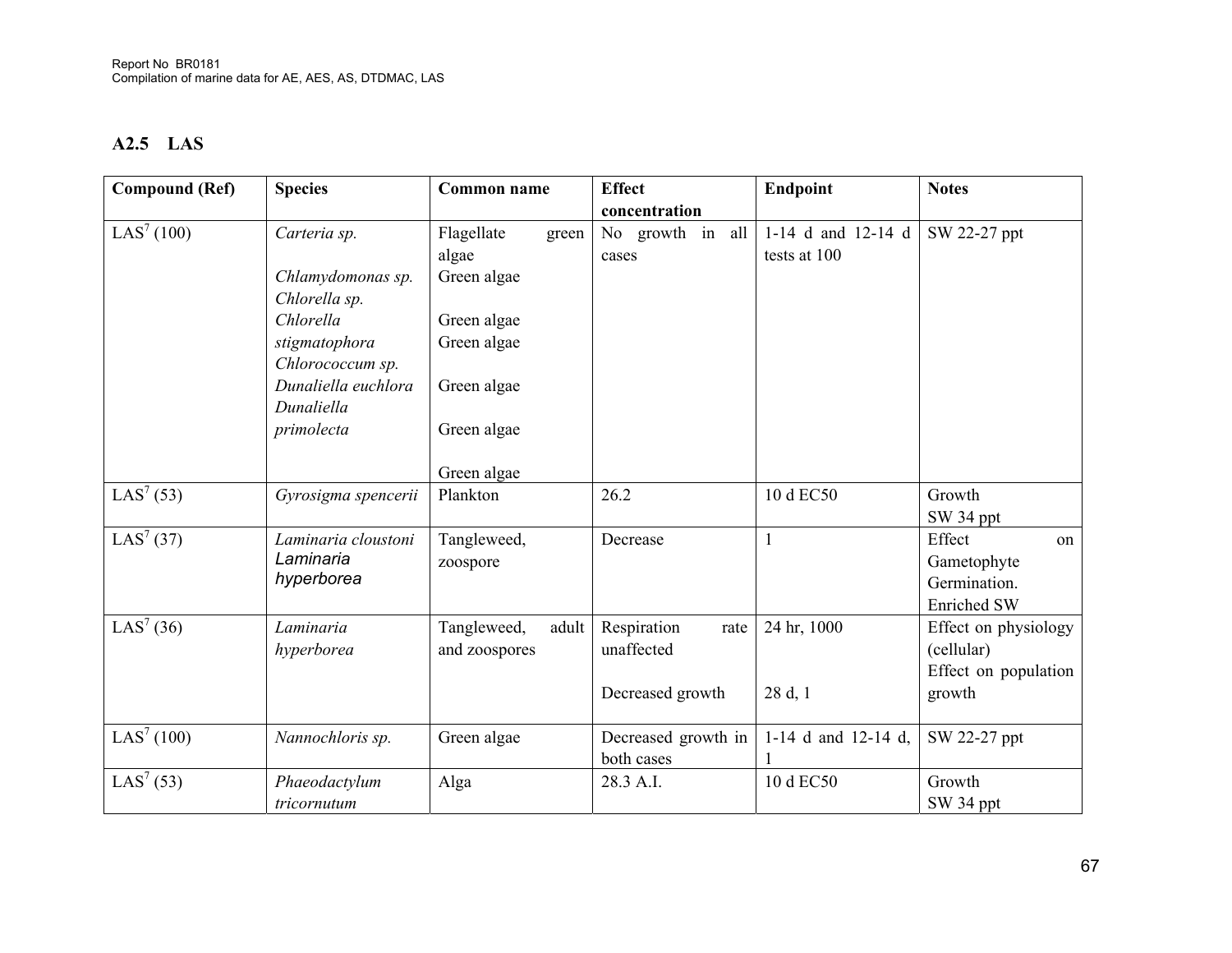| <b>Compound (Ref)</b>  | <b>Species</b>            | Common name          | <b>Effect</b>       | Endpoint            | <b>Notes</b>         |
|------------------------|---------------------------|----------------------|---------------------|---------------------|----------------------|
|                        |                           |                      | concentration       |                     |                      |
| LAS <sup>7</sup> (100) | Phytoconis sp.            | Blue-green algae     | Decreased growth in | 1-14 d and 12-14 d, | SW 22-27 ppt         |
|                        |                           |                      | both cases          | 1000                |                      |
| LAS <sup>7</sup> (100) | Platymonas sp.            | Green flagellate     | No growth in both   | 1-14 d and 12-14 d, | SW 22-27 ppt         |
|                        |                           |                      | cases               | 100                 |                      |
| LAS <sup>7</sup> (100) | Pyramimonas grossii       | Green flagellate     | No growth in both   | 1-14 d and 12-14 d, | SW 22-27 ppt         |
|                        |                           |                      | cases               | 100                 |                      |
| LAS <sup>7</sup> (100) | Stichococcus sp.          | Green algae          | No growth in both   | 1-14 d and 12-14 d, | SW 22-27 ppt         |
|                        |                           |                      | cases               |                     |                      |
| LAS <sup>7</sup> (37)  | Laminaria                 | Tangleweed,<br>adult | Respiration         | 24 hr, 1000         | Effect on cells      |
|                        | hyperborea                | and zoospores        | unaffected          | 28 d, 1             |                      |
|                        |                           |                      | Decreased growth    |                     | Effect on population |
|                        |                           |                      |                     |                     | growth               |
| LAS <sup>7</sup> (64)  | Arenicola marina          | Lugworm              | Serious<br>gill     | 48 hr, 10           | Histological changes |
|                        |                           |                      | epidermis damage    |                     |                      |
|                        |                           |                      | 12.5                | 48 hr LC50          |                      |
| LAS <sup>7</sup> (53)  | Artemia salina            | Brine shrimp, adult  | 7.3 A.I.            | 48 hr LC50          |                      |
|                        |                           |                      | 5.8 A.I.            | 96 hr LC50          |                      |
| LAS <sup>7</sup> (50)  | Artemia salina            | Brine shrimp         | 40.4                | 24 hr LC50          |                      |
| LAS <sup>7</sup> (96)  | <b>Balanus balanoides</b> | Crustacean, adult &  | 50                  | 96 hr LC50          | Adult                |
|                        |                           | stage Ii nauplius    | 3                   | 96 hr LC50          | stage Ii nauplius    |
|                        |                           |                      | 2.5                 | 150 hr LC50         |                      |
|                        |                           |                      |                     |                     | SW 33 ppt            |
| LAS <sup>7</sup> (93)  | Capitella capitata        | Worm, adult          | $8-9$               | 48 hr LC50          |                      |
|                        |                           |                      | 5.99                | 96 hr LC50          |                      |
|                        |                           |                      | 5.52                | 96 hr LC50          |                      |
| LAS <sup>7</sup> (96)  | Carcinus maenas           | Common<br>Shore      | >100                | 96 hr LC50          | SW 33 ppt            |
|                        |                           | Crab, adult          |                     |                     |                      |
| LAS <sup>7</sup> (53)  | Cardium edule             | Edible Cockle, adult | 35 A.I.             | 48 hr LC50          | SW 34 ppt            |
|                        |                           |                      | 15 A.I.             | 96 hr LC50          |                      |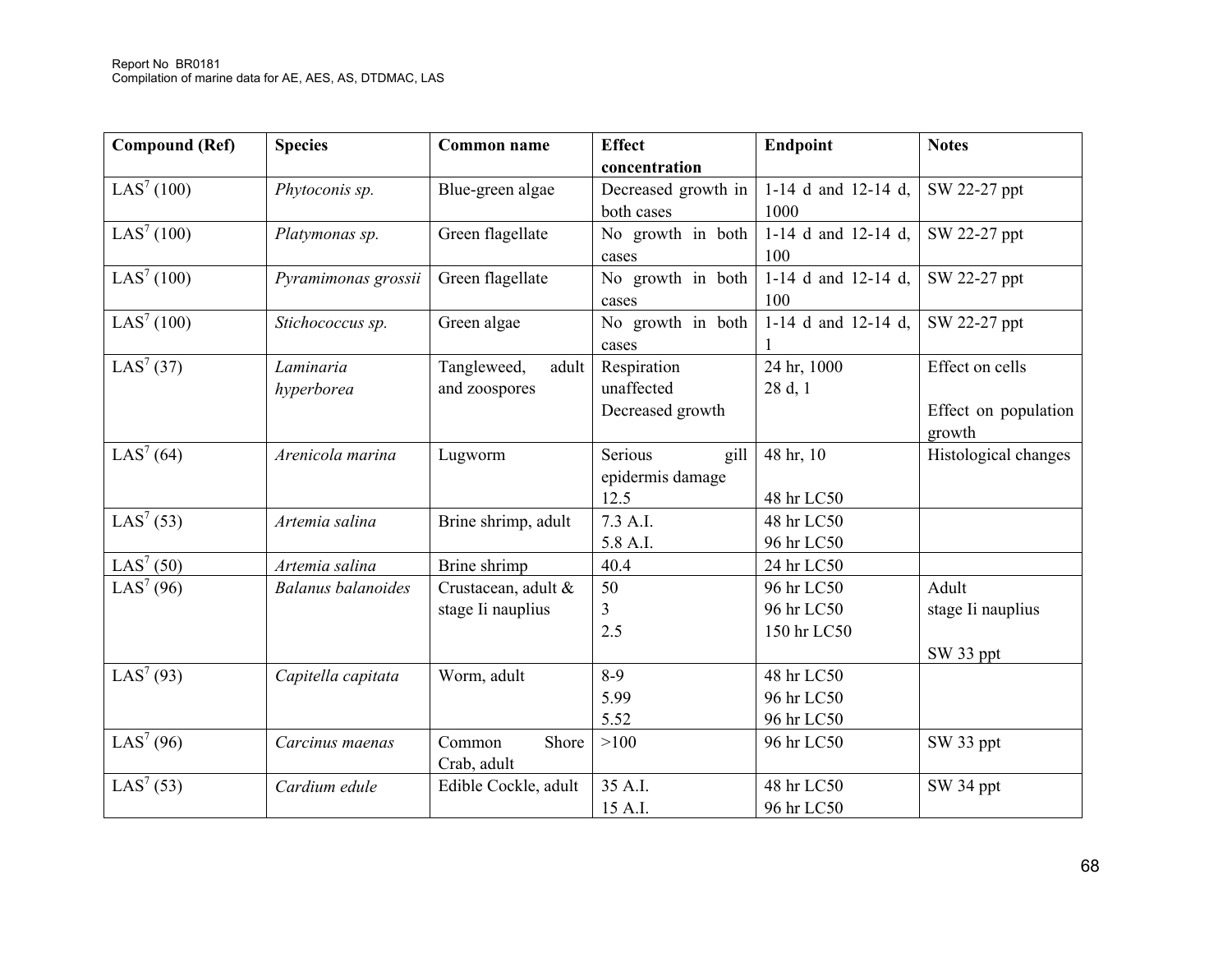| <b>Compound (Ref)</b> | <b>Species</b>      | <b>Common name</b>      | <b>Effect</b> | Endpoint      | <b>Notes</b>        |
|-----------------------|---------------------|-------------------------|---------------|---------------|---------------------|
|                       |                     |                         | concentration |               |                     |
| LAS <sup>7</sup> (96) | Cardium edule       | Edible Cockle, adult    | 15            | 96 hr LC50    | SW 33 ppt           |
|                       |                     |                         | $<$ 5         | 96 hr LC50    |                     |
| LAS <sup>7</sup> (53) | Cerastoderma edule  | Edible Cockle, adult    | 35 A.I.       | 48 hr LC50    | SW 34 ppt           |
|                       |                     |                         | 15 A.I.       | 96 hr LC50    |                     |
| LAS <sup>7</sup> (96) | Cerastoderma edule  | Edible Cockle, adult    | 15            | 96 hr LC50    | SW 33 ppt           |
|                       |                     |                         | $\leq$ 5      | 96 hr LC50    |                     |
| LAS <sup>7</sup> (96) | Chlamys opercularis | Queen scallop, adult    | $<$ 5         | 96 hr LC50    | SW 33 ppt           |
| LAS <sup>7</sup> (53) | Crangon crangon     | Common shrimp           | $>100$ A.I.   | 48-96 hr LC50 | SW 34 ppt           |
|                       |                     |                         |               |               |                     |
| LAS <sup>7</sup> (80) | Crassostrea gigas   | Pacific<br>oyster,      | Abnormal      | 48 hr 0.1     | Effect<br>on        |
|                       |                     | embryo                  |               |               | development         |
| LAS <sup>7</sup> (79) | Crassostrea gigas   | Pacific oyster, larva   | 100% increase | 6 hr, 1       | Effect on mortality |
| LAS <sup>7</sup> (96) | Eupagurus           | Crustacean, adult       | >100          | 96 hr LC50    | SW 33 ppt           |
|                       | bernhardus          |                         |               |               |                     |
| LAS <sup>7</sup> (53) | Gibbula umbilicalis | Top<br>Shell,<br>Purple | 31 A.I.       | 48 hr LC50    | SW 34 ppt           |
|                       |                     | adult                   | 9 A.I.        | 96 hr LC50    |                     |
| LAS <sup>7</sup> (85) | Hyalella curvispina | Scud                    | 15            | 9 d LD50      |                     |
|                       |                     |                         | 5             | 13 d LD50     |                     |
|                       |                     |                         | 10            | 27 d LD50     |                     |
| LAS <sup>7</sup> (96) | Hyas araneus        | Crustacean, adult &     | >100          | 96 hr LC50    | SW 33 ppt           |
|                       |                     | stage I Zoea            | 9             | 96 hr LC50    |                     |
| LAS <sup>7</sup> (53) | Littorina littorea  | Common                  | $>100$ A.I.   | 48 hr LC50    | SW 34 ppt           |
|                       |                     | Periwinkle, adult       | 17.5 A.I.     | 96 hr LC50    |                     |
| LAS <sup>7</sup> (96) | Mya arenaria        | Soft<br>Shell<br>Clam,  | 70            | 96 hr LC50    | SW 33 ppt           |
|                       |                     | adult                   | <25           | 96 hr LC50    |                     |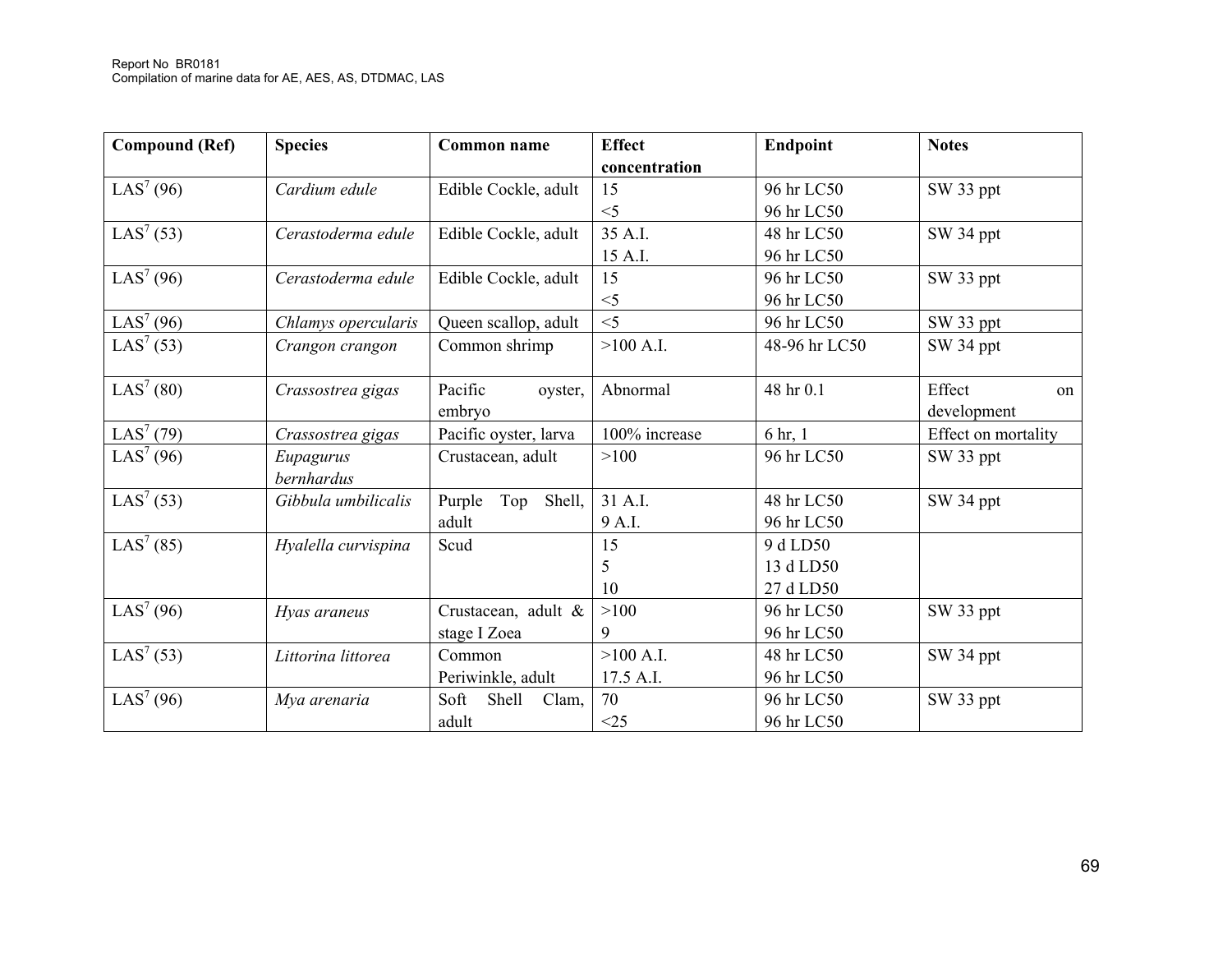| <b>Compound (Ref)</b>  | <b>Species</b>          | <b>Common name</b>                       | <b>Effect</b><br>concentration           | <b>Endpoint</b>                                                                       | <b>Notes</b>                                                          |
|------------------------|-------------------------|------------------------------------------|------------------------------------------|---------------------------------------------------------------------------------------|-----------------------------------------------------------------------|
| LAS <sup>7</sup> (26)  | Mytilus edulis          | Common<br>mussel,<br>gametes & larva     | Increase<br>99% decrease<br>27% decrease | Larva, 96 hr, 0.4<br>Gametes, 22 hr, 0.8<br>Gametes, 22 hr, 0.05<br>Larva, 90 hr, 0.4 |                                                                       |
|                        |                         |                                          | 33% decrease                             |                                                                                       |                                                                       |
| LAS <sup>7</sup> (53)  | Mytilus edulis          | Common<br>mussel,<br>adult               | 22 A.I.<br>6.2 A.I.                      | 48 hr LC50<br>96 hr LC50                                                              | SW 34 ppt                                                             |
| LAS <sup>7</sup> (96)  | Mytilus edulis          | Common<br>mussel,<br>adult               | >100<br>50                               | 96 hr LC50<br>96 hr LC50                                                              | SW 33 ppt                                                             |
| $LAS^{7} (80)$         | Ostrea edulis           | European<br>Common<br>Oyster, larva      | Decrease<br>Decrease                     | 6hr, 1<br>6hr, 1<br>6 hr LC100                                                        | Effect<br>byssal<br>on<br>attachment<br>Effect<br>on<br>metamorphosis |
| $\overline{LAS}^7(96)$ | Palaemon adspersus      | Crustacean, adult                        | 50<br>50<br>25                           | 96 hr LC50<br>96 hr LC50<br>96 hr LC50                                                | SW 33 ppt                                                             |
| LAS <sup>7</sup> (96)  | Palaemon elegans        | Leander<br>Squilla,<br>adult             | >100                                     | 96 hr LC50                                                                            | SW 33 ppt                                                             |
| LAS <sup>7</sup> (53)  | Palaemonetes<br>varians | Crustacean, adult                        | $>100$ A.I.                              | 48-96 hr LC50                                                                         | SW 34 ppt                                                             |
| LAS <sup>7</sup> (53)  | Patella vulgata         | Limpet,<br>Common<br>adult               | 15 A.I.<br>8.1 A.I.                      | 48 hr LC50<br>96 hr LC50                                                              | SW 34 ppt                                                             |
| LAS <sup>7</sup> (96)  | Pecten maximus          | Coquille St. Jacques,<br>adult           | $\leq$ 5                                 | 96 hr LC50                                                                            | SW 33 ppt                                                             |
| $LAS^{7} (85)$         | Penaeus sp.             | Penaeidean shrimp,<br>pendeus argentinus | Changed<br>10<br>10<br>5                 | $0-27$ d, $2.5-10$<br>16 d LD50<br>21 d LD50<br>23 d LD50                             | Effect on oxygen<br>consumption                                       |
| LAS <sup>7</sup> (53)  | Purpura lapilus         | Mollusc, adult                           | 30 A.I.<br>7.8 A.I.                      | 48 hr LC50<br>96 hr LC50                                                              | SW 34 ppt                                                             |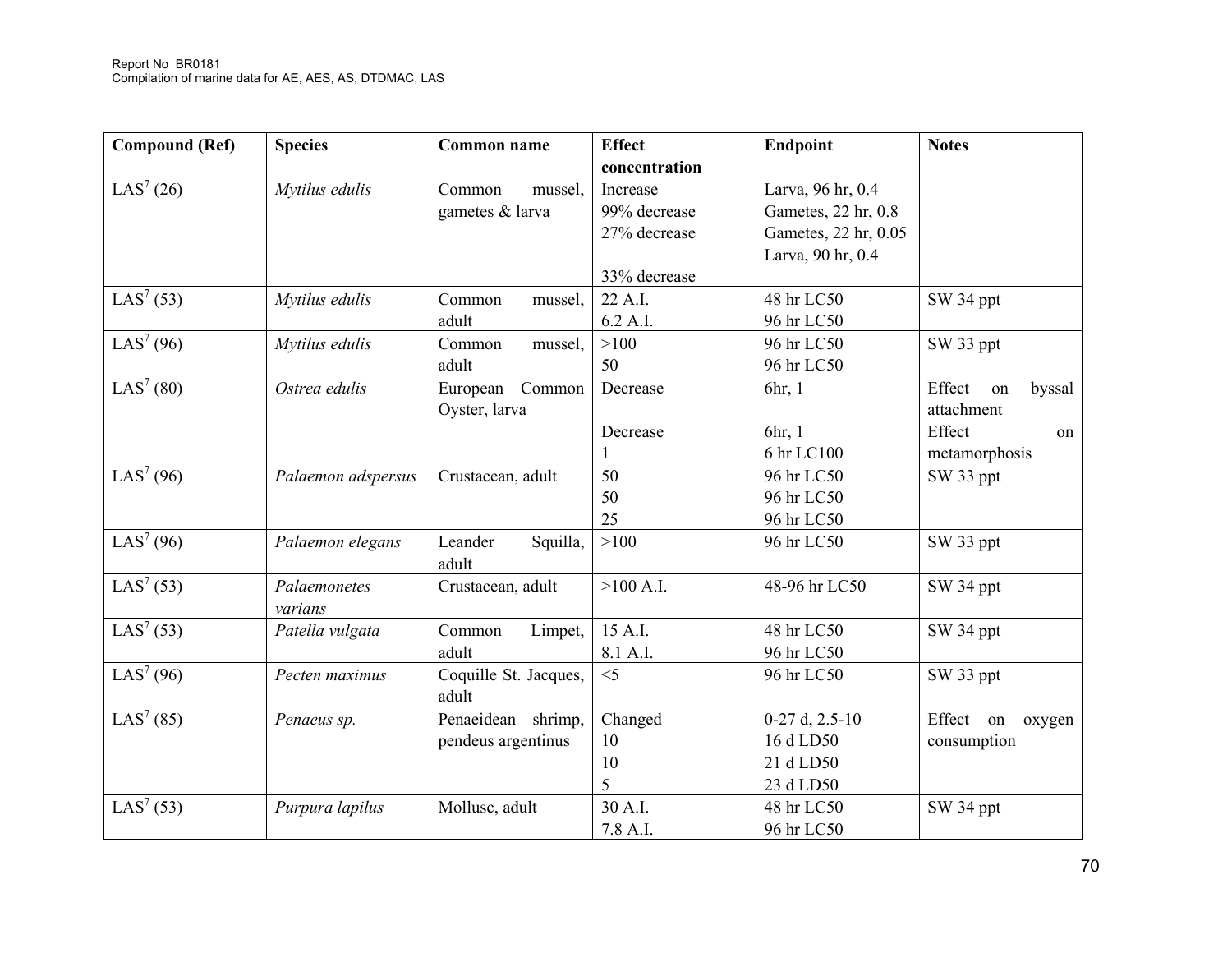| <b>Compound (Ref)</b> | <b>Species</b>                   | Common name                        | <b>Effect</b><br>concentration            | <b>Endpoint</b>          | <b>Notes</b>                     |
|-----------------------|----------------------------------|------------------------------------|-------------------------------------------|--------------------------|----------------------------------|
| LAS <sup>7</sup> (3)  | Tisbe holothuriae                | Crustacean, nauplius               | Decrease                                  | 20 d, 0.5                | Effect on mortality<br>SW 35 ppt |
| LAS <sup>7</sup> (2)  |                                  | Mullet                             | 10.1                                      | 96 hr EC50               | SW 20% salt                      |
| LAS <sup>7</sup> (53) | Anguilla anguilla                | Common Eel, larva                  | 3 A.I.                                    | 48-96 hr LC50            | SW 34 ppt                        |
| LAS <sup>7</sup> (2)  | Anguilla rostrata                | American eel                       | 7.5                                       | 96 hr EC50               | SW 20% salt                      |
| LAS <sup>7</sup> (53) | Anguilla vulgaris                | European Eel, larva                | 3 A.I.                                    | 48-96 hr LC50            | SW 34 ppt                        |
| LAS <sup>7</sup> (2)  | <b>Fundulus</b><br>heteroclitus  | Mummichog                          | 22.5                                      | 96 hr EC50               | SW 20% salt                      |
| LAS <sup>7</sup> (96) | Gadus morhua                     | Atlantic Cod, adult                | <1                                        | 96 hr LC50<br>96 hr LC50 | SW 33 ppt                        |
| LAS $(25)$            | Mytilus edulis                   | Common mussel                      | $0.05$ ppm<br>$0.3$ ppm                   | 240 hr NOEC<br>240 hr    | Fertility<br>Larval development  |
| LAS <sup>7</sup> (2)  | Menidia beryllina                | Silverside                         |                                           | 96 hr EC50               | SW 20% salt                      |
| LAS <sup>7</sup> (28) | Perca fluviatilis                | Perch                              | 100%, juvenile<br>$0\%$ , 5.8 cm juvenile | 24 hr, 5                 |                                  |
| LAS <sup>7</sup> (96) | Platichthys flesus               | Flounder, adult                    | $\leq$ 1<br>1.5                           | 96 hr LC50<br>96 hr LC50 | SW 33 ppt                        |
| LAS <sup>7</sup> (96) | Pleuronectes<br>platessa         | plaice,<br>European<br>adult       | >1                                        | 96 hr LC50               | SW 33 ppt                        |
| LAS <sup>7</sup> (53) | Pomatoschistus                   | Fish, adult                        | 5 A.I.                                    | 48 hr LC50               | SW 34 ppt                        |
|                       | minutus                          |                                    | 5 A.I.                                    | 96 hr LC50               |                                  |
| LAS <sup>7</sup> (2)  | Pseudopleuronectes<br>americanus | Winter Flounder                    | 8.2                                       | 96 hr EC50               | SW 20% salt                      |
| LAS <sup>7</sup> (57) | Hyrobia ulvae                    | Marine snail                       | 1.39                                      | 10d LC50                 | SW only                          |
| LAS <sup>7</sup> (57) | Hyrobia ulvae                    | Marine snail                       | 0.15                                      | 10d LC50                 | Sediment<br>Spiked<br>only       |
| LAS <sup>7</sup> (23) | Palaemonetes<br>africanus        | <b>Brackish</b><br>water<br>shrimp | $259$ mg/kg                               | 10 d LC50                | <b>OECD</b> Mortality test       |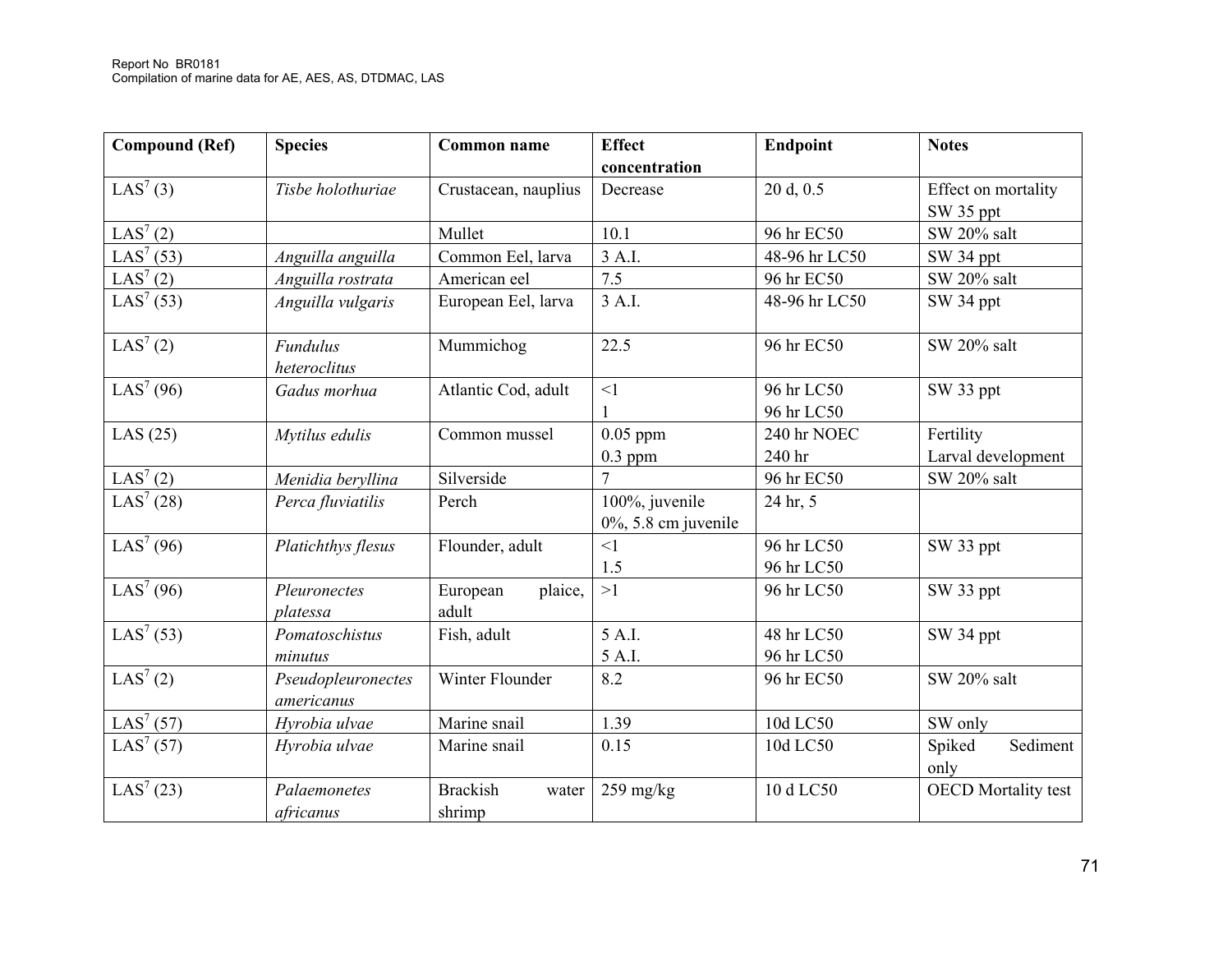| <b>Compound (Ref)</b> | <b>Species</b>              | <b>Common name</b> | <b>Effect</b><br>concentration | Endpoint    | <b>Notes</b>                                                                                |
|-----------------------|-----------------------------|--------------------|--------------------------------|-------------|---------------------------------------------------------------------------------------------|
| LAS <sup>7</sup> (83) | Corophium volutator         | Mud shrimp         | $0.8 - 1.2$                    | 2 d LC50    | Mortality test Saline<br>water                                                              |
| LAS <sup>7</sup> (83) | Corophium volutator         | Mud shrimp         | $0.12 - 0.29$                  | 3 d LC50    | Mortality test Saline<br>water                                                              |
| LAS <sup>7</sup> (83) | Corophium volutator         | Mud shrimp         | $0.67 - 0.79$                  | 5 d LC50    | Mortality test Saline<br>water                                                              |
| LAS <sup>7</sup> (83) | Corophium volutator         | Mud shrimp         | $248 - 351$ mg/kg              | 5 d LC50    | Mortality<br>test<br>sediment<br>from<br>Oesterput                                          |
| LAS <sup>7</sup> (83) | Corophium volutator         | Mud shrimp         | 160-165 mg/kg                  | 5 d LC50    | Mortality<br>test<br>sediment from Cadiz                                                    |
| LAS <sup>7</sup> (83) | Corophium volutator         | Mud shrimp         | $0.39 - 0.57$                  | 5 d LC50    | Mortality<br>test<br>estimated<br>pore<br>toxicity<br>from<br>sediment<br>from<br>Oesterput |
| LAS <sup>7</sup> (83) | Corophium volutator         | Mud shrimp         | $1.23 - 1.26$                  | 5 d LC50    | Mortality<br>test<br>sediment<br>estimated<br>pore toxicity from<br>from Cadiz              |
| LAS <sup>8</sup> (56) | Cylindrotheca<br>closterium | Marine diatom      | 46.9                           | 72 hr ErC50 | Algal growth rate                                                                           |
| LAS <sup>8</sup> (56) | Cylindrotheca<br>closterium | Marine diatom      | 13.9                           | 72 hr EbC50 | Algal growth rate                                                                           |
| LAS <sup>7</sup> (56) | Cylindrotheca<br>closterium | Marine diatom      | 0.007                          | 72 hr ErC50 | Algal<br>growth rate<br>sediment low value<br>indirect<br>due<br>to<br>effects of sediment  |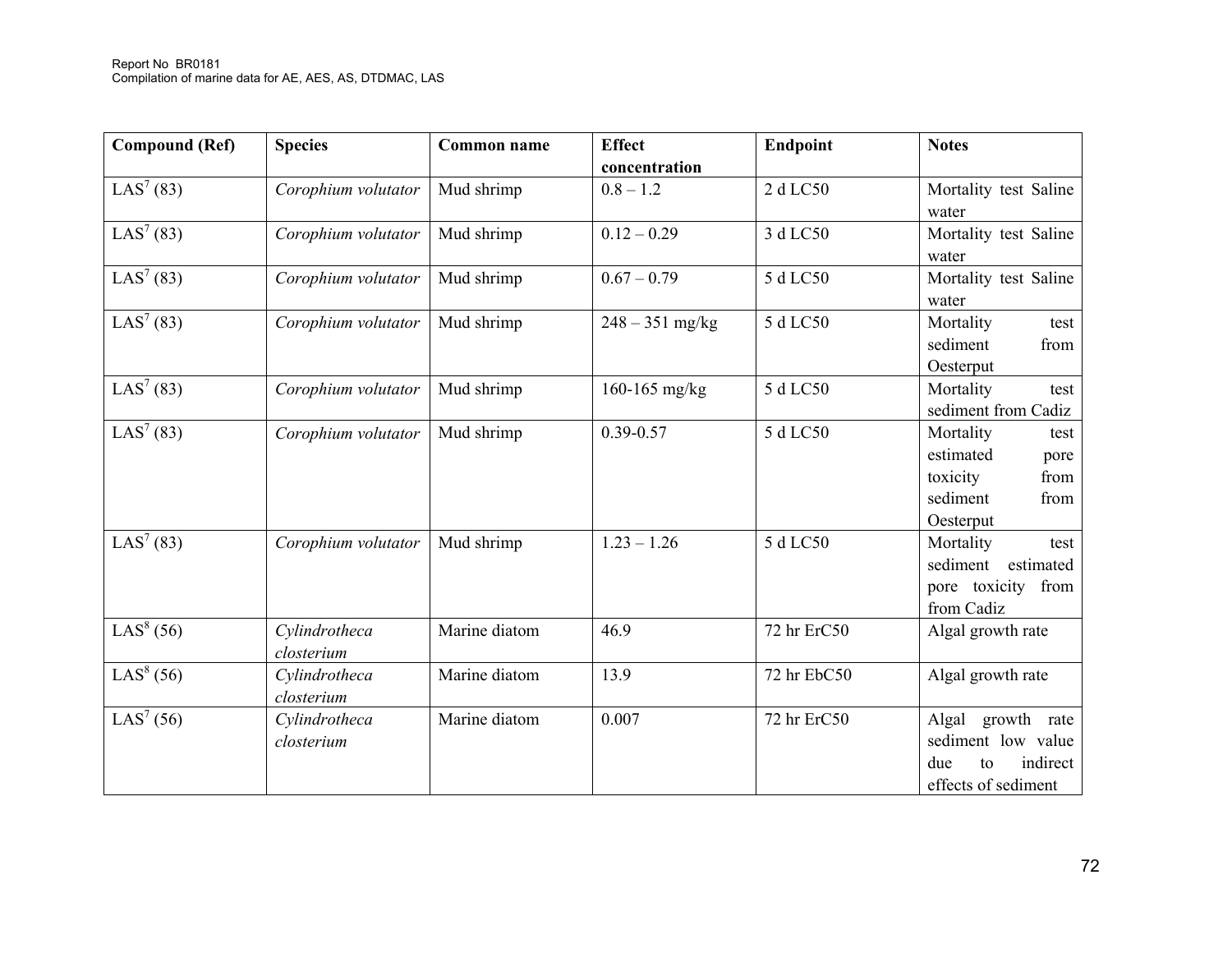| <b>Compound (Ref)</b> | <b>Species</b>              | <b>Common name</b> | <b>Effect</b><br>concentration | Endpoint    | <b>Notes</b>                                                                              |
|-----------------------|-----------------------------|--------------------|--------------------------------|-------------|-------------------------------------------------------------------------------------------|
| LAS <sup>7</sup> (56) | Cylindrotheca<br>closterium | Marine diatom      | 0.152                          | 72 hr ErC50 | Algal growth rate<br>Water low value due<br>to indirect effects of<br>sediment            |
| LAS <sup>7</sup> (56) | Cylindrotheca<br>closterium | Marine diatom      | 0.002                          | 72 hr EbC50 | Algal growth rate<br>sediment low value<br>indirect<br>due<br>to<br>effects of sediment   |
| LAS <sup>7</sup> (56) | Cylindrotheca<br>closterium | Marine diatom      | 0.112                          | 72 hr EbC50 | Algal growth rate<br>only<br>Water<br>low<br>value due to indirect<br>effects of sediment |
| LAS <sup>8</sup> (56) | Hydrobia ulvae              | Marine snail       | $139$ mg/kg                    | 10 d LC50   | Mortality<br>Test on<br>sediment                                                          |
| LAS <sup>8</sup> (56) | Hydrobia ulvae              | Marine snail       | 0.212                          | 10 d LC50   | Mortality<br>Test<br>dissolved in water                                                   |
| LAS <sup>8</sup> (59) | Hydrobia ulvae              | Marine snail       | $101.77 \text{ mg/kg}$         | 96 hr LC50  | Mortality, LC50 dry<br>weight                                                             |
| LAS <sup>8</sup> (59) | Hydrobia ulvae              | Marine snail       | 98.08 mg/kg                    | 5 d LC50    | Mortality LC50 dry<br>weight                                                              |
| LAS <sup>8</sup> (59) | Hydrobia ulvae              | Marine snail       | 97.28 mg/kg                    | 6 d LC50    | Mortality LC50 dry<br>weight                                                              |
| LAS <sup>8</sup> (59) | Hydrobia ulvae              | Marine snail       | 94.99 mg/kg                    | 7 d LC50    | Mortality LC50 dry<br>weight                                                              |
| LAS <sup>8</sup> (59) | Hydrobia ulvae              | Marine snail       | 94.30 mg/kg                    | 8 d LC50    | Mortality LC50 dry<br>weight                                                              |
| LAS <sup>8</sup> (59) | Hydrobia ulvae              | Marine snail       | 94.30 mg/kg                    | 9 d LC50    | Mortality LC50 dry<br>weight                                                              |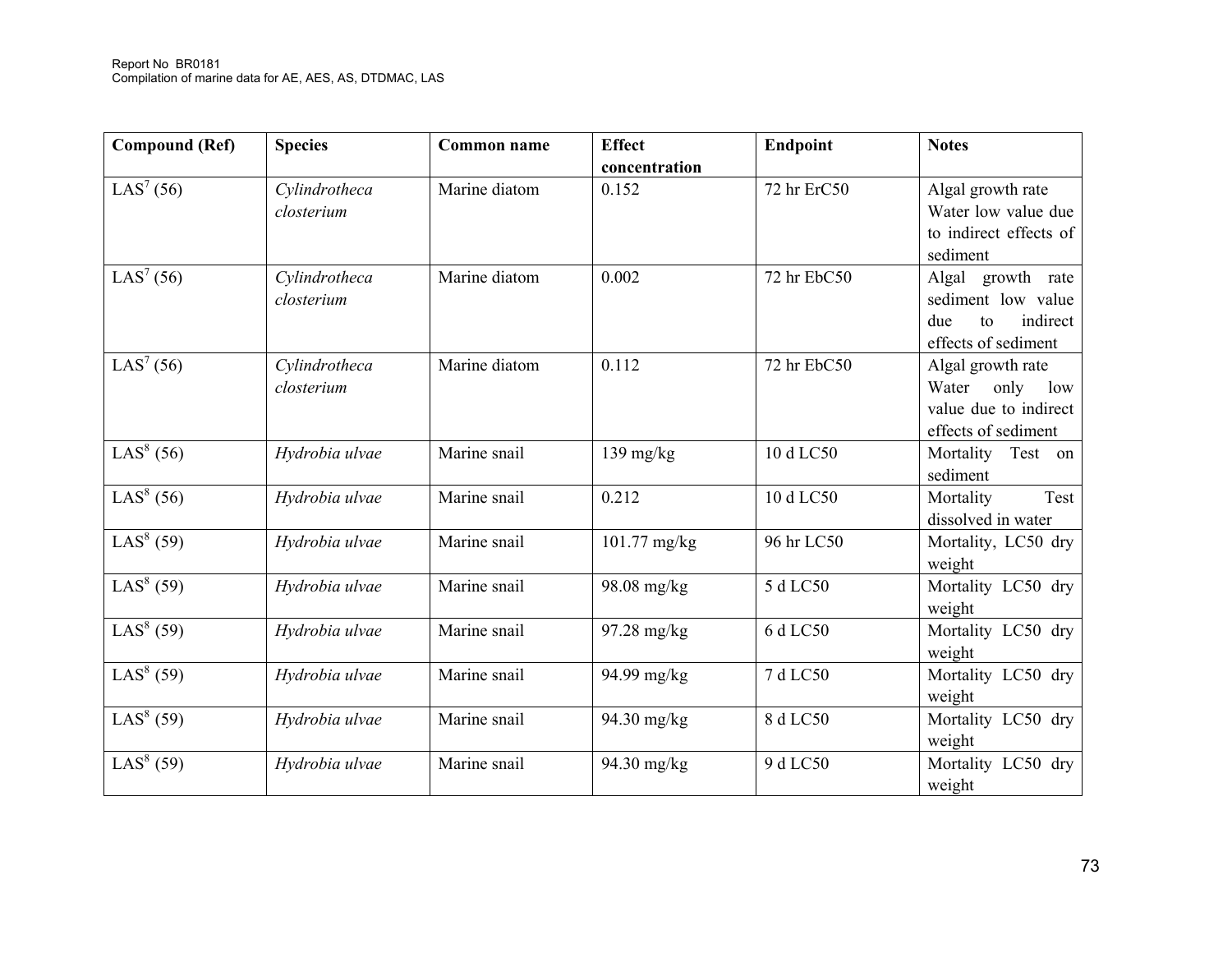| <b>Compound (Ref)</b> | <b>Species</b>       | Common name              | <b>Effect</b>    | <b>Endpoint</b>  | <b>Notes</b> |
|-----------------------|----------------------|--------------------------|------------------|------------------|--------------|
|                       |                      |                          | concentration    |                  |              |
|                       | <b>Fundulus</b>      |                          |                  |                  |              |
| LAS $(109)$           | heterocyclus         | <b>Saltwater Minnows</b> | 2.43             | $E(L)C50$ (mg/l) |              |
|                       | <b>Fundulus</b>      |                          |                  |                  |              |
| LAS $(109)$           | heterocyclus         | <b>Saltwater Minnows</b> | 0.5              | <b>NOEC</b>      |              |
| LAS $(109)$           | Crassostrea virgnica | Oyster                   | 7.4              | $E(L)C50$ (mg/l) |              |
| LAS $(109)$           | Crassostrea virgnica | Oyster                   | 3.2              | <b>NOEC</b>      |              |
| LAS $(109)$           | Dunaliella           | Algae                    | $MAC-5 = 2-4$    | <b>NOEC</b>      |              |
| LAS $(109)$           | Thalassiosira        | Algae                    | $MAC-5 = 2$      | <b>NOEC</b>      |              |
| LAS $(109)$           | Dunaliella           | Algae                    | $MAC-5 = 1-10$   | <b>NOEC</b>      |              |
| LAS $(109)$           | Crassostrea virgnica | Oyster                   | 1.72             | $E(L)C50$ (mg/l) |              |
| LAS $(109)$           | Crassostrea virgnica | Oyster                   | 0.16             | <b>NOEC</b>      |              |
| LAS $(109)$           | Penaeus duorarum     | Pink Shrimp              | 19               | $E(L)C50$ (mg/l) |              |
| LAS $(109)$           | Penaeus duorarum     | Pink Shrimp              | 66               | $E(L)C50$ (mg/l) |              |
| LAS $(109)$           | Penaeus duorarum     | Pink Shrimp              | 10               | <b>NOEC</b>      |              |
| LAS $(109)$           | Penaeus duorarum     | Pink Shrimp              | 129              | $E(L)C50$ (mg/l) |              |
| LAS (109)             | Penaeus duorarum     | Pink Shrimp              | 65               | NOEC             |              |
| LAS $(109)$           |                      | Mysid Shrimp             | 1.4              | $E(L)C50$ (mg/l) |              |
| LAS $(109)$           |                      | Mysid Shrimp             | $\overline{0.7}$ | <b>NOEC</b>      |              |
| LAS $(109)$           |                      | Pink Shrimp              | 8.4              | <b>NOEC</b>      |              |
| LAS $(109)$           | Mysidopsis bahia     | Mysid Shrimp             | $\overline{3.6}$ | $E(L)C50$ (mg/l) |              |
| LAS (109)             | Penaeus duorarum     | Pink Shrimp              | 154              | $E(L)C50$ (mg/l) |              |
| LAS $(109)$           | Mysidopsis bahia     | Mysid Shrimp             | $\sqrt{2}$       | $E(L)C50$ (mg/l) |              |
| LAS $(109)$           | Mysidopsis bahia     | Mysid Shrimp             | 1.3              | $E(L)C50$ (mg/l) |              |
|                       | Cyprinodon           |                          |                  |                  |              |
| LAS $(109)$           | variegatus           | Sheepshead minnow        | 3.5              | $E(L)C50$ (mg/l) |              |
| LAS $(109)$           | Mysidopsis bahia     | Mysid Shrimp             | 1.4              | $E(L)C50$ (mg/l) |              |
|                       | Cyprinodon           |                          |                  |                  |              |
| LAS $(109)$           | variegatus           | Sheepshead minnow        | 1.4              | $E(L)C50$ (mg/l) |              |
|                       | Palaemonetes         |                          |                  |                  |              |
| LAS $(109)$           | vulgaris             | Shrimp                   | 13.85            | $E(L)C50$ (mg/l) |              |
|                       | Palaemonetes         |                          |                  |                  |              |
| LAS $(109)$           | vulgaris             | Shrimp                   | 1                | <b>NOEC</b>      |              |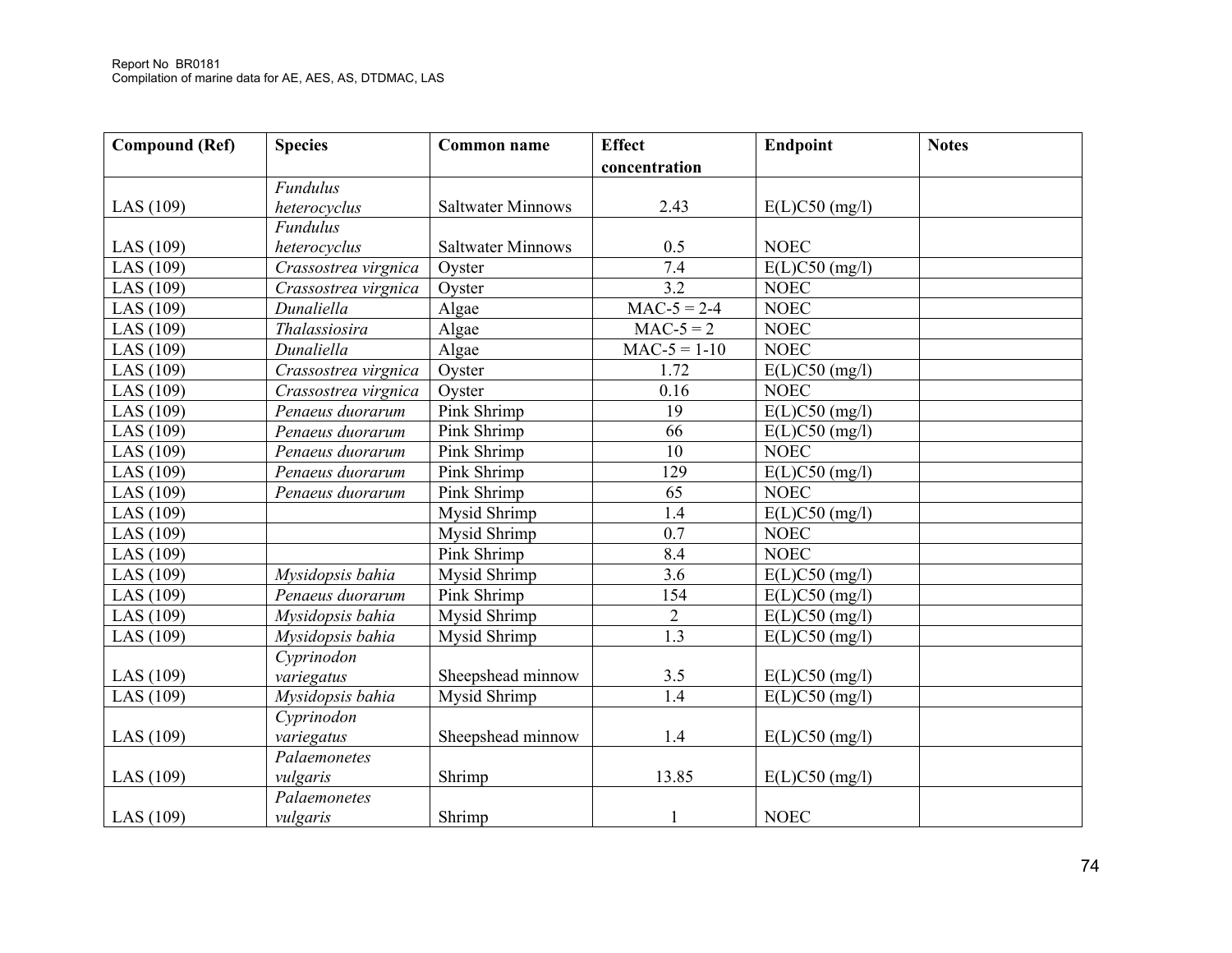| Compound (Ref) | <b>Species</b>       | Common name       | <b>Effect</b> | <b>Endpoint</b>  | <b>Notes</b> |
|----------------|----------------------|-------------------|---------------|------------------|--------------|
|                |                      |                   | concentration |                  |              |
| LAS (109)      | Callinoctes sapidus  | Bluecrab          | 29            | $E(L)C50$ (mg/l) |              |
| LAS (109)      | Callinoctes sapidus  | Bluecrab          |               | <b>NOEC</b>      |              |
|                | Cyprinodon           |                   |               |                  |              |
| LAS (109)      | variegatus           | Sheepshead minnow | 0.39          | $E(L)C50$ (mg/l) |              |
| LAS $(109)$    | Penaeus duorarum     | Pink Shrimp       | 350           | $E(L)C50$ (mg/l) |              |
| LAS $(109)$    | Crassostrea virgnica | Ovster            | 27            | $E(L)C50$ (mg/l) |              |

<sup>1</sup> Sodium lauryl ether sulphate, CAS 0009004-82-4

<sup>2</sup> Sulphuric acid, monooctyl ester, sodium salt (1:1), CAS 0000142-31-4

 $3$  Sodium n-decylsulphate (C10) anionic

4 Sodium decylsulphate, CAS 0000142-87-0

 $5$  Sulphuric acid, monododecyl ester, ammonium salt (1:1), CAS 0002235-54-3

 $6$  Sodium lauryl sulphate, CAS 0000151-21-3

<sup>7</sup> Sodium dodecylbenzenesulphonate, CAS 0025155-30-0

<sup>8</sup> Commercial mixture C10- LAS, C11- LAS, C12 - LAS, CAS 68411-30-3